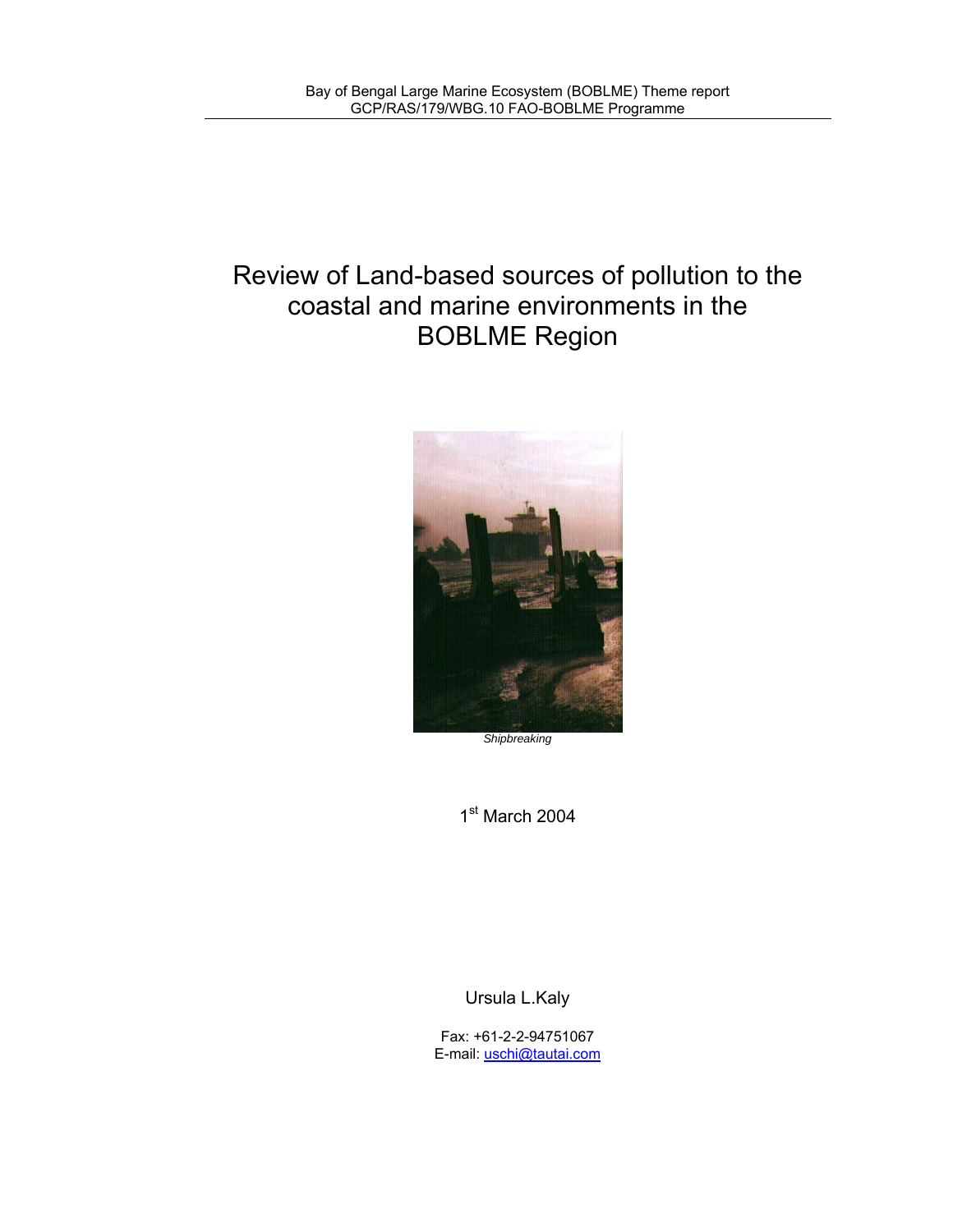## **Acronyms & terms**

| <b>AAECP</b>    | <b>ASEAN-Australia Economic Cooperation Programme</b>                              |  |  |
|-----------------|------------------------------------------------------------------------------------|--|--|
| <b>APEC</b>     | Asia-Pacific Economic Cooperation                                                  |  |  |
| <b>ASEAN</b>    | Association of South East Asian Nations                                            |  |  |
| <b>AWGCME</b>   | ASEAN Working Group on Coastal and Marine Environment (TH)                         |  |  |
| <b>BOB</b>      | Bay of Bengal                                                                      |  |  |
| <b>BOBLME</b>   | Bay of Bengal Large Marine Ecosystem                                               |  |  |
| <b>BOBP</b>     | Bay of Bengal Programme                                                            |  |  |
| <b>BOD</b>      | Biological oxygen demand (ppm or mg/l)                                             |  |  |
| <b>BOI</b>      | Board of Investment (LK)                                                           |  |  |
| BPI             | Bribe Payer's Index                                                                |  |  |
| <b>CBO</b>      | Community-based Organisation                                                       |  |  |
| <b>CCD</b>      | Coast Conservation Department (LK)                                                 |  |  |
| <b>CEA</b>      | Central Environment Authority (LK)                                                 |  |  |
| <b>CEPOM</b>    | Committees on Environmental Policy & Management (LK)                               |  |  |
| <b>CETP</b>     | Common effluent treatment plant                                                    |  |  |
|                 |                                                                                    |  |  |
| <b>CIEDP</b>    | Committee on Integrating Environment & Development (LK)                            |  |  |
| <b>CIESIN</b>   | Centre for International Earth Science Information Network, Colombia<br>University |  |  |
| CO <sub>2</sub> | Carbon dioxide                                                                     |  |  |
| <b>COD</b>      | Chemical oxygen demand                                                             |  |  |
| <b>COMAPS</b>   | Coastal Ocean Monitoring & Prediction System (IN)                                  |  |  |
| <b>CPC</b>      | Could be CFC Ceylon Fisheries Cooperation (not explained in source) (LK)           |  |  |
| <b>CPCB</b>     | Central Pollution Control Board (IN)                                               |  |  |
| <b>CPI</b>      | Corruption Perceptions Index                                                       |  |  |
| <b>CRZ</b>      | Coastal Regulation Zone (IN)                                                       |  |  |
| <b>CZERMP</b>   | Coastal Zone Environment & Resources Management Project (TH)                       |  |  |
| <b>CZM</b>      | <b>Coastal Zone Management</b>                                                     |  |  |
| DO              | Dissolved oxygen                                                                   |  |  |
| <b>DOD</b>      | Department of Ocean Development (IN)                                               |  |  |
| <b>DOE</b>      | Department of Environment                                                          |  |  |
| EIA             |                                                                                    |  |  |
|                 | <b>Environmental Impact Assessment</b>                                             |  |  |
| <b>EMP</b>      | Environmental Management (& Monitoring) Plan                                       |  |  |
| <b>ENTRI</b>    | Environmental Treaties and Resource Indicators (CIESIN, Colombia<br>University)    |  |  |
| EPL             | Environment Protection License (LK)                                                |  |  |
| EQA             | Environmental Quality Act (MY)                                                     |  |  |
| <b>ESI</b>      | Environmental Sustainability Index                                                 |  |  |
| EU              | European Union                                                                     |  |  |
| <b>EVI</b>      | Environmental Vulnerability Index                                                  |  |  |
| <b>EVI</b>      | Environmental Vulnerability Index                                                  |  |  |
| <b>FAO</b>      | United Nations Food & Agriculture Organisation                                     |  |  |
| <b>GDP</b>      | Gross domestic product                                                             |  |  |
| <b>GEF</b>      | Global Environment Facility                                                        |  |  |
| <b>GESAMP</b>   | Joint Group of Experts on the Scientific Aspects of Marine Environmental           |  |  |
|                 | Protection                                                                         |  |  |
| <b>GPA</b>      | United Nations Global Programme of Action for the Protection of the Marine         |  |  |
|                 | <b>Environment from Land-based Activities</b>                                      |  |  |
| <b>GTZ</b>      | German Development Assistance                                                      |  |  |
| <b>IAEA</b>     | International Atomic Energy Agency                                                 |  |  |
| <b>ICMAM</b>    | Integrated Coastal & Marine Areas Management (IN)                                  |  |  |
| <b>ICZM</b>     | <b>Integrated Coastal Zone Management</b>                                          |  |  |
| <b>IFC</b>      | International Finance Corporation (World Bank Group)                               |  |  |
| <b>IMO</b>      | International maritime Organisation                                                |  |  |
|                 |                                                                                    |  |  |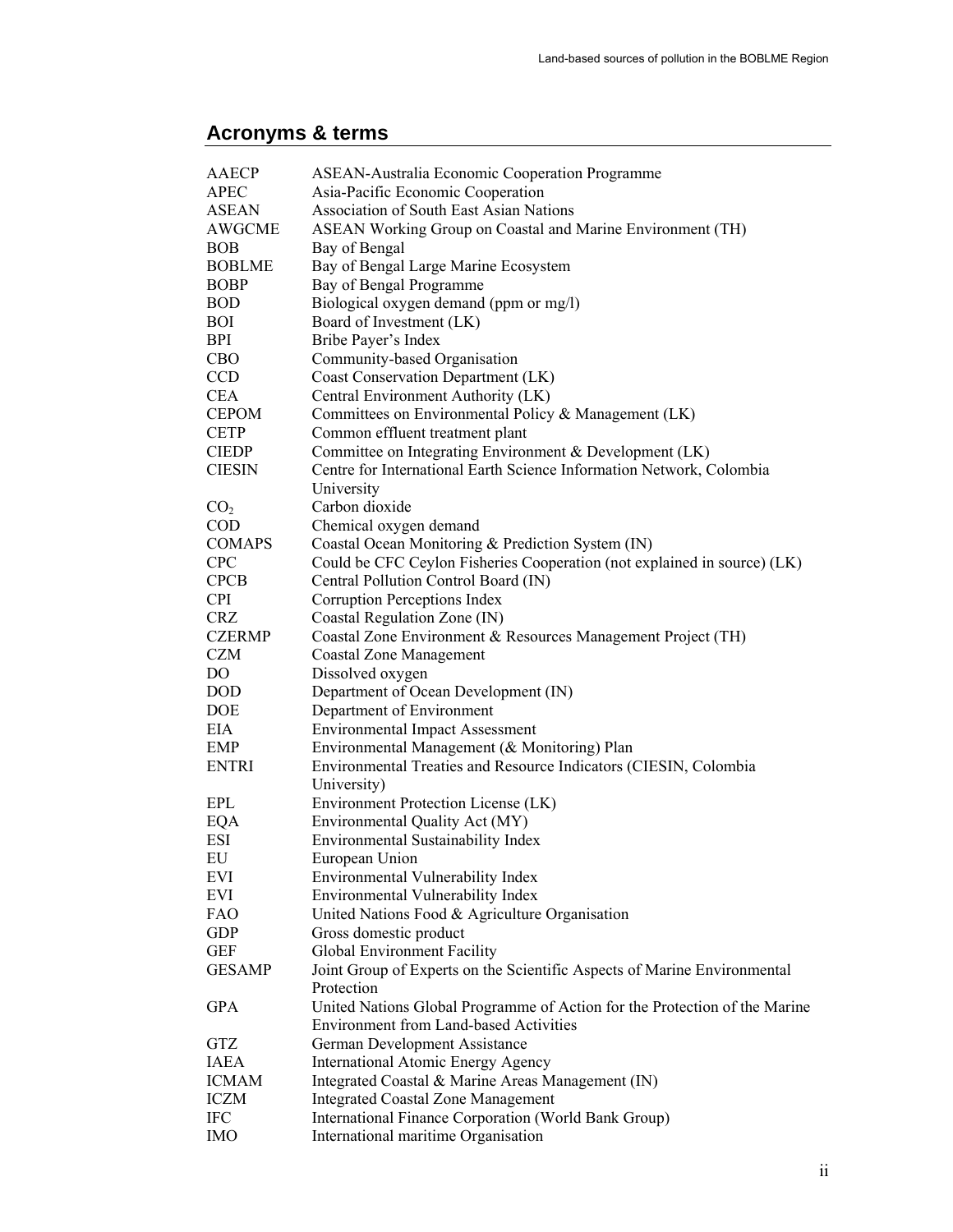| IOTC            | Indian Ocean Tuna Commission                                                  |  |  |
|-----------------|-------------------------------------------------------------------------------|--|--|
| IP              | <b>Industrial Park</b>                                                        |  |  |
| <b>IRBM</b>     | Integrated River Basin Management (MY)                                        |  |  |
| ISO             | International Organisation for Standardisation (ISO 3166 codes for countries) |  |  |
| ITI             | Industrial Technology Institute (LK)                                          |  |  |
| <b>MENR</b>     | Ministry of Environment & Natural Resources (LK)                              |  |  |
| MFOR            | Ministry of Fisheries & Ocean resources (LK)                                  |  |  |
| MoEF            | Ministry of Environment & Forests (IN)                                        |  |  |
| <b>MPPA</b>     | Marine Pollution & Prevention Authority (LK)                                  |  |  |
| <b>MRCWG</b>    | Marine Resources Conservation Working Group (TH)                              |  |  |
| MST             | Ministry of Science & Technology (LK)                                         |  |  |
| NAD             | Nanggroe Aceh Darussalam province (Sumatra, ID)                               |  |  |
| NARA            | National Aquatic Resources Research Agency (LK)                               |  |  |
| NEC             | National Environment Commission (TH)                                          |  |  |
| NERIC           | National Environment & Resource Information Centre (ASEAN Members)            |  |  |
| NO <sub>2</sub> | Nitrate                                                                       |  |  |
| NO <sub>3</sub> | Nitrite                                                                       |  |  |
| <b>NORAD</b>    | Norwegian Agency for Development (LK)                                         |  |  |
| NOSCP           | National Oil Spill Contingency Plan (LK)                                      |  |  |
| NPK             | Nitrogen, Phosphorus & Potassium-based fertilizers                            |  |  |
| NSF             | National Science Foundation (Sri Lanka)                                       |  |  |
| <b>NWSDB</b>    | National Water Supply & Drainage Board (LK)                                   |  |  |
| <b>OCPs</b>     | Organochlorine pesticides (e.g. BHC, DDT, Endrin, Dieldrin, Methoxychlor,     |  |  |
|                 | Lindane, Ethyl and Methyl parathion, Telodrin)                                |  |  |
| OECD            | Organisation for Economic Cooperation & Development                           |  |  |
| <b>OEPP</b>     | Office of Environmental Policy & Planning (TH)                                |  |  |
| <b>PCBs</b>     | Polychlorinated Biphenyls (part of the POP group of pollutants)               |  |  |
| PCD             | Pollution Control Division (TH)                                               |  |  |
| <b>POPs</b>     | Persistent organic pollutants                                                 |  |  |
| <b>SAARC</b>    | South Asian Association for Regional Cooperation (BD, IN, MV, LK of the       |  |  |
|                 | <b>BOBLME</b> countries)                                                      |  |  |
| SAM             | Special Area Management (LK)                                                  |  |  |
| SAP             | Strategic Action Programme (for BOBLME)                                       |  |  |
| <b>SCMSAT</b>   | ASEAN Sub-committee on Marine Science & Technology                            |  |  |
| SD              | Sustainable Development                                                       |  |  |
| <b>SDA</b>      | Southern Development Authority (LK)                                           |  |  |
| SIDA            | Swedish International Development Agency                                      |  |  |
| SLPA            | Sri Lanka Ports Authority (LK)                                                |  |  |
| <b>SLRDC</b>    | Sri Lanka Land Reclamation & Development Corporation                          |  |  |
| SOE             | State of the Environment Report                                               |  |  |
| SOM             | Senior Official Meeting (of APEC)                                             |  |  |
| SOPAC           | South Pacific Applied Geoscience Commission                                   |  |  |
| TSS             | Total suspended solids                                                        |  |  |
| UN              | <b>United Nations</b>                                                         |  |  |
| <b>UNEP</b>     | United Nations Environment Programme                                          |  |  |
| <b>UNGPA</b>    | United Nations Global Programme of Action for the Protection of the Marine    |  |  |
|                 | Environment from Land-based Activities                                        |  |  |
| WВ              | World Bank                                                                    |  |  |
| WHO             | World Health Organisation                                                     |  |  |
| WQI             | Water Quality Index (MY)                                                      |  |  |
| WRI             | World Resources Institute                                                     |  |  |
| WSSD            | World Summit on Sustainable Development (Johannesburg 2002)                   |  |  |
|                 |                                                                               |  |  |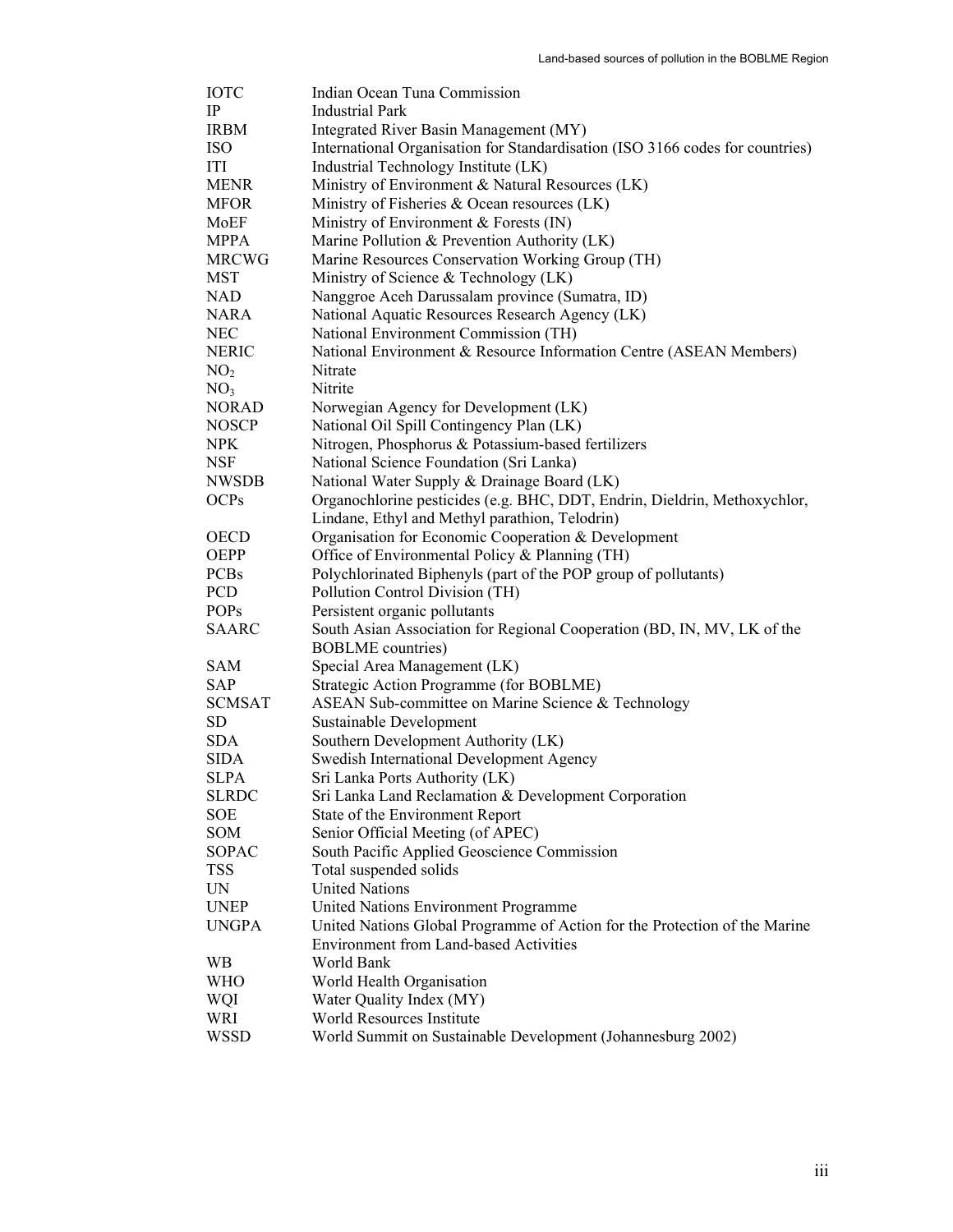## **ISO Codes for BOBLME Countries**

| A <sub>2</sub> | A <sub>3</sub> |
|----------------|----------------|
| <b>BD</b>      | <b>BGD</b>     |
| IN             | <b>IND</b>     |
| ID             | <b>IDN</b>     |
| <b>MY</b>      | <b>MYS</b>     |
| MV             | <b>MDV</b>     |
| <b>MM</b>      | <b>MMR</b>     |
| LK             | <b>LKA</b>     |
| <b>TH</b>      | THA            |
|                |                |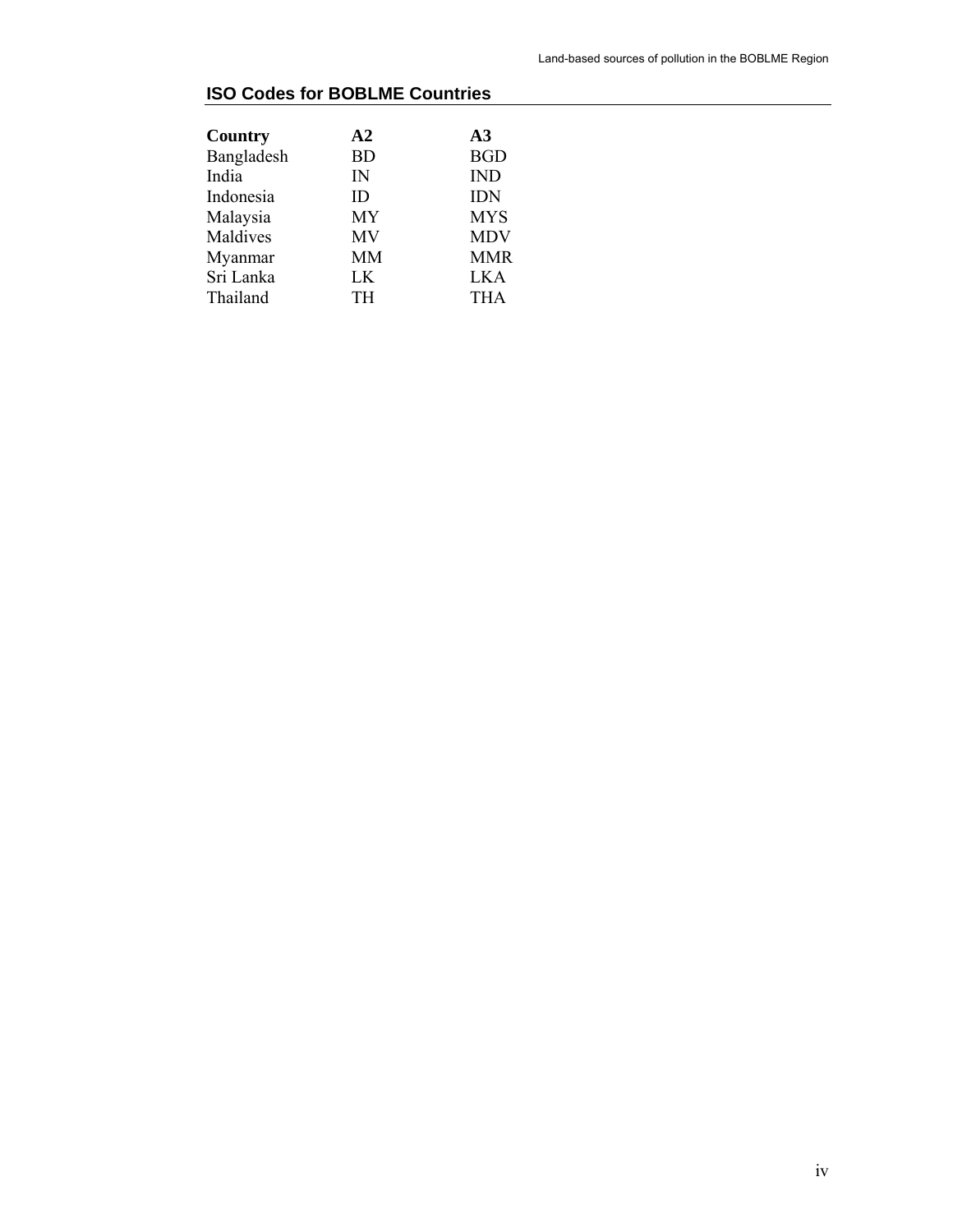## **Executive Summary**

The Bay of Bengal Large Marine Ecosystem (BOBLME) is one of 64 large marine ecosystems (LMEs) recognised world-wide, some of which have recently become the subject of the development of an ecosystem approach focused on sustainable management of biomass yields. The BOBLME encompasses the Bay of Bengal, Andaman Sea and Straits of Malacca, which are bordered by Bangladesh, India, Indonesia, Malaysia, Maldives, Myanmar, Sri Lanka and Thailand, and includes approximately  $\frac{1}{4}$  of the world's human population.

The countries of the BOBLME region have agreed to work together to manage their shared living resources through the preparation of a regional Strategic Management Plan (SAP). The motivation behind the SAP has come from the realisation that human activities are causing serious environmental degradation and are threatening the sustainable management and health of the region as a whole. One of the most important threats to the health and productivity of the BOBLME is pollution from land-based sources. This review examines issues of land-based pollution, including its status and changing patterns in the region, and an identification of priority issues that are common to the countries and/or have transboundary significance.

The highest priority issues of land-based sources of pollution in the region are concerned with sewage, agriculture / aquaculture, and industry. Other issues were identified, but some of them are components of these three, or can be considered lower priority because their impacts are likely to be less widespread and not as important to the functioning of the LME. There are also issues of the mobilisation of pollutants through rivers, run-off, floods and cross-border movements of pollutants through international rivers.

It is expected that current problems associated with land-based sources of pollution in the region will continue to deteriorate unless radical measures can be introduced in a short period of time. The main forces operating to worsen the existing problems of pollution include increasing populations sizes, urbanisation, coastal migration, development imperatives and improving lifestyles, shifts in industry, expanding tourism and intensifying methods of agriculture and aquaculture. The root causes of issues associated with land-based sources of pollution in the region include the expansion and increasing density of human populations, poor large-scale awareness, a low economic base for funding actions at all levels, insufficient scientific information and lack of technology. Many of these factors are amplified by inherent characteristics of at least some of the BOBLME countries which have high rainfall, are low-lying, dissected by a large number of rivers and are subject to cyclones and floods. These characteristics ensure that pollutants are mobilised and transported large distances.

There are over a hundred local and national initiatives, programmes and laws, and 37 international treaties in force in the region relating to the management of land-based sources of pollution. Some of these are innovations made by individual BOBLME countries, have had significant successes and could replicated in other parts of the region to address priority issues. These include projects on organic agriculture, sewage recycling in aquaculture, water quality monitoring programmes, common effluent treatment plants and incentive schemes for good practices. The UN Global Programme of Action for the Protection of the Marine Environment from Land-based Activities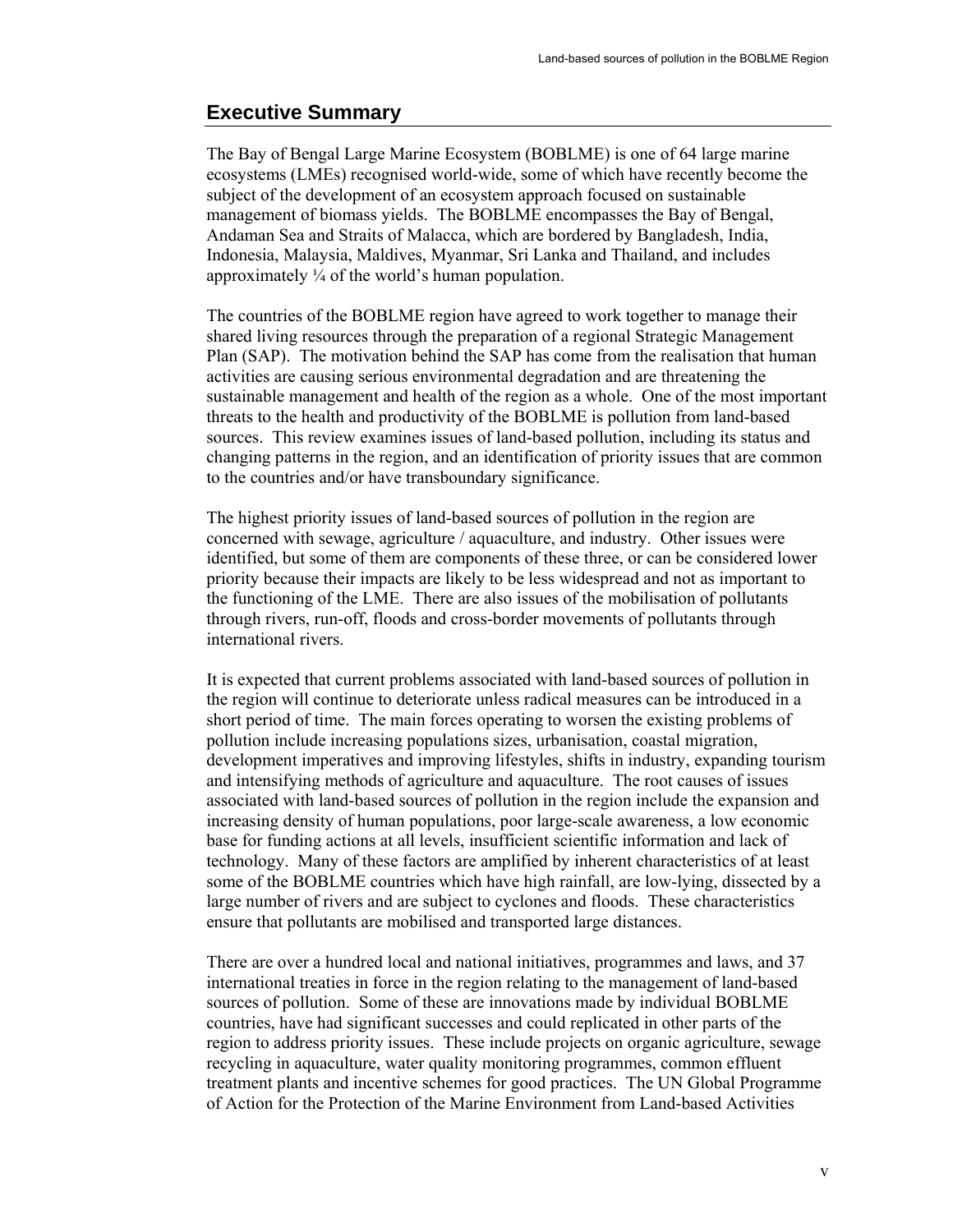(GPA) and Regional Seas Programmes are the most significant regionally focused programmes.

Impediments to addressing issues in the region include knowledge gaps, clashes, loopholes and overlaps in policies and legislation, corruption at several levels, insufficient involvement by local governments, NGOs and communities, poor enforcement, and several significant problems in underlying assumptions. A total of 22 actions targeted at a range of levels is suggested for addressing the most significant problems of land-based pollution to the coastal and marine environments in the region.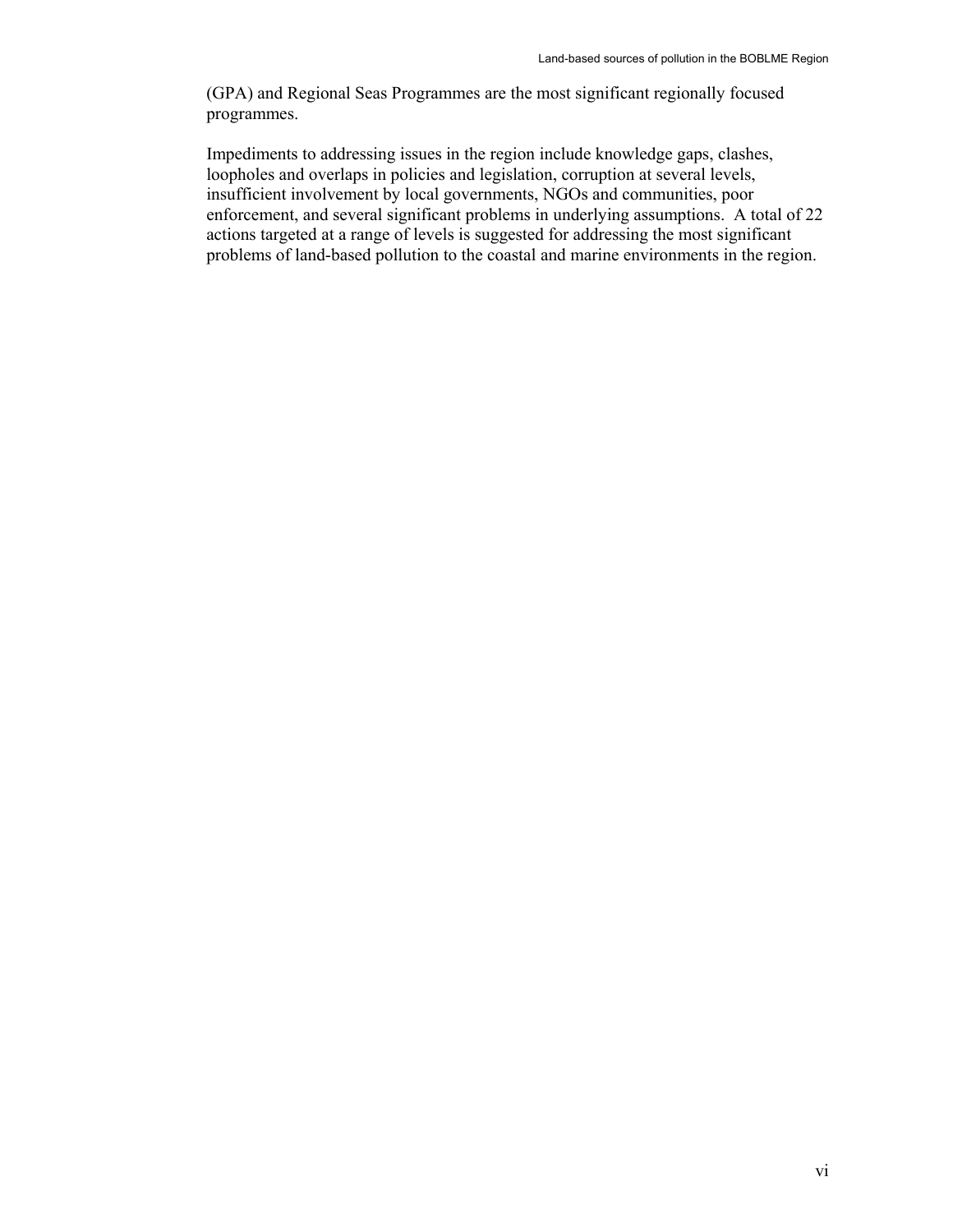| 3. COMMON AND TRANS-BOUNDARY ISSUES RELATING TO LAND-BASED SOURCES OF                  |  |
|----------------------------------------------------------------------------------------|--|
|                                                                                        |  |
|                                                                                        |  |
|                                                                                        |  |
| 4. CURRENT ATTEMPTS TO ADDRESS COMMON AND TRANSBOUNDARY LAND-BASED                     |  |
|                                                                                        |  |
|                                                                                        |  |
|                                                                                        |  |
| 5. IMPEDIMENTS TO THE DEVELOPMENT OF SOLUTIONS TO TRANSBOUNDARY ISSUES IN              |  |
|                                                                                        |  |
|                                                                                        |  |
|                                                                                        |  |
| 6. PRIORITY ACTIONS FOR ADDRESSING ISSUES OF LAND-BASED POLLUTION 44                   |  |
|                                                                                        |  |
|                                                                                        |  |
|                                                                                        |  |
| 6.5 Mechanisms for improving the understanding of transboundary issues and stimulating |  |
|                                                                                        |  |
|                                                                                        |  |
|                                                                                        |  |
|                                                                                        |  |
|                                                                                        |  |
|                                                                                        |  |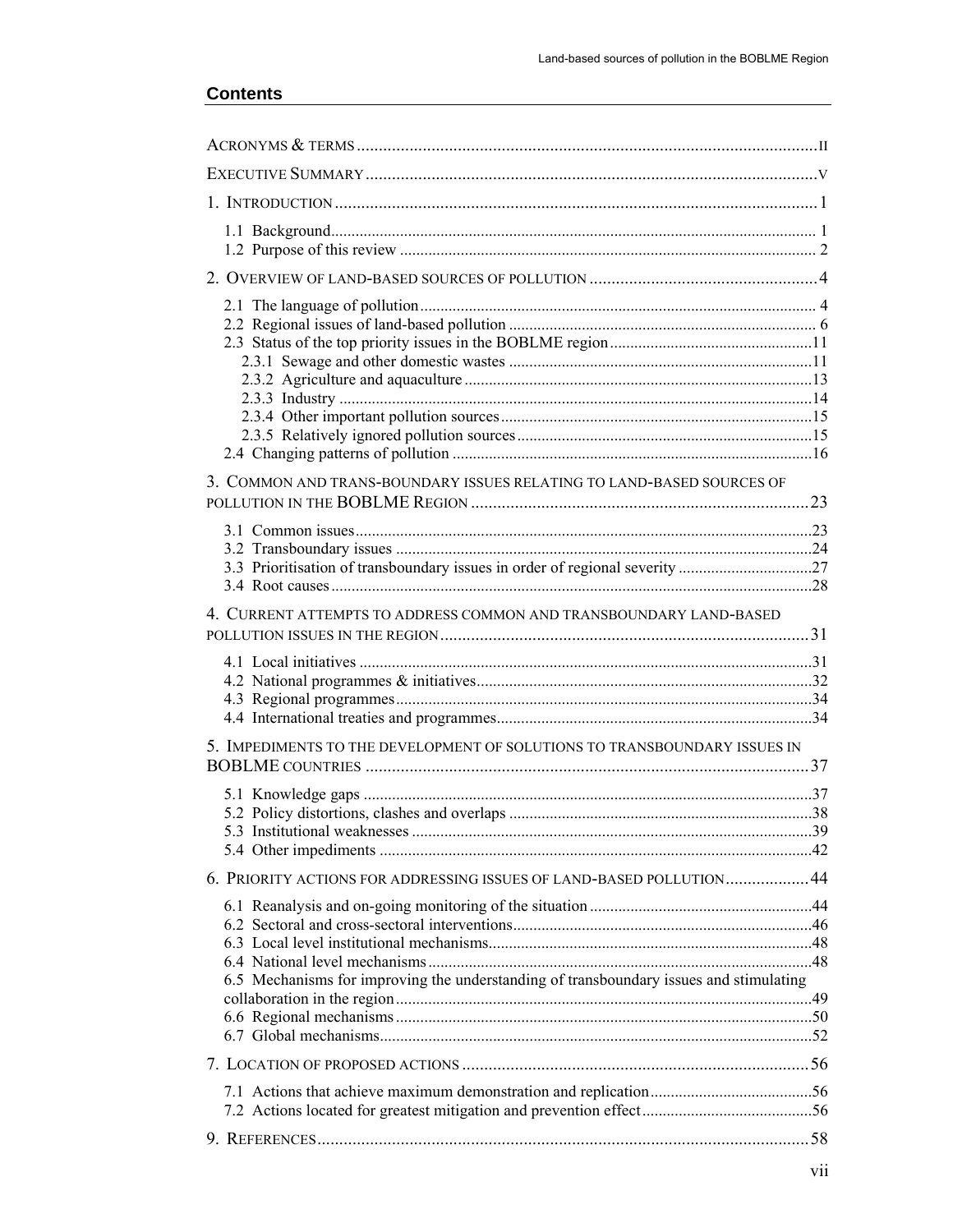| -99 |
|-----|
|     |

## **Tables & Figures**

| Table 1: Pollution source categories as defined by the UN GPA and Regional Seas Programmes    |  |
|-----------------------------------------------------------------------------------------------|--|
|                                                                                               |  |
|                                                                                               |  |
|                                                                                               |  |
| Table 4: Global and regional priorities for addressing land-based sources of pollution10      |  |
| Table 5: Approximate ranking of land-based sources of pollution in BOBLME countries from      |  |
| National reports                                                                              |  |
|                                                                                               |  |
| Table 7: Survival times in the marine environment of major potential pathogens and indicators |  |
| . 13                                                                                          |  |
| Table 8: Some of the known shipments of toxic wastes that entered Bangladesh and India in the |  |
| 1990's from the developed world                                                               |  |
| Table 9: Identification of common and transboundary issues of land-based pollution in the     |  |
|                                                                                               |  |
|                                                                                               |  |
| Table 11: Thematic summary of international environmental treaties of BOBLME countries36      |  |
| Table 12: Transparency International's Corruption Perceptions Index 2001-200339               |  |
|                                                                                               |  |
| Table 14: Reanalysis of the BOBLME priority areas for land-based sources of pollution45       |  |
| Table 15: Human development (HDI), environmental sustainability (ESI) and vulnerability       |  |
|                                                                                               |  |
| Table 16: Latest available production figures for main types of mining in East Sumatra /      |  |
| .90                                                                                           |  |
|                                                                                               |  |

| Figure 1: Trends in population size and growth, urbanization and growth in GDP in the       |  |
|---------------------------------------------------------------------------------------------|--|
|                                                                                             |  |
|                                                                                             |  |
|                                                                                             |  |
|                                                                                             |  |
|                                                                                             |  |
| Figure 6: Focus of the South Asian (left) and East Asian (right) Regional Seas Programmes54 |  |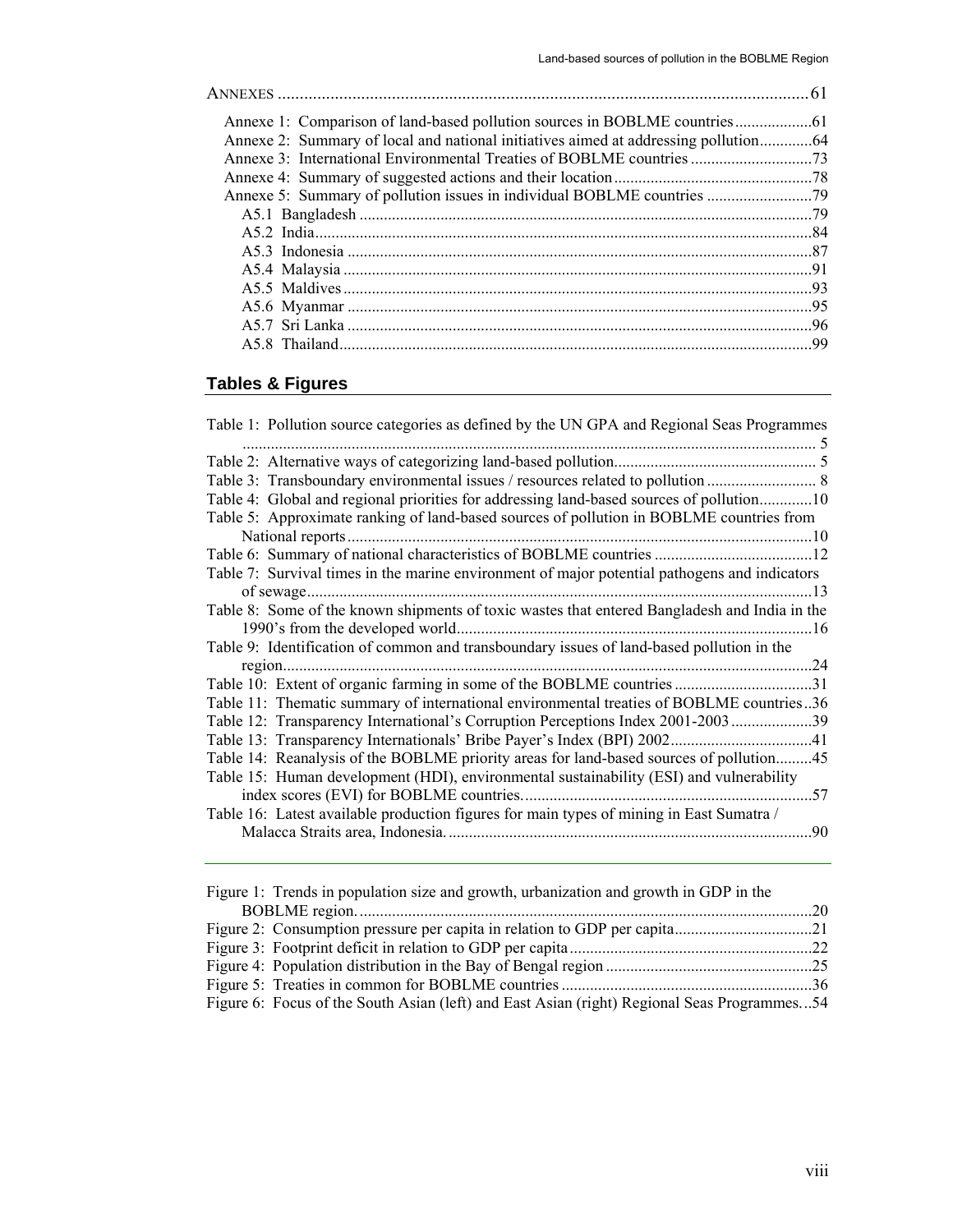## **1. Introduction**

## **1.1 Background**

The Bay of Bengal Large Marine Ecosystem (BOBLME) Programme has eight member countries, Bangladesh, India, Indonesia, Malaysia, Maldives, Myanmar, Sri Lanka and Thailand, which are preparing an ecosystem-wide, regional Strategic Action Plan (SAP) for the integrated and coordinated management of their shared marine living resources. The impetus for the preparation of the SAP has been the realisation that certain activities are causing serious local and cumulative environmental degradation that threatens the sustainable management and health of the BOBLME as a whole. Continuation of such activities, together with on-going overexploitation of marine resources, could pose serious problems for the future health and food security of millions of people in coastal communities who depend on these resources for their livelihood (Verlaan 2003).

The main recognised threats to the BOBLME include:

- 1. Pollution from land-based sources (including wastes from industry, urban development, agriculture, aquaculture, mining and tourism);
- 2. Pollution from sea-based sources (oil spills, oil exploration and production);
- 3. Damage to critically important habitats (fish spawning and nursery areas, coral reefs, mangroves and estuaries);
- 4. Cyanide fishing in the coral reefs of the region for the lucrative live food fish markets; and
- 5. Unsustainable fishing (unregulated fishing, open access, unauthorized incursions by foreign fleets and the encroachment of nationals into the territorial waters of their neighbours).

These problems are further complicated by poor national resource management, conflicts between artisanal and large-scale fishermen, unaddressed transboundary environmental issues and insufficient knowledge and data on the functioning of the Large Marine Ecosystem (LME) as a whole. The countries of the BOBLME region recognised the need for integrated and coordinated management of their coastal and near-shore living marine resources and supported the development and submission by FAO to the Global Environment Facility (GEF) (International Waters Portfolio) of a proposal for a project to pursue a large marine ecosystem approach to management. In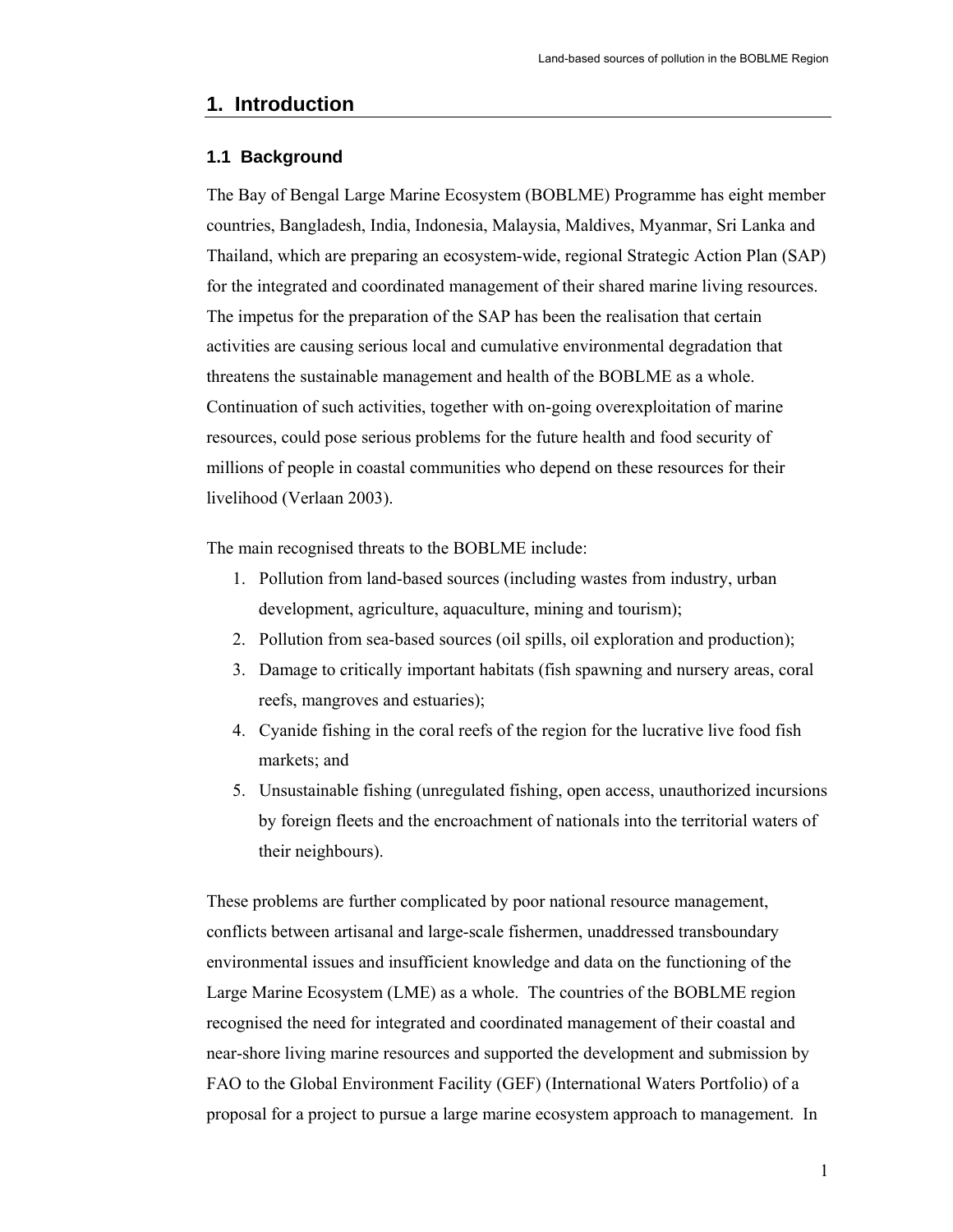its first phase, the proposed approach included (a) the establishment of national and regional coordination mechanisms; (b) the synthesis and assessment of existing information on the status of living marine resources and the environment, including transboundary issues; (c) workshops to identify issues, constraints and priorities; and (d) development of a draft project brief leading to the development of a SAP. This review forms part of component (b).

#### **1.2 Purpose of this review**

Pollution is a by product of human activities, and now very much a part of global ecosystem processes. It is the accidental or deliberate release of unwanted chemical, biological and physical materials and/or energy into the surrounding environment. These by products can include materials which disrupt normal processes occurring in healthy ecosystems. For example, nutrients can unbalance ecosystems by feeding and encouraging the overgrowth of certain species, such as algae or bacteria. Hormone disrupters are chemicals that in minute doses can affect the growth, maturation and reproduction of organisms. Oil and sediments can smother organisms, and a host of other chemicals can affect metabolic functions (e.g. heavy metals). Where the receiving ecosystems are able to cope (convert, recycle) with the pollution entering them without damage, accumulation or spread, we consider the pollution load within their carrying capacity. Where this is no longer the case, we see the degradation of ecosystems and the goods (e.g. forests, soils, fisheries) and services (e.g. future pollution attenuation, storm protection) they provide. This is true both on the land and in the sea.

Globally around 80% of the pollution load entering the coastal areas and ocean originates from land-based sources. This is hardly a surprising figure since most human activities occur on land and the opportunities for mobilising and transmitting pollution to the sea abound through the global hydrological cycle. Pollution, particularly from land-based sources is an integral part of the five most serious problems thought to be affecting the coastal and marine environments globally: (1) Alteration / destruction of habitats and ecosystems; (2) Effects of sewage on human health; (3) Eutrophication; (4) Decline of fish stocks and other resources; and (5) Changes in sediment flows (GESAMP 2001).

The sources of pollution, relative impacts on the environment, root causes for issues, and impediments to and priorities for corrective actions are likely to differ among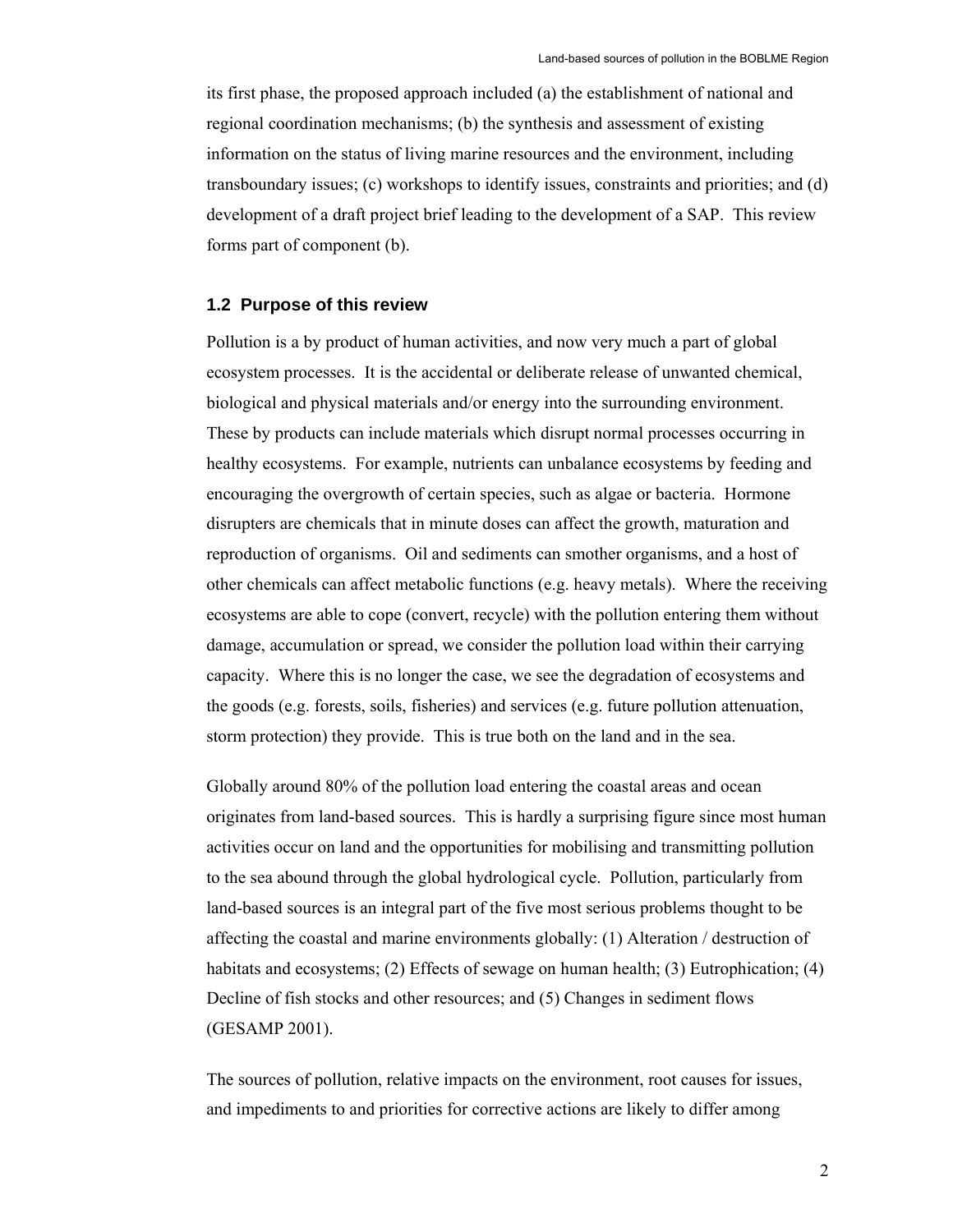countries, regions and more specifically LMEs around the globe. The purpose of this review of the land-based sources of pollution to the coastal and marine environments was to identify these characteristics as they relate to the unique conditions found in the BOBLME region. Its focus was on the eight participating countries in the programme, with particular emphasis on those coasts that face the Bay of Bengal, Andaman Sea and Straits of Malacca. The purpose of the review was to:

- 1. Identify and determine the status of forms of land-based pollution and how they might be changing;
- 2. Identify common and transboundary issues;
- 3. Analyse root causes of issues;
- 4. Prioritise the regional severity of issues of pollution;
- 5. Identify local, national and regional initiatives currently being used to address issues;
- 6. Examine knowledge gaps, policy distortions and institutional deficiencies that might impede development of solutions;
- 7. Suggest actions to address any issues;
- 8. Develop need-based priorities for integrated ecosystem actions consistent with international instruments such as the GPA (United Nations Global Programme of Action for the Protection of the Marine Environment from Land-based Activities);
- 9. Improving the understanding of transboundary issues and cooperation to solve them; and
- 10. Suggest the location of proposed activities to maximise demonstration or to address areas where the need is greatest.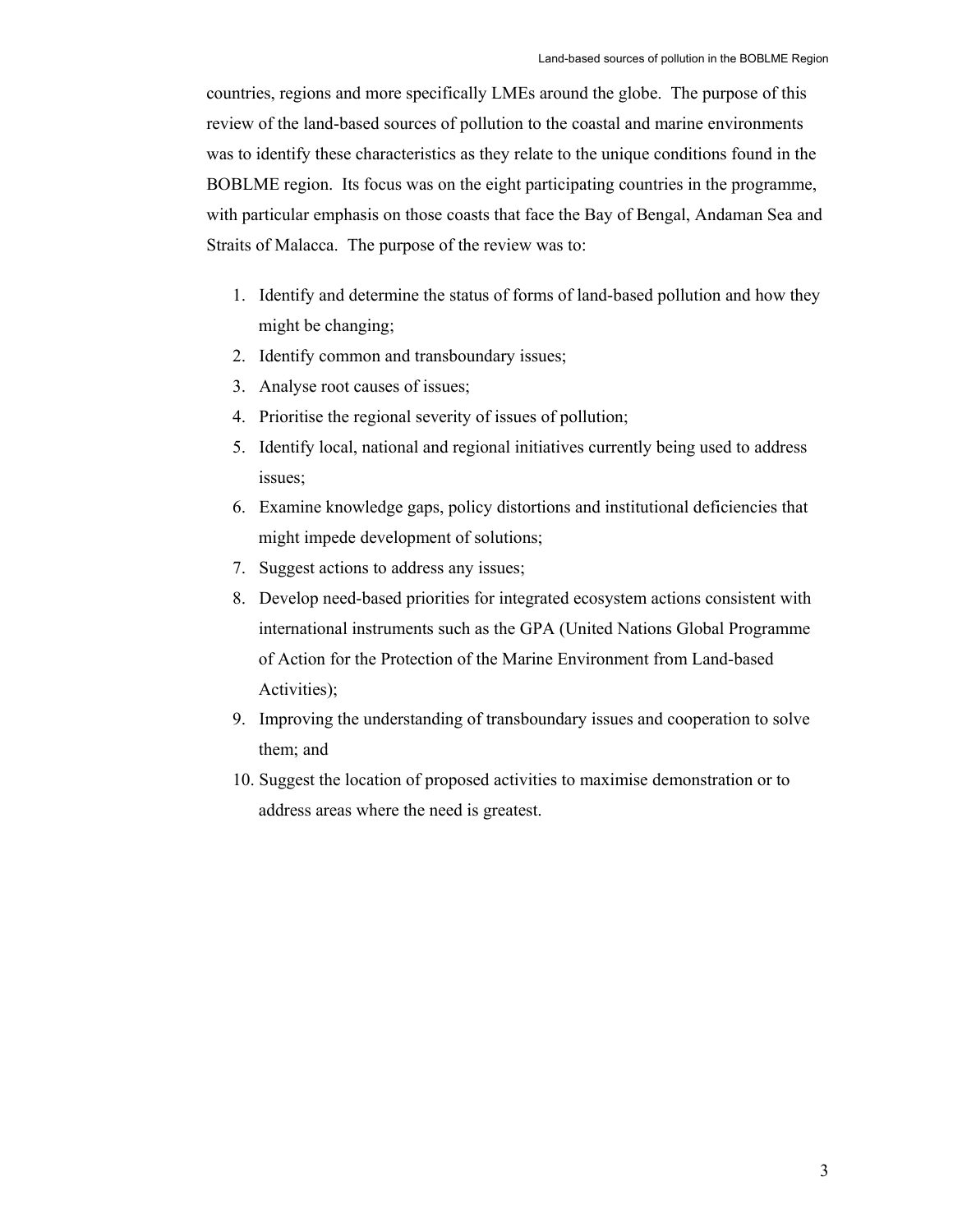## **2. Overview of land-based sources of pollution**

## **2.1 The language of pollution**

The Global Programme of Action for the Protection of the Marine Environment from land-based Activities (GPA) and the Regional Seas Programme recognise nine primary focal categories of land-based sources of pollution (Table 1). The most important 'sources' globally come from domestic sewage, agricultural and industrial waste, solid waste, chemical and hazardous wastes and aquaculture (GPA 2003). In terms of contaminant classes and physical alteration, the priorities after sewage are nutrients, sediment mobilisation, persistent organic pollutants (POPs), heavy metals and physical alteration (GESAMP 2001). These two lists cover the same topics in different ways, suggest different priorities and have resulted in some confusion of how we classify the types of pollution we are trying to manage.

In Table 2, four different classifications of pollution is given, each suggesting a different focus for addressing issues, and 3 of which could be considered 'sources'. Pollution from land-based sources may be discussed in relation to the governmental concept of sector, or by the processes that produce it, or by the pollution mixture generated and released into the environment and which may contain inert as well as active substances. In the National Reports, the BOBLME countries identified issues at all of the 4 levels identified in Table 2, but not all of the more important relationships between them. For example, run-off is often mentioned as a 'source', but is associated with pollution from at least 4 of the sectors, at least one polluting action, 4 of the pollution mixes released into the environment, and at least 5 'active components'. If we need to address run-off, we need to be able to identify the issues that surround it and pinpoint the particular issues that are of highest priority. This does not prevent us from identifying or talking about sewage or POPs as priority issues. It may however lead us to understand that the main reason we are concerned about sewage is because of its nutrient effects (if that is the case), and prevent us from treating them as an independent categories of pollution. The interrelatedness and different ways of looking at the problem of pollution needs to be better understood and integrated into any ecosystem approach to management.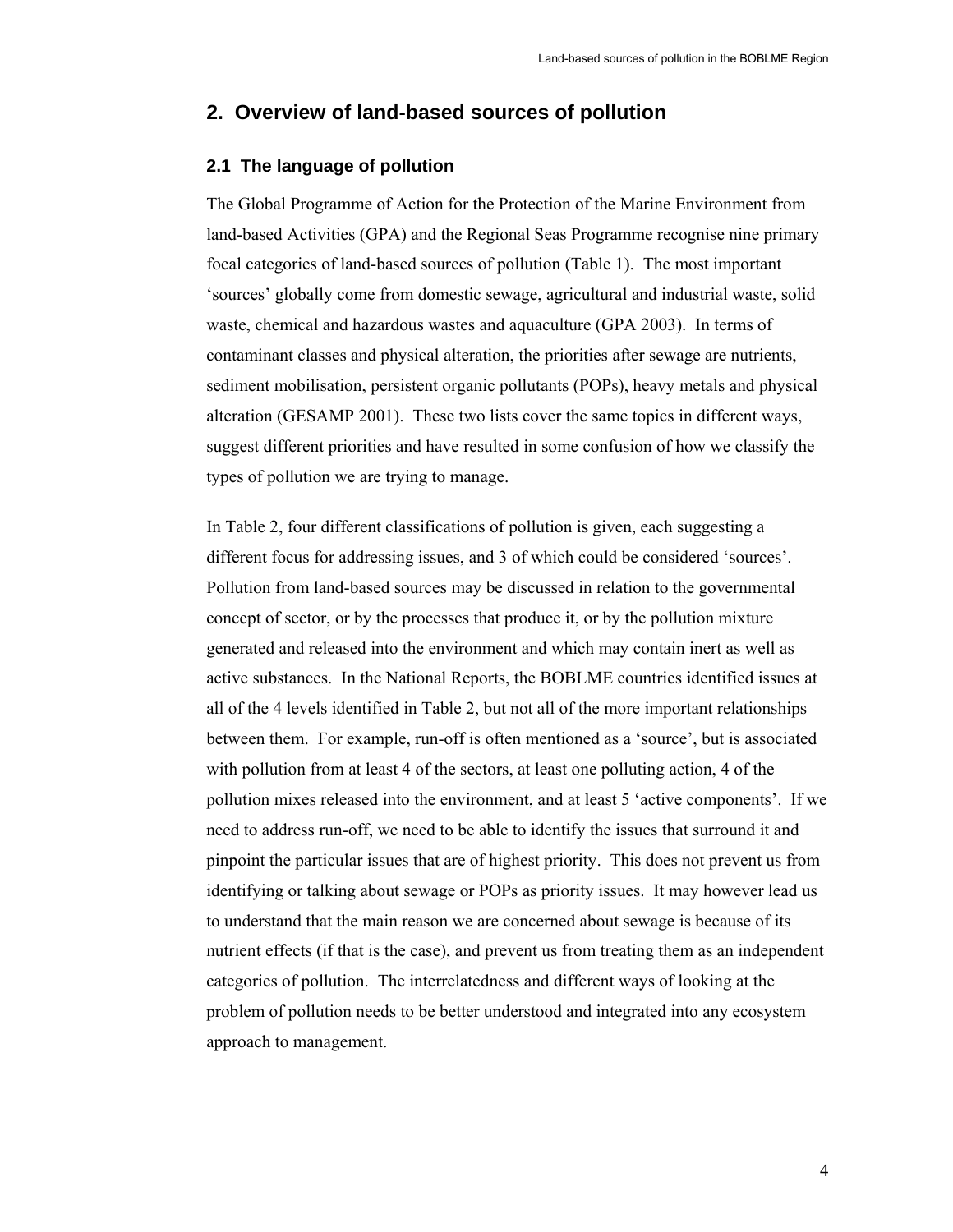#### **Table 1: Pollution source categories as defined by the UN GPA and Regional Seas Programmes**

Included are the lead partner agency for each category. Source: http://www.gpa.unep.org

| Pollution Source category                    | <b>Lead Partner Agency</b> |
|----------------------------------------------|----------------------------|
| Sewage                                       | <b>WHO</b>                 |
| Persistent Organic Pollutants (POPs)         | <b>UNEP</b>                |
| Radioactive Substances                       | <b>IAEA</b>                |
| <b>Heavy Metals</b>                          | <b>UNEP</b>                |
| Oils (Hydrocarbons)                          | <b>IMO</b>                 |
| Litter                                       | <b>IMO</b>                 |
| <b>Nutrients</b>                             | <b>FAO</b>                 |
| Sediment Mobilisation                        | <b>FAO</b>                 |
| Physical Alteration & Destruction of Habitat | <b>UNEP</b>                |

#### **Table 2: Alternative ways of categorizing land-based pollution**

When people talk about pollution, they usually use terminology from several or all of these interrelated lists. Sources are Sector, Action/Process or Mixture. The shaded cells are just some of the different aspects of the pollution issue associated with run-off.

| <b>SECTORS</b>                              | <b>ACTIVITIES</b>                  | <b>MIXTURES</b>             | <b>ACTIVE</b><br><b>COMPONENTS</b> |
|---------------------------------------------|------------------------------------|-----------------------------|------------------------------------|
| Agriculture /<br>Aquaculture                | Disruption of coastal<br>processes | Municipal waste             | <b>Plastics</b>                    |
| Domestic                                    | Mining                             | Sewage                      | Sediments                          |
| <b>Fisheries</b>                            | Port Development                   | Medical waste               | Radioisotopes                      |
| Industry                                    | <b>Habitat destruction</b>         | Litter                      | Heavy metals                       |
| Mining                                      | Deforestation                      | <b>Effluents</b>            | <b>Nutrients</b>                   |
| Tourism                                     | Urban development                  | Leachates                   | <b>POPs</b>                        |
| Transport                                   | Run-off                            | Slag / tailings             | <b>Biohazards</b>                  |
|                                             | Flooding / tides                   | Pharmaceuticals             | Hydrocarbons                       |
|                                             | River flow                         |                             |                                    |
|                                             | Leaching                           | Pesticides                  | <b>POPs</b>                        |
|                                             | Tourism                            | Fertilizers                 | Hormone mimics                     |
|                                             | Sewerage                           |                             |                                    |
|                                             | Agriculture                        | Oil                         | Cytotoxic drugs                    |
|                                             | Aquaculture                        |                             |                                    |
|                                             | Spills                             |                             |                                    |
| <b>POLICY</b>                               | <b>PROCESSES</b>                   | <b>MIXES</b>                | <b>EFFECT</b>                      |
|                                             | Focus on the                       |                             |                                    |
| Focus on controlling<br>how sector operates | processes producing<br>pollution   | Focus on pollutant<br>mixes | Focus on effect of<br>pollutants   |

Point sources of pollution are those for which a particular point of entry of pollution into the environment can be identified. They can be associated with localised gradients in the concentration of pollutants and can often be traced and found in this way. Point sources are usually found for industrial plants, sewage outfalls, reclamations and other earth works, but can occur in other pollution categories not normally thought of as point sources, such as groundwaters exiting in a lagoon. Point sources of pollution may only account for a fraction of the land-based sources affecting marine environments.

Diffuse sources are harder to identify and result from broad-scale activities that cannot be as readily identified as originating from a single source (GESAMP 2001). These are harvested from large areas within which polluting activities are occurring and are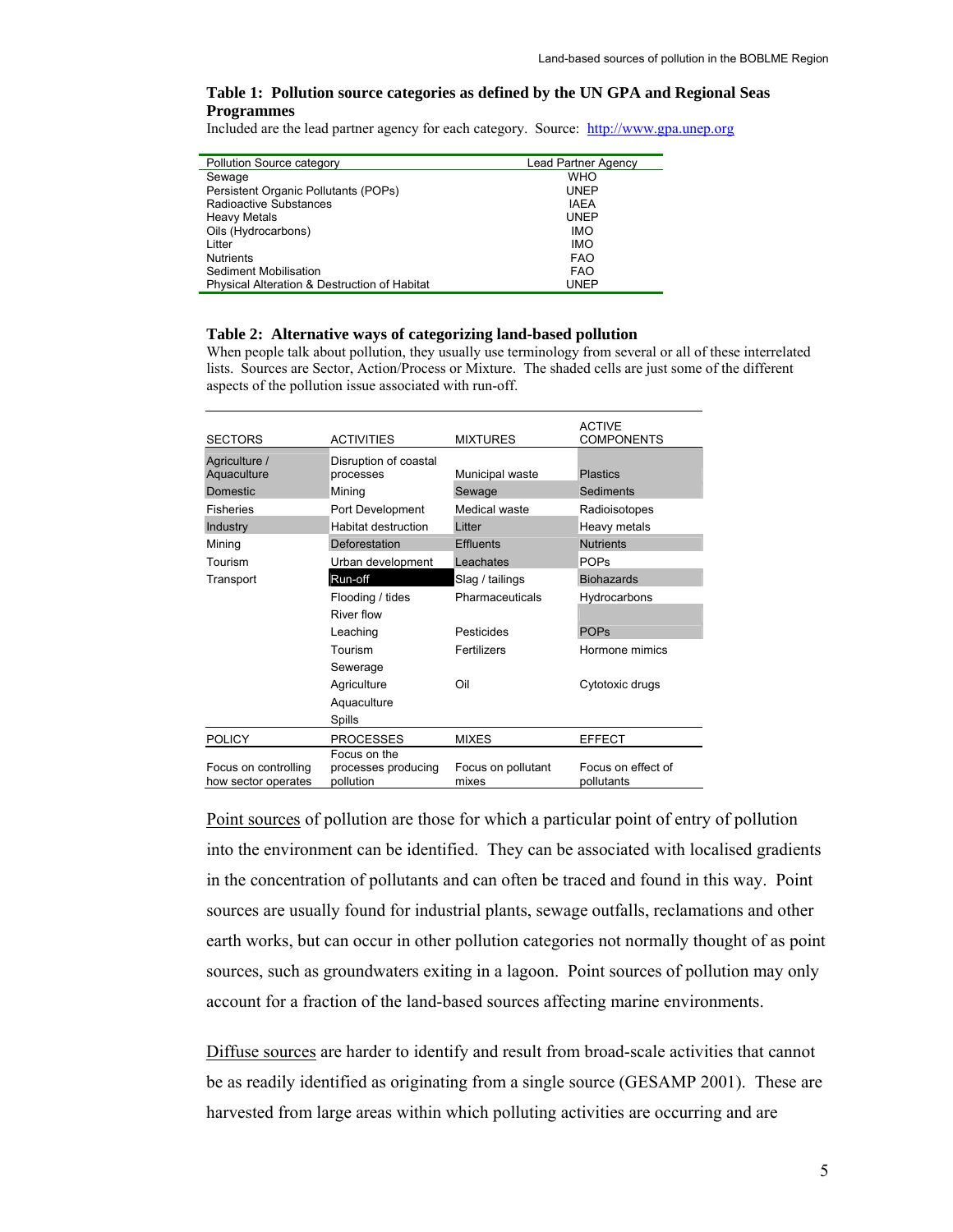usually mobilised by water or air. They usually are carried by urban storm water runoff, overflow discharges, and run-off from forests and agriculture / aquaculture (UNEP-CEP 2000).

Both of these forms of pollution are discharged either directly into the sea, or enter through rivers, floods, tides, groundwater or by atmospheric deposition. This means that pollution sources can be located far away from coastal areas and still have an impact, despite an on-going process of attenuation that might be occurring on the way. What is a point source and what is a diffuse source of pollution is also partly a matter of scale. From an ecosystem perspective and in terms of the entire Bay of Bengal, a whole city could be considered a point source of pollution into the LME, while on a decreasing scale, one might focus on a particular river or creek, or at the smallest scale on a particular factory or sewage plant. The results of broad-scale ambient monitoring could be used to identify sources of pollution at different scales and indicate priorities.

| Point sources           | Diffuse (non-point) sources   |
|-------------------------|-------------------------------|
| Sewage outfall          | Sewage (septic tank, latrine) |
| Industrial outfall      | Industrial parks              |
| Aquaculture             | Aquaculture                   |
| Agriculture (husbandry) | Agriculture (cropping)        |
| Land clearance          | Run-off                       |
| Mining                  | Mining                        |
| Excavation              | Storm surge                   |
| Reclamation             | Groundwater                   |
|                         | Tide                          |
|                         | Flood                         |
|                         | Atmospheric emission          |
|                         | Urban areas                   |
|                         | Transport                     |
|                         |                               |

Overall, a consideration of point and diffuse sources of pollution is not instructive as a classification of its own. The issues arising are about particular pollutants or particular generators or conveyors of land-based pollution. The issue comes up in the BOBLME region mostly in relation to industrial effluents and secondarily for sewage, and as part of the process of identifying strategies for reducing overall releases into the environment. Point or diffuse sources *per se* will not be effective pollution categories to pursue in the region.

## **2.2 Regional issues of land-based pollution**

An ecosystem approach for the restoration of coastal areas by 2010 was adopted by coastal countries at the World Summit on Sustainable Development (WSSD) at Johannesburg in 2002 (Sherman 2003). This and earlier work on large marine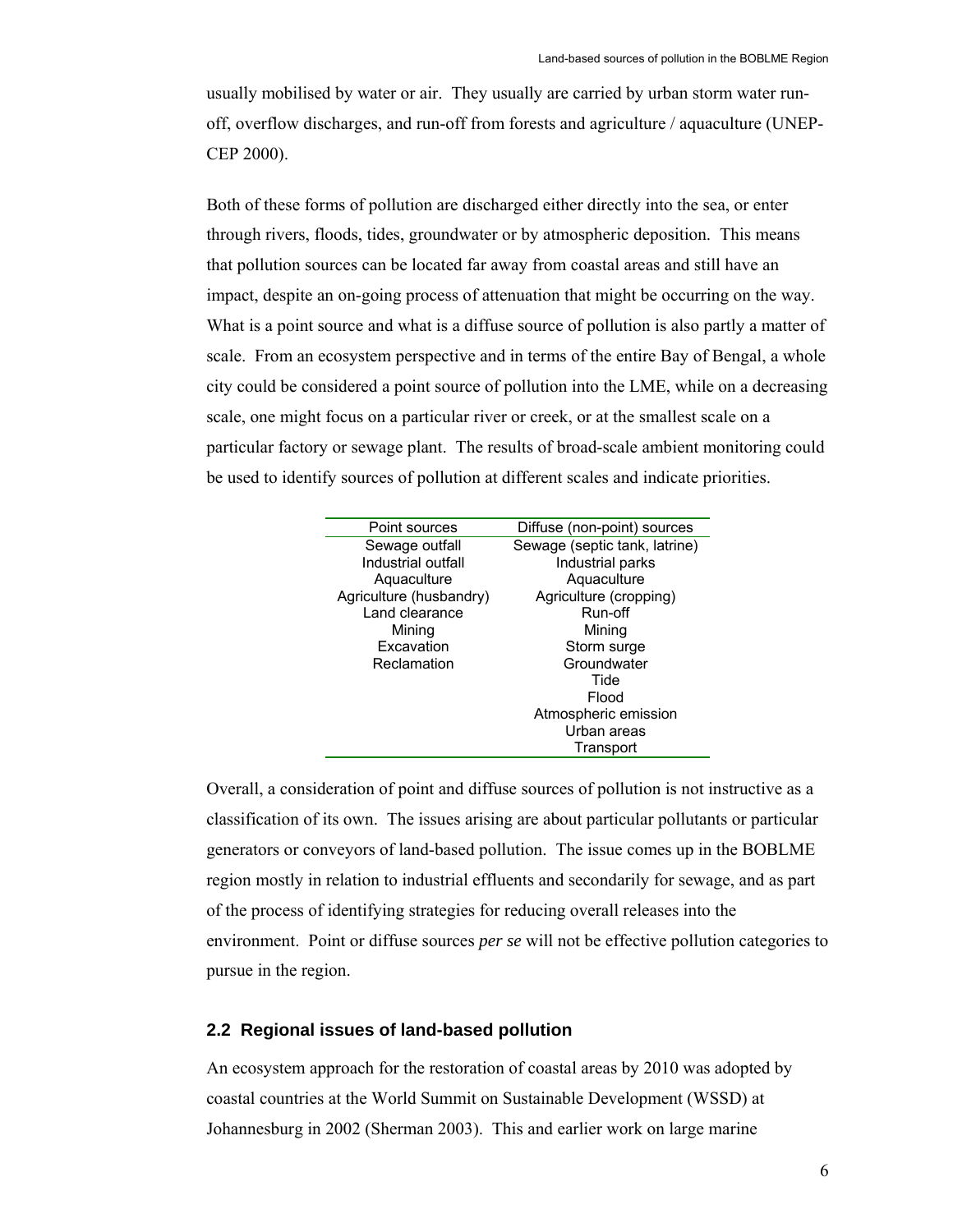ecosystems has resulted in a lot of attention being focused on understanding the issues and their underlying causes, providing technical assistance, advancing new policies and taking direct actions on the control of pollution and eutrophication in coastal areas.

The BOBLME was included as one of the 39 of 64 LMEs of the world for which case studies were prepared. The case studies (Sherman et al. (eds) 1992, 1998 in Sherman 2003) focused on stressors, mitigation, sustainability and management of the BOBLME in terms of the principal driving forces affecting biomass yields (Sherman 2003). That is, the approach focuses on managing ecosystems for the production of ecosystem goods (e.g. fisheries) but not necessarily on ecosystem services (e.g. metabolism of pollution), except where they influence yields. This approach is slightly oblique to assertions that the overriding objective is to manage the overall performance of a complex system (Costanza 1992 in Sherman 2003). The LME approach lead to a *Modular Assessments Strategy* to provide information for the monitoring, assessment, restoration and management. One of the five resulting modules targets pollution and *ecosystem health* (Sherman 2003). As Sherman (2003) pointed out, a precise definition of 'ecosystem health' continues to elude us, so a series of indicators is being developed of ecosystem resilience and stability for multiple ecosystem states. That is, a healthy and sustainable ecosystem must maintain metabolic activity, internal structure and organization and be resistant to external stress over relevant spatial and temporal scales. Monitoring of key variables over time is central to this approach and relevant to locating and (adaptively) managing land-based sources of pollution and their effects. Some of the most relevant variables are  $NO_2$ ,  $NO_3$ , 'pollution', run-off and Mussel Watch<sup>1</sup>.

A worldwide emerging theme in the GEF LME projects is the problem of nitrogen overenrichment and eutrophication (Sherman 2003), a problem also specifically identified for the Bay of Bengal region. The cause of this problem has been attributed to agriculture (and more recently aquaculture) through conversion of wetlands and the utilization of more chemicals and irrigation. Sewage is a significant contributor in the drainages of large cities, and atmospheric deposition of vehicle and agriculture

 $\overline{a}$ 

<sup>1</sup> NOAA's National Status &Trends Program's Mussel Watch Project monitors a suite of contaminants in the tissue of bivalve molluscs (mussels and oysters) and in sediments in coastal and estuarine waters of the United States. Mussels and oysters serve as useful indicators of temporal trends in environmental quality because they accumulate some contaminants in their tissue at levels many times higher than in the surrounding water and they adjust quickly to changes in contamination. Molluscan tissue samples are monitored annually for about 70 contaminants including 24 polycyclic aromatic hydrocarbons (PAHs); 20 congeners of polychlorinated biphenyls (PCBs); 15 chlorinated pesticides, including chlordane and DDT (and breakdown elements of DDT); butyltins; four major elements; and 12 trace elements. On a less frequent basis, sediments are collected at Mussel Watch sites and analyzed for the same chemicals.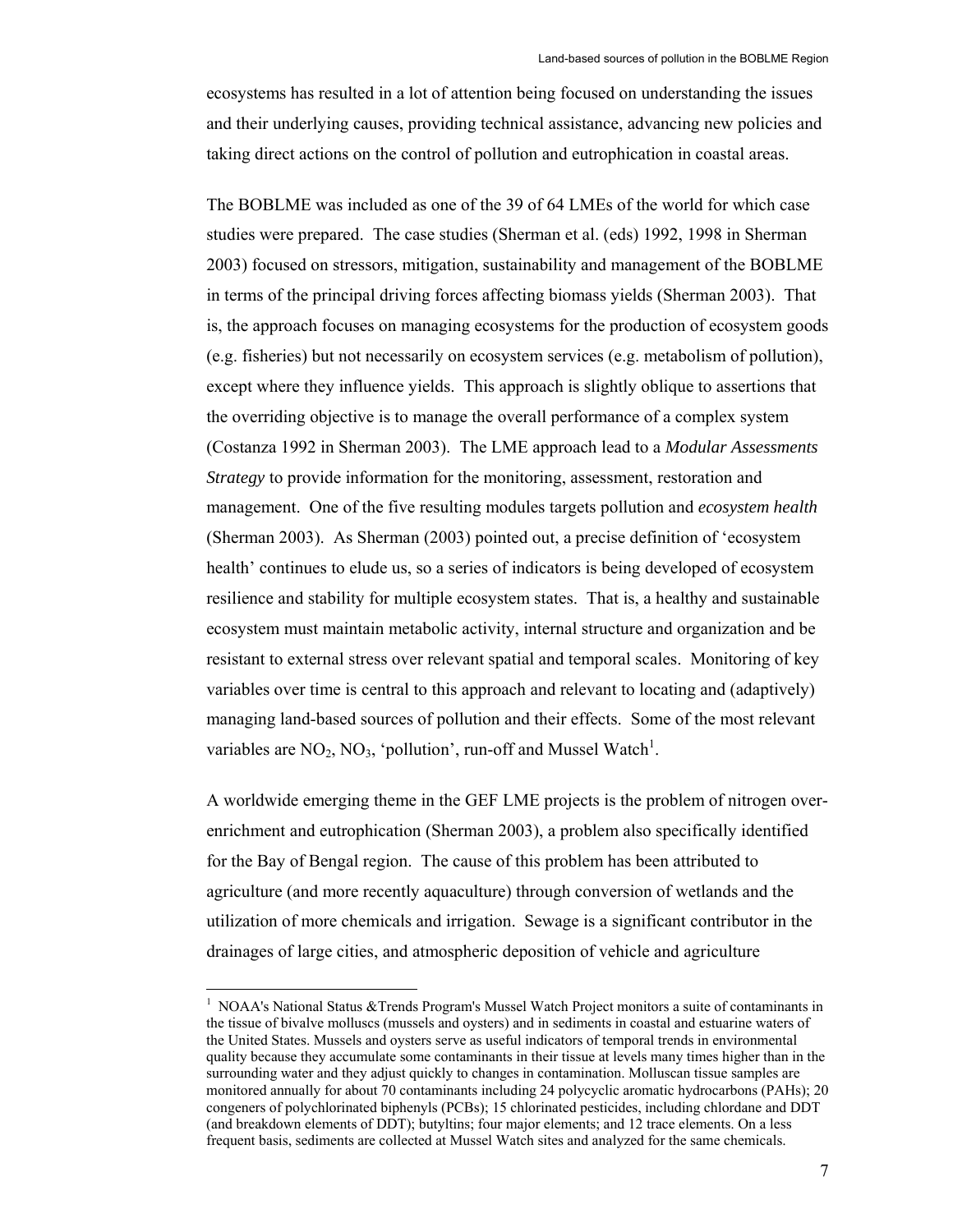emissions may also play a role. The root causes of declines in ecosystems arise because of the high variability and complexity of ecosystems and deficiencies in the human systems. On the human side the issues are inadequate capacity development (human and infrastructure), legal framework (regional & national), implementation of regulatory tools, planning at all levels, public involvement and financial mechanisms and support.

In the BOBLME pollution from land-based sources is considered a major problem, but the effects of increasing loads of pollutants may be mitigated in part by circulation patterns which link it to the larger Indian Ocean Basin (Martosubroto & Willmann 2003). The quantities, fate and effect of pollutants have not been studied extensively and represents a key topic for research. It appears that many pollutants are deposited as estuarine sediments, while a smaller portion is flushed out to deeper waters. It may be that for now the ecosystem's assimilative capacity on the whole has not been exceeded and that pollution problems are localised in nature and mostly confined to the source country (Martosubroto & Willmann 2003).

There is a transboundary dimension to the question of land-based sources of pollution, with the need to manage the overall ability of the Bay of Bengal to metabolise pollutants and absorb sediments (Table 3). Current knowledge on the extent of interactions between countries and their use of the Bay as a sink of organic and inorganic wastes and sediment runoff from the land is still limited. In the long term all or most of the coastal countries might be directly affected by the intensity of use of the assimilative capacity (or carrying capacity) of the BOB by any one of them. In the short term, the more immediate interactions are between neighbouring countries (Table 3), the interactions among which could be more complex than we now understand.

| Table 3: Transboundary environmental issues / resources related to pollution             |
|------------------------------------------------------------------------------------------|
| Extracted from Martosubroto & Willmann 2003, directional arrows have been added here and |
| need to be confirmed.                                                                    |

| Countries                              |
|----------------------------------------|
| All                                    |
| Bangladesh $\leftarrow$ India (?)      |
| Bangladesh↔Myanmar                     |
| Indonesia↔Malaysia↔Thailand            |
| India↔ Sri Lanka (?)                   |
| (?)                                    |
| All                                    |
| Bangladesh $\leftrightarrow$ India (?) |
| Bangladesh↔Myanmar                     |
| Indonesia↔Malaysia↔Thailand            |
| India↔ Sri Lanka (?)                   |
|                                        |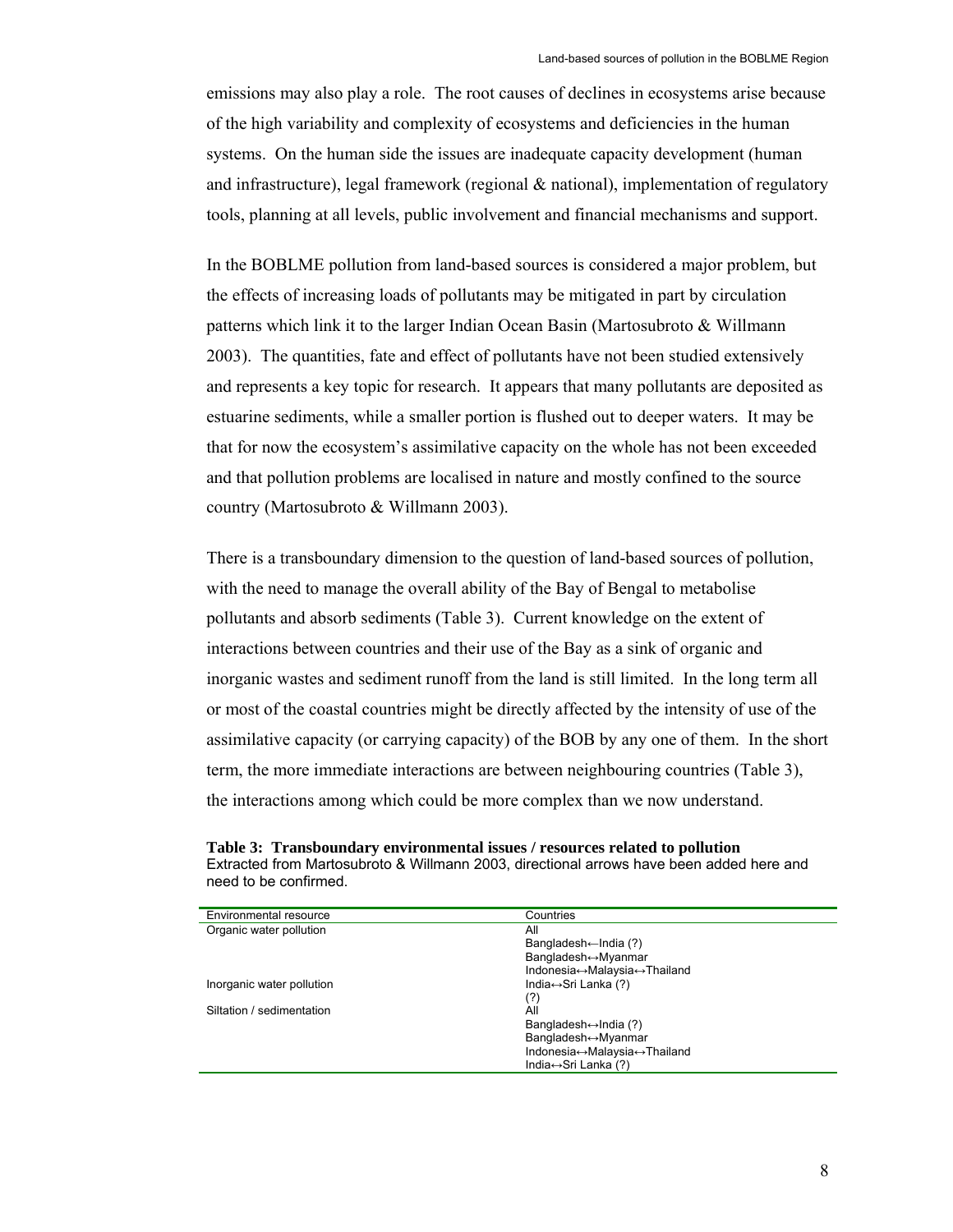The sources of coastal and marine pollution originating from the land vary in importance according to the nature and intensity of development activities, size of the human population and state and type of industry, agriculture and aquaculture in a country (UNEP-CEP 2000). Globally, sewage is seen as the most important issue of land-based pollution to the sea, followed by agricultural run-off and industry (GESAMP 2001, Table 4). If categorised by 'contaminant class' (GESAMP 2001), the top 3 priorities are sewage, nutrients and sediment mobilisation. Interpreting these contaminant class categories, the priorities are largely the same, focusing on sewage (includes human wastes as nutrients, POPs, pharmaceuticals, sediments etc) and agriculture (nutrients, POPs, sediments etc), with the signal for industry contributing in terms of heavy metals, sediments, nutrients and POPs. For East Asian Seas countries (ID, MY, TH) the priorities are similar in terms of GPA sources (Table 4).

In their national reports, the BOBLME countries identified land-based pollution as a major issue for ecosystem management of the Bay of Bengal (Table 5). When broken down into sources (actually a combination of sectors, processes, pollutant mixes and active components) sewage, agriculture and industry are identified as the top 3 priorities, in agreement with global and East Asian Seas findings. BOBLME countries perceive their problems with land-based pollution sources in a similar fashion to the rest of the world.

Below rank 3, the message becomes less clear, less a matter of regional priority, and more a matter of national priority. Solid wastes, sediment mobilisation and aquaculture are probably the next highest priorities in the BOBLME region, but these may be embedded in the top 3 as part of domestic wastes and agriculture. To determine the real priorities in the region, it will be necessary to ask the countries to rank issues again, in terms of a better naming of sources along the lines of the categories shown in Table 2. In any case, it is clear that issues such as shipbreaking apply largely to Bangladesh and India, and tourism is more of an issue in Maldives (not ranked as such in the national report) and Sri Lanka.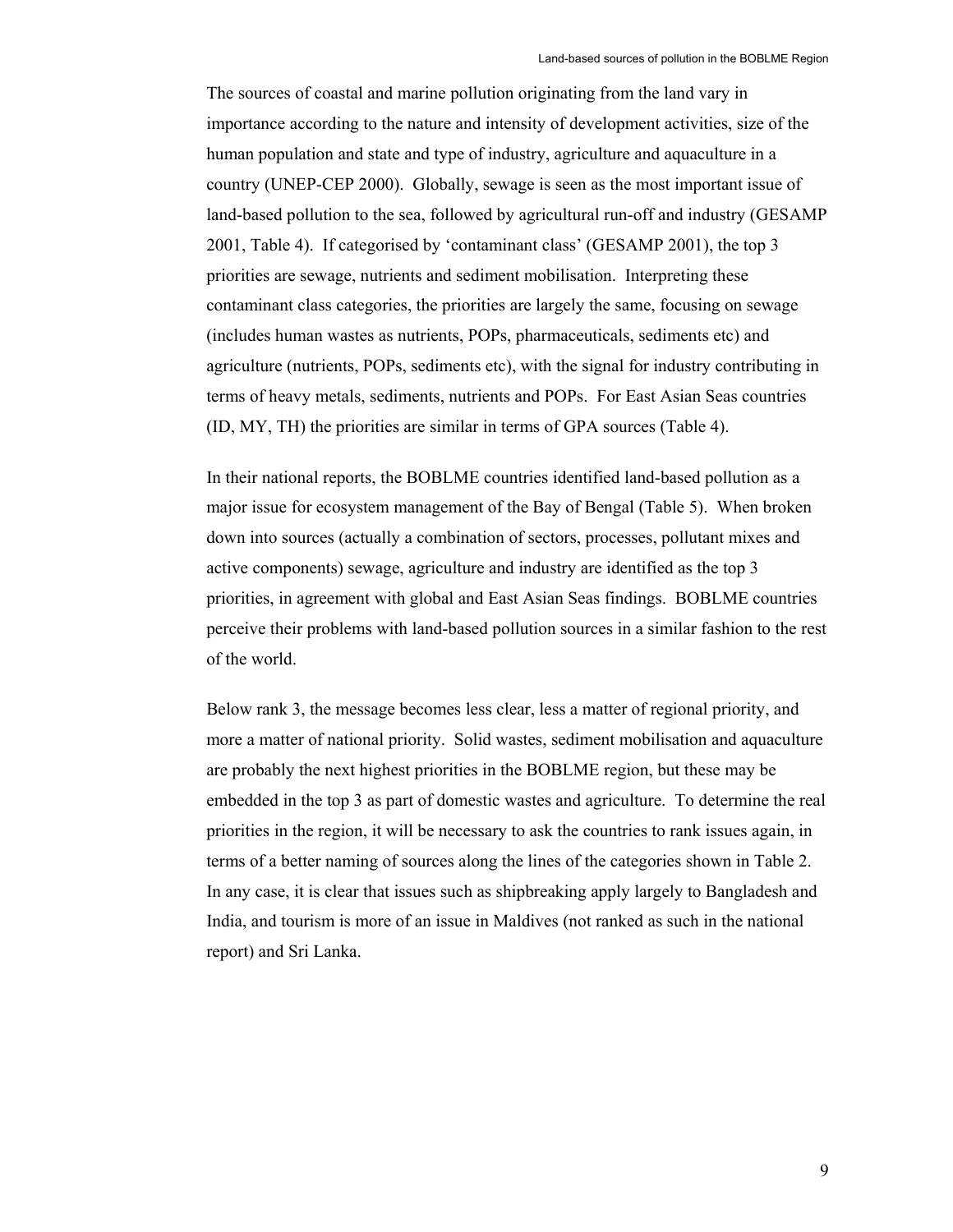**Table 4: Global and regional priorities for addressing land-based sources of pollution**  The rankings were reported in terms of 'source' (GPA definition) and 'contaminant class' so where these overlap rankings are repeated. The South Asian Seas region is not included because its listed priorities are institutional actions that cannot be directly associated with contaminants or physical alteration (Chia & Kirkman 2000, GESAMP 2001).

|                          |                       | Global (from<br>Regional Seas) | East Asian<br>Seas | <b>GESAMP</b><br>Interpretation of<br>East Asian<br>Seas |
|--------------------------|-----------------------|--------------------------------|--------------------|----------------------------------------------------------|
| Source (GPA)             | Sewage                |                                |                    |                                                          |
|                          | Agricultural run-off  |                                |                    |                                                          |
|                          | Industrial facilities |                                |                    |                                                          |
| <b>Contaminant Class</b> | <b>Nutrients</b>      |                                |                    |                                                          |
|                          | Sediment mobilisation |                                |                    |                                                          |
|                          | <b>POPs</b>           | 4*                             |                    | 5                                                        |
|                          | Heavy metals          | 5*                             |                    |                                                          |
|                          | Physical alteration   |                                |                    | 4                                                        |

\* These were given higher priority by the world's Regional Seas Programmes than GESAMP who would have ranked physical alteration higher.

#### **Table 5: Approximate ranking of land-based sources of pollution in BOBLME countries from National reports**

Most of the national reports did not provide a clear ranking of pollution priorities, or contradicted their rankings within the report. The categories here were all mentioned by at least one country (including oil which has no ranking at all). Repeated rankings by a country (e.g. sewage and solid wastes both scored 3 in Malaysia) indicate that the sources were either grouped, or contradictory. The priorities indicated in the 'All' countries column were derived by averaging the rank for a source across countries and dividing by the number of countries giving a rank to that source (combination of rank and signal strength).

|                                 | All | <b>BD</b>      | IN | ID | MY | MV             | MM             | LK | <b>TH</b> |
|---------------------------------|-----|----------------|----|----|----|----------------|----------------|----|-----------|
| Overall priority for land-based |     |                |    |    |    |                |                |    |           |
| pollution                       | 1   |                | 1  | 1  |    |                | 1              |    | 1         |
| Sewage                          | 1   | 1              |    | 1  | 3  | 1              |                | 1  | 1         |
| Agriculture                     | 2   | 3              |    | 2  | 4  | $\overline{2}$ | 1              | 6  | 2         |
| Industry                        | 3   | $\overline{2}$ |    | 3  | 2  |                |                | 2  | 5         |
| Solid wastes (municipal)        | 4   | 1              |    | 4  | 3  |                |                | 5  |           |
| Sediments                       | 5   |                |    |    | 1  |                |                |    |           |
| Aquaculture                     | 6   | 5              |    |    |    |                | $\overline{2}$ | 8  | 4         |
| Heavy metals                    | 7   |                |    |    | 5  | 3              |                |    |           |
| <b>POPs</b>                     | 8   | 6              |    |    |    | 4              |                |    |           |
| Tourism                         | 9   |                |    |    |    |                |                | 3  |           |
| Urbanisation                    | 10  |                |    |    |    |                |                |    | 3         |
| Sand mining                     | 11  |                |    |    |    | 5              |                | 9  |           |
| Harbours                        | 12  |                |    |    |    |                |                | 4  |           |
| Ship breaking                   | 13  | $\overline{4}$ |    |    |    |                |                |    |           |
| Fisheries                       | 14  |                |    |    |    |                |                | 4  |           |
| Hazardous                       | 15  |                |    | 5  |    |                |                |    |           |
| Marine tin mining               | 16  |                |    |    |    |                |                |    | 6         |
| Power                           | 17  |                |    |    |    |                |                | 7  |           |
| Coral mining                    | 18  |                |    |    |    |                |                | 8  |           |
| Oil spills                      | 19  |                |    |    |    |                |                |    |           |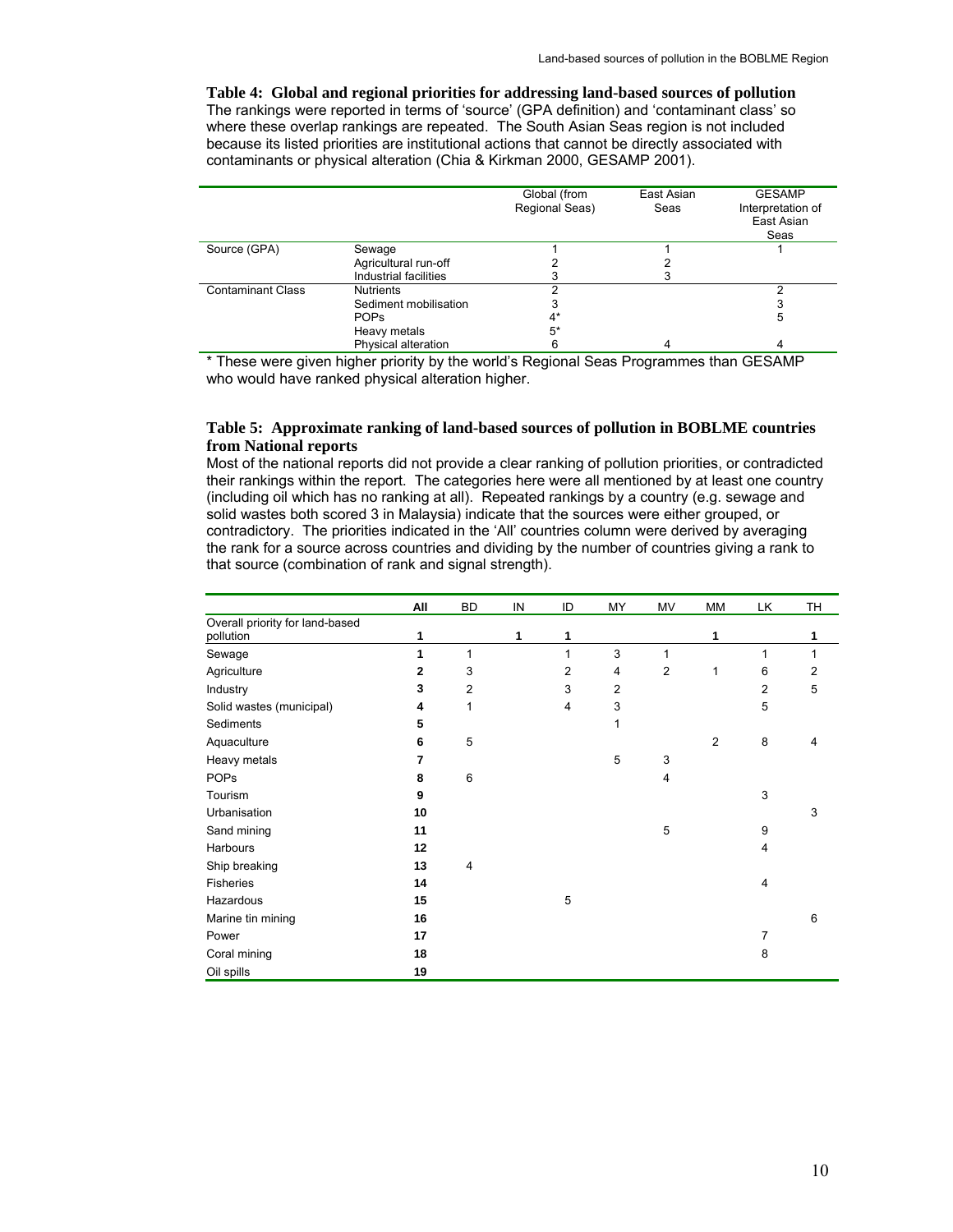#### **2.3 Status of the top priority issues in the BOBLME region**

#### *2.3.1 Sewage and other domestic wastes*

Sewage: Sewage was identified as the top priority issue globally, in the BOBLME region in national reports and for at least part of the region by the regional Seas Programmes (UNEP-CEP 2000, Chia & Kirkman 2000). This category includes pollution in the form of nutrients, POPs, household chemicals, medical wastes, excreted pharmaceuticals and sediments. It is also one of the aspects of most concern for tourism, and part of the concern for commerce and industry. Sewage arrives in the Bay of Bengal from point and diffuse sources and may be carried by run-off, rivers, floods, tides, groundwater and storm surges. It is also a major concern in relation to urbanisation and population growth which are increasingly leading to the disposal of sewage in concentrations far above the assimilative capacity of the receiving environments, with little scope for natural attenuation across the land and rivers before wastes find their way to the coast. Although sewage treatment is seen as a way to reduce nutrient loads before release to the environment, this depends on the use of high levels of processing (secondary and tertiary) (GESAMP 2001) which can be costly, require large amounts of wetland areas or both.

BOBLME countries have some of the largest populations sizes (India, second only to China) and highest population densities (Maldives, ninth) in the world (Table 6). Sewage collection systems are few and treatment is poor, if done at all. According to WRI (WRI 2003) access to 'improved' sanitation may include connection to a public sewer, septic tank, pour-flush latrine, simple pit latrine or ventilated improved pit latrine, and is not necessarily the same as *sanitary*. Access to improved sanitation varies between 61% and 100% in the region for urban areas, and between 15% and 98% in rural areas (Annexe 1, WRI 2003). However, most of the systems being used in the region would do little to reduce nutrient loads before release into the environment. This argument does not mean, however, that disposal of human wastes to the ocean is necessarily a bad approach, provided that they are separated from industrial wastes, and that they bypass the coastal areas where eutrophication and hypoxia often occur (GESAMP 2001).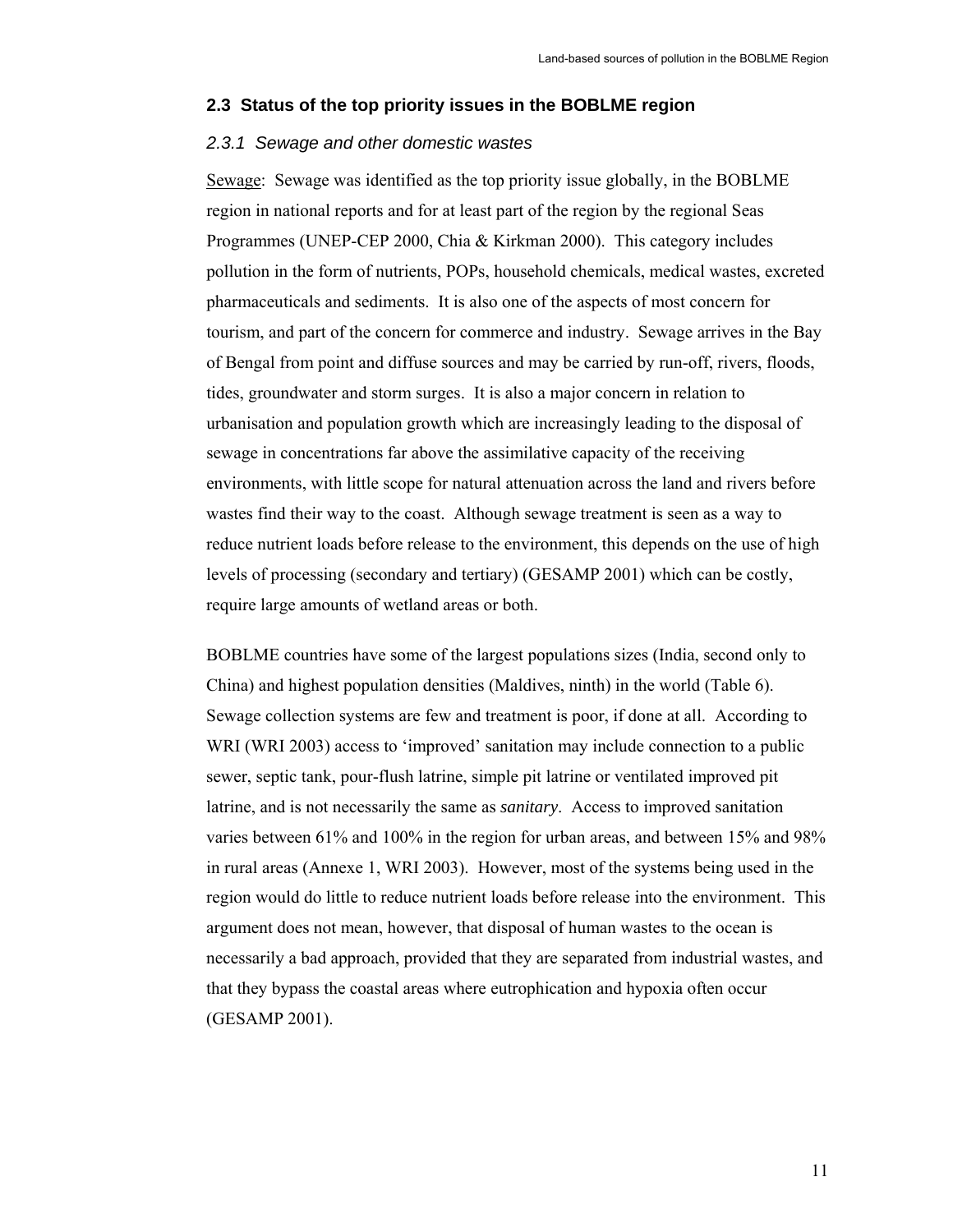| General country indicators                          | <b>BD</b> | IN   | ID   | MY    | MV        | MМ        | LK   | TН    |
|-----------------------------------------------------|-----------|------|------|-------|-----------|-----------|------|-------|
| *National population (millions)*                    | 129       | 1014 | 212  | 22    | 0.31      | 46        | 19   | 61    |
| *National population density (#/sq<br>km)           | 992       | 341  | 117  | 68    | 1036      | 69        | 291  | 119   |
| *Population within 100km coast**<br>(millions)      | 71        | 267  | 203  | 22    | <b>ND</b> | 22        | 19   | 23    |
| *Population density within 100km<br>coast (#/sq km) | 544       | 155  | 112  | 66    | <b>ND</b> | 34        | 291  | 46    |
| ~National population growth 1980-<br>2000           | 1.9%      | 1.9% | 1.7% | 2.4%  | 3.0%      | 1.5%      | 1.5% | 2.9%  |
| ~Rural areas                                        | 1.3%      | 1.6% | 0.3% | 0.9%  | 2.7%      | 1.2%      | 1.4% | 2.1%  |
| ~Urban areas                                        | 4.6%      | 3.0% | 4.8% | 4.0%  | 3.8%      | 2.2%      | 1.5% | 4.7%  |
| ~GDP per capita 2000 (in 1995 USD)                  | 356       | 463  | 986  | 5,024 | 1,833     | <b>ND</b> | 880  | 2,712 |
| $\sim$ by Agriculture                               | 25%       | 25%  | 17%  | 11%   | <b>ND</b> | <b>ND</b> | 20%  | 10%   |
| $\sim$ by Industry                                  | 24%       | 27%  | 47%  | 45%   | <b>ND</b> | <b>ND</b> | 27%  | 40%   |
| $\sim$ by Services                                  | 51%       | 48%  | 36%  | 44%   | ND        | <b>ND</b> | 53%  | 49%   |

**Table 6: Summary of national characteristics of BOBLME countries**  \* EVI Database, \*\* including rivers, ~WRI 2003

Solid wastes: Solid wastes are generated through almost every human activity, including households, tourism, commercial enterprise, public facilities, and general urban and coastal development and construction. The types of wastes involved include litter (a GPA category), plastics, paper products, masonry and sediments many of which can be carried by rivers, floods and run-off towards the sea. The worst of these seems to be plastics which often float and take many years to degrade. Social characteristics have an influence on the types of solid wastes found in coastal areas. For example in Indonesia, flip-flops are a major litter category, while in other areas plastic containers and metal cans predominate (GESAMP 2001). There is not much specifically said about solid wastes in the BOBLME national reports, other than the mention of poor collection and disposal services in most of the cities and uncontrolled dumping of municipal wastes. Bangladesh recorded significant problems with solid wastes, ranking it as top equal priority with sewage (Hossain 2003, Table 5).

Medical waste: This includes all the waste generated by hospitals, research facilities and laboratories. It also includes all biological and non-biological materials (ATSOR in Hossain 2003) including infectious and non-infectious solid waste, pharmaceutical products, hazardous waste and low-level radioactive waste, many of which join the sewage waste stream in the region. The pharmaceutical products may include hormone mimics, cytotoxic drugs, mercury and dioxin. Medical waste also contains potentially harmful microorganisms that are able to exist in the environment for as long as 46 weeks (Table 7). Medical waste is a public health risk and a risk to the environment.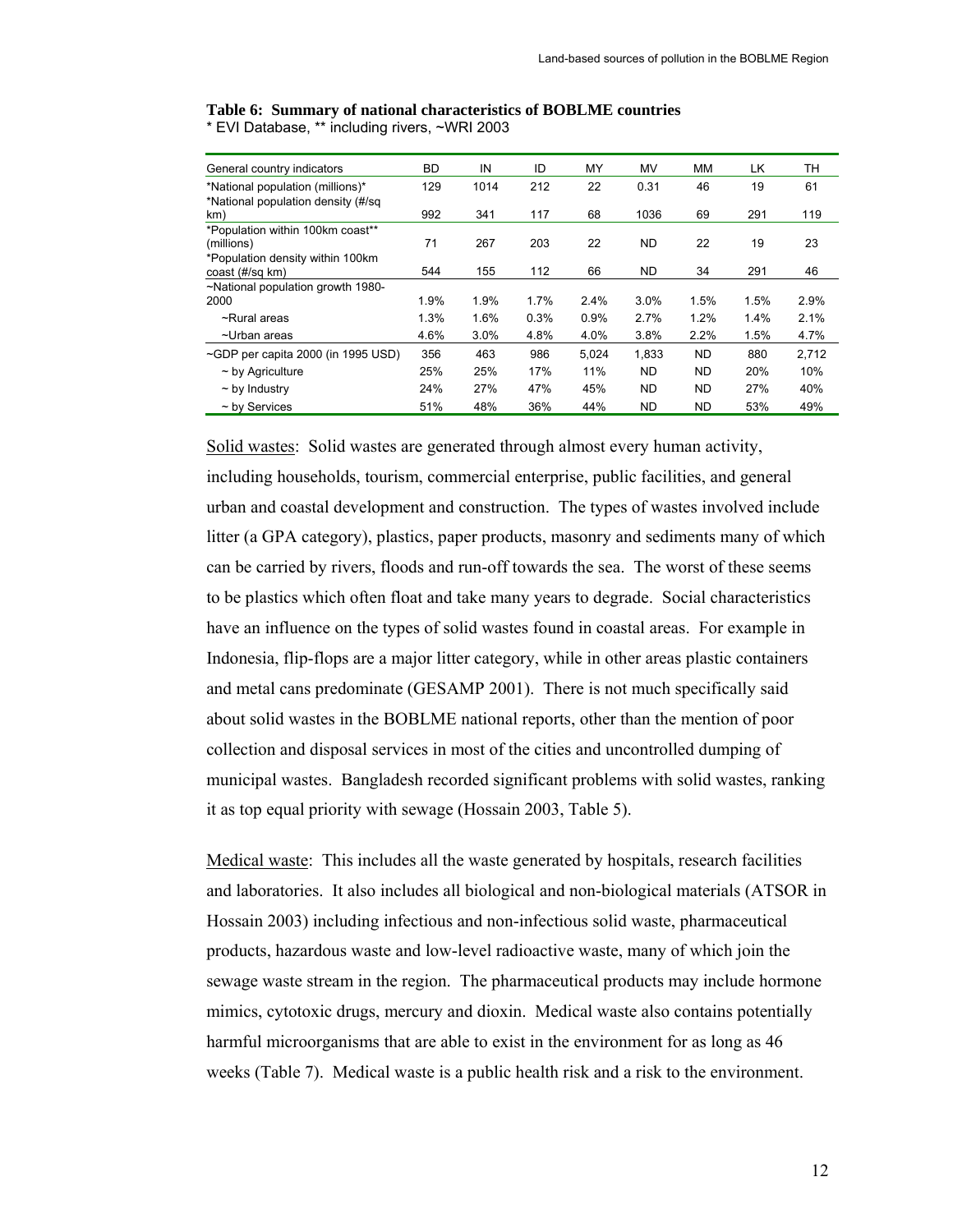| Group          | Name                    | Time of survival        |
|----------------|-------------------------|-------------------------|
| Viruses        | Adenovirus              | 50 days                 |
|                | Astrovirus              | unknown                 |
|                | Calcicivirus            | unknown                 |
|                | Coronavirus             | unknown                 |
|                | Coxsackie A and B       | 2 days - 46 weeks       |
|                | Echovirus               | 2 days - 46 weeks       |
|                | Hepatitis A             | $> 24$ days             |
|                | Poliovirus              | 2 - 130 days            |
|                | Reovirus                | > 4 days                |
|                | Rotovirus               | 2 - 34 days             |
| Bacteria       | Aeromonas spp.          | indigenous              |
|                | Campylobacter jejuni    | poor                    |
|                | Enterotoxigenic         | 5 hours - 2 days        |
|                | Escherichia coli        |                         |
|                | Faecal coliforms        | 2 hours - 2 days        |
|                | Faecal Streptococci     | 2 hours - 12 days       |
|                | Mycobacterium marinarum | indigenous              |
|                | Salmonella spp.         | 12 hours - 5 days       |
|                | Shigella spp.           | $< 15 - 70$ days        |
|                | Vibrio spp.             | indigenous $/ < 6$ days |
|                | Yersinia enterocolitica | days - weeks            |
| Protozoa       | Cryptosporidium parvum  | unknown                 |
|                | Entamoeba histolytica   | unknown                 |
|                | Giardia intestinalis    | unknown                 |
| Helminth worms | Ascaris spp.            | unknown                 |
|                | Taenia spp.             | unknown                 |

## **Table 7: Survival times in the marine environment of major potential pathogens and indicators of sewage**

Source: Ashbolt 1995.

Tourism: Tourism in the BOBLME region is evolving in its nature, growing in importance and spreading geographically, becoming an increasingly important source of wealth. In the period 1996-97 to 1998-99, India's tourism increased by 5.2%, Sri Lanka's by 14.4% and Maldives' by 8.6% (SOE South Asia 2001). In Maldives, the absolute number of tourists visiting each year is now greater than the size of the resident population (Table 6). Tourism stresses urban infrastructure and natural resources, including those that are needed to metabolise the often disproportionate amounts of additional pollution created. Tourism can be a major driver for transport development and urbanisation including the construction of roads, hotels, shopping, and entertainment facilities. These issues are part of a feedback loop since the existence of the industry itself is often dependent on the quality of the natural environment it damages.

## *2.3.2 Agriculture and aquaculture*

Nutrients (fertilizers) and pesticides: Agriculture and aquaculture, originally extensive in nature in the BOBLME countries are now becoming more dependent on inputs of artificial (NPK) fertilizers and toxic pesticides (POPs). Although in 1989 the South Asia area was still on average using just over a quarter of the fertilizers per hectare of agricultural land compared with high income countries (GESAMP 2001), rates have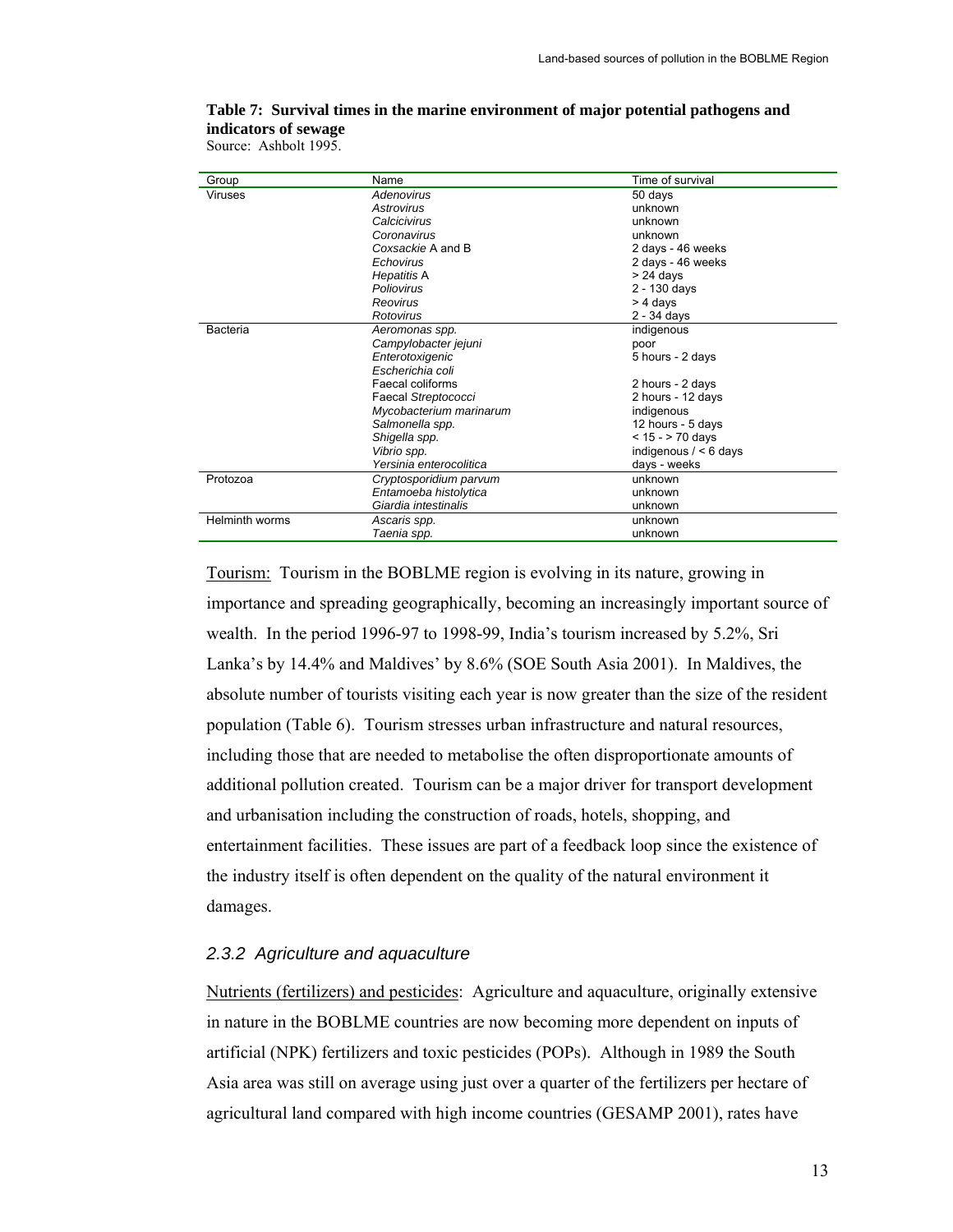increased such that by 2001, the application rates were comparable (WRI 2003, Annexe 1). The application rates of fertilizers and pesticides varies greatly among the BOBLME countries. The lowest application of fertilisers and pesticides occurs in Myanmar, with 15 kg/ha/yr of fertilisers, and 0.016 kg/ha/yr of pesticides. The highest application rate of fertilizers per hectare of cropland in the region is by Malaysia which uses 200 kg/ha/yr. The highest application rate for pesticides is in Sri Lanka with a staggering value of around 6.3 kg/ha/yr, almost 400 times as much as Myanmar. The effect of using such high levels of these nutrients and pesticides on aquatic environments of the BOBLME region is poorly quantified, but in other parts of the world is associated with eutrophication, hypoxia and shifts in planktonic communities (GESAMP 2001). The inputs to the coastal and marine environments of fertilizers is added to the nutrient loads associated with sewage, so the total amounts of nutrients reaching the Bay of Bengal in organic and inorganic forms must be close to the highest in the world.

#### *2.3.3 Industry*

Manufacturing: In the South Asia area, which includes Bangladesh, India, Sri Lanka and Maldives, there has been a region-wide structural shift away from agriculture and towards increased industrialisation, a trend which is expected to increase into the future (SOE South Asia 2001). This represents 5.6% industrial growth, and a quadrupling in the past 30 years. Many of the large industries are centred on the transformation of raw materials into steel, paper and chemicals, though electricity generation, oil refining, and leather tanning are also important. Many chemical manufacturers are shifting to the developing world, mostly to south Asian countries. These industries are resourceintensive and tend to produce a disproportionately large amount of toxic and hazardous wastes. Large industries emit nitrogen, sulphur and  $CO<sub>2</sub>$  in the air and lead, arsenic, chromium, and a range of other wastes into soil and water. The extraction of the raw materials (mining) also leads to large-scale surface disturbance and erosion. With industrialisation came urban growth, increased standards of living, smaller family sizes and decreased mortality, and more recently technological changes which have resulted in a shift towards lighter consumer (plastics, communications) and service industries ('restructuralisation'). Small and medium scale industries may now contribute up to 40% of total industrial output and are probably responsible for 50% of the pollution generated. They belong to the 'unorganised' sector and are difficult to regulate. There are regulatory bodies in all of the countries, but there are problems with manpower,

14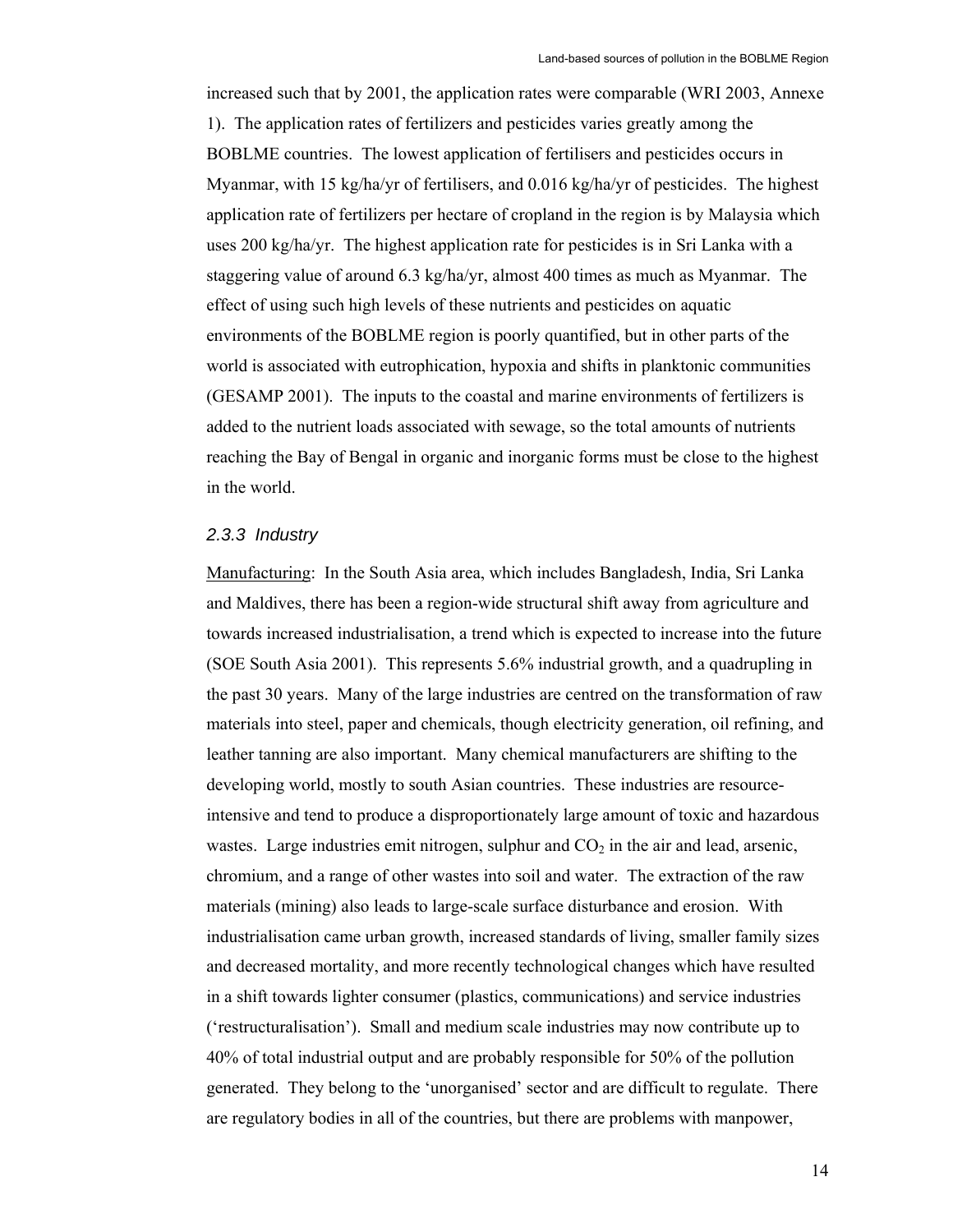technical and financial resources and corruption. There are also loopholes in the environmental regulations and no country has been able to implement them effectively (SOE South Asia 2001).

#### *2.3.4 Other important pollution sources*

Sediments: Although sediment mobilisation occurs with sewage, and urban and port developments, in terms of quantity it is deforestation, together with agriculture and aquaculture that are probably the most important sources. The area of land used for agriculture in the region varies among countries between 3,000 (Maldives) and 169,700,000 (India) hectares (Annexe 1). The approximate total area of agricultural land for the region is 246.7 million hectares, which is about 38% of the total land area. A much larger area of the land in each country has been deforested for a range of reasons. These include agriculture, aquaculture and silviculture (e.g. mangroves), but also urban, industrial and port developments and logging. The amount of original<sup>2</sup> forest cover lost in countries of the BOBLME region varies between 36% in Malaysia, to as high as 92% in Bangladesh (Annexe 1). This amounts to around 408,479,000 hectares of land, or 63% of the land in the region from which original forest cover has been removed. Much of this land is now covered by crops, pastures, urban areas and secondary forests which are known to lose sediments through run-off and floods much more readily than the original forest.

### *2.3.5 Relatively ignored pollution sources*

Episodic events: The BOBLME region is subject to cyclones and floods which periodically mobilise pollutants that would not normally find their way into rivers or which would otherwise remain relatively localised. None of the BOBLME countries raised the possibility that pollutants usually accumulating or stored in sediments, landfills and lakes might find their way to the sea during floods in catastrophic quantities. Bangladesh is subject to some of the worst flooding problems on the planet. There are no estimates of the likely contribution to pollution of the Bay of Bengal caused by periodic events. The importance and relative contribution of floods in the region needs to be assessed, since inputs to the Bay of Bengal may cause ecosystem shock and account for damage that would not occur if inputs were only at a lower level and on a daily basis.

<sup>&</sup>lt;sup>2</sup> This is in relation to original cover 8,000 years ago, assuming current climatic conditions (see WRI 2001).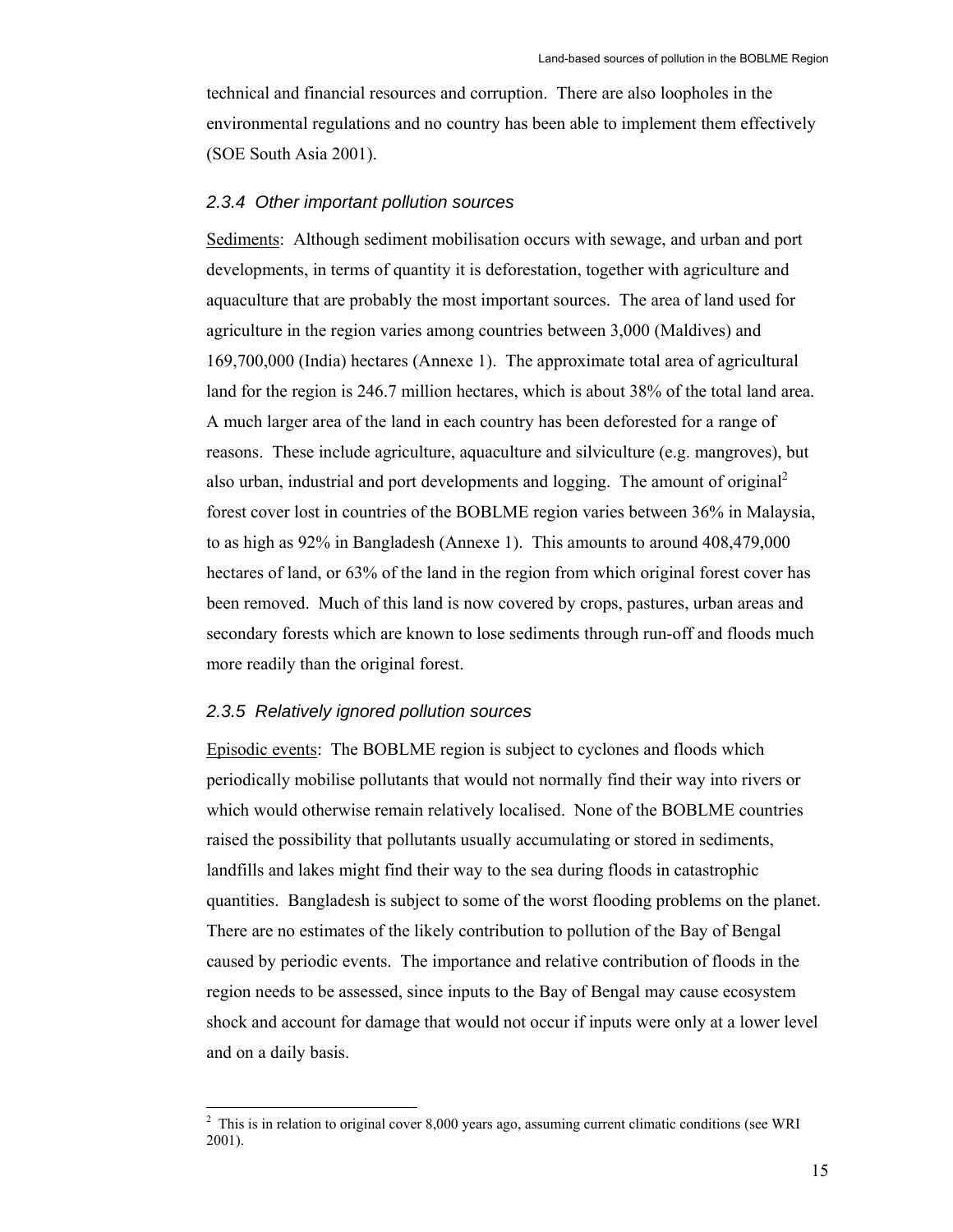Waste trading: Added to the national industrial waste loads is pollution from the international waste trade. In 1986 only 3 countries around the world prohibited waste imports, but today the number has risen to 101. During that transition, South-East Asia became a dumping ground, with a recent shift more towards South Asia (SOE South Asia 2001). All of the BOBLME countries are party to the Basel Convention 1989, except Myanmar (Annexe 3). Despite this, wastes continued to be imported into at least Bangladesh and India at least up until 1993 (Table 8). It is not clear whether this practice is on-going in the region.

**Table 8: Some of the known shipments of toxic wastes that entered Bangladesh and India in the 1990's from the developed world** Source: SOE South Asia 2001.

| Country    | Year            | Waste                         | Amount (tonnes)              | Source         |
|------------|-----------------|-------------------------------|------------------------------|----------------|
| Bangladesh | 1993            | Tin waste                     | 7                            | <b>Britain</b> |
|            | 1993            | Plastic waste                 | 16.5                         | <b>USA</b>     |
|            | 1993 (Proposal) | Unspecified                   | 12,000 t/day                 | <b>USA</b>     |
|            | 1991            | Cd. Pb and other wastes       | 1,000 (secretly mixed with   | <b>USA</b>     |
|            |                 |                               | fertilizer. 1/3 of which was |                |
|            |                 |                               | applied to farms before      |                |
|            |                 |                               | stopped)                     |                |
| India      | 1993            | Plastic waste                 | 1.198                        | <b>USA</b>     |
|            | 1992            | Metal wastes, including Cu,   | 9.915                        | UK             |
|            |                 | Al, Zn, Sn, residues.         |                              |                |
|            | 1992            | Sn & brass waste              | 34.946                       | Australia      |
|            | 1992            | Fe, Zn, ash, residue,         | 106.518                      | Canada         |
|            |                 | polystyrene and other plastic |                              |                |
|            |                 | wastes                        |                              |                |
|            | 1992            | <b>Pb</b>                     | 1,000                        | Canada         |
|            | 1992            | Plastic waste                 | 7.000                        | USA            |
|            | 1989            | Metal wastes                  | 484,700 (?)                  | Germany        |

## **2.4 Changing patterns of pollution**

At least seven powerful and interrelated driving forces are operating in the Bay of Bengal region to create the pollution problems we see today, and those we can anticipate in the future. Under a business as usual scenario, pollution is expected to rise because corrective policies and technology are being far outpaced by basic growth and development. The principal drivers of pollution are many of the same factors operating throughout the world: (i) population, (ii) urbanisation, (iii) coastal migration, (iv) a strong regional desire to develop, (v) shift in industrial activity, (vi) expanding tourism, and (vii) intensifying agriculture and aquaculture. The first three of these act to increase and focus population density so that more and more areas can be expected to become polluted as their receiving environments become overloaded. This also means that we could expect more secondary pollution. That is, pollution changing in character and mobilising more widely because the original receiving environment has undergone ecosystem change and becomes a pollution source in itself. Eutrophied lakes and some of the rivers in the BOBLME region have become pollution sources in their own right.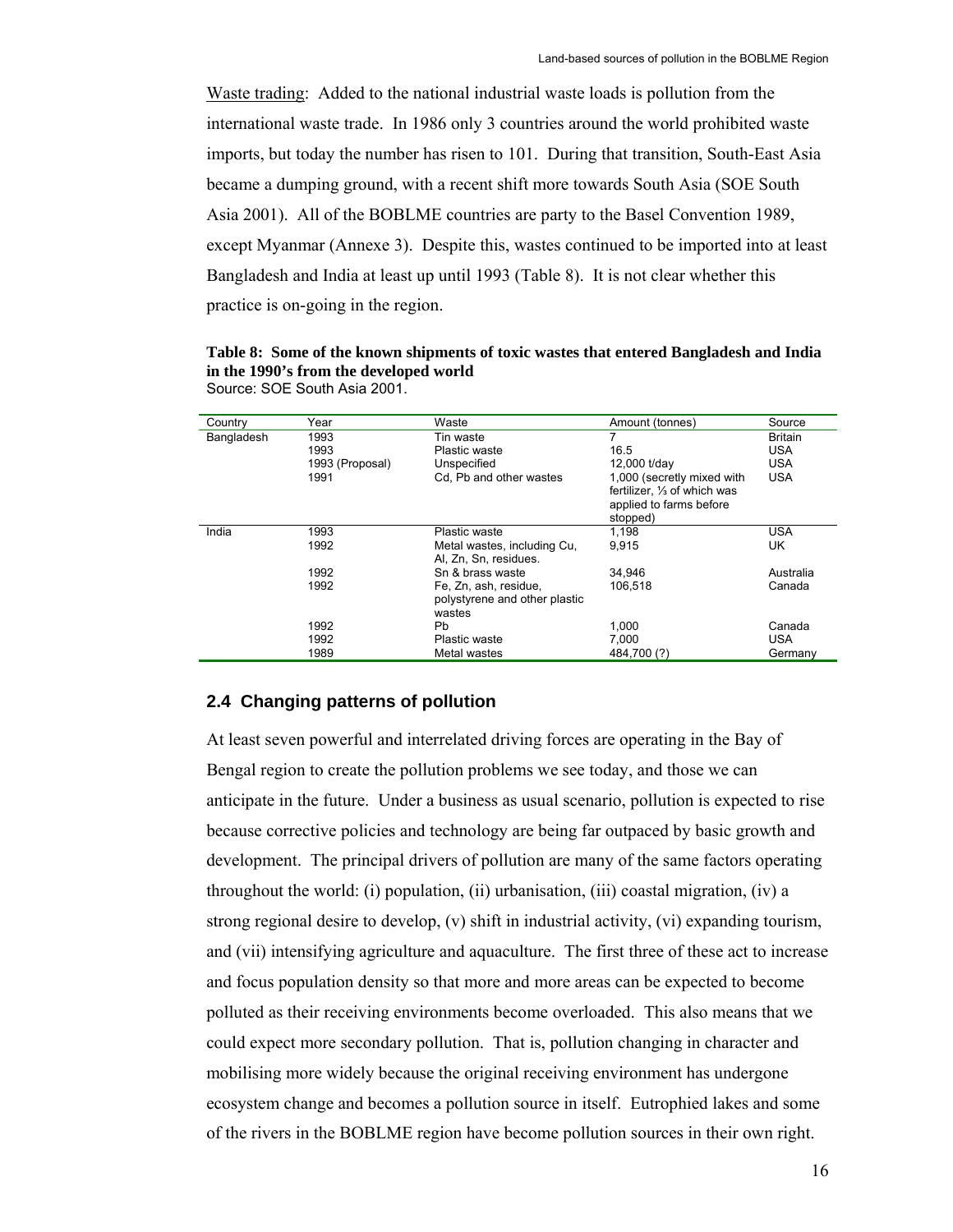The remaining drivers are more concerned with the lifestyle and development choices being made in the region and therefore the impact that each member of the (expanding) population has in terms of pollution. Big consumers create more pollution, and more of *that* is in a form that is toxic or difficult to degrade in the environment.

Population, urbanisation and coastal migration: The total population in the BOBLME countries has increased dramatically over the past 30 years. In 1975 the population of the region was 23% of the world total at 928 million. By 2001 it had expanded to 1.5 billion (India doubled) and accounted for  $\frac{1}{4}$  of the world's population. By the year 2015, it is expected that the population in the region will exceed 1.8 billion and account for almost 26% of the world's population (HDR 2003, Figure 1a). That is, by 2015 the population in the region will have expanded from today's levels by a further 20%, despite a slowing growth rate (Figure1b). Further, the distribution of people is likely to become more uneven across the countries, as there is an increasing trend towards urbanization (Figure 1c) and a migration towards coastal areas.

From a pollution perspective, the aggregation of people in cities, or *urbanisation*, leads to problems of locally over stressing the assimilation capacity of the environment. At low human population densities, usually also associated with lower economic and industrial development, wastes produced can often be assimilated in the immediate environment. For urban areas, pollution effects can be experienced locally as well great distances from their source. The BOBLME region is still primarily rural, but is undergoing rapid urban growth. In 2000, the percentage of the population living in urban areas was 25% in Bangladesh, 28% in India, 24% in Sri Lanka and 26% in Maldives, with an annual urban growth rate of 2.6-5.8% (SOE South Asia 2001). A range of environmental problems results in urban areas of the region, including pollution of the land, rivers, groundwater and sea, and increasing problems with disposal of solid wastes.

Development and environmental controls: In common with most of the rest of the developing world, reducing poverty and increasing standards of living are the driving forces behind a strong urge to develop in the region. In the past, this push to develop has resulted in the environment being sacrificed in return for faster growth, and allowed the rapid establishment of 'dirty industries', toxic waste trading and the conversion of ecosystems in the region (e.g. mangroves to prawn farms, Kaly  $\&$  Jones 1998). The annual growth in GDP in the region was generally high between 1975 and 2001 for all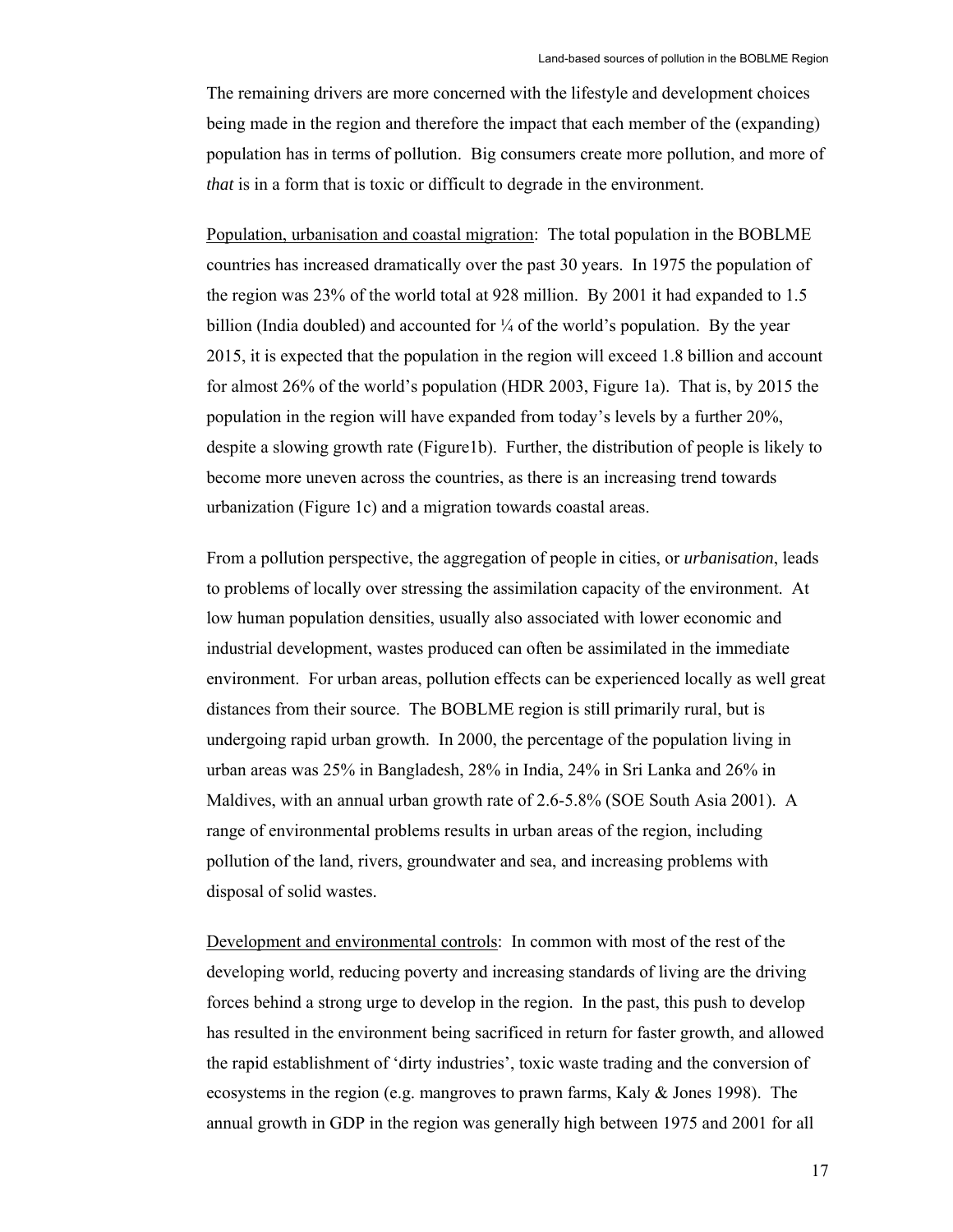countries except Myanmar and Bangladesh, reaching almost 5.4% in Thailand. After 2001, the rate of growth in GDP slowed for Indonesia and Malaysia (Figure 1d) and rose to 5.7% in Myanmar, while the remaining BOBLME countries stayed at around the same levels. During this time, while governments and people focused on financial benefits, hidden losses were being sustained in the environment in terms of loss of resources and pollution.

The character of this drive to develop is now changing and there is increasing evidence that the contribution of the environment to human welfare is slowly being understood. At least 36 international conventions that pertain to pollution have been signed by governments in the region (Annexe 3) and though many are not being fully observed (for a range of reasons) the first steps have been taken. The countries established departments of environment through the 1990's and are now exploring a range of options for building their capacity and making them part of the development process. Some countries have begun systematically monitoring their environment (e.g. India, Malaysia) and most are now exploring ways of managing their pollution and enforcing standards. If governments, the private sector, communities and individuals follow these changes through, from paper into action, we could expect to see a significant lessening in the rates of industrial and agricultural pollution in the region in the future.

Shifts in industry: There are three patterns of change occurring in industry in the BOBLME region that are likely to affect pollution in the future. The first of these refers to a recent shift from heavy and 'dirty' industries such as manufacturing of steel, paper and chemicals, and oil refining to lighter consumables, technology-based and service industries. It is not clear whether this shift will reduce problems of pollution overall since the new materials being manufactured include a range of POPs (in plastics, paints, chemicals) not traditionally part of heavy manufacturing and which can have ecosystem-wide effects in extremely small doses. The second trend in industry is the recent move of big business to relocate their manufacturing and service industries into the region to take advantage of cheaper labour and possibly lower production costs related to environmental and other standards. The final major trend is the proliferation of small and medium scale industries that are hard to regulate, and relatively more polluting than larger enterprises (SOE South Asia 2001). Taken together, these three trends do not paint a bright picture for the region in terms of industry. Unless standards can be enforced and levels of pollution curbed, the negative impacts from this sector are likely to increase in the short to medium term.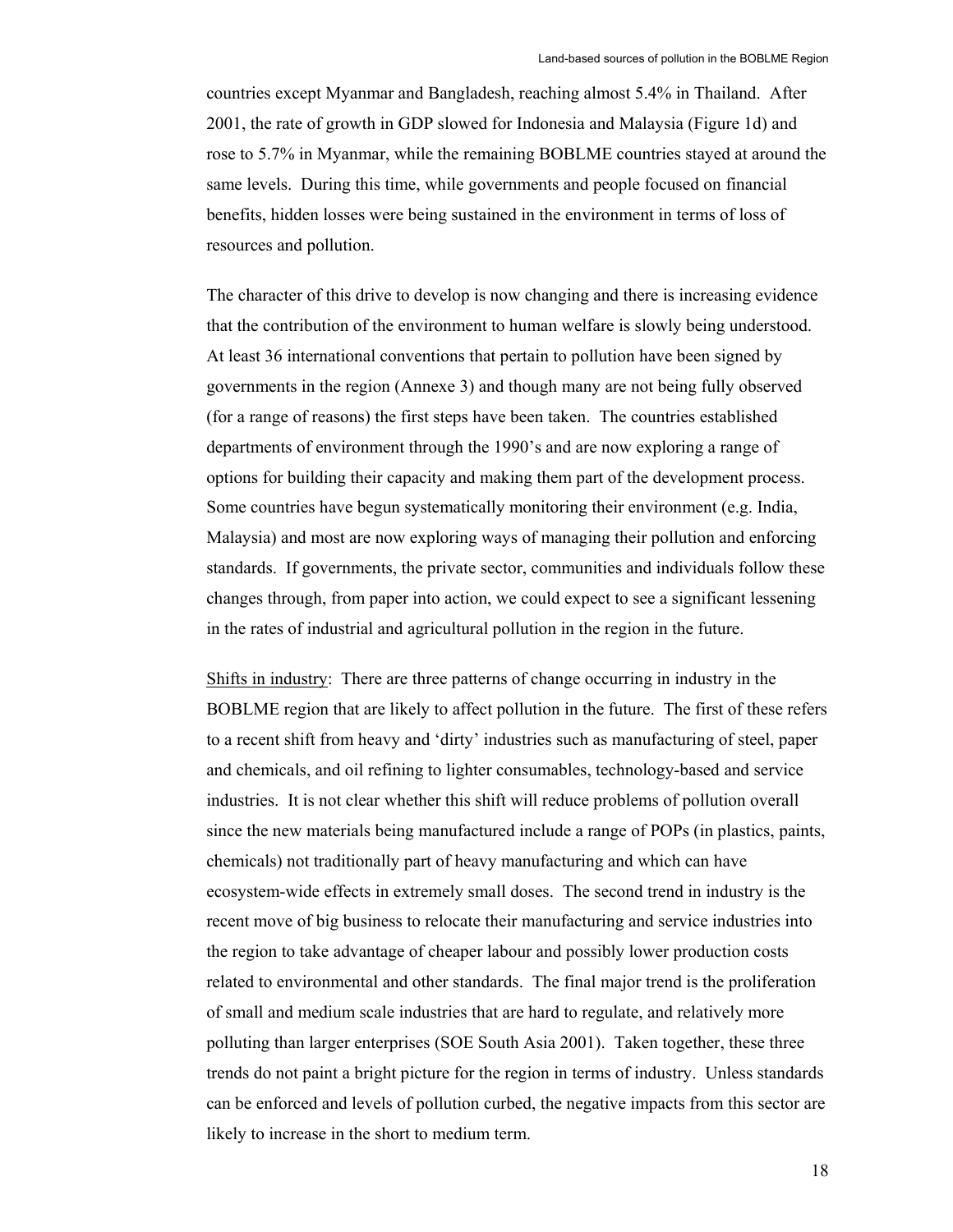Expanding tourism: Tourism is expanding rapidly in the region under active government policy and incentives designed to attract people from other regions and capture part of the expanding world market. In the 1996-2000 period, the average tourist arrivals per year ranged between 380,000 (Myanmar) and 8.3 million (Thailand) (Annexe 1). There is one estimate that the numbers arriving in the Andaman area of Thailand could now be as high as 20 million per year (Juntarashote 2003). In Maldives, the number of tourists arriving per year is greater in number than the resident population. Tourism adds to population stresses on the environment, including its contribution to sewage, litter, municipal wastes, pharmaceuticals, urban and port developments and industries. With tourism likely to continue to increase, it is likely that it will increasingly compound the pollution problems in the region in the short and medium term.

Intensifying agriculture and aquaculture: Traditional agriculture and aquaculture in the countries of the BOBLME region were extensive in nature, resulting in problems of habitat modification (deforestation) and increased sedimentation, but little in the way of chemical pollution. In the past few decades there has been an increasing trend towards the use of artificial fertilizers and pesticides in an attempt to increase yields. On land this means NPK fertilisers and a range of POPs, and in aquaculture it includes the introduction of antibiotics and a range of other chemicals into the environment. The current application rates of fertilizers and pesticides in agriculture are high, with Malaysia having one of the highest application rates of fertiliser in the world (Annexe 1). The reason for this is clear: high applications of fertilizers do correlate with increased crops yields (FAO in GESAMP 2001), at least in the short term. The drive to develop and feed an expanding population in the region is likely to promote continuing high applications of agricultural chemicals, despite the significant effects on the environment (agriculture as second priority for pollution in the region). It is likely that unless major changes in approaches to agriculture and aquaculture are made, pollution from these sources will increase.

The overall prognosis: Most of the changes in population and development now occurring in the region will lead to increased problems with land-based sources of pollution in the future. The exception to this is progress which is now being made in the areas of public awareness and government policy which will act to green industry and other developments. It is however unlikely that these changes will be able to negate

19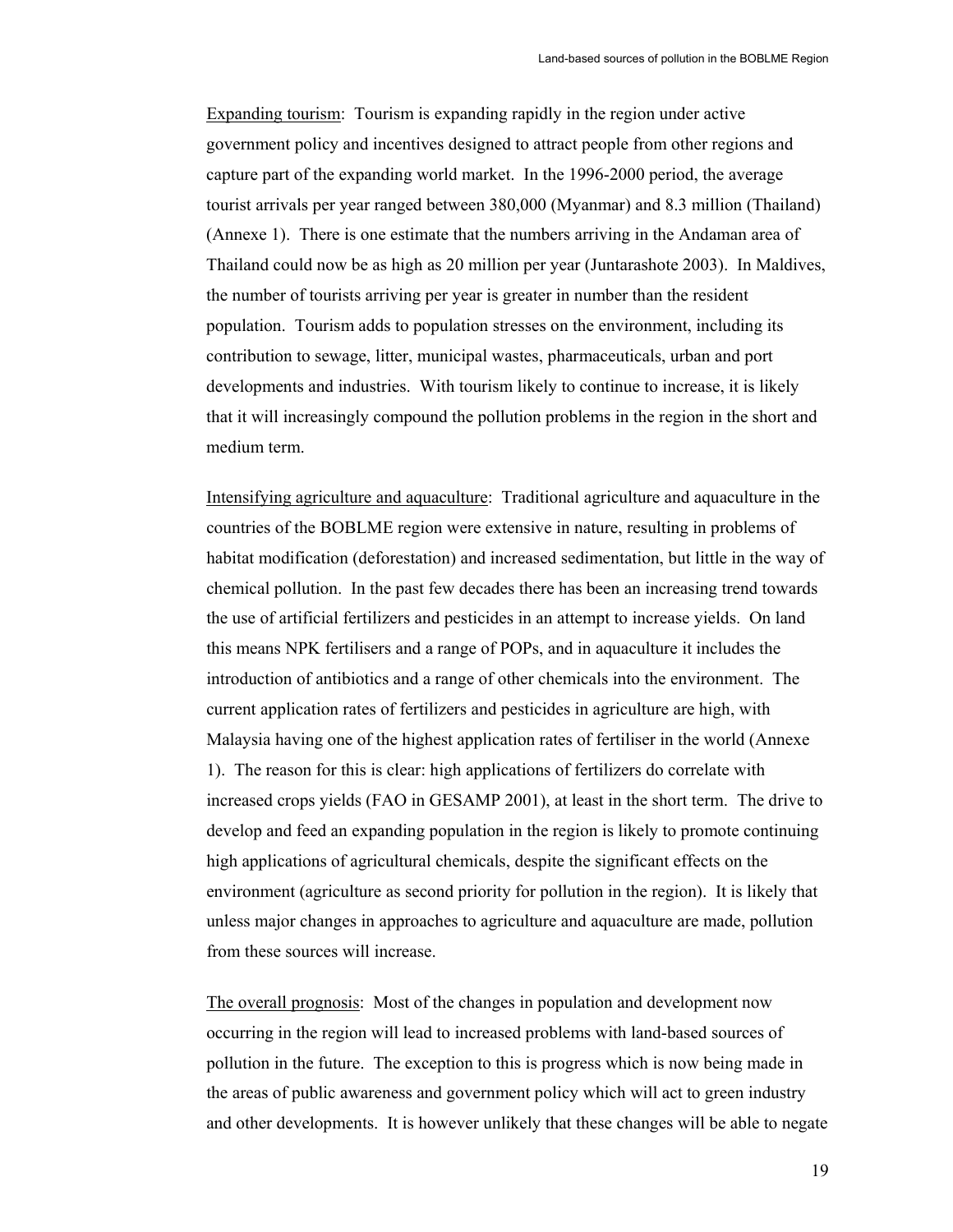the overall increases in pollution expected if demographic patterns change as predicted. Even in the face of shifting development priorities, radical changes would be needed in a short period of time. If the experience of more developed countries can be legitimately used as a rough predictor, we can expect that patterns of consumption will increase as growth in GDP occurs (Figure 2). Most of the BOBLME countries currently have relatively low consumption rates (and low GDP), except for Malaysia. Malaysia's Consumption Pressure Index (ESI 2001) is the second highest of 120 countries and is second only to Singapore (Figure 2). In terms of the ecological footprint, or amount of land required to support people and lifestyle in the region, the BOBLME countries are right at or just above carrying capacity (Figure 3). The global trend is that an increase in GDP leads to a country's carrying capacity being exceeded, with Singapore being in the worst position. Of perhaps even more concern for this discussion is that the BOBLME countries could be on a path to even greater levels of consumption and exceed their environmental carrying capacity at far greater levels than the rest of the world (see trend in Figure 2  $\&$  Figure 3). The consequences of the countries pursuing a lifestyle similar to that of Singapore, for example, would be devastating.



Values are from HDR 2003. Note the time periods used for annual growth in GDP per capita are nonindependent, with the first period covering 1975-2001 and the second covering 1990-2001.

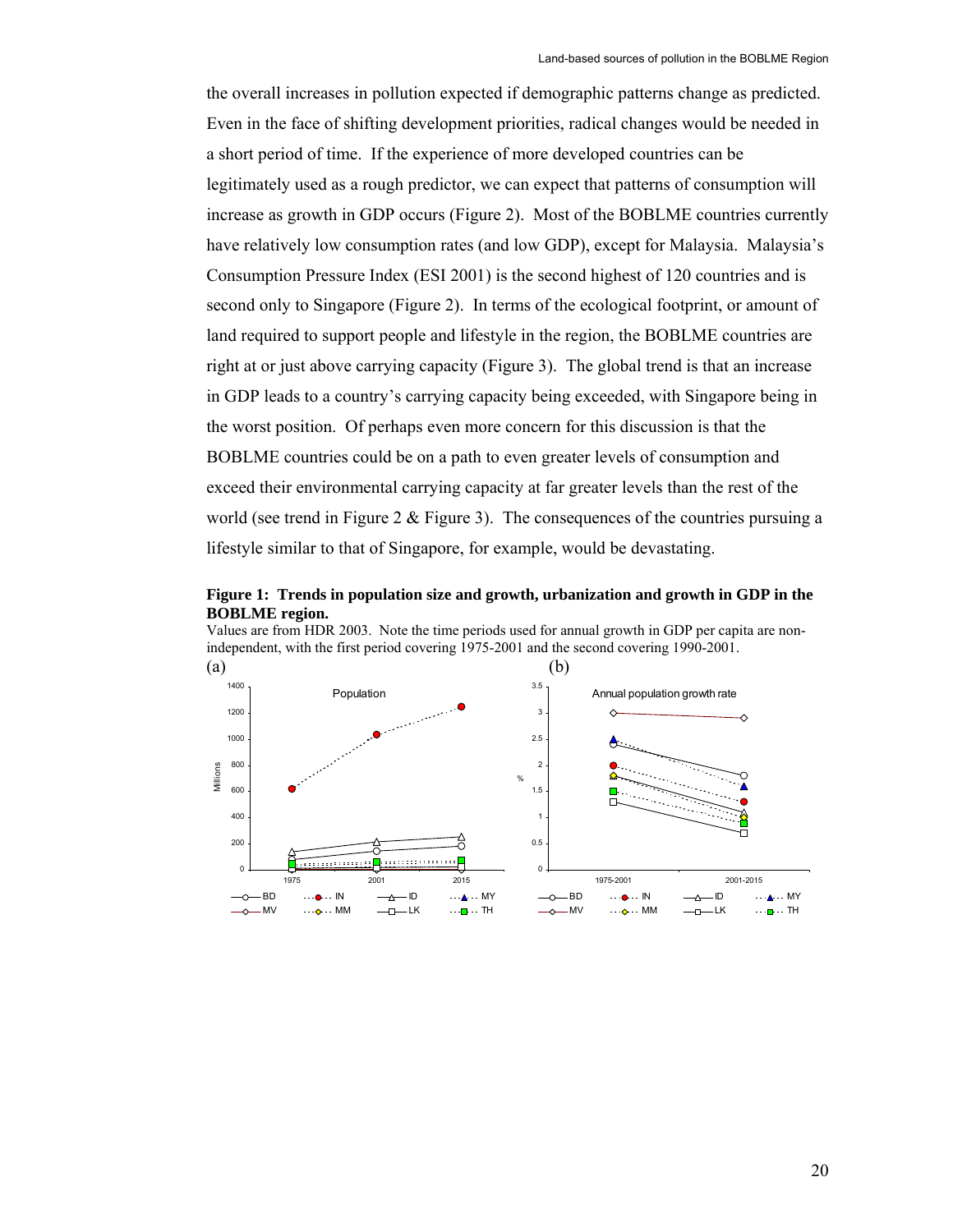



Data are from HDR 2003 and ESI 2001. The Consumption Pressure Index value was calculated using the same methodology used by WWF for the 1998 Living Planet report, but using only grain-equivalent, fish, wood-equivalent and cement consumption per person. For each commodity, a country's per capita average was divided by the global per person average, giving a relative score. The relative scores for all the 4 components were then averaged to give the consumption pressure per person for that country (ESI 2001).



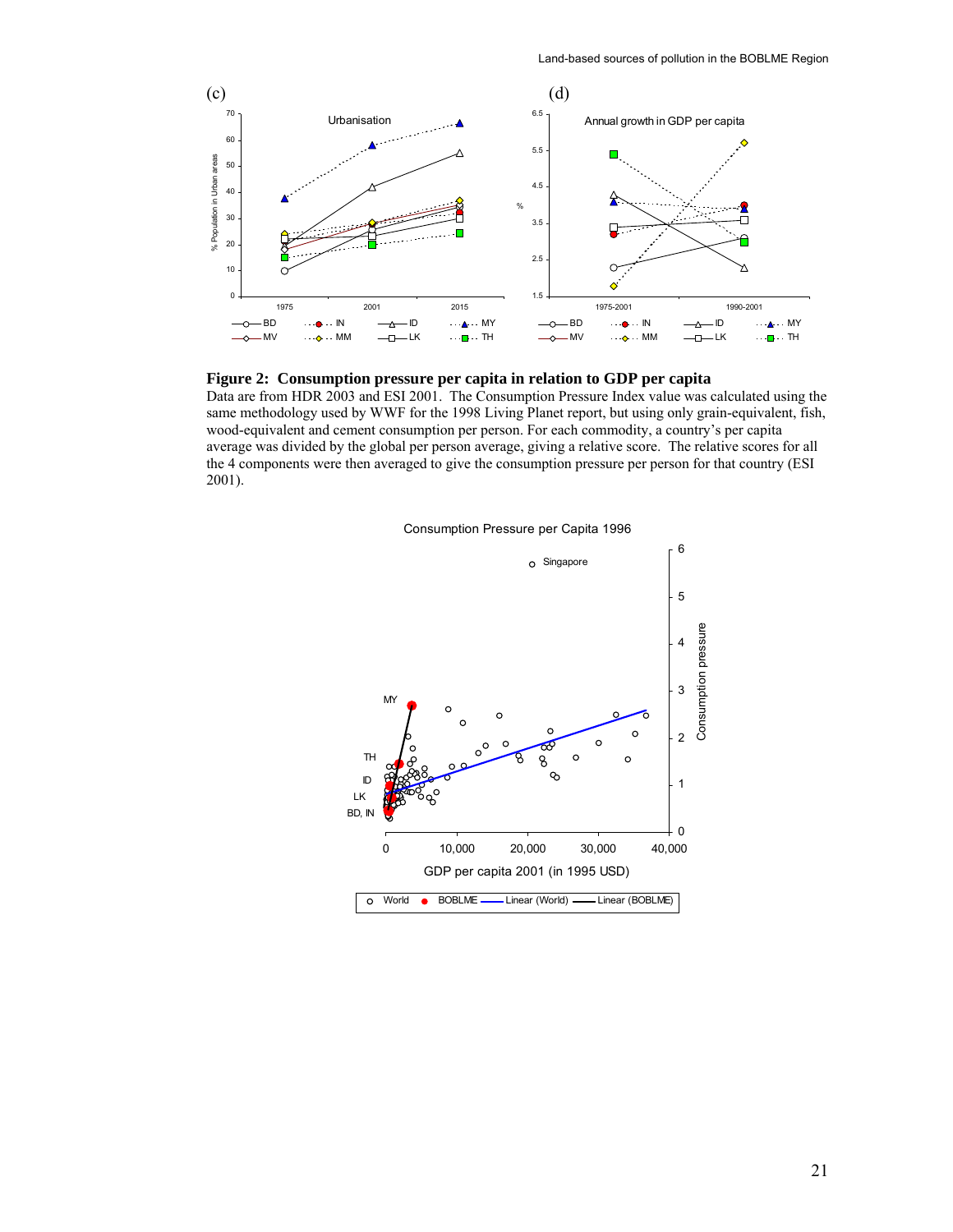#### **Figure 3: Footprint deficit in relation to GDP per capita**

Data are from HDR 2003 and ESI 2001. The ecological footprint is a measure of a country's impact on global environmental resources. A negative number (deficit) indicates that a country requires more land area than it actually has in order to support its economy, and a positive number means that it has a surplus of biologically productive land (ESI 2001).

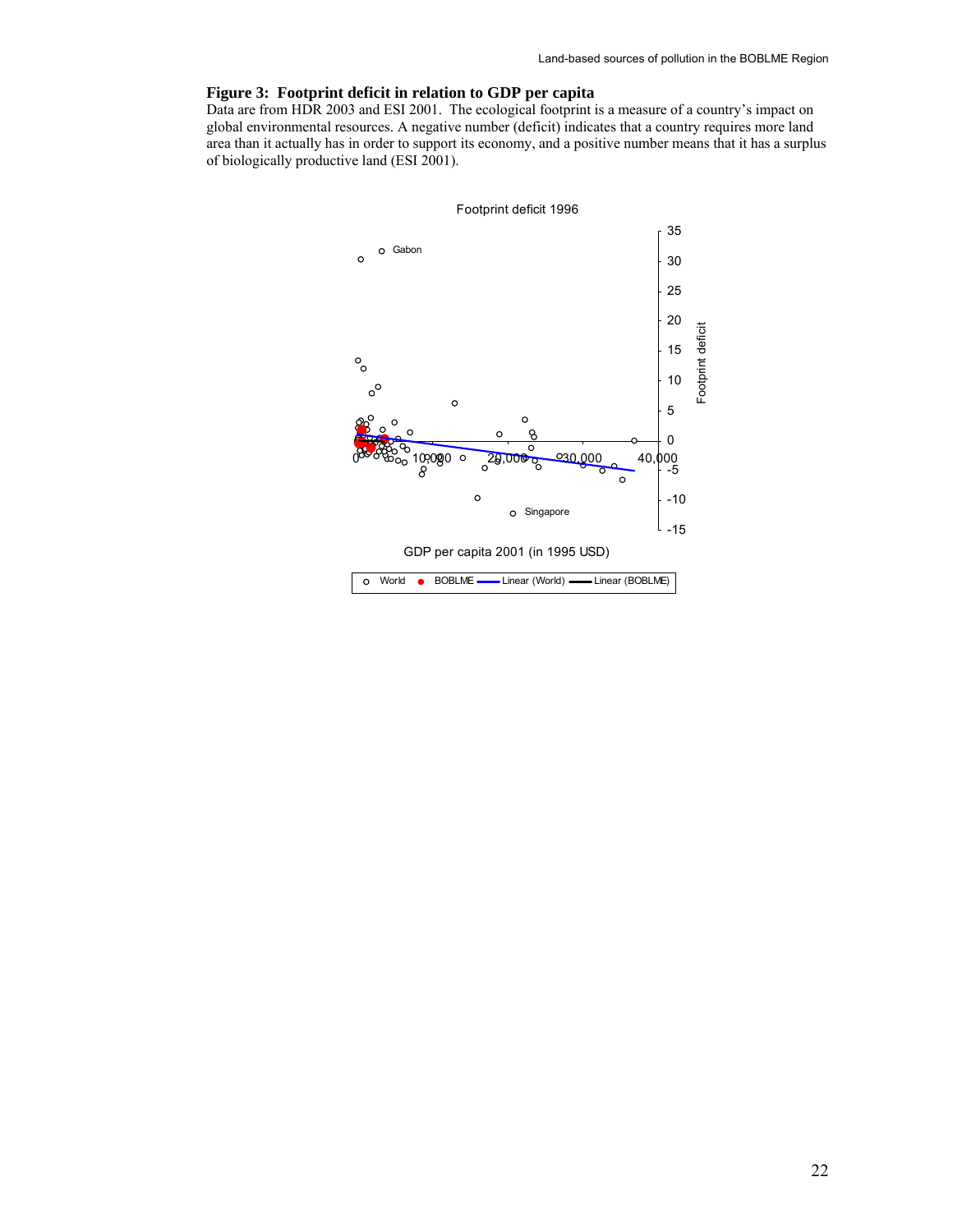## **3. Common and trans-boundary issues relating to land-based sources of pollution in the BOBLME Region**

For the purposes of this study, *common* issues pertaining to land-based sources of pollution to the coastal and marine environments are those that are present in two or more of the BOBLME countries, even if the issue or effect does not physically cross any country boundary. *Transboundary* issues are those that two or more countries have in common and that are either likely to require collaborative interventions by the countries involved, or for which a single-country intervention would benefit the region as a whole.

## **3.1 Common issues**

Most of the important issues of land-based sources of pollution identified in the National Reports are present in 2 or more of the BOBLME countries (Table 9). The exceptions are fisheries wastes and power generation which were identified as significant issues only by Sri Lanka; and tin mining identified only by Thailand (Table 5). There were other issues not given a high priority by several of the countries, but which need to be considered further. Sedimentation, although mentioned in almost all National Reports, was considered a priority issue only by Malaysia, and is clearly an issue for all BOBLME countries. Tourism was considered a significant source of pollution by Sri Lanka, but is probably even more of an issue in Maldives. Sri Lanka also identified ports and harbours as important sources of land-based pollution which no other country considered important. Ship breaking was given a ranking of 4 by Bangladesh and is also an issue in India. Urbanisation and hazardous wastes were given some priority by Thailand and Indonesia respectively, but are important issues of regional significance in all countries. It is likely that all of the issues identified as important in the region are common to most countries (except ship breaking and tin mining) and that the apparent differences identified here are a direct result of problems with naming and pooling pollution categories.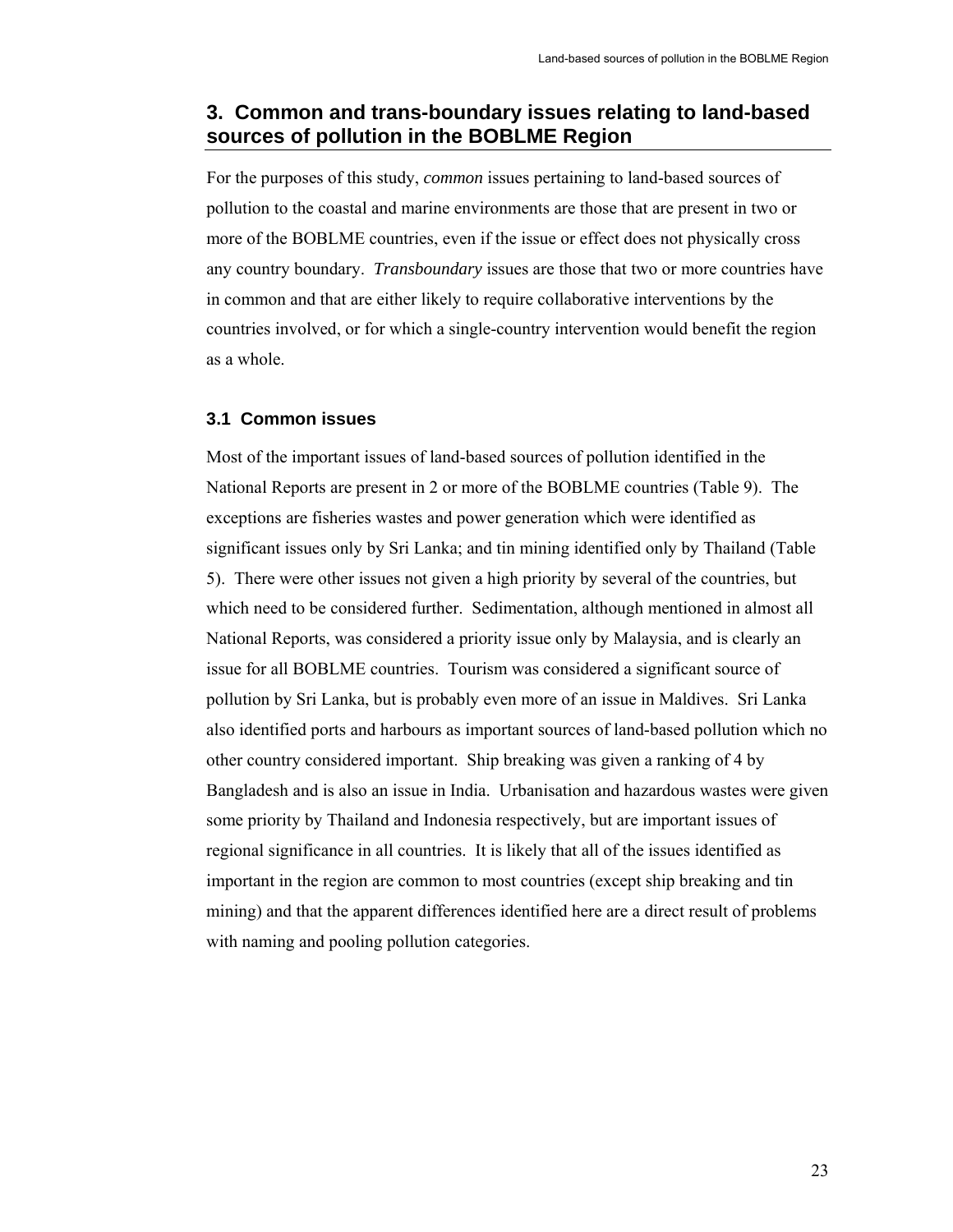| Pollution type           | Rank         | Common       | Transboundary |
|--------------------------|--------------|--------------|---------------|
| Sewage                   | 1            | $\checkmark$ |               |
| <b>Agriculture</b>       | $\mathbf{2}$ |              |               |
| Industry                 | 3            |              |               |
| Solid wastes (municipal) | 4            |              |               |
| Sediments                | 5            |              |               |
| Aquaculture              | 6            |              |               |
| Heavy metals             | 7            |              |               |
| <b>POPs</b>              | 8            |              |               |
| Tourism                  | 9            |              |               |
| Urbanisation             | 10           |              |               |
| Sand mining              | 11           |              |               |
| Harbours                 | 12           |              |               |
| Ship breaking            | 13           |              |               |
| <b>Fisheries</b>         | 14           |              |               |
| Hazardous                | 15           |              |               |
| Marine tin mining        | 16           |              |               |
| Power                    | 17           |              |               |
| Coral mining             | 18           |              |               |
| Oil spills               | 19           |              |               |

**Table 9: Identification of common and transboundary issues of land-based pollution in the region** 

## **3.2 Transboundary issues**

Issues of land-based pollution of transboundary significance include several pollution categories and two important pollution processes operating in the region.

Transboundary pollution categories: There are really only three main land-based pollution categories of transboundary significance in the region, with many of the other issues identified in the region largely being components or processes associated with them (Table 9, Table 14). These are sewage, agriculture (including aquaculture) and industry, with the additional priorities and largely related issues of sediments and POPs. Sediment mobilisation is heavily associated with sewage and agriculture, but is also connected with deforestation, urbanisation and aquaculture. POPs are associated with agriculture and industry, but are also associated with sewage and aquaculture. To simplify this discussion, the issues are discussed below for each sector inclusive of all the related pollution issues that arise with each.

Sewage is probably the most important issue in the BOBLME region in terms of landbased transboundary pollution. With large population sizes, increasing tourism, poor collection and treatment facilities even in the largest cities, and a vast network of rivers to collect and transport the effluent, a considerable quantity of sewage must enter the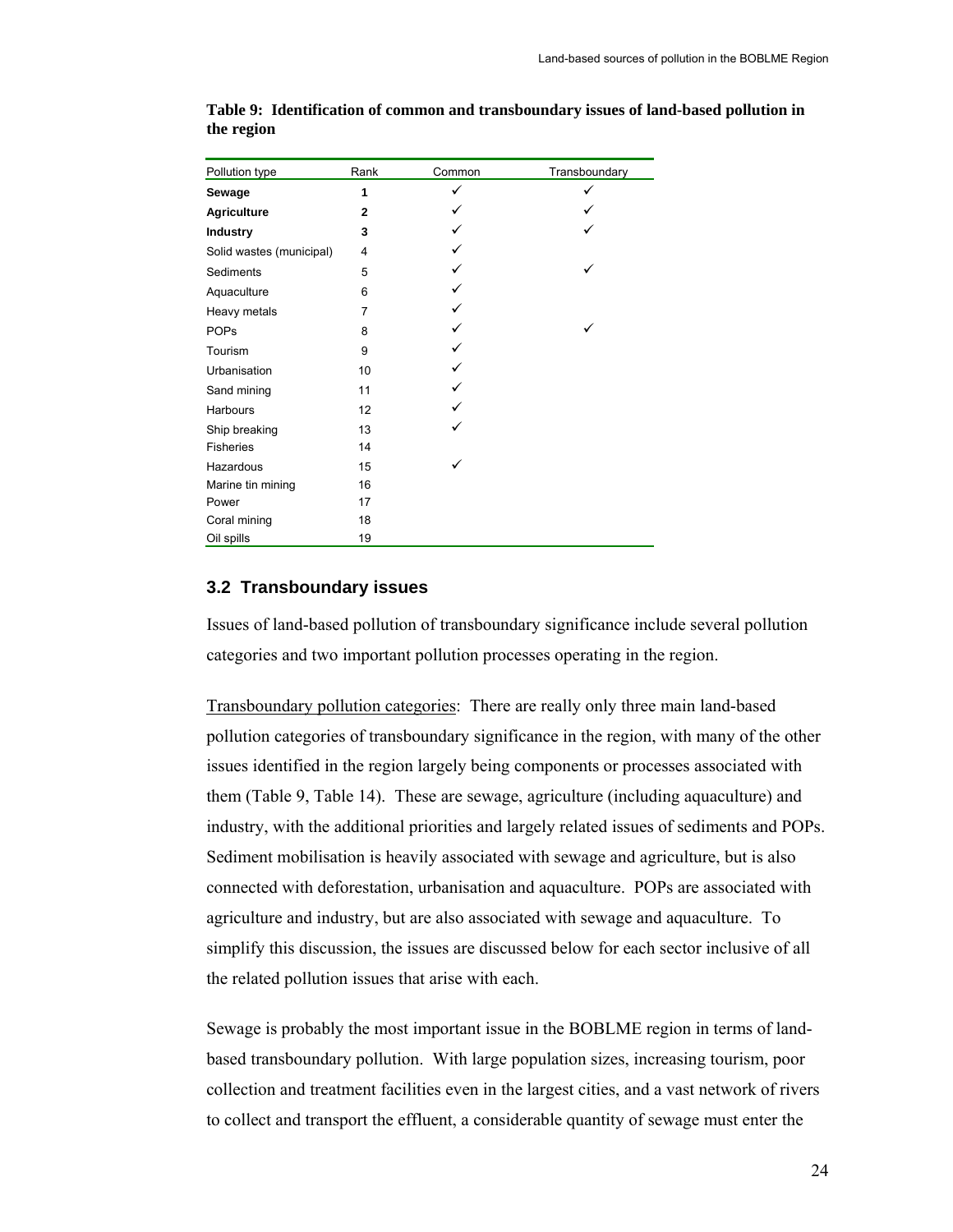Bay of Bengal every day. There is little by way of systematic monitoring information to provide information on the movements of sewage into the bay, and little information on its effects on coastal and marine ecosystems, or the time taken before it either joins the Indian Ocean or the rates at which it attenuates on the way. The components in sewage can include a wide array of liquid wastes including organic matter, nutrients, metabolised drugs, medical wastes, cytotoxic, antibiotic and hormone mimicking materials, bacteria, viruses and worms, chemicals such as detergents and a significant quantity of sediments. Sewage often also includes a wide array of chemicals normally associated with smaller industries. Of particular concern from a transboundary perspective are the sheer quantities that are probably entering the bay, the public health risk this poses and the content of suspended materials and nutrients which are known to affect coastal ecosystem health. Bangladesh and India are probably the most important countries from this perspective. Both countries have large population sizes and centres in the region through which major rivers flow into the Bay of Bengal (Figure 4).



**Figure 4: Population distribution in the Bay of Bengal region** 

Pollution from agriculture and aquaculture is a transboundary issue affecting all of the countries in the region except Maldives, where the sector is limited, and possibly Myanmar where it is still largely extensive in nature. The liberal use of artificial fertilisers and pesticides in the region and an increasing intensification of farming and aquaculture methods means that large quantities of eroded topsoils, nutrients, POPs and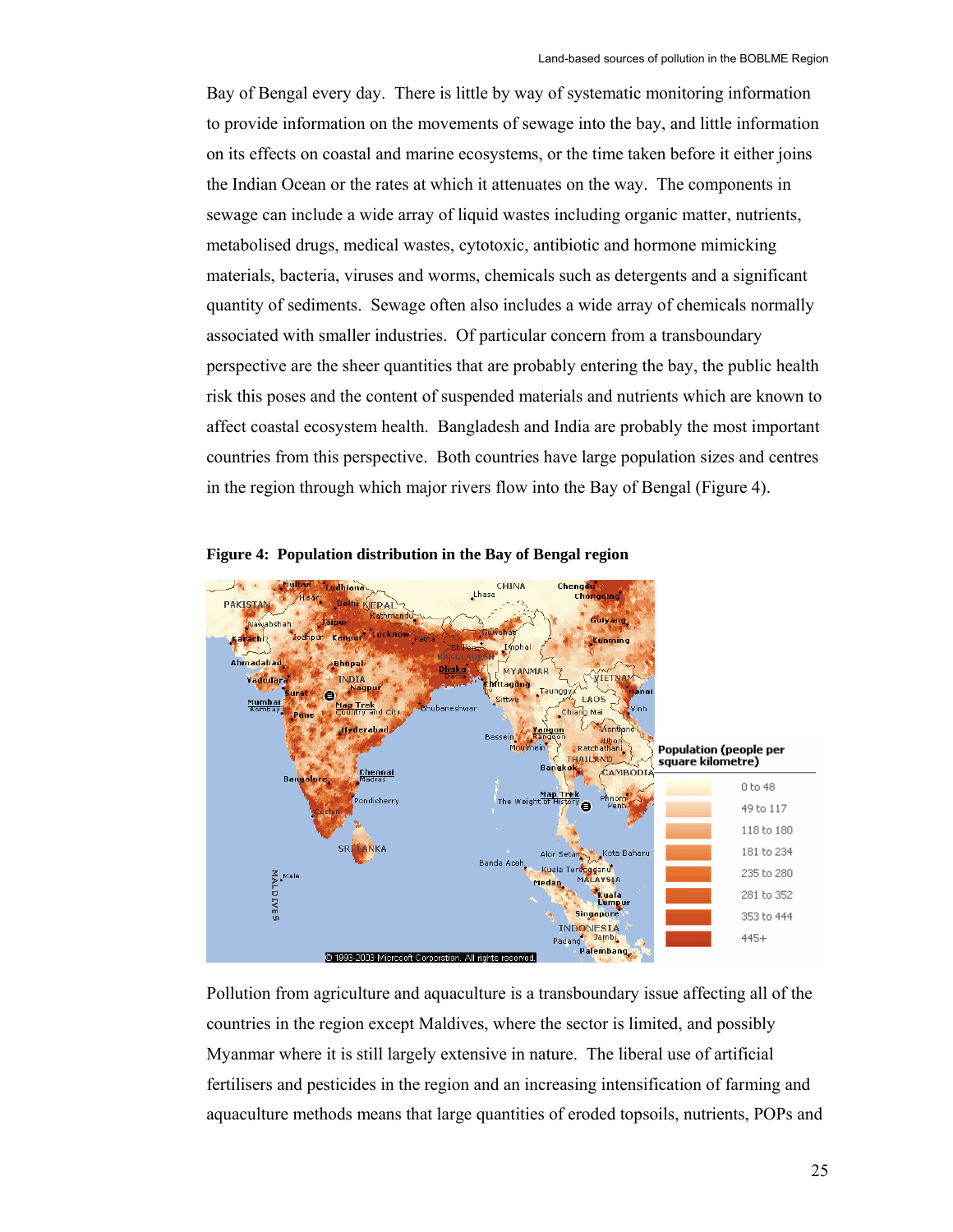other chemicals are being released into the environment. The fate and ecological effect of these pollutants in the Bay of Bengal are poorly documented and understood, but reported localised problems of eutrophication, hypoxia and algal blooms are likely to be related. The effects of nutrient enrichment from sewage and agriculture may be difficult to separate, since organic and inorganic nutrient enrichment can lead to shifts in plankton structure, algal overgrowth and/or high biological oxygen demand. Because aquaculture is increasing and leading to similar problems of pollution, it should be included in this category.

The transboundary effects of industrial pollution relate to downstream effects of heavy metals, plastics, chemicals, oils, sediments and other organic and inorganic wastes entering the waterways and eventually the coast. Included in industry, should be ports where they include industrial facilities and logging which increases the loss of topsoils. There is some evidence of heavy metal accumulation and some oil damage in the Bay of Bengal, but the full extend of damage related to industrial pollution either in the Bay or upstream is not known.

Transboundary pollution processes (mobilisation): Central to an analysis of land-based pollution *sources*, is the need to examine polluting *processes* occurring in the BOBLME region. The most important of these are the transfer of pollution across country boundaries largely through rivers, and the mobilisation of pollutants generated on land by run-off, rivers, floods, tides and groundwater.

Several rivers flow from India, through Bangladesh and into the Bay of Bengal. The Ganges-Brahmaputra-Meghna river system is probably the most significant of these as it passes through some of the most densely populated, farmed and industrialised areas on earth. Further, some of these rivers are connected through catchments and tributaries to areas of Nepal, Bhutan and China. The problems of addressing inherited pollution along these rivers are likely to be large.

The most important pathways for pollution transfer from land-based sources are run-off, rivers and floods. Run-off and rivers are active most of the year and constantly collect pollution from sources many kilometres away from the Bay. Given that pollution loads are high, and that serious ecosystem damage of the rivers has undoubtedly occurred, the natural rates of attenuation have probably been compromised. Episodic floods, particularly in Bangladesh, probably mobilise sediments, solid and liquid wastes of all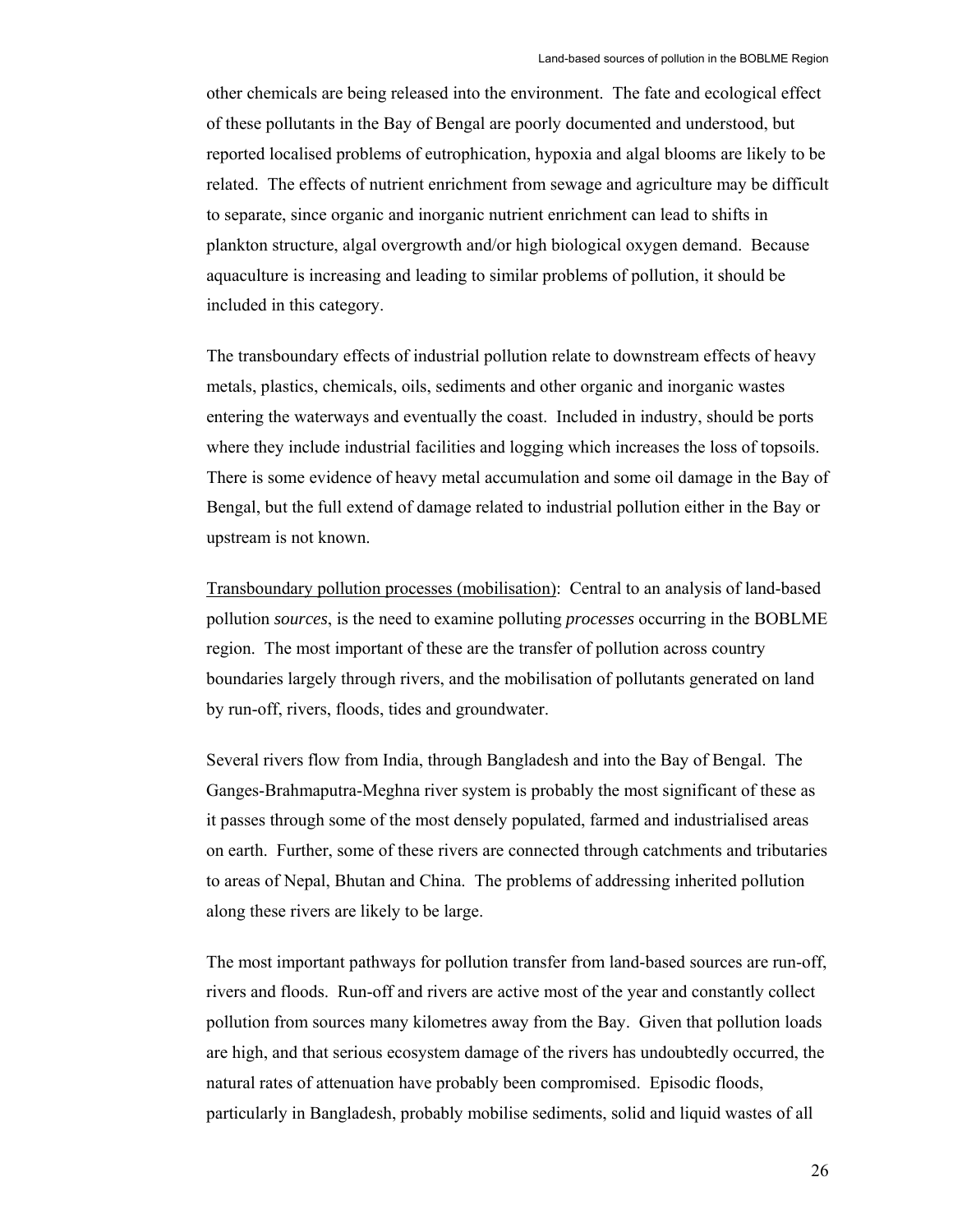types that do not normally find their way into the sea through rivers. Their effect may be catastrophic because it is infrequent and not part of the daily tolerance to 'normal' levels of pollution. Floods may lead to periodic widespread hypoxia, smothering and other effects in coastal ecosystems, not often noticed because of the social problems occurring at the same time. Clearly floods cannot be prevented, but a consideration of these events in planning and EIA could minimise the materials they mobilise. Tides, storm surges and groundwater discharges are likely to be of greatest significance in coastal areas, particularly in Maldives and Sri Lanka.

#### **3.3 Prioritisation of transboundary issues in order of regional severity**

The most important transboundary issues in the region in order of priority are:

- 1. Sewage;
- 2. Agriculture and aquaculture;
- 3. Industry;
- 4. Rivers and run-off;
- 5. Floods; and
- 6. International rivers.

Priorities  $1-3$  – Sewage, Agriculture/Aquaculture & Industry: Prioritisation among numbers 1-3 is relatively arbitrary in the sense that the relative importance of each of sewage, agriculture and industry has not been established by quantitative means. Environmental monitoring (see later) would identify priorities among these three sources and where effort should best be spent.

Priority 4 – Rivers and run-off: Rivers and run-off are priority 4 because, although not actually generators of pollution, they are the main mechanism by which pollutants generated even far away from the coast find their way to the sea. Run-off and rivers were discussed by most of the BOBLME countries (except Maldives) as part of the pollution problem in the region. Coupled with monitoring, actions taken to clean up rivers will benefit countries in general, and the Bay of Bengal, Andaman Sea and Straits of Malacca in particular.

Priority 5 – Floods: Episodic pollution mobilisation through floods may be a significant and catastrophic source of pollutants into the coastal areas. Actions taken to limit mobilisation of pollutants and attenuate them on site between floods is likely to benefit the entire region.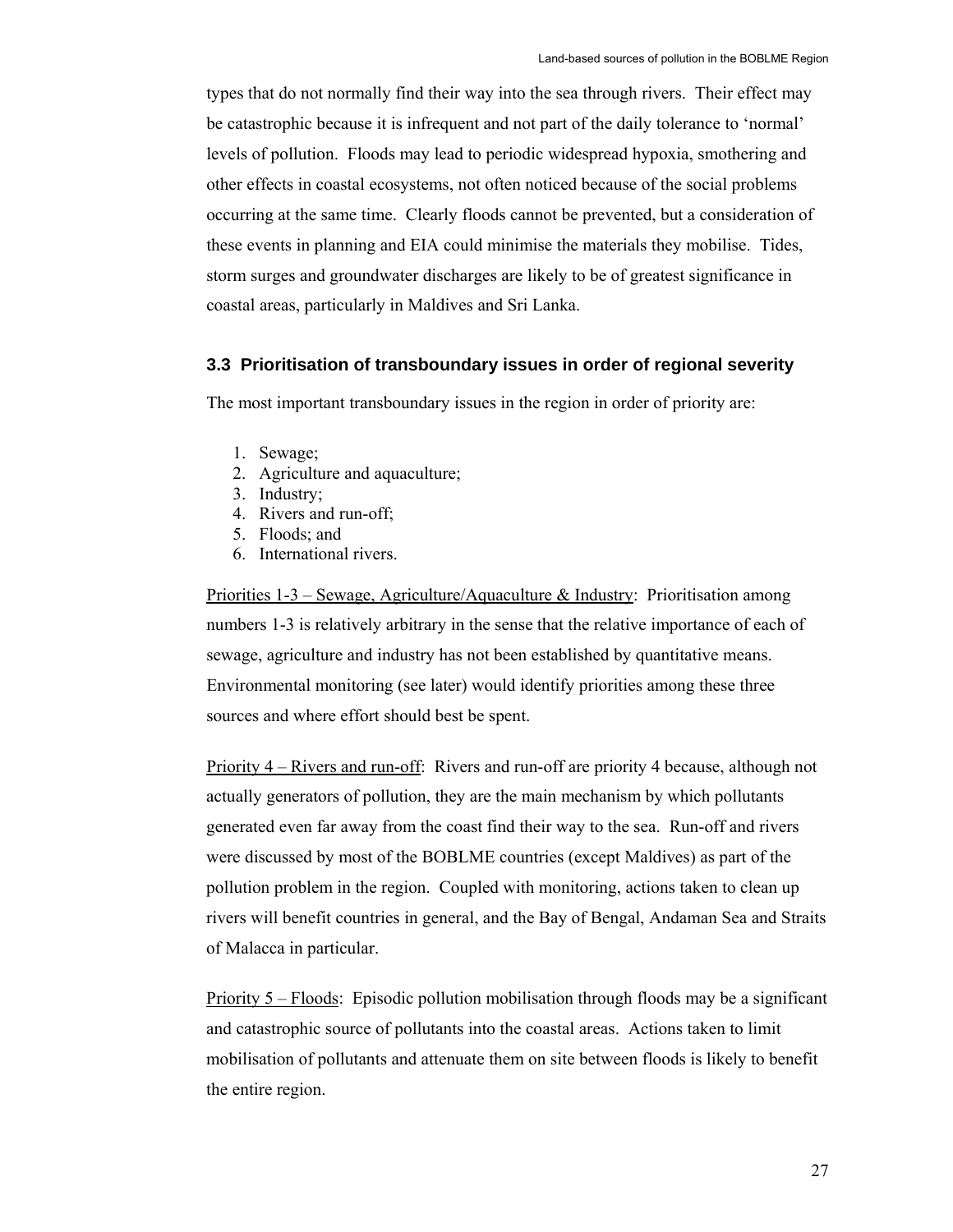Priority 6 – International rivers: Special focus should be given to international rivers that collect pollutants and convey them to the Bay of Bengal from upstream countries, some of which are not BOBLME members. The major focus here would be on rivers such as the Ganges-Brahmaputra-Meghna system.

## **3.4 Root causes**

The root causes of the major issues identified for land-based sources of pollution in the BOBLME region include human and natural factors, some of which lead to the generation of pollutants, and others which modify its fate after production. The most important of these are human population size and distribution, poor general understanding of the effects of human activities on the ecological life-support systems on which they depend, insufficient scientific and technological capacity and funds to use them, and intrinsic characteristics of countries that act to amplify pollution problems by mobilizing and delivering them far from their original sources.

Human Population: Although the rate of human population growth has been decelerating in recent years (Section 2.4), the population in the BOBLME region is still growing from its large base of around 1.5 billion. With densities reaching up to 1036 people per  $\text{km}^2$  (Maldives) and averaging 379 people per  $\text{km}^2$  for the entire region, pressure on the environment is close to the highest in the world. The sheer number of people living in the region is probably the most important root cause of the land-based pollution issues that arise there. Dealing with the sewage and other pollution produced on a daily basis, and changes we can expect with improving lifestyles as development continues are key determinants to the effects of land-based pollution in the sea.

Poor large-scale awareness: How people deal with issues of pollution on an individual, government, private sector, national and regional level rests on their basic understanding of the issues as individuals. That is, the better the large-scale awareness of issues of land-based sources of pollution in the general population, the better we could expect people, authorities and the media to respond to them and be able to take action. People can take responsibility for their own choices and will put pressure on authorities for better controls if they understand the issues. In turn, politicians know they can act on an issue with the support of the public if all are informed and will *value* the action taken. For example, in Bangladesh, the media are often slow to respond to pollution events (such as spills or accidents) and don't give coverage of chronic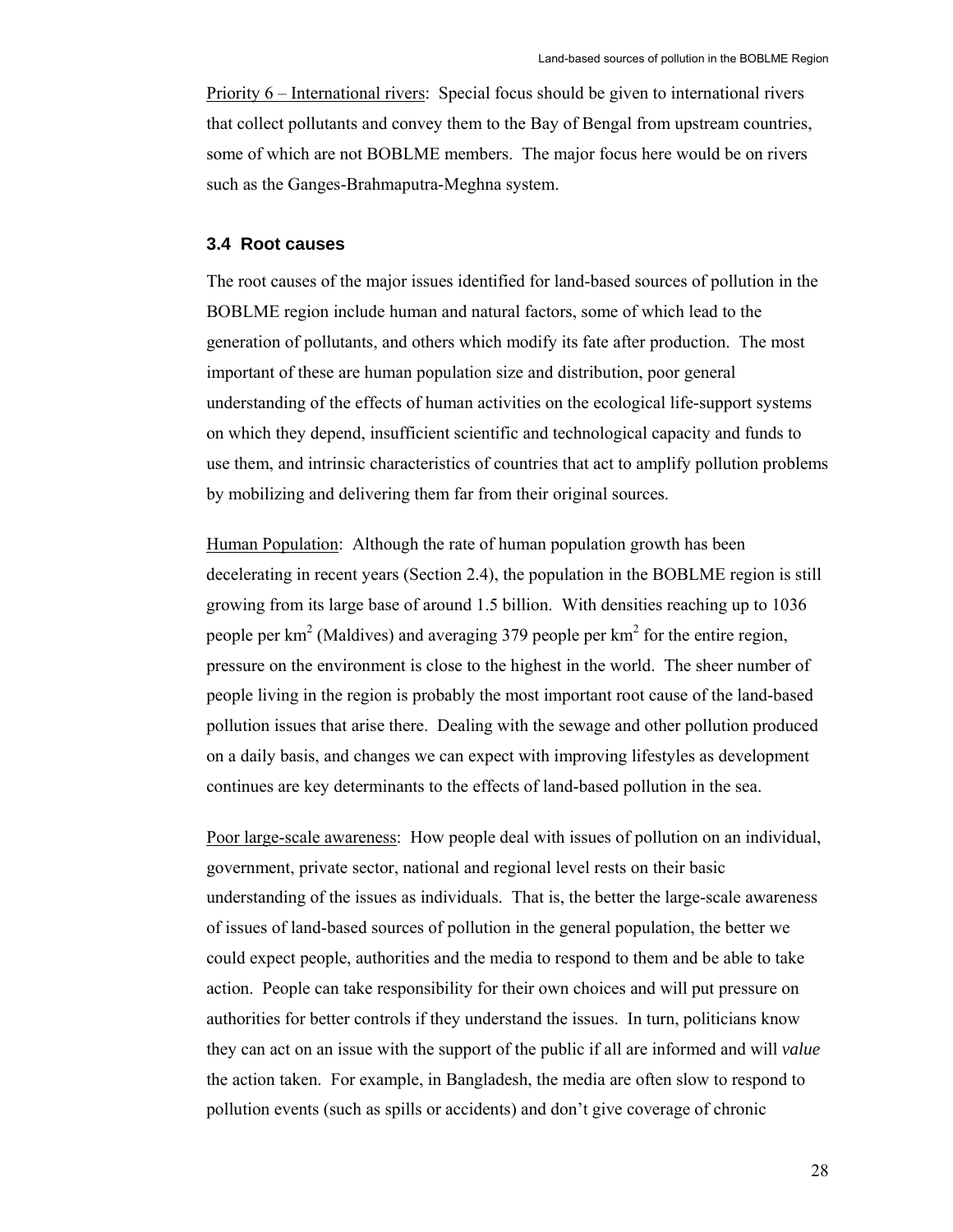pollution. When there have been reports of accidents in the ship breaking industry, including loss of human lives and fish kills, there was little public reaction (Hossain 2003). This example probably shows lack of understanding by both the media and the public and is a common situation throughout the region. Recent advances have been made in improving the understanding of environmental issues in the region (e.g. BOBP publications and others), but the process needs to be on-going and long term.

Low GDP per capita: Low GDP per capita usually also means there will be little money available for public spending. A small cash economy, combined with large population base, means especially that governments are unable to obtain the resources they need for promoting activities not directly related to development. Under these conditions, pollution and other environmental concerns can be seen as a luxury for rich countries, rather than the support base for all countries.

Insufficient scientific information: Scientific information on the state of the environment, sources of pollution and capacity to assimilate pollutants is generally lacking in the region. There have been some studies on condition of rivers, groundwater and coastal areas, but these have been *ad hoc* and discontinuous. Without comprehensive information on, for example, 'hotspots' and information on how much rivers transport and how much they attenuate before reaching the sea, authorities can not possibly address the most pressing issues with the resources available to them. That is, any current management of pollution in the region is occurring blindly. The exception is Malaysia that has a river basin monitoring programme that has the capacity to examine hotspots and monitor changes in river ecosystems.

Lack of affordable and/or appropriate technology: Most of the pollution problems in the BOBLME region could be improved with appropriate technology and best practices. This includes sewage treatment, the reduction and treatment of industrial waste and changes in (recently-acquired) farming practices. At present, very little of the sewage produced in the region is subject to any treatment before discharge, despite the availability of many approaches and levels of sewage treatment available worldwide. This problem is of course, in turn connected with limitations in financial resources and overcrowding. Many of the cities in the region have not been able to afford to install sewage systems and there is little available land for tertiary treatment systems that require ponds or swamps. Industry has not had the information or incentives to treat waste, let alone explore options for cleaner production. The problems arising in

29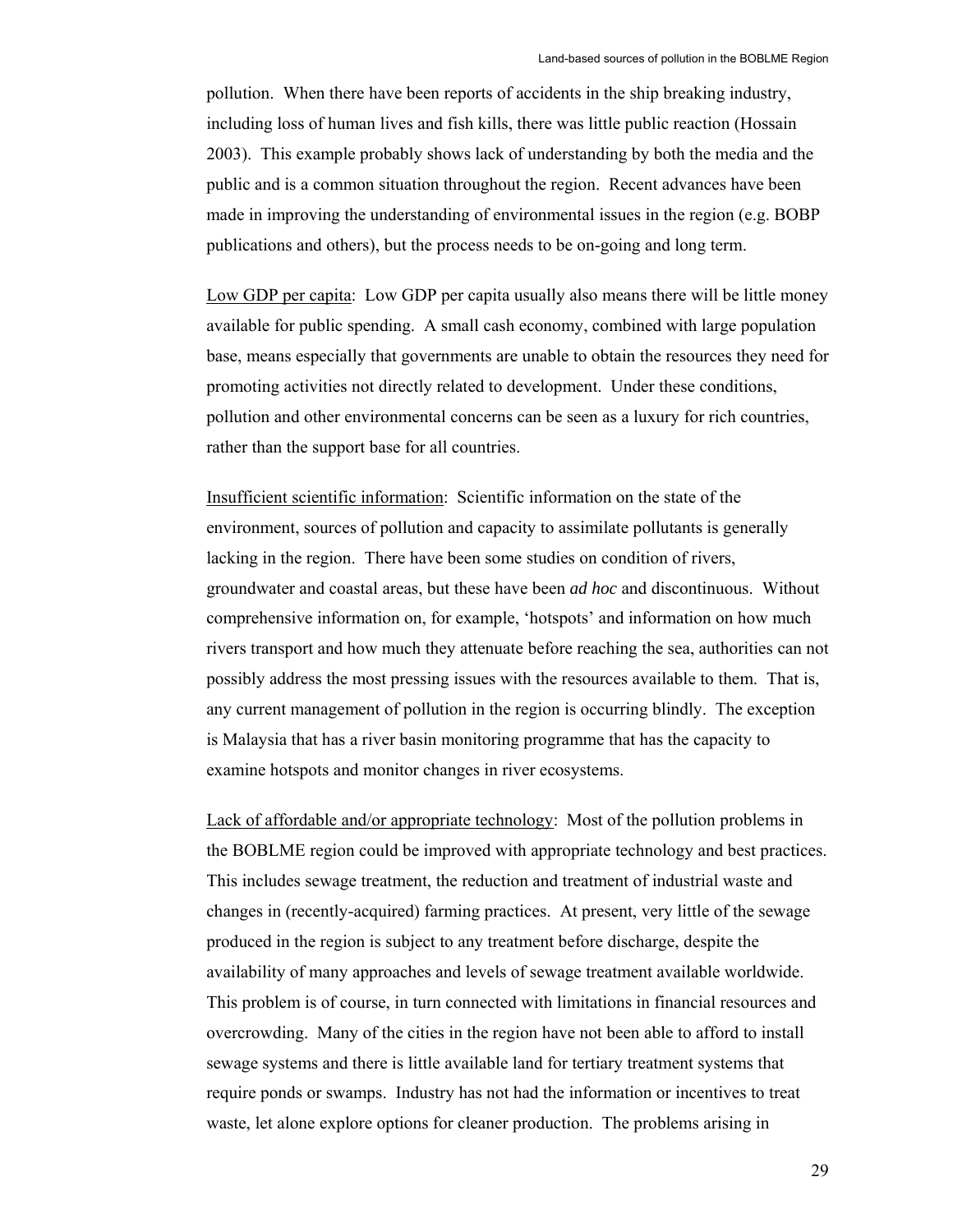connection to agriculture and aquaculture are because people have moved towards increasing yields through intensification, abandoning older, cleaner practices. There is evidence this is changing, with a move towards organic farming and aquaculture (Section 4.1).

Economic gradients and industry: Industries are relocating to the countries in the BOBLME region from more developed parts of the world to take advantage of cheaper production costs, related to lower labour costs and ultimately, more relaxed pollution standards. The basing of industries in Asia has been increasing in recent years, encouraged by governments because of the income and jobs they bring to the country. Unfortunately, while money flows into a country, the costs of hosting these industries include environmental damage through pollution. Most damage to the environment is undervalued and not included as part of the overall costs and benefits of doing business, so while there are benefits on one hand, these could actually be resulting in larger, unrecognised losses to fisheries and other values.

Intrinsic characteristics of countries: The BOBLME countries have been selected because they encompass the watersheds that feed into the Bay of Bengal, Andaman Sea and Malacca Straits areas. Several of the large countries are in high rainfall / monsoonal areas, with a lot of low-lying land and swamps and/or are subject to frequent storms and floods. These innate characters mean that they are subject to large amounts of water moving across them through run-off, rivers, floods, groundwater, tides and storm surges, mobilising sediments and other pollutants and moving them across the country and into the sea, even from hundreds of kilometres inland. Added to this is the fact that some of the larger rivers in the region are international, crossing between countries within and from outside the BOBLME. These characteristics mean mobility and a strong mechanism linking land-based activities with the sea.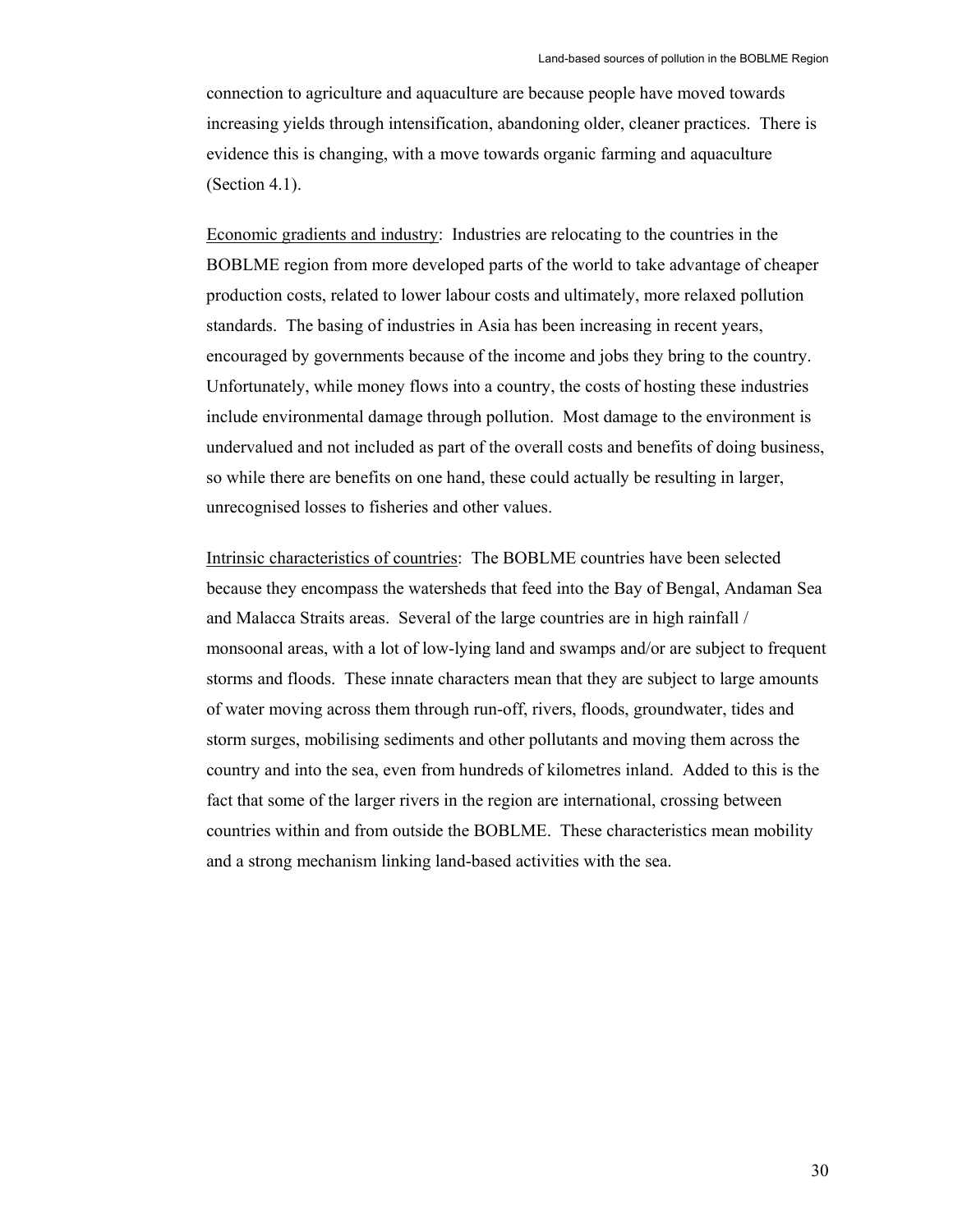## **4. Current attempts to address common and transboundary land-based pollution issues in the region**

There are at least 105 local and national initiatives, programmes and environmental acts (National Reports) and there are 37 international treaties in force in the BOBLME region that relate to land-based sources of pollution (Annexes  $2 \& 3$ ). It is very likely that this seriously underestimates local and NGO programmes that do not appear in international reports and were not listed in the National Reports. A listing of all programmes mentioned in the National Reports is given in Annexe 3 and is not repeated here. The focus in this section is on programmes that either demonstrate good practices or policies that could be examined, adapted and adopted throughout the region to address the most important issues of land-based pollution.

## **4.1 Local initiatives**

Organic Agriculture: The extent of organic farming in 5 of the BOBLME countries is still low, but increasing (SOEL 2003, Yussefi & Willer 2003) (Table 10). Indonesia leads the field in terms of land area, with a total of 40,000 ha of organic farms, while Sri Lanka leads in terms of percentage of agricultural land under organic methods. There are several initiatives focused on further developing organic agriculture in the countries of the BOBLME region. One of these, Oxfam, (Organic Monitor 2003, Oxfam 2003a,b) is working on promoting organic methods for growing tea (Sri Lanka), vegetables (Indonesia) and other produce, such as spices (India). Although Kerala is not in the Bay of Bengal watershed and not part of the LME, its demonstration of organic farming is an important one. Farmers in the state are switching over to organic farming in view of the damage caused by chemical fertilisers and pesticides to fields, with the village of Karnuapuram now a 100% organic farming village, exporting spice to Germany, UK and USA. There are also plans to establish the world's largest organic spice processing factory and an organic tea factory in the area.

| Table 10: Extent of organic farming in some of the BOBLME countries |  |  |  |  |
|---------------------------------------------------------------------|--|--|--|--|
|                                                                     |  |  |  |  |

| Country Organic | Date | # Farms | % of all Farms | Organic         | % of Agricultural |
|-----------------|------|---------|----------------|-----------------|-------------------|
|                 |      |         |                | <b>Hectares</b> | Area              |
| India           | 2001 | 5.661   |                | 41.000          | 0.03              |
| Indonesia       | 2001 | 45,000  |                | 40,000          | 0.09              |
| Malaysia        | 2001 | 27      |                | 131             | 0.002             |
| Sri Lanka       | 2001 | 3,301   |                | 15,215          | 0.65              |
| Thailand        | 2001 | 940     | 0.02           | 3.429           | 0.02              |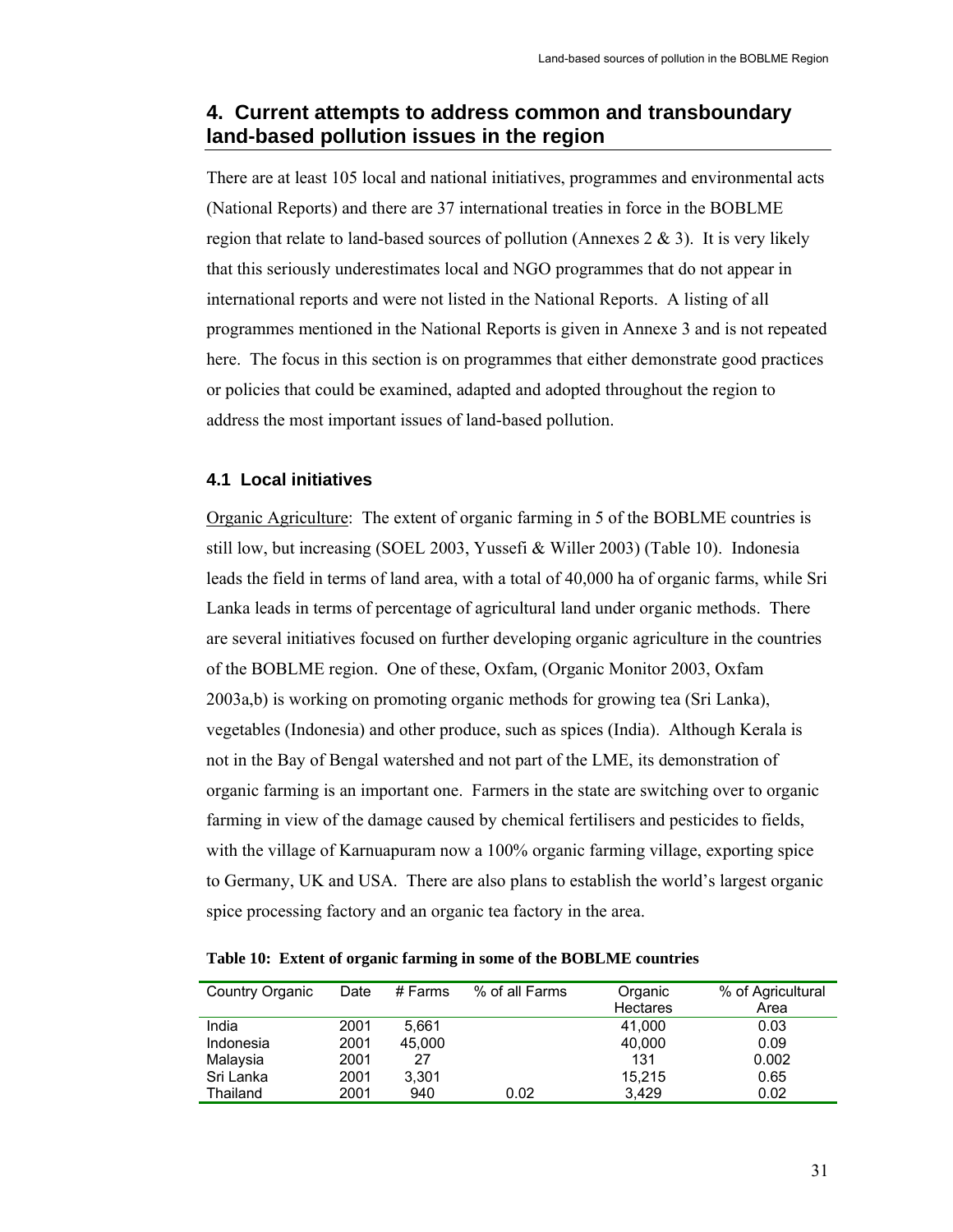Sewage waste recycling in aquaculture: This programme operating in West Bengal uses sewage waste to grow algae and plankton to feed finfish in aquaculture. The programme has resulted in reduced sewage loads in the Hugli-Matlah estuary and has since been adopted into the Ganga River Action Plan.

Sponsoring by tourist resorts: Some of the tourist resorts in Maldives are sponsoring nearby local communities to clean up the litter on their islands (Ali 2003). In addition to increasing the tourism value of the area by keeping it clean, these kinds of programmes serve to improve awareness of pollution issues.

Local water quality monitoring: In Sri Lanka, the Pavithra Ganga Programme undertakes water quality monitoring in the Kelani River (Joseph 2003). The monitoring information is used as part of a reactive management system to identify sensitive areas and take mitigatory actions.

#### **4.2 National programmes & initiatives**

Malaysia's policy on transboundary issues: Malaysia's National Policy on the Environment (2002) specifically states that the country will fully cooperate with its neighbours on transboundary environmental issues and adopt practical measures to minimise the occurrence of transboundary pollution and industrial accidents. This policy is an important one because it establishes the framework on which ecosystembased management of the LME can operate, and should be adopted by all BOBLME countries.

Common effluent treatment plants: Large-scale manufacturers and tourist facilities often have their own effluent treatment facilities, but smaller industries and operators tend to dump their wastes because they do not know how they could limit the generation or how they could dispose of wastes, don't have the space for treatment plants and/or have insufficient financial resources (SOE South Asia 2001). Realising this problem, India developed the concept of Common Effluent Treatment Plants (CETP) in the 1990's. This idea is now accepted in a number of other countries in the region, but requires development and effective implementation.

River or river basin monitoring: Malaysia has been at the forefront initially in river (1988-1994) and lately river basin monitoring in the region. Since 2000 its River Basin Water Quality Programme has provided coverage of 120 river basins with 931 sites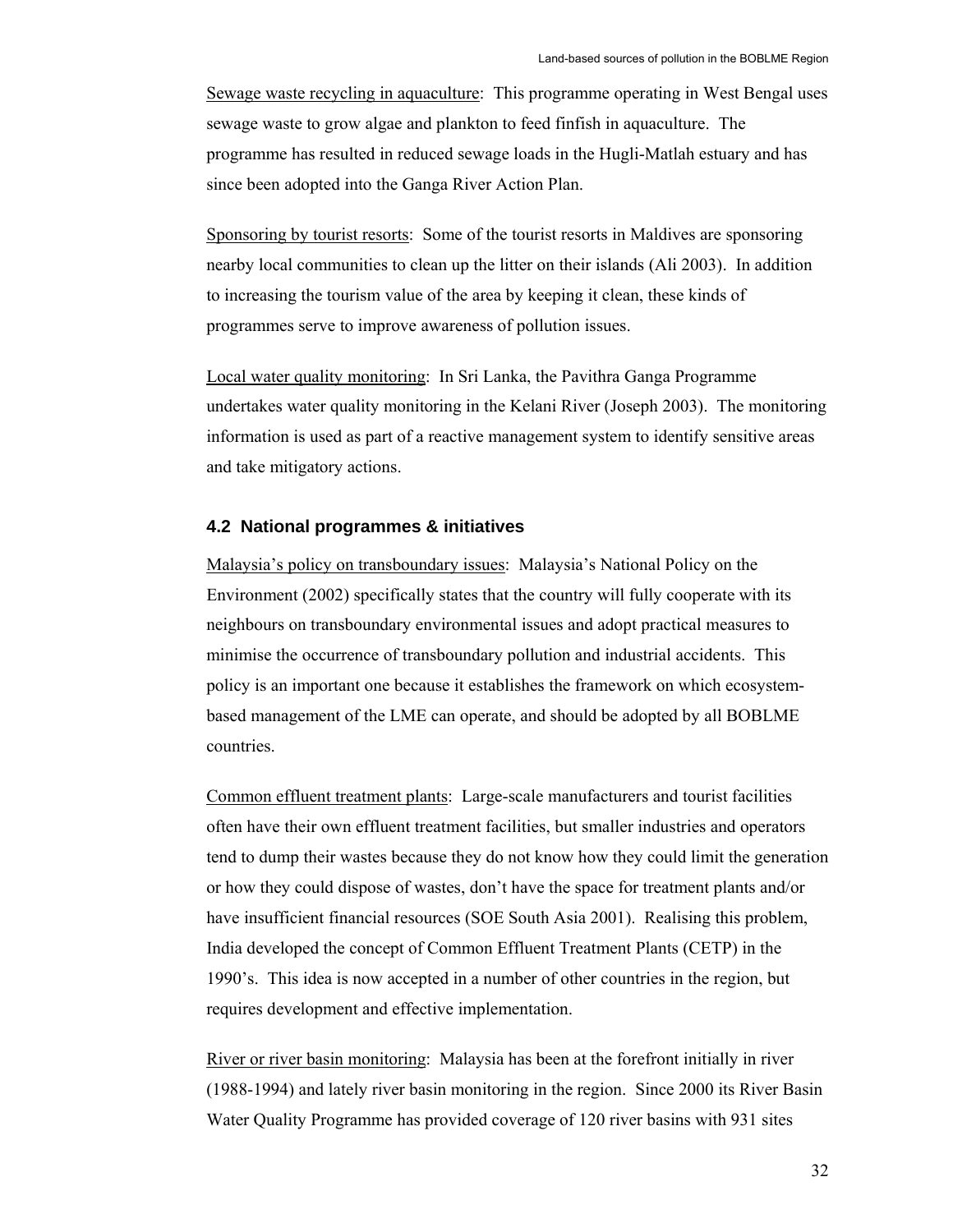used to identify hotspots for management. This is the most comprehensive ambient water quality monitoring programme in the region, and taken together with the DOE's coastal monitoring is a powerful basis for integrated management of water-carried pollution from land-based sources.

Monitoring of the sea: There have been several initiatives in India that have included monitoring of coastal waters. These include the COMAPS (Coastal Ocean Monitoring & Prediction System) and ICARM (Integrated Coastal & River Basin Management) and Sustainable Development Indicators programmes designed to identify hotspots and allow for reactive management to ensure ecosystem health (Sampath 2003). Malaysia has had a programme of coastal pollution monitoring carried out by DOE at 153 locations around the country. The important aspect of these programmes is that they are large-scale, covering a large number of sites and examining a range of variables.

Indonesia's clean river programme: In order to alleviate the increasing pollution problems nationwide, the Ministry of Environment office developed a Clean River Program in 1989. The project was started in eight provinces, which had major pollution problems, including NAD, North Sumatra and Riau Provinces. At a later stage, implementation will be expanded to other provinces.

Polluter pays: Pollution charges, on emissions or on products that when used or disposed of cause pollution, have recently been introduced into Asian countries (SOA South Asia 2001). It is not clear which of the BOBLME countries have adopted this principle, or to what extent.

Rewarding good tourism: A Maldives and World Bank initiative finances beach-side resorts that agree to install sewage treatment plants and roof-top gardens of endemic flora irrigated with treated effluent. In addition to this, the Maldives Government gives yearly awards (Green Resort Award, Green Globe Award & Tour Operators Environment Award) to encourage good practices. These have been so successful that resort owners have become competitive in trying to win them (Joseph 2003).

Clean Industry Development: Sri Lanka in partnership with ADB has a clean industry development project. This includes the development of policies, strategies and actions integrating cleaner production in industrial development, design, operation and awareness.

33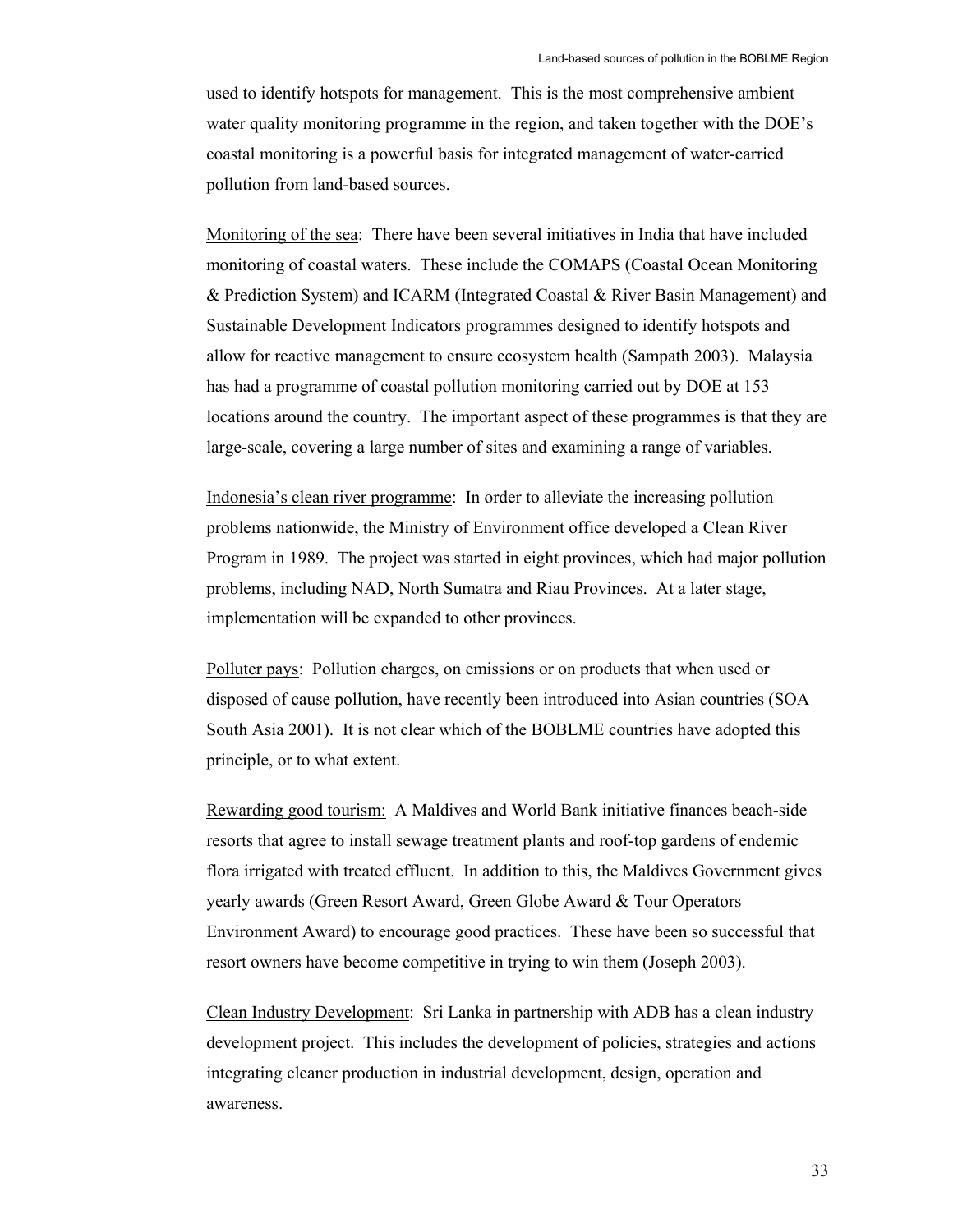Industrial Parks: Sri Lanka has developed a policy of aggregating highly polluting industries into allocated areas termed industrial parks. This would be an advantage if strict controls treatment and disposal of wastes is applied in each area.

## **4.3 Regional programmes**

GPA and the South Asian Seas and East Asian Seas Programmes: The Global Programme of Action for the Protection of the Marine Environment from Land-based Activities (GPA) and its partnership with the UNEP Regional Seas Programme operate in the BOBLME region with governments, international organizations, NGOs and the private sector to address many of the issues of land-based sources of pollution. These programmes are to be implemented through the existing South Asian Seas and the East Asian Seas Programmes, which unfortunately splits the BOBLME into two parts, an issue that needs to be addressed if the mechanism is to be used for this LME approach. The important aspects of the programmes for this discussion are its clearinghouse mechanism, the formation of partnerships, organisations and groups focused on particular pollution categories and mechanisms for developing actions plans and mobilising funding (see Section 6.7).

#### **4.4 International treaties and programmes**

Organic Aquaculture: An international technical and trade conference was held in June 2003 in Ho Chi Minh City on the latest developments in organic aquaculture and sea farming, including production, processing, markets and technological developments. This involved industry representatives, government officials, academics and potential investors. The most relevant topics covered were organic shrimp farming in Ecuador and Vietnam, economics of organic aquaculture, markets and the development of standards (Infofish 2003). Technology for hatchery production, feeds, rearing and processing without the use of 'chemical' polluting methods appear to be available. Given that the BOBLME countries are important aquaculture producers, involvement in this area would have important ramifications in terms of pollution.

International treaties. These are fundamentally about common and transboundary issues operating at global or regional scales and have in the past achieved significant changes in the way that countries view and manage pollution (e.g. Montreal Protocol 1987 and Kyoto Protocol 1997). Although international environmental treaties are no guarantee that parties can or will enact the strategies and obligations they have agreed to, they do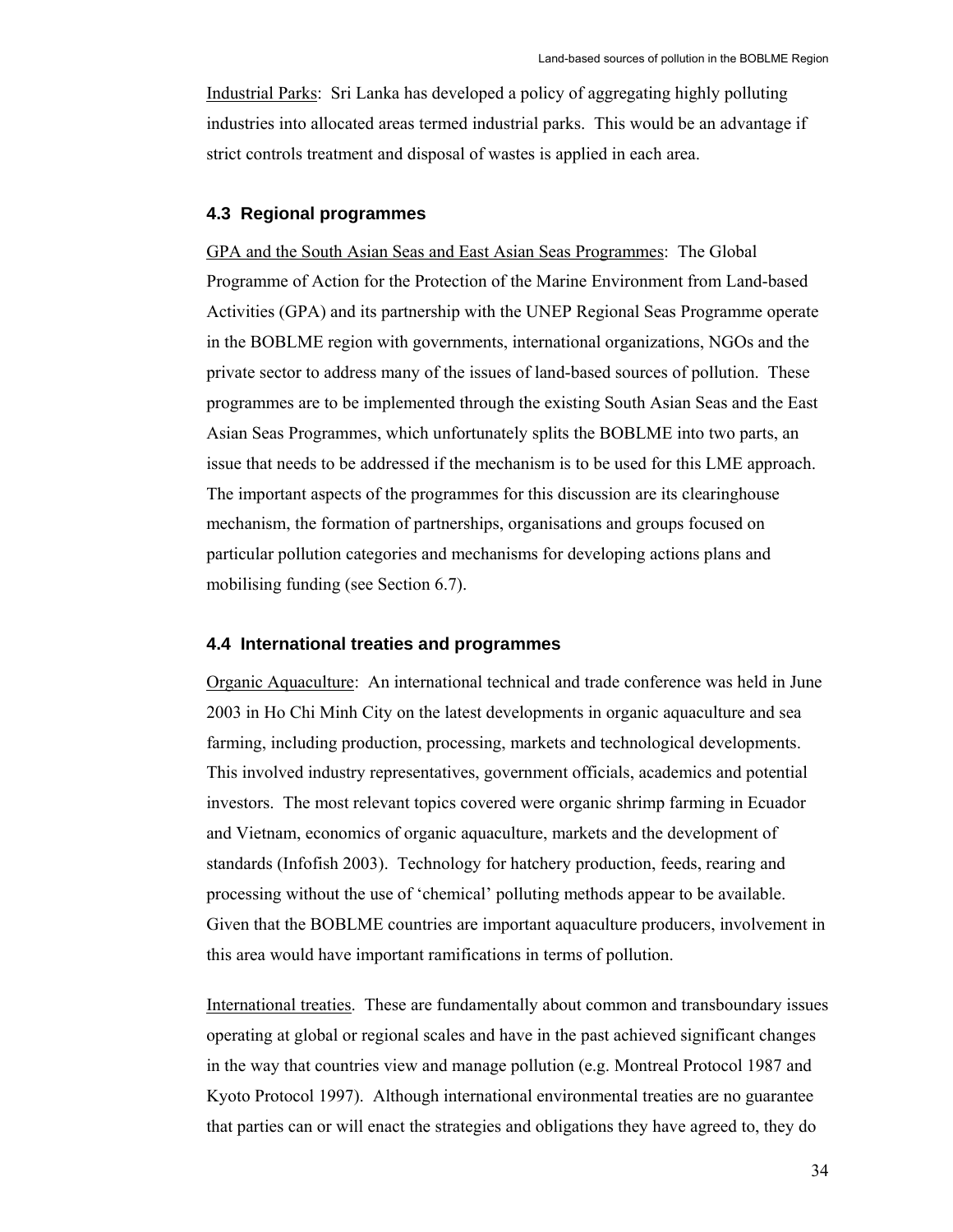at a minimum raise awareness and provide mechanisms that can be used by countries to address the issues at hand. Such mechanisms include the promotion of dialogue, creation of institutions, funding, scientific resources and steps to be taken.

BOBLME countries are party to a number of environmental treaties relevant to the limitation and management of land-based pollution sources (Table 11 and Annexe 3). A total of 131 diverse environmental treaties are in force in the region, with countries involved either as signatories or parties (CIESIN-ENTRI 2003). Although many environmental treaties attempt to cover the wider issues relevant to their area of interest, around 36 of the total could be considered most directly relevant to issues of land-based sources of pollution to coastal and marine environments (Annexe 3). Many of these focus on radiation (15 signed by Indonesia) and other hazardous substances (17 by Sri Lanka), such as oil and mining. Few treaties are focused on other forms of land-based pollution, and only one on transboundary movements (Convention on the Control of Transboundary Movements of Hazardous Wastes and their Disposal, Basel 1989: all countries are parties except Myanmar). In addition to the absence of any treaty that focuses specifically on the flow of land-based pollution to the marine environment and transboundary movements, the number of relevant treaties in common in the region is low. Only 5 treaties (of 36) are common to all BOBLME countries, with 6 of the agreements being unique and 14 being in common for 2-4 of the countries (Figure 5). If treaties dealing with land-based sources of pollution and transboundary movements in the region are to have any chance of being effective, all of the countries will need to be party to them.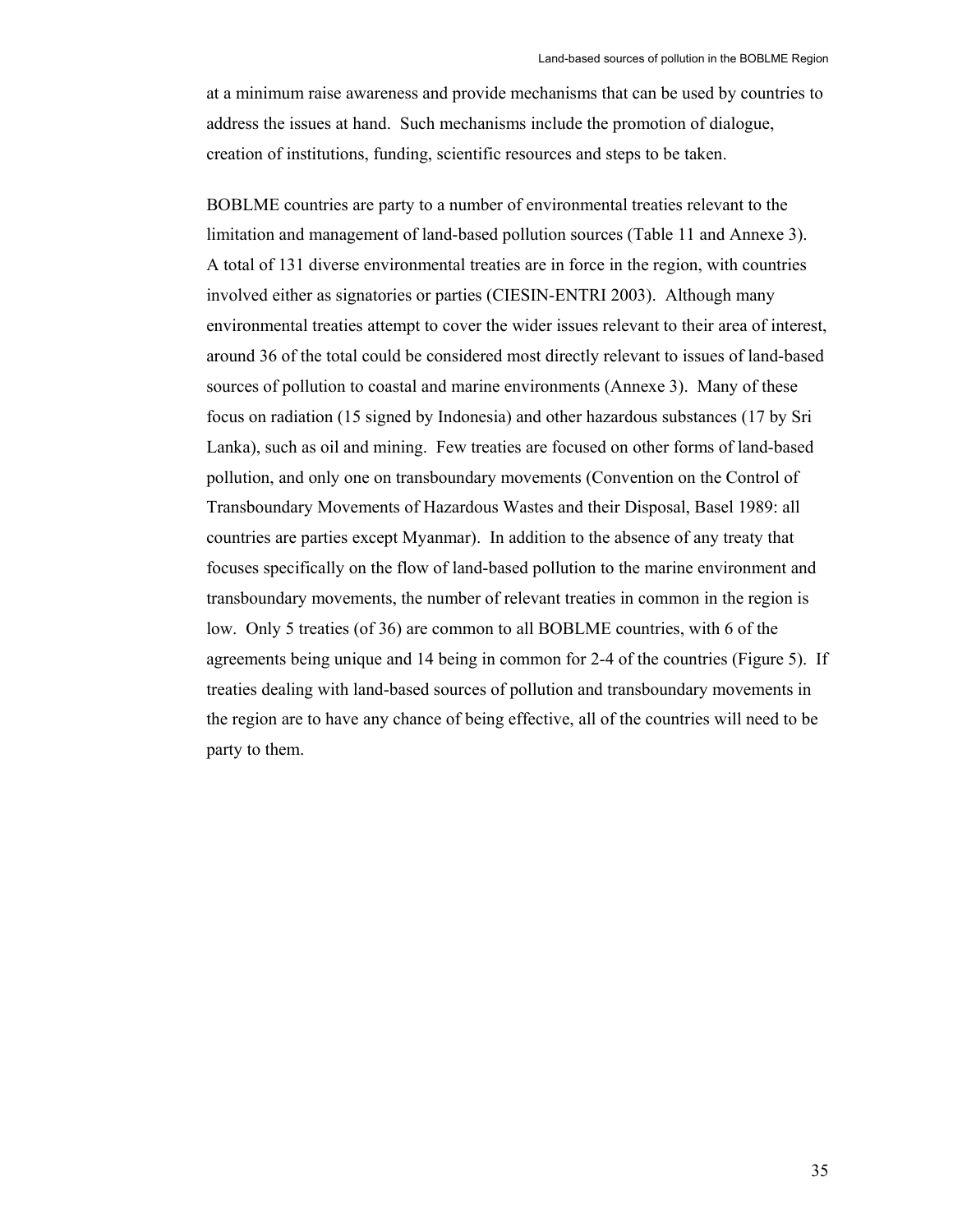#### **Figure 5: Treaties in common for BOBLME countries**

This graph shows the amount of overlap in the environmental treaties to which BOBLME countries are signatory or party of the 36 considered most relevant to land-based sources of pollution. The degree of overlap is low, with all countries being party to only 5 of the relevant agreements.



#### **Table 11: Thematic summary of international environmental treaties of BOBLME countries**

The number of treaties to which each BOBLME country is signatory or party in major thematic areas relevant to the control of land-based sources of coastal and marine pollution. Note that a single treaty may be represented in more than one thematic area.

| Subject of treaties (Signatory or Party)         | <b>BD</b> | IN | ID             | MY | MV       | MМ | LK             | TН |
|--------------------------------------------------|-----------|----|----------------|----|----------|----|----------------|----|
| Soil quality / pollution                         | 2         |    | 2              | 2  | 0        |    | $\overline{2}$ |    |
| Seawater quality / pollution                     |           | 18 | 13             | 16 | 9        | 9  | 16             | 8  |
| Hazardous substances                             | 11        | 16 | 15             | 14 | 13       | 8  | 17             | 11 |
| Radiation                                        | 9         | 9  | 15             | 12 | 4        | 9  | 9              | 10 |
| Non-renewable resources use / mining             | 0         | 4  | 3              | 3  | 2        | 2  | 3              | 2  |
| Land use / land use planning                     |           | 6  | $\overline{2}$ | 6  | $\Omega$ |    | 3              | 4  |
| Wastes (general)                                 | 3         | 4  | 8              |    | 4        | 4  | 6              | 6  |
| Renewable energy sources and energy conservation | 1         | 3  | 2              | 2  |          | 2  | 2              |    |
| Legal and institutional questions                | 13        | 17 | 14             | 16 | 10       | 13 | 16             | 13 |
| Environmental conservation (general)             | 6         | 5  | 3              |    | 4        |    | 3              | 2  |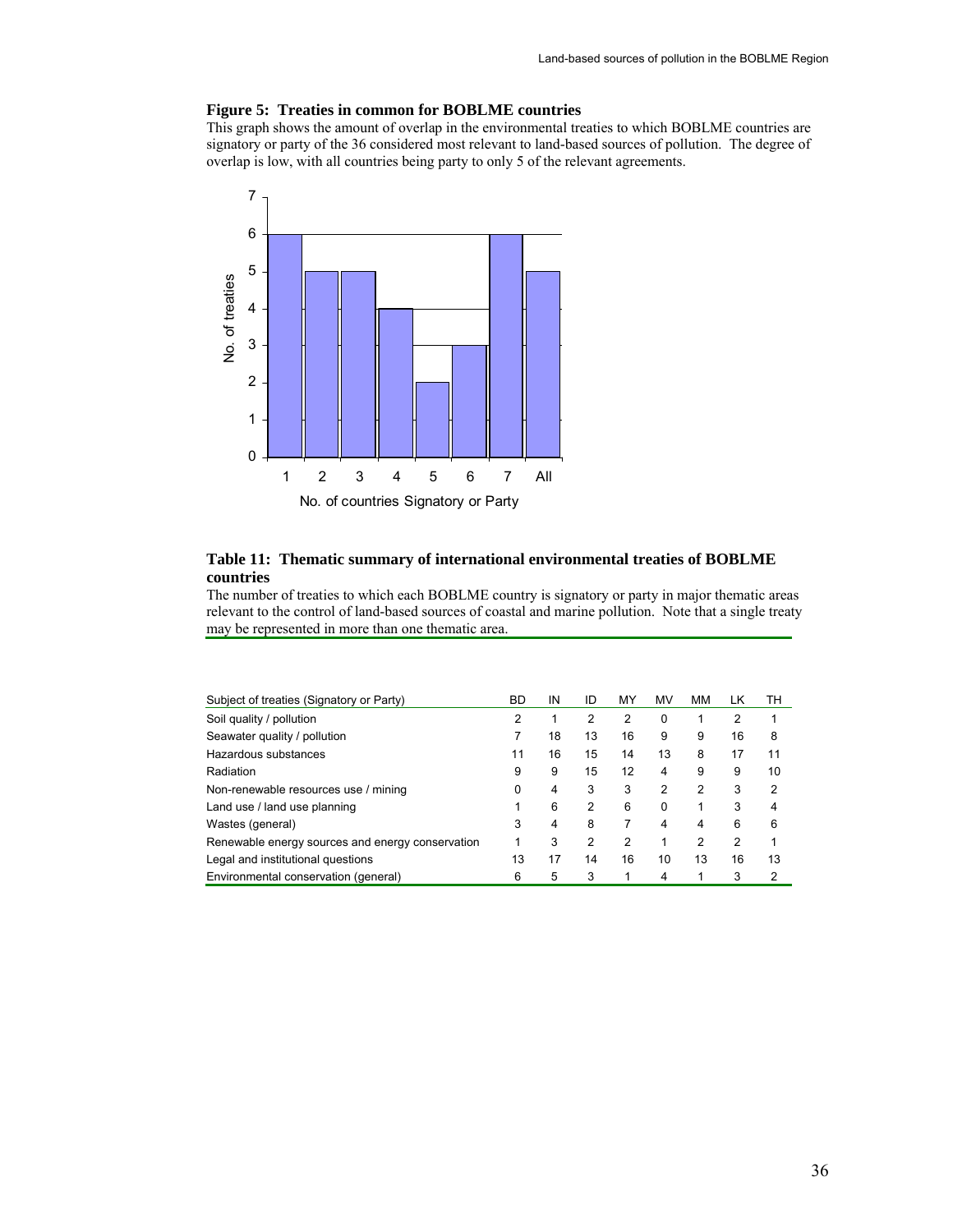## **5. Impediments to the development of solutions to transboundary issues in BOBLME countries**

### **5.1 Knowledge gaps**

There are two types of knowledge gaps in the region pertaining to pollution. There is a real lack of scientific information required for managing and reducing pollution in the region. This includes information on pollution hotspots, and on how and where pollution is attenuated on land, in rivers and in the sea. There is also a perceived lack of information. This is information that does exist, but is not widely known or available in the region, or is not in a useable form. This type of information includes knowledge on clean technologies for industry and treatment of wastes, and best practices for agriculture and aquaculture.

Basic information: Information on the extent and types of pollution in the Bay of Bengal LME, including the sea, coastal zones of the region, rivers, land and other ecosystem elements, is fragmentary at best. Although there are several national initiatives aimed at monitoring the coast (India, Malaysia) and rivers (Malaysia), for most countries information comes from *ad hoc* sources. Without the ability to see which areas are most polluted ('Hot spots') and by which pollution types (nutrients, silt, heavy metals etc) determining the most important sources of pollution that will require action is largely guesswork. Although we may be able to guess at how much pollution is actually produced by land-based sources, we have no information on how much is mobilised, or how much is metabolised on land and in rivers and how much actually reaches the sea. There is similarly little information on where pollution goes once it enters the Bay of Bengal. From the known current circulation patterns (Sherman et al. 1998) it may be that persistent pollution entering the Bay of Bengal in the west from India and Bangladesh would tend to flow towards the countries on the eastern side.

Standards: In many BOBLME countries there are still knowledge gaps for the establishment of allowable limits of toxic discharge (e.g. Malaysia). Having permissible limits to discharges, however, addresses only part of the problem since even if discharge rates are low, if there are enough industries or people discharging them, environmental limits can still be exceeded. There is a need to establish the relationships between specific activities, the types and amount of pollutants they discharge and attenuation rates or carrying capacity of receiving environments. Without this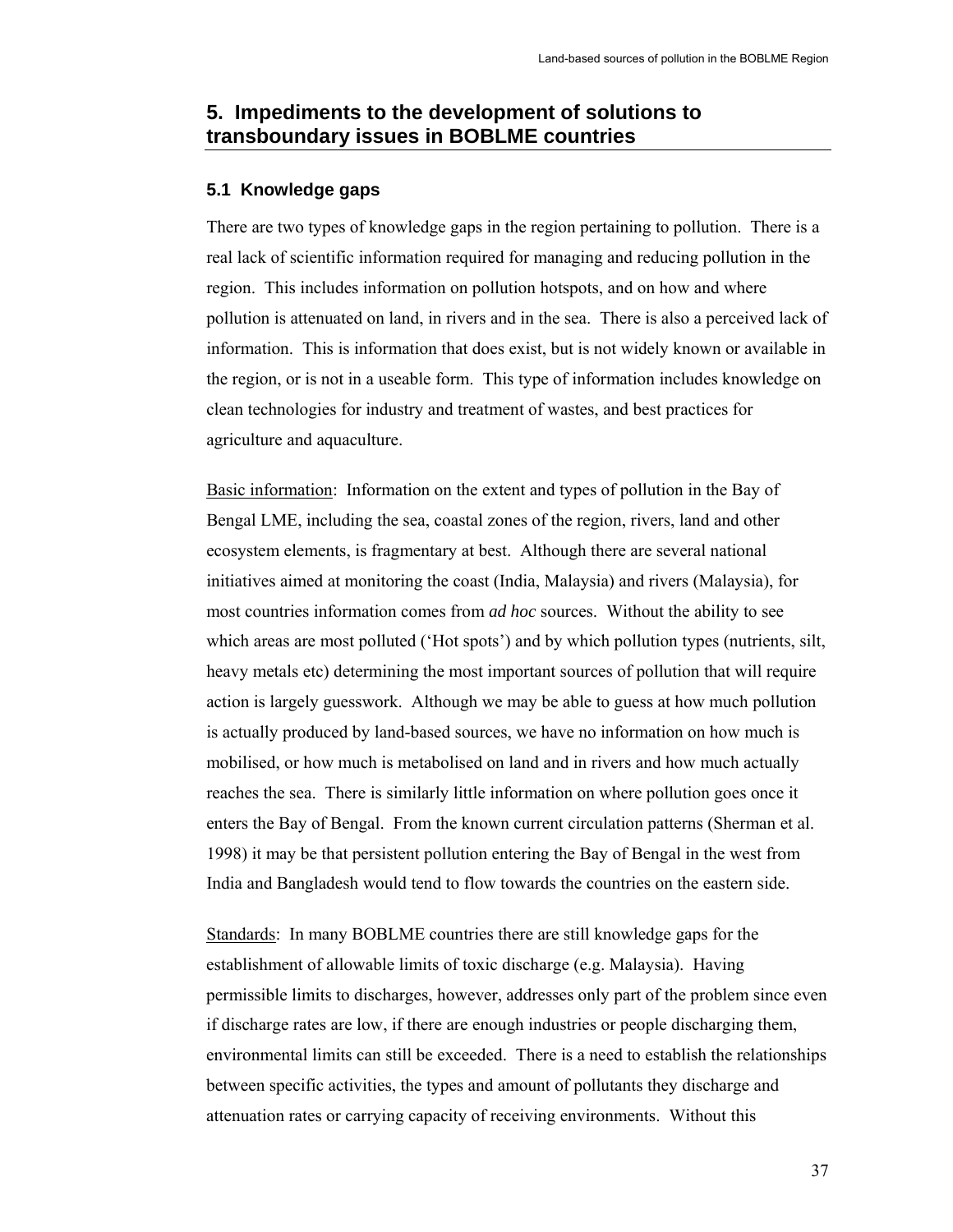information it is difficult for even the best-equipped institutions to enforce permissible limits and polluter pays policies. For example, the Shipbreaking industry in Bangladesh has three institutions controlling it. Despite this attention there is almost no consideration of environmental issues, including limits on importation of ships or the pollution produced (Hossain 2003).

### **5.2 Policy distortions, clashes and overlaps**

Most of the policy distortions that lead to poor management of land-based sources of pollution and the actions needed to manage it are located in the laws, rules and policies that govern the various sectors and development in general. They are also formed through corruption and poor large-scale awareness.

In the BOBLME region, as in the rest of the world 'environment' is lower priority than development *if they clash*. That is, governments place a high priority on development, often ignoring or failing to factor-in the hidden environmental costs. For example, waste trading would have brought measurable foreign exchange into Bangladesh and India in the late 1980's through the 1990's, but the environmental costs would have been borne without mention of their monetary value to the country. The losses incurred in the deal could have included problems with human health, loss of natural resources and loss of ecosystem resilience and services. Environmental losses are a way of transferring costs to other sectors (transfer pricing).

There is great diversity in the quality of governance and patterns of corruption in the BOBLME countries (Transparency International 2003). Lack of political commitment often demoralizes and weakens the capabilities of enforcement (Joseph 2003). Corruption and the restriction of NGOs, the media and freedom of information are major impediments to attempts to address the wider problems of ecosystem management, and especially those of pollution, which does not bring revenue and is seen as limiting to development. In terms of Transparency International's Corruption Perceptions Index (CPI), the region does not fare well (Table 12). Bangladesh has the lowest worldwide score, while the best score in the region, achieved by Malaysia is only 5.2, around half of that attained by the least corrupt countries. Indicator values have been improving over the period since 2001, but may still not be at a level that would tend to support widespread commitment by public and private sectors to ecosystem management, or a wider context to development in general.

38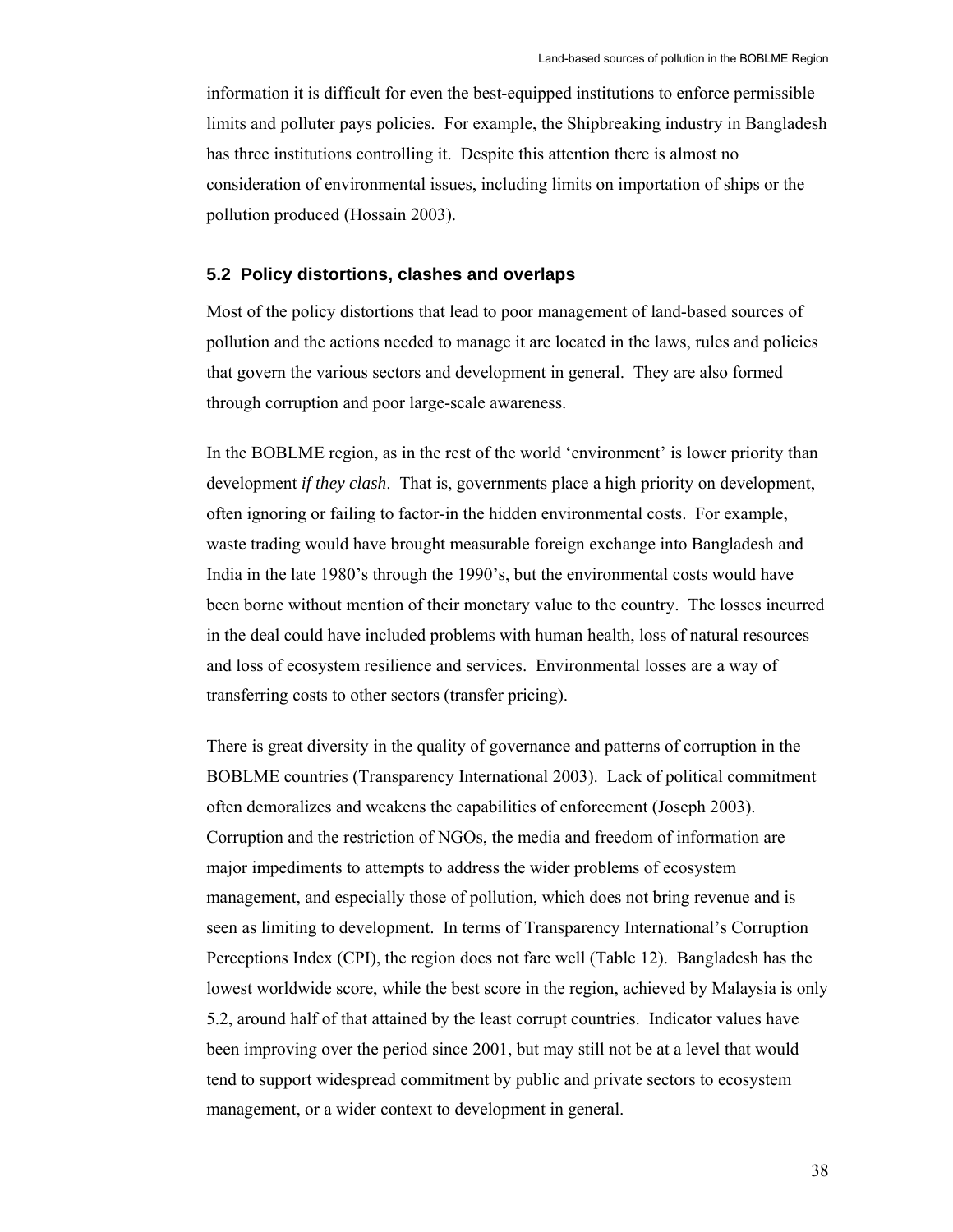|             | Table 12: Transparency International's Corruption Perceptions Index 2001-2003                      |
|-------------|----------------------------------------------------------------------------------------------------|
|             | Sources WRI 2003 and http://www.transparency.org; 10=least corrupt; 0=most corrupt; values are CPI |
| and (Rank). |                                                                                                    |

| Country            | CPI 2001 | <b>CPI 2002</b> | CPI 2003 |
|--------------------|----------|-----------------|----------|
| Finland (best)     | 9.9      | 9.7(1)          | 9.7(1)   |
| Bangladesh (worst) | 0.4      | 1.2(102)        | 1.3(133) |
| India              | 2.7      | 2.7(71)         | 2.8(83)  |
| Indonesia          | 1.9      | 1.9(96)         | 1.9(122) |
| Malaysia           | 5.0      | 4.9(33)         | 5.2(37)  |
| Maldives           |          |                 |          |
| Myanmar            |          |                 | 1.6(129) |
| Sri Lanka          |          | 3.7(52)         | 3.4(66)  |
| Thailand           | 3.2      | 3.2(64)         | 3.3(70)  |

## **5.3 Institutional weaknesses**

Institutional weaknesses include issues of overlapping or clashing mandates, poorly framed laws, insufficient information to operate, poor human capacity, and insufficient funding allocations to undertake required tasks. These issues tend to lead to poor enforcement of environmental laws. For example, in Sri Lanka over 50% of shrimp farms are illegal.

Conflicts and overlaps in mandates: There are in the BOBLME countries a large number of provisions regarding environmental and resource management, which can lead to conflicts among agencies and confusion among stakeholders because they clash or overlap among the implementing institutions (Joseph 2003). Unclear mandates require constant coordination and collaboration among agencies to prevent conflicts; and if coordination occurs, lead to inefficiencies in having to spend resources on constantly determining jurisdiction. For example, in Sri Lanka the legal provisions of the Marine Pollution Prevention Authority (MPPA) overlaps with other legislation. For managing marine pollution, the area of jurisdiction and linkages to MPPA of the Central Environment Authority (CEA) is not properly defined, and leads to a lack of integration of funding and manpower at field level. There are also overlapping responsibilities on pollution between the Coast Conservation Department (CCD) which is responsible for pollution activities in the Coastal Zone, and MPPA's mandate for ship-based and shorebased maritime activities. There are also problems of *non*-linkage. Contingency planning adopted by CPC for transferring petroleum products from ships to shore-based storage has no linkage with the National Oil Spill Contingency Plan (NOSCP). Sri Lanka's solution to these problems has been the appointment of 8 committees on Environment Policy & Management, linked to a coordinating committee on Integrating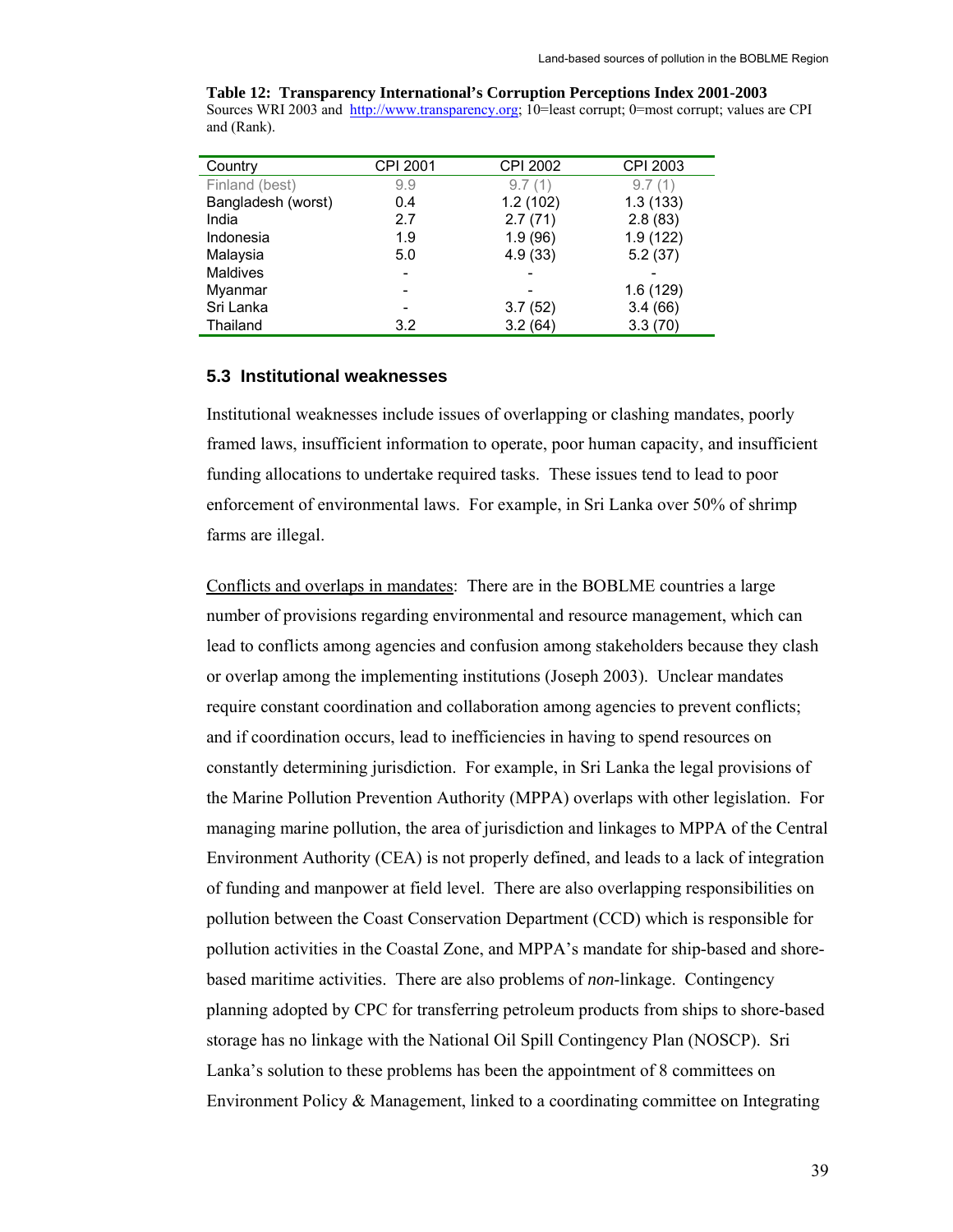Environment & Development. How successful these are in coordinating the various government bodies, authorities and non-government stakeholders is not clear.

Poorly-framed laws. Laws that do not provide 'sufficient teeth' to the agencies concerned ensure that they cannot carry out the regulatory responsibilities expected of them (Joseph 2003). This may include laws that do not provide for sufficient disincentive for breaking them (such as low fines), laws that do not acknowledge ecological relationships (often in turn related to poor large-scale awareness), and those that do not empower the community where they should. For instance, provisions under the Coast Conservation Act in Sri Lanka are limited to a very narrow strip of land and prevent the Coast Conservation Department from exerting any influence over activities outside of it. Activities such as sand mining outside the 2 km limit, the operation of lime kilns outside the 300 m limit and over-exploitation of mangroves outside the coastal zone may cause considerable adverse impacts on the coastal environment and its resources. There is also lack of necessary provisions to empower the community, such as Community Coordinating Committees set up under the Special Area Management process (Joseph 2003). The Environmental Protection Act 1986 in India is a counter example in which the public have specifically been empowered to take action and report any activities that threaten environmental quality.

Lack of involvement of local government: In Sri Lanka, the Provincial Councils have shown very little initiative to become actively involved in natural resource management. The only significant exception being the adoption of a Provincial Environment Act and the establishment of a Provincial Environmental Authority by the North Western Provincial Council (Joseph 2003). Although 13th Amendment to the Sri Lankan Constitution was adopted in 1987, implementation in the form of provincial council involvement has been week. Reasons for this include confusion over the division of power between the central and provincial governments and lack of technical capacity among the provincial staff.

Poor capacity for enforcement: The lack of trained personnel to implement policies and enforce regulations is a pressing problem at enforcement and local government levels. In Malaysia, and probably all of the BOBLME countries, local councils are usually small, lack professional staff, and are often pre occupied with water bill collections and public complaints (Omar 2003). Enforcing pollution limits does not bring in revenue and is a drain on local capacity. In most of the countries, the equipment and funding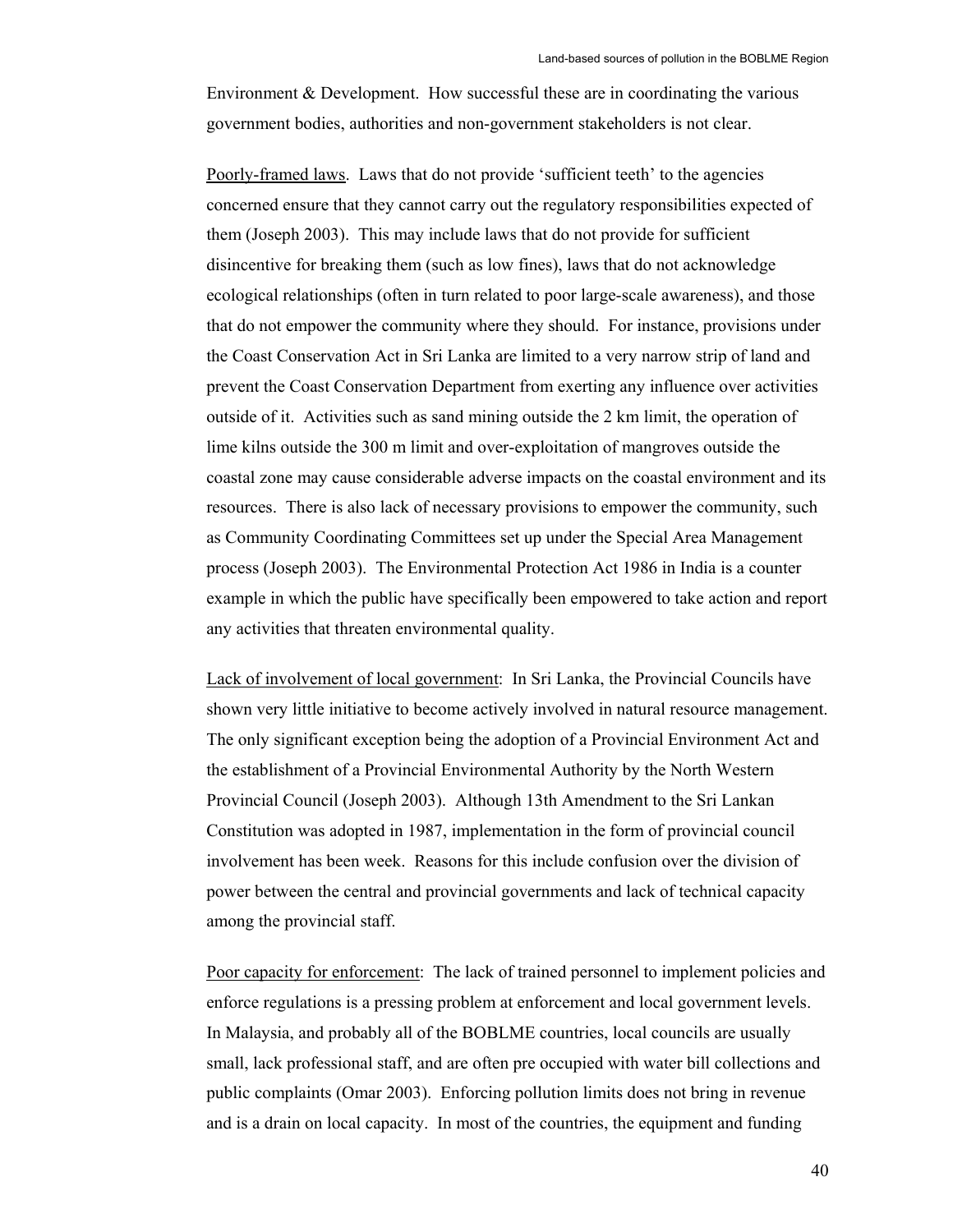necessary for effective enforcement are not available to the institutions. Further, there is an inadequate flow of information required for planning among users at national, provincial and local levels occurs, even if there is a large amount available (Joseph 2003). In some cases, this is from failure to share, and in others it is because the data are kept in inefficient forms, not readily retrievable.

Petty corruption: Enforcement officers are often poorly paid, busy with other work or are pressurized by local politicians and other vested interests, either by threat of losing their jobs or through bribes. Enforcement is a stressful job, particularly in small communities where law-breakers might be well-known to enforcers. A strong negative correlation has been found between civil servant wages and levels of petty corruption (in Madagascar, Transparency International 2003). There are no Bribe Payer's Index (BPI) values for most of the BOBLME countries, but out of 21 countries examined around the world, Malaysia scored a BPI value of 4.3 out of a maximum (best case value) of 10 (Table 13). If patterns in the rest of the world are any indication for what might be happening in BOBLME countries, the sectors most polluting in the region (namely public works / construction (sewage), agriculture, and heavy manufacturing) are associated with the best and worst levels of bribery (Table 13).

**Table 13: Transparency Internationals' Bribe Payer's Index (BPI) 2002**  Source http://www.transparency.org ; 10=low bribery; 0=high bribery; data are for only limited countries, and averages for sectors in 21 countries.

| Country                         | <b>BPI 2002</b> | Rank |
|---------------------------------|-----------------|------|
| Australia                       | 8.5             | 1    |
| Malaysia                        | 4.3             | 15   |
| Agriculture                     | 5.9             |      |
| Light manufacturing             | 5.9             |      |
| Fisheries                       | 5.9             |      |
| Information technology          | 5.1             |      |
| Forestry                        | 5.1             |      |
| Civilian aerospace              | 4.9             |      |
| Banking & finance               | 4.7             |      |
| Heavy manufacturing             | 4.5             |      |
| Pharmaceuticals / medical care  | 4.3             |      |
| Transport / storage             | 4.3             |      |
| Mining                          | 4.0             |      |
| Power generation / transmission | 3.7             |      |
| Telecommunications              | 3.7             |      |
| Real estate / property          | 3.5             |      |
| Oil & gas                       | 2.7             |      |
| Arms & defence                  | 1.9             |      |
| Public works / construction     | 1.3             |      |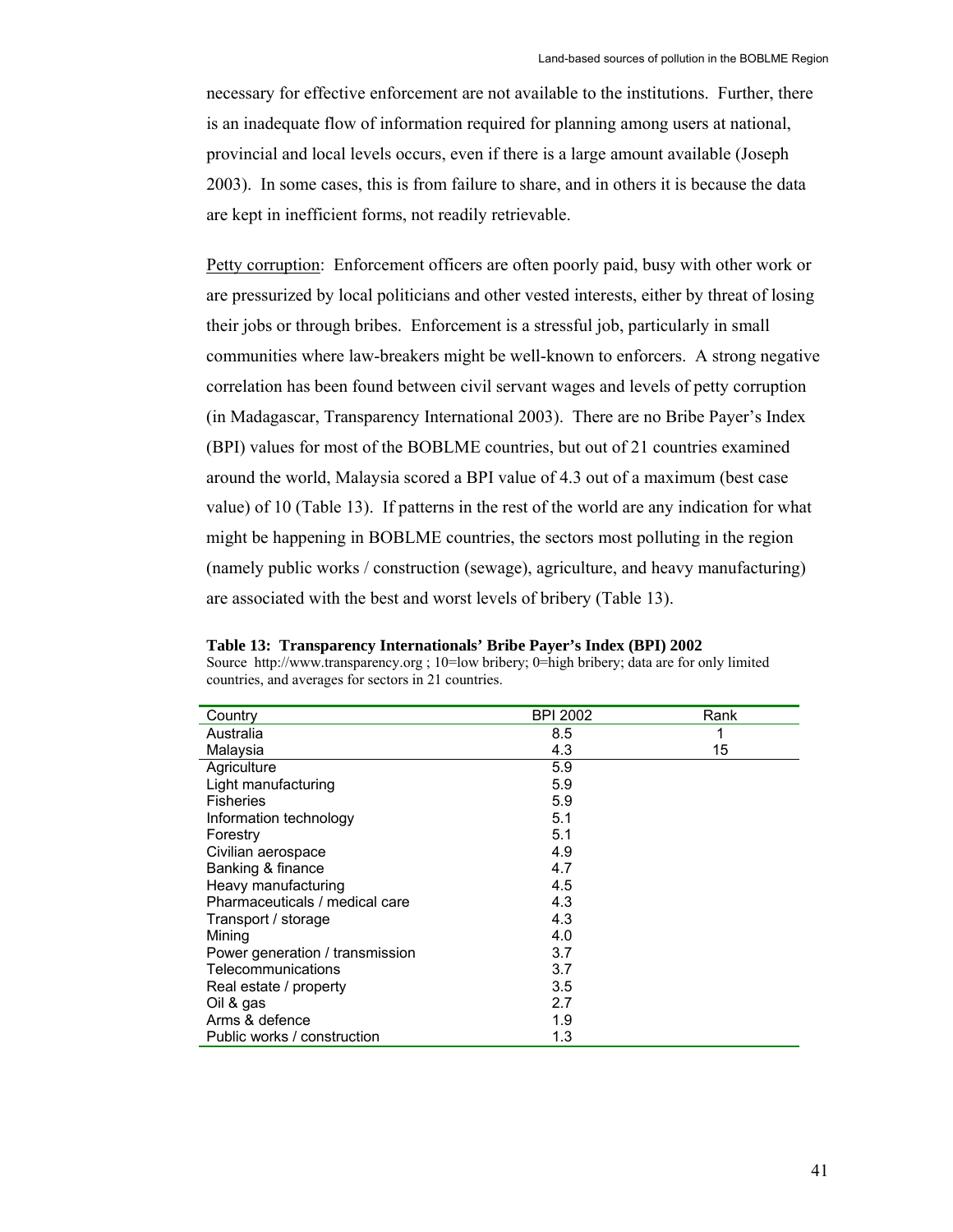### **5.4 Other impediments**

The final group of impediments to actions that might address issues of land-based pollution in the region are concerned with the underlying assumptions that drive how people act and approach issues. Identifying these is of utmost importance since they are the filter through which the public, institutions, the private sector and governments act. Following are some of the often unarticulated underlying assumptions that were found in National Reports, or in other programmes being implemented in the region.

Environmental conservation is the duty of the government: In the National Report for Thailand, the important point was made that people believe that environmental conservation is a duty of the government (Juntarashote 2003). If people believe that environmental action is entirely up to government, they will be unlikely to take steps to conserve resources and limit pollution in their day-to-day activities. Further, this assumption will manifest in organizations and industry which will not consider it their duty to prevent pollution or take environmentally-sound actions.

Preventing pollution is all about limiting effluent discharges: It was clear from the National Reports that most governments in the region have been focusing on effluent discharges as a way of managing pollution. This manifestly does not work if it is the only approach used and conditions have continued to worsen. This is not only because of poor enforcement, but also because 'controlled' discharges can still overload an ecosystem if there are enough of them. The approach also does not take into account interactive ecosystem effects. That is, the effects of a pollutant can be magnified if it enters an environment already polluted with other things, which is physically damaged, or undergoing natural stresses such as floods. An ecosystem management approach to pollution requires a shift from this limited thinking on pollution management to a broader one that examines the dynamic relationships between discharged pollutants, the receiving and mobilising environments and rates of attenuation.

Functional ecosystem units are wrongly identified: In at least some of the BOBLME countries the responsibilities of federal, state and local governments are divided among sectors and/or geographic boundaries that do not suit an ecosystem approach. For example, in Malaysia, State Governments manage land, and riverine areas, while the Federal Government manages maritime and estuarine areas. This creates problems for planning and management because ecosystems cross these boundaries.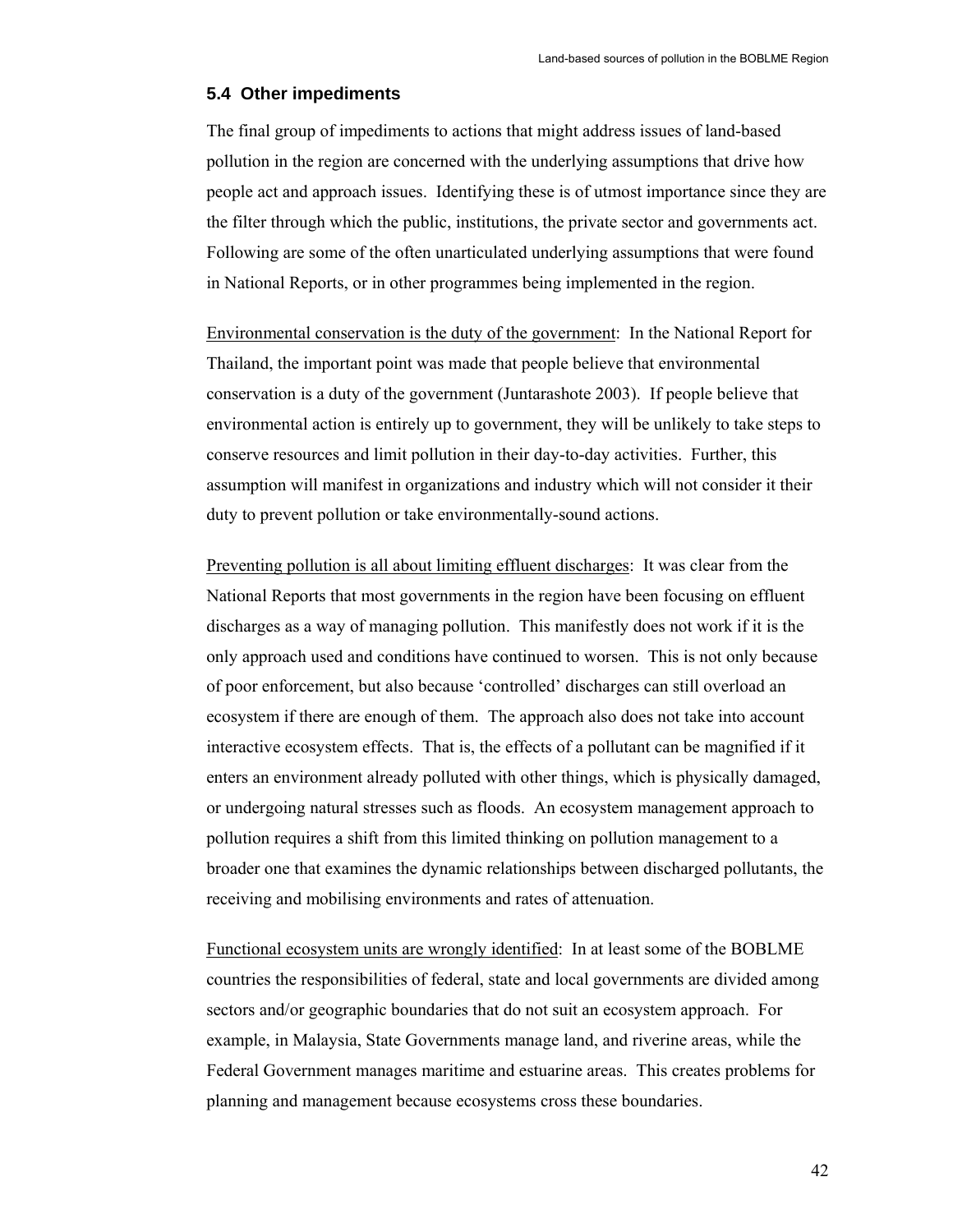Lack of awareness that the ecosystem service of pollution attenuation is a 'resource': There is a general lack of awareness of environmental issues in the public, particularly in regard to the serious consequences of resource degradation (Joseph 2003), and the fact that pollution attenuation is a resource. One result is that few people assist in the enforcement of standards or the legal processes, despite at least in India, being legal empowered to do so. In many cases, prosecutions fail on technical grounds or the lack of sufficient evidence. People in the BOBLME region do not generally understand that the attenuation of pollution is a vital national resource, as important as any fishery or agriculture. This ecosystem function has always operated in the background, without conscious involvement by people. Now that it is becoming overloaded and in danger of damage, an understanding of this ecosystem service is urgently-needed.

NGOs have not taken up the pollution challenge: Day-to-day pollution is not an issue that attracts the kind of attention given to environmental concerns such as endangered species, coral bleaching, deforestation, oil pollution and radioactive wastes. Of course, these are significant issues that require attention. There is, however, a general quiet among NGOs in the area of pollution, unless it pertains to direct impacts on protected areas and critical habitats where pollution constitutes only a small part of projects.

Community participation: Communities are not sufficiently aware of the links between the ecosystem and their livelihoods, with the result that they do not use their social capital to coexist with it. In Sri Lanka for example, communities have not formed cohesive and active organizations capable of influencing policy makers (Joseph 2003). As a result, the level of participation of communities in management is generally inadequate.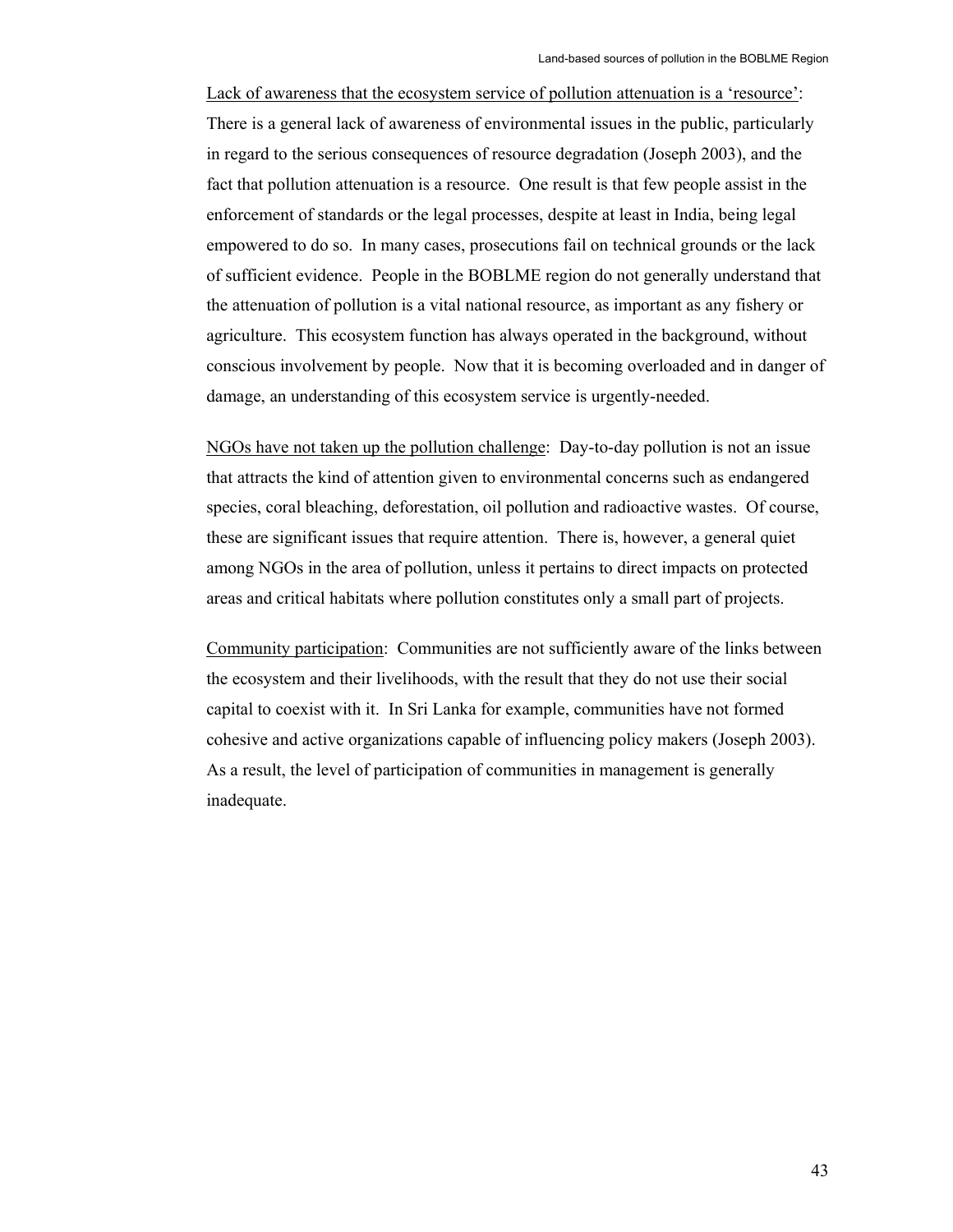## **6. Priority actions for addressing issues of land-based pollution**

Effective ecosystem-based actions need to integrate social, economic and environmental concerns, the so-called 3 pillars of sustainable development. The actions needed are broad and need to approach the main issues from different angles, including changes in the way people think, through to empirically analysing the problems of pollution, and making interventions at a range of governmental and geographic scales. The most important aspect of these actions is that they should be coordinated among the BOBLME countries, and that the region's people and governments work at acting together to manage the LME of which they are part. Most of the actions suggested below are unlikely to work if applied by only one country, without the support of people, or without the support of at least some of the remaining actions. Although the actions focus on the priority issues identified in Section 3.3, they themselves are not arranged in any priority order.

#### **6.1 Reanalysis and on-going monitoring of the situation**

Action 1: Reanalysis of terms for pollution: There was much confusion in the National Reports in the way that pollution and its components were named, leading to poor identification of issues and options for addressing them. This confusion is also evident in the general literature on pollution. It is suggested that in any future analysis of pollution categories to be used for defining actions at any level, a system for identifying components is used. In Table 14a the highest priority pollution source identified for the region, sewage, has been reanalysed to identify the main sectors, activities, mixtures and components with which it is associated. Doing this clarifies that there is really no main sector that controls it; shows that it is connected to a range of activities or processes such as urbanisation and floods; includes several pollution mixtures such as medical wastes; and a range of active components of concern to human and environmental health. Doing this forces us to fully identify the problems and allows the placement of priorities on the various parts that contribute to them. For example, floods as mobilisers of pollution were rarely mentioned in the National Reports. Where issues overlap, as shown in Table 14b, the reanalysis shows where actions can be combined because they cover several of the old pollution source categories. For example, one of the concerns for tourism in the region is in regard to sewage disposal, an issue that could be addressed more generally.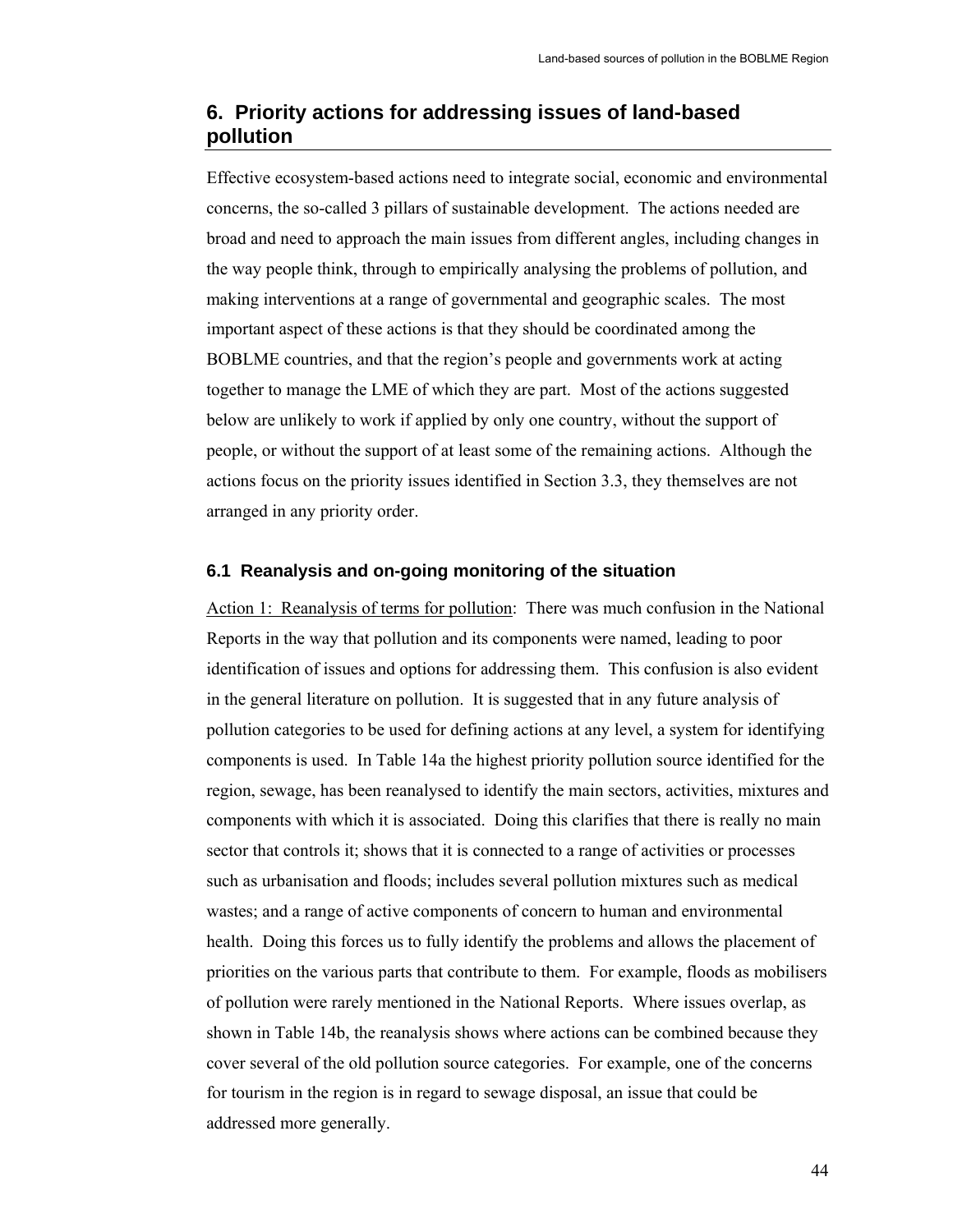Focus on pollutant mixes Focus on effect of pollutants

| Sewage only<br>(a) |                   |                   |                           |
|--------------------|-------------------|-------------------|---------------------------|
|                    | <b>SOURCES</b>    |                   |                           |
| <b>SECTORS</b>     | <b>ACTIVITIES</b> | <b>MIXTURES</b>   | <b>ACTIVE COMPONENTS</b>  |
|                    | Population        | Sewage            | <b>Nutrients</b>          |
|                    | Urban development | Medical wastes    | Sediments                 |
|                    | Coastal migration | Pharmaceuticals   | Antibiotics               |
|                    | Port Development  | <b>Biohazards</b> | Viruses, bacteria & worms |
|                    | Tourism           | Turbid waters     | Radioisotopes             |
|                    | Leaching          |                   | <b>POPs</b>               |
|                    | Tides             |                   | Hormone mimics            |
|                    | Floods            |                   | Cytotoxic drugs           |

|  |  |  |  |  | Table 14: Reanalysis of the BOBLME priority areas for land-based sources of pollution |
|--|--|--|--|--|---------------------------------------------------------------------------------------|
|--|--|--|--|--|---------------------------------------------------------------------------------------|

|                           | <b>SOURCES</b>                  |                       |                                   |  |  |
|---------------------------|---------------------------------|-----------------------|-----------------------------------|--|--|
| <b>SECTORS</b>            | <b>ACTIVITIES</b>               | <b>MIXTURES</b>       | <b>ACTIVE COMPONENTS</b>          |  |  |
| Agriculture / aquaculture | Population                      | Sewage                | <b>Nutrients</b>                  |  |  |
| <b>Industry</b>           | Urban development               | <b>Medical wastes</b> | Sediments                         |  |  |
|                           | Coastal migration               | Pharmaceuticals       | Antibiotics                       |  |  |
|                           | Tourism                         | <b>Biohazards</b>     | Viruses, bacteria & worms         |  |  |
|                           | Intensive farming               | Fertilizers           | Radioisotopes                     |  |  |
|                           | Intensive aquaculture           | Pesticides            | <b>POPs</b>                       |  |  |
|                           | Habitat destruction             | Effluents             | Hormone mimics<br>Cytotoxic drugs |  |  |
|                           | Deforestation                   | Turbid waters         |                                   |  |  |
|                           | Forestry                        |                       | <b>Plastics</b>                   |  |  |
|                           | Disruption of coastal processes |                       | Heavy metals                      |  |  |
|                           | Port Development                |                       | Hydrocarbons                      |  |  |
|                           | Leaching                        |                       | Toxic chemicals (acids etc)       |  |  |
|                           | <b>Tides</b>                    |                       |                                   |  |  |
|                           | Run-off                         |                       |                                   |  |  |
|                           | River flows                     |                       |                                   |  |  |
|                           | Floods                          |                       |                                   |  |  |
|                           | Groundwater movements           |                       |                                   |  |  |
| <b>EMISSIONS</b>          | <b>PROCESSES</b>                | <b>MIXES</b>          | <b>EFFECT</b>                     |  |  |

(b) The three priority transboundary pollutant sources (Section 3.3)

Focus on policies<br>
Focus on policies<br>
pollution

Action 2: Monitoring: In order to detect widespread patterns, short and long term trends, sources and the impacts of pollution from land-based sources in the BOBLME region, it will be necessary to establish a region-wide monitoring and information programme. This information would be used to identify pollution hot-spots for urgent attention (see Action 3). Monitoring needs to include coastal areas and rivers and be repeated at regular intervals (perhaps twice yearly) to detect any improvements or worsening of the situation so that priorities can be shifted accordingly. This action was ranked as top priority by Myanmar. A monitoring programme, similar to Malaysia's river basin programme could be expanded through cooperation to all countries in the region and be used for regional and national purposes, including research where it is needed. The variables selected for monitoring need to indicate the condition of the waters in terms of the three source priority areas of sewage, agriculture / aquaculture and industry, and be able to differentiate them as far as possible. The purpose of the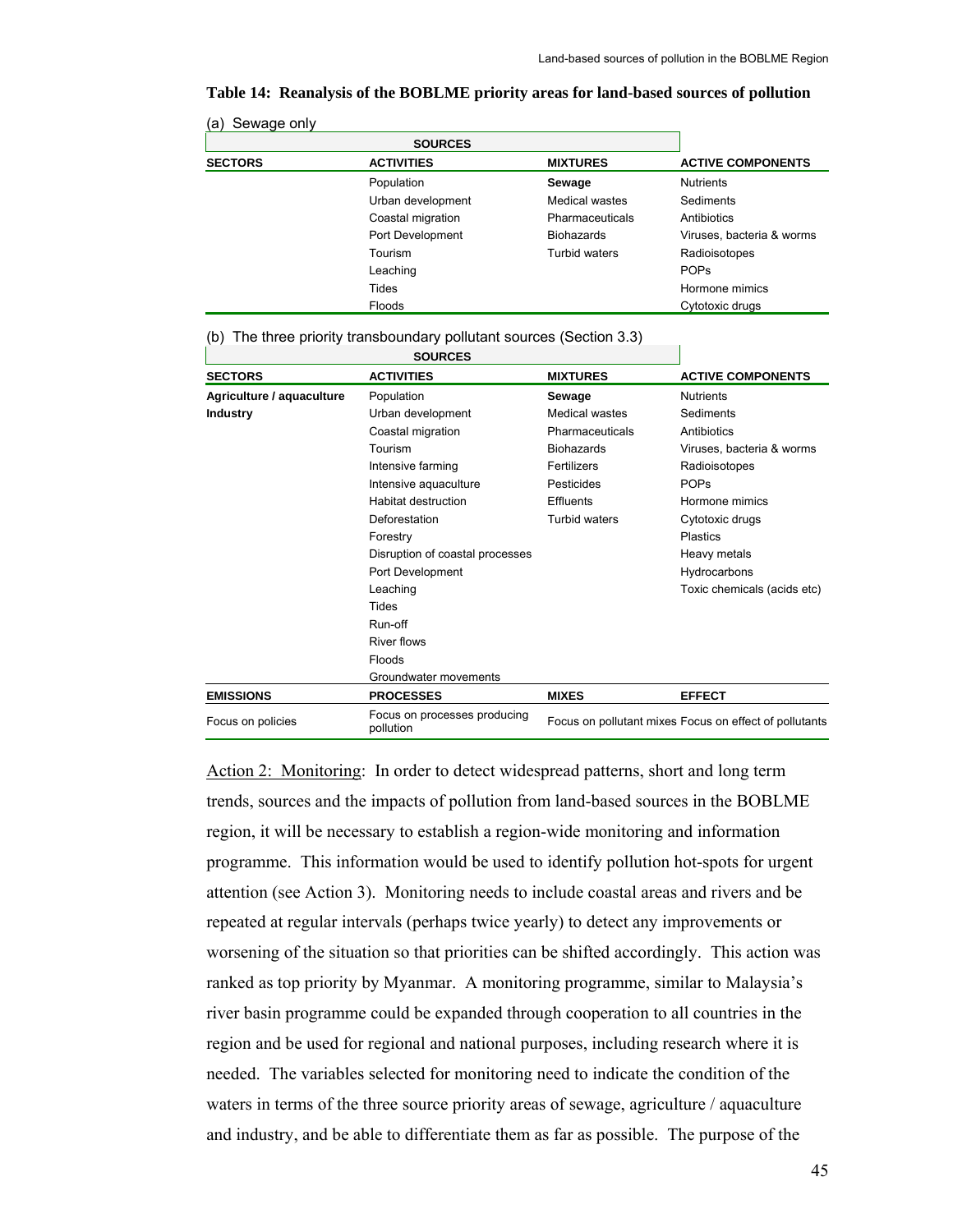Regional Pollution Monitoring Programme would be to identify pollution hotspots, areas of pollution sinks and adjust effort to addressing the most pressing issues in each country for the benefit of the region as a whole.

### **6.2 Sectoral and cross-sectoral interventions**

Action 3: Use results of monitoring to target pollution 'hotspots' and manage adaptively: The results of monitoring would be used to adapt management of landbased sources of pollution to focus on the most urgent issues in the region. Although based on likely outputs and mobilisation by rivers, it would appear that Bangladesh and India might have the most impact on the Bay of Bengal in terms of pollution from landbased sources, the results of monitoring would be able to target 'hotspots' empirically. With repeated monitoring, results could also be used to adapt management actions and measure the amount of improvement attributable to actions. Malaysia has progressed the furthest in this with its River Basin Monitoring Programme that was able to show improvements in pollution levels over a period of time.

Action 4: Collect and treat sewage: This action is of course the most widely recognised, yet the most widely neglected in the region. Projects are urgently-needed at every scale within countries to start the process of treating sewage before it enters the environment. This includes any mechanisms from household to city level and will require the efforts of individuals, businesses, NGOs, government and industry. Where possible aerobic systems should be used and nutrients, sediments and other wastes converted to less polluting forms before effluents are released, requiring more than primary treatment. India's common effluent treatment plants might provide a good model.

Action 5: Investigate better methods for agriculture and aquaculture: Chemical agriculture and aquaculture are relatively recent practices in the region, resulting from the need to increase yields. There are now initiatives in the BOBLME countries for organic agriculture, with India, Indonesia and Sri Lanka leading the way. There are also initiatives around the globe for promoting organic aquaculture. These and other farming practices that actively reduce or eliminate the need for chemical fertilizers and pesticides, including antibiotics should be investigated. NGOs such as Oxfam are interested in promoting better farming methods.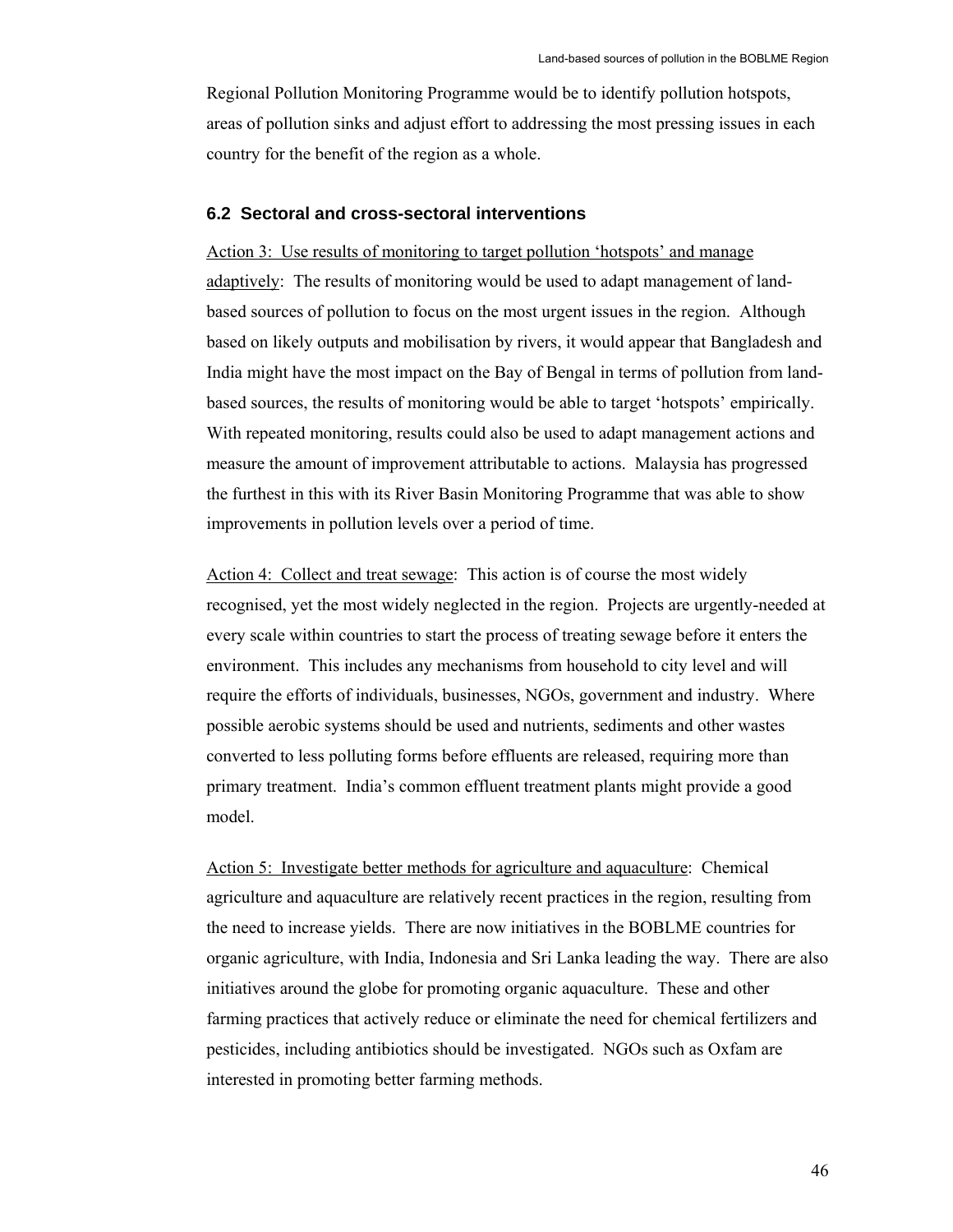Action 6: Promote clean production in industry: Instead of relying on end-of-pipe treatment for reducing pollution, there is now a move in developed countries towards preventative measures to minimize pollution. This involves reducing wastes during the production process, rather than dealing with them after they are formed. Changes *inside the factory* in management, operations, equipment and even the products themselves are needed (SOE South Asia 2001). In many countries manufacturers are not aware of the measures they could take to reduce excess process inputs, utilize non-product outputs, and meet environmental standards, often with financial benefits. Governments in the BOBLME region should consider incentives for promoting clean production as part of their overall strategy for pollution abatement.

Action 7: Standardise and enforce effluent standards for industry: Effluent standards probably exist in all BOBLME countries, but are effectively enforced in none of them. Effluent standards should be harmonised in the region and a system of self monitoring through environmental management plans (EMPs) established through consultation with industry groups. Sri Lanka's Industrial Parks and Clean Industry Development Programme (with ADB) are two relevant models. Industries located in parks could establish common treatment facilities and management and monitoring plans. Polluter Pays principles need to be investigated further as an additional mechanism for reducing industrial pollution. Incentives for clean industry, including awards, green labelling and incentives should be investigated as a priority.

Action 8: Reduce and treat industrial wastes: The treatment of industrial wastes needs to be incorporated into the cost of production, where at present they are being borne as environmental damage and do not appear on the industrial balance sheet. Industries in the region need to have access to technology to reduce waste production and treat those wastes they cannot avoid. EIAs and EMPs are important mechanisms in this process, and put responsibility for limiting pollution on the manufacturer. With so much industry already established in the region, EMPs should be examined as a mechanism for improving existing activities. Through a regional coordinating mechanism, there is also a need to establish links with groups outside the region to gain better access to clean technology.

Action 9: Promote common effluent treatment plants: The idea of common effluent treatment plants as developed in India could be used separately for treatment of sewage and for industrial wastes. The cost of treatment for individual households or industries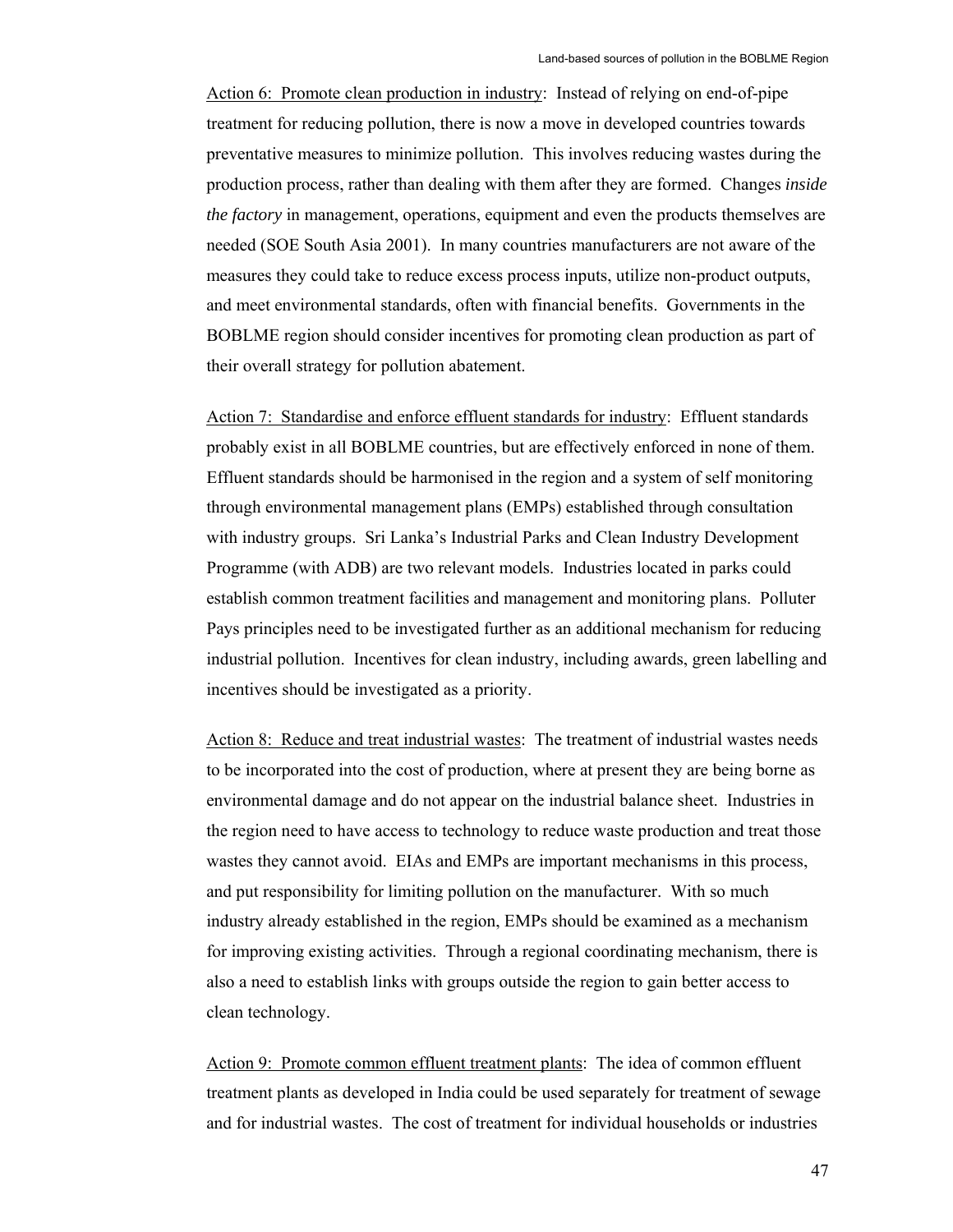is high, and the task of building sewerage for a whole town or city at once is too high for local or provincial governments with limited resources. By focusing on an intermediate scale for facilities it may be possible to work through the problem incrementally.

Action 10: Reward best practices: While enforcement has a role in reducing pollution, there has been a move world-wide to address enforcement issues through voluntary compliance, green labelling and incentives for best practices. This approach has already been shown to work for the tourist industry in Maldives, where annual green tourism awards have become the focus of competition among resort owners. This approach can be used in all polluting sectors and at local government level, including local councils, industry, tourism, agriculture and aquaculture.

#### **6.3 Local level institutional mechanisms**

Action 11: Engage Community groups and NGOs in pollution: NGOs have not so far focused on pollution in the BOBLME region. There is scope for them and other community groups to take more of a role in large-scale awareness, as watchdogs, and for bringing small-scale innovative technology to communities. Small projects on aerobic common sewage treatment systems, better farming and aquaculture methods and awareness are urgently-needed.

#### **6.4 National level mechanisms**

Action 12: Use EIAs and EMPs to limit damage: Many of the problems of pollution associated with industry, aquaculture, treatment plants, tourism and other developments could be minimised through proper use of EIAs and EMPs. The use of EIAs was Myanmar's second priority recommendation for controlling impacts of aquaculture on the marine environment, including mangrove areas. The development of a common set of EIA and EMP procedures and standards for the region, together with monitoring of the environment, would quickly begin to reduce pollution loads. It would also allow for better adaptive management because the pollution outputs would be controlled and better understood.

Action 13: Improve enforcement: It is doubtful that further laws governing pollution are needed in the region. Instead, governments should actively consider all options for improving their enforcement of environmental standards, including polluter-pays,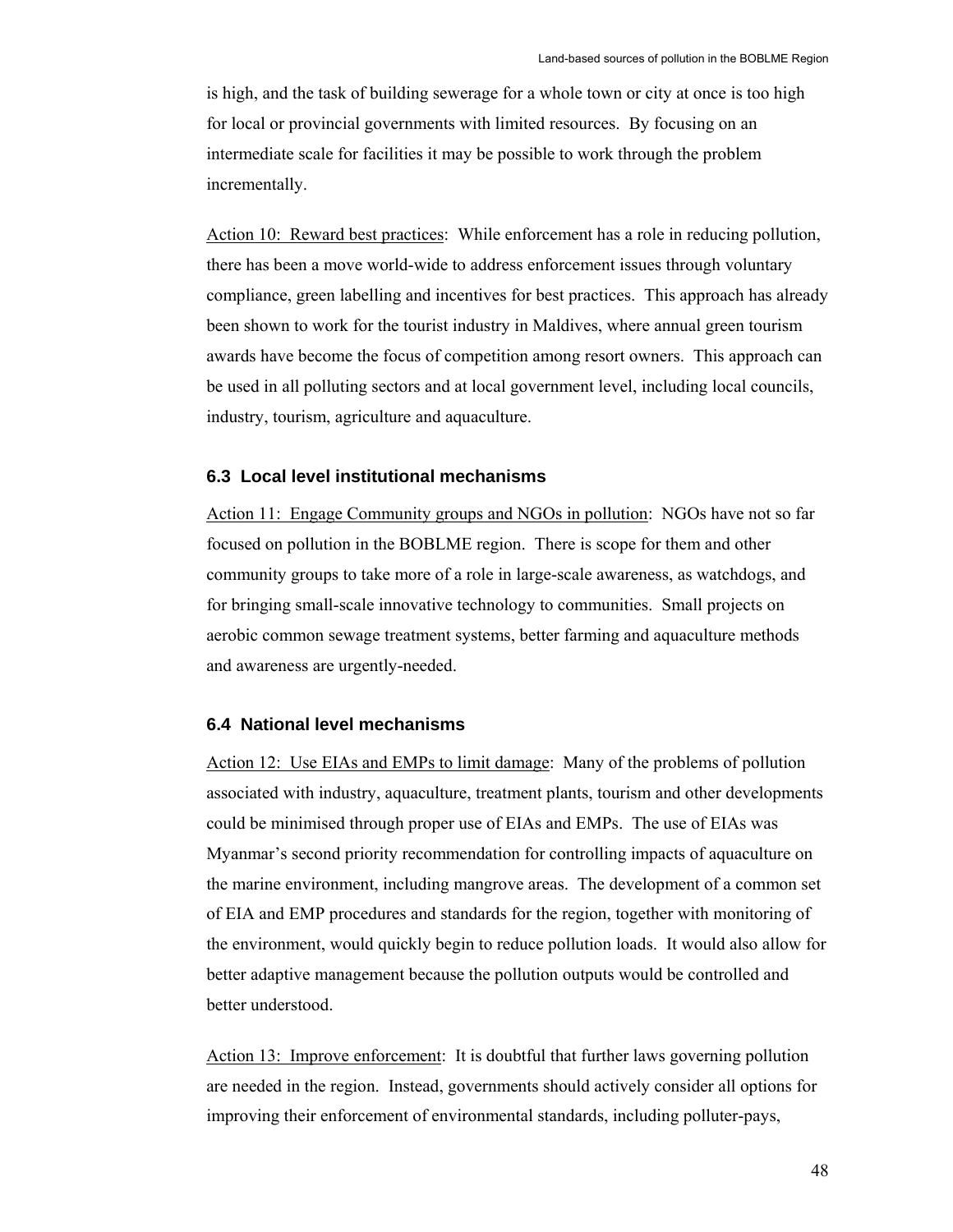voluntary and incentive schemes. Environmental laws should, as in India, empower citizens with the ability to take action and report industries that are polluting the environment.

Action 14: Empower local governments: Local governments need better capacity and incentives to undertake their role as local pollution managers. National governments need to consider ways of increasing human capacity, improving working conditions to reduce petty corruption and maintain skilled workers (e.g. improve salaries, create a career structure for advancement), and improve the facilities and funding base for operations (e.g. allowing more revenue to be collected and used locally).

## **6.5 Mechanisms for improving the understanding of transboundary issues and stimulating collaboration in the region**

Action 15: Build large-scale awareness: One of the most effective ways of providing the basis for action on issues of land-based pollution in the region is through spreading awareness and empowering people. Armed with sufficient information, it has been argued that people will be better able to take decisions on their own and will initiate actions beneficial to themselves and the local environment (SOE South Asia 2001). Added to this idea would be the caveat that actions would be taken only as long as they did not compromise economic and social position, or that people could see real benefits of taking environmental action. Nevertheless, awareness of the problems can lead to solutions, changes in the way people do business, and provide the fuel for the actions of governments. In Maldives, government and community-initiated activities have proliferated with an increase in awareness of the issues confronting many local communities (Ali 2003). Large-scale awareness means programmes in schools, media campaigns, professional organizations (e.g. to keep up with technological developments), NGOs, stakeholder groups (such as farmers, planners, foresters), mediated through all levels of civil society. The areas in which large-scale awareness would be most beneficial in terms of land-based sources of pollution are in the areas of:

- Rapid population growth, urbanization and the concept of carrying capacity;
- Farming practices focusing on more sustainable methods and reducing reliance on fertilizers and pesticides; and
- Mechanisms and technologies for reducing, recycling and disposing of wastes at all levels from individuals, to industry and government.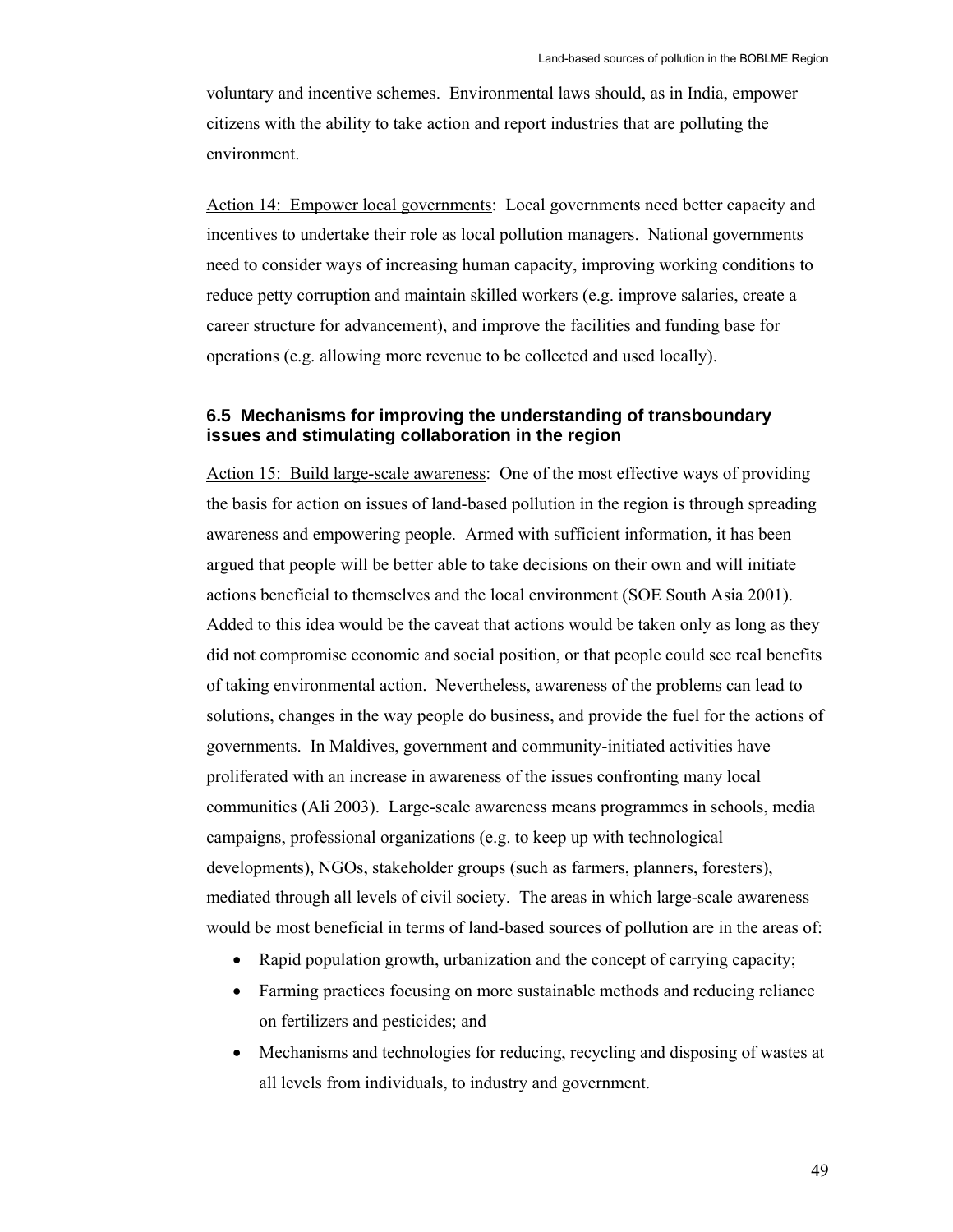Large-scale awareness and capacity-building campaigns can be initiated at the local through to national level by governments, NGOs and other mechanisms with assistance from intergovernmental organizations. In the BOBLME region, and consistent with the LME approach, such initiatives should be regionally and globally cooperative in the sharing of information, resource materials and case studies.

#### **6.6 Regional mechanisms**

Action 16: Establish a Bay of Bengal Commission ('BOBCOM'): All of the governments in the region should consider agreeing to work together on transboundary issues. This could include setting up a regional organisation to coordinate efforts and share information, using selected conventions and taking a more regional view on managing issues of a transboundary nature. This could be initially a voluntary intergovernmental commission much like the Indian Ocean Tuna Commission (IOTC), established by the BOBLME countries to coordinate management of the large marine ecosystem. Perhaps later it could become an entity operating on behalf of the countries through a treaty. The role of the Commission would be to coordinate efforts of the countries to manage their LME, coordinate monitoring, scientific work and technology transfer functions and seek funding for activities. The Commission could work with Global mechanisms such as GPA and the Convention on EIA in a Transboundary Context, using them as vehicles for the establishment of regional cooperative mechanisms. Some if not all of the mechanisms listed below might best be addressed through a BOBCOM.

One of important functions of a BOBCOM would be to share and support the collection of scientific information needed for management of land-based pollution. Government officials, community representatives, NGOs and academics from the region need the opportunity to get together to share their experience and approaches annually. Successes and failures could be shared for refining approaches in the future. Other forms of cooperation may include promoting regional planning, exchanging scientific information, discussing social and economic concerns, developing capacity to meet the region's needs and make approaches for raising funds. Monitoring of effluents, emissions and the quality of waters in rivers, coastal and sea areas (Action 2) needs to be a coordinated effort, to a single agreed design and techniques, and reported among countries regularly so that adaptive management decisions can be taken. Regional data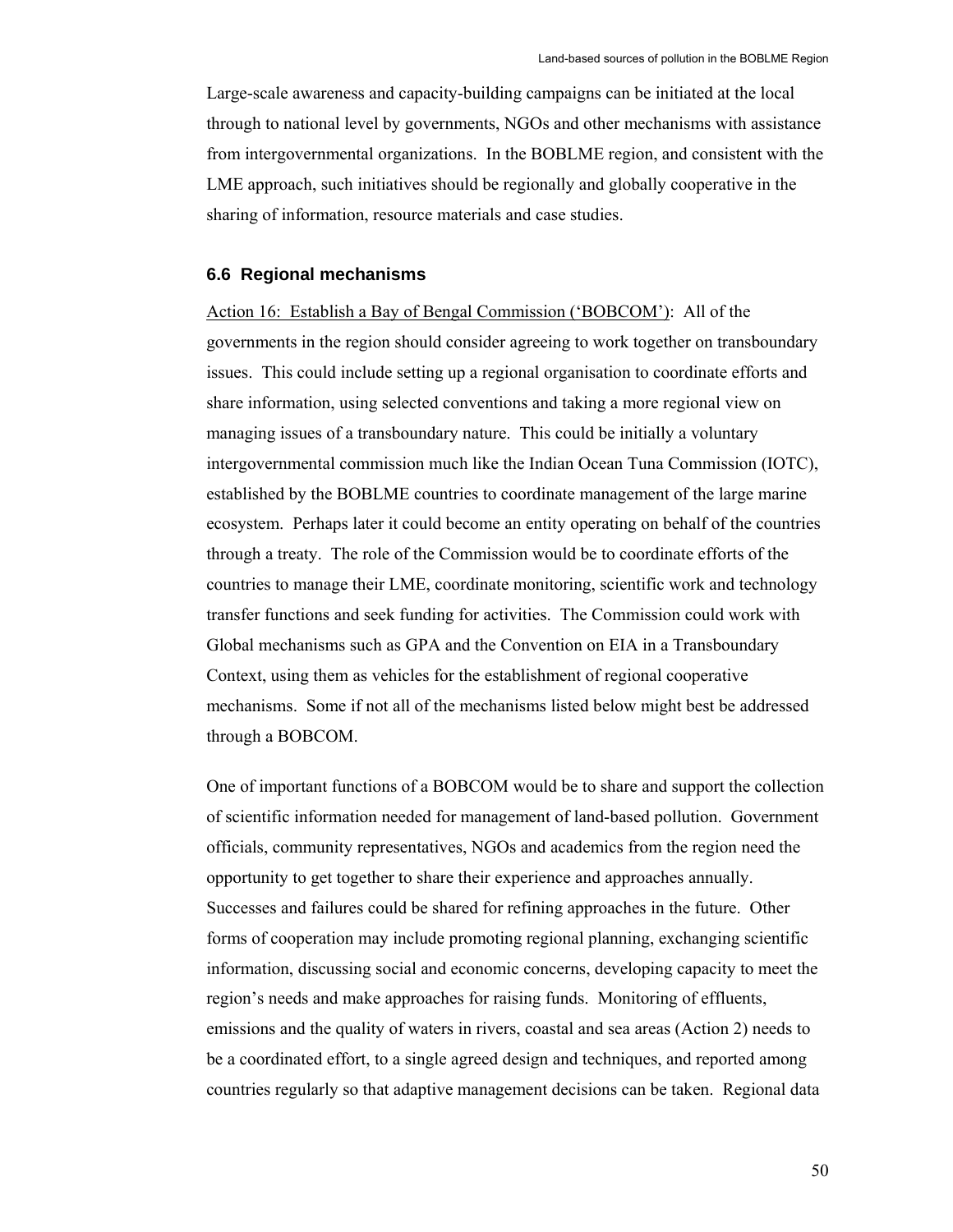collection and sharing can be an important part of national management of a resource, in this case, pollution attenuation.

Action 17: Establish regional standards: Environmental legislation which refers to emissions, quality of the receiving environments, EIAs, EMPs and other regulations (such as standards for treatment of sewage etc) needs to be harmonised throughout the region. Further, methodologies for training and water quality monitoring and pollution control need to be standardised to support and enforce the common environmental standards developed for the region. To manage pollution in the LME, it is necessary that similar standards apply in each country so that there is no tendency for 'dirty' industries to migrate from one to another to avoid the costs of pollution control, and that the best practices are in use throughout. Standards need to be enforced provincially, nationally and regionally. Focusing on regional hotspots would be less efficient if standards in those areas were the reason for them being 'hot'. For the region to be able to undertake ecosystem management, standards for emissions and acceptable levels of pollutants in the environment need to be re-examined in the context of ecosystem health of the entire LME.

Action 18: Establish Task Forces focused on key areas: One of the benefits of having a BOBCOM would be to establish cooperative working groups in the key areas relating to land-based pollution sources in the region, and in that way tapping in to the facilities available through GPA. The key areas are:

- Regional Monitoring & Standards Task Force;
- Sewage Task Force;
- Agriculture & Aquaculture Task Force;
- Industry task Force; and

• Water mobilisation task Force (rivers, run-off, floods and international rivers). These working groups would focus on coordinating efforts among countries, seeking better technologies and advising public and private sectors, communities and other groups on how well actions are working. Such cooperative initiatives have been used in the past. For example, two South Asian Association for Regional Cooperation (SAARC) Summits (in Kathmandu 1987 and Islamabad 1988) were used by the South Asia countries to discuss and later commission studies on natural disasters and the greenhouse effect (SOE South Asia 2001).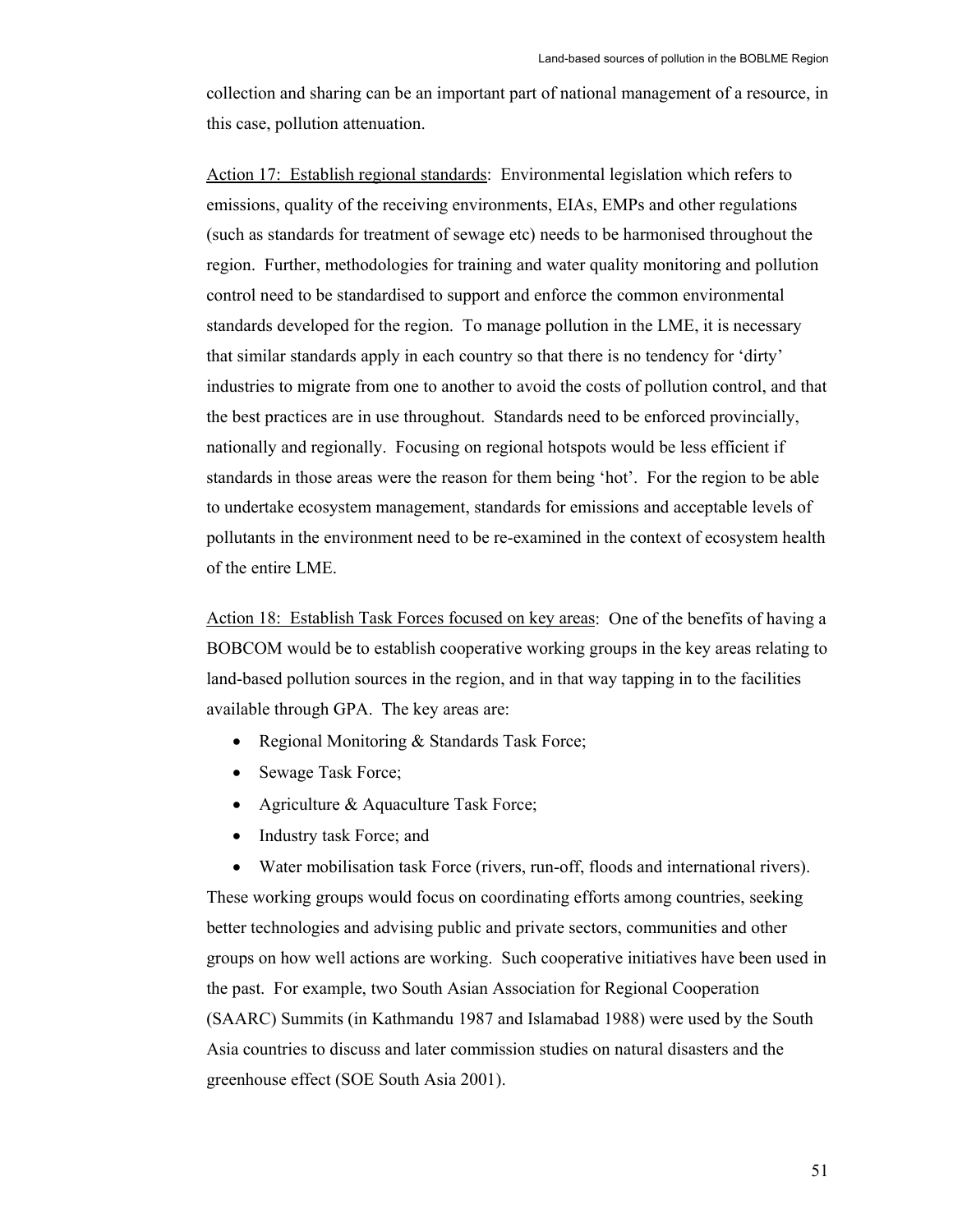There is a shortage of technology that can generate environmentally friendly substitutes, and/or provide options for better sewage disposal, agriculture and aquaculture and cleaner production. The BOBLME countries have large numbers of 'dirty industries', some of the larger of which are now moving towards ecolabelling and ISO14000 (SOE South Asia 2001), but many of the medium to small industries are poorly informed or unable to meet the costs of implementing environmental management systems. These smaller industries need to be informed and to gain access to state-of-the-art and clean technologies they can afford to use. There needs to be better communication with industry leaders in other countries and regions, and access to funds and training to encourage industries to adapt newer approaches, particularly if newer approaches are more costly than the older polluting technologies.

The working groups could also be involved in working through existing information clearinghouses (e.g. GPA) which will need to be easily accessible and in a form targeted at the end users. They should also support initiatives on research and development.

Action 19: Manage international rivers: Neighbouring countries with common water resources (e.g. rivers which carry pollution) need to coordinate pollution control and development activities, and together ensure tolerance levels are not exceeded. Bangladesh has 57 rivers that receive waters from India (53) and Myanmar (3) (SOE South Asia 2001). India's network of rivers comes in from countries outside the BOBLME region. These countries are the distal cause of probably significant pollution inputs to the Bay. The Joint River Commission of India and Bangladesh is responsible for resolving all river-sharing issues, but so far only the 1996 agreement for sharing waters of the Ganga River in Farraka is in force, and requires additional involvement by Nepal (SOE South India 2001). For the BOBLME region, individual agreements between neighbouring countries are likely to be inefficient and poorly enforced, so this action would best be implemented through a BOBCOM.

#### **6.7 Global mechanisms**

There are several global programmes and treaties which provide mechanisms for institutional support, funding, and the sharing of information and technology that would assist BOBLME countries to meet their ecosystem management goals in terms of landbased pollution sources.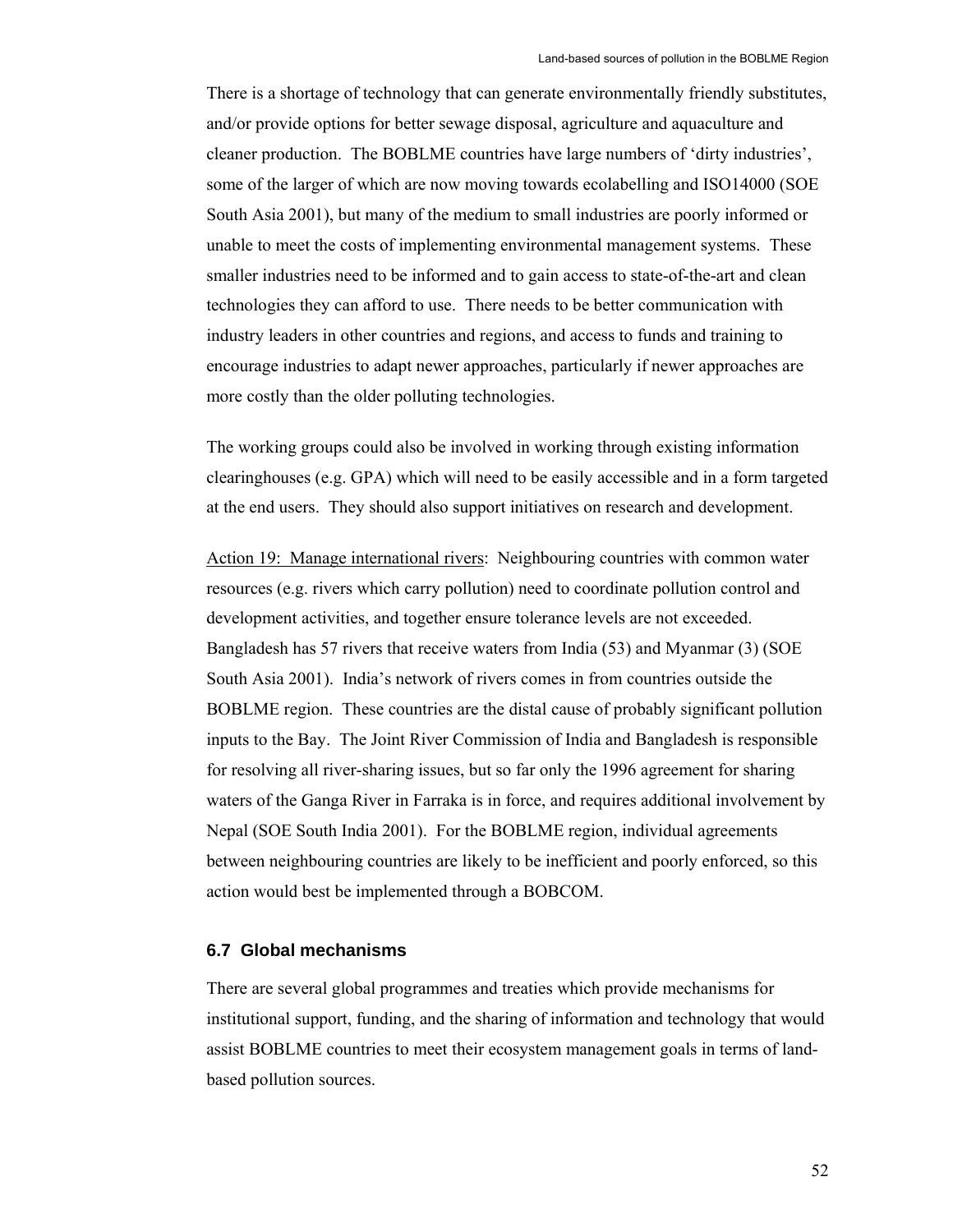Action 20: Better use of the mechanisms of GPA: In response to an increasing awareness that the world's oceans are under serious threat from land-based activities, 108 governments and the European Commission declared a commitment to protecting the marine environment from the adverse effects of land-based activities. The resulting Global Programme of Action for the Protection of the Marine Environment from Landbased activities (GPA) (Washington, 1995) was formed with a UNEP secretariat. Myanmar is the only BOBLME country not to have signed this agreement.

The GPA approach is multi-sectoral and comprehensive and has been taken to reflect a move by governments to strengthen collaboration and coordination of all agencies with relevant mandates through participation in a global programme. The GPA is designed to be a source of conceptual and practical guidance to be drawn upon by national and/or regional authorities for devising and implementing sustained action to prevent, reduce, control and/or eliminate marine degradation from land-based activities. The focus is on facilitating the duty of states to:

- Identify and assess problems related to food security, poverty, public health, marine resources, ecosystem health, economic and social benefits; severity and impacts of pollutants; physical alteration and degradation of habitats; and vulnerable or critical habitats;
- Establish priorities for action for issues identified above;
- Set management objectives for priority problems;
- Identify, evaluate and select strategies for addressing problems;
- Develop criteria for evaluating effectiveness of strategies and measures.

The implementation of the GPA is primarily the task of Governments, in close partnership with all stakeholders including local communities, public organizations, non-governmental organizations and the private sector. National and regional programmes of action will be used for successful implementation, with assistance from the UNEP Secretariat of the GPA, and its partners. Instrumental in this implementation process are the UNEP and other regional seas programmes and the GPA information and data clearing-house (UN-GPA Website 2003).

In addition to the National Programmes of Action, governments declared their intention to simultaneously cooperate on a regional basis with Regional Programmes of Action. The UNEP Regional Seas Programme and the other regional seas programmes and organizations provide an integrated framework for national action programmes, and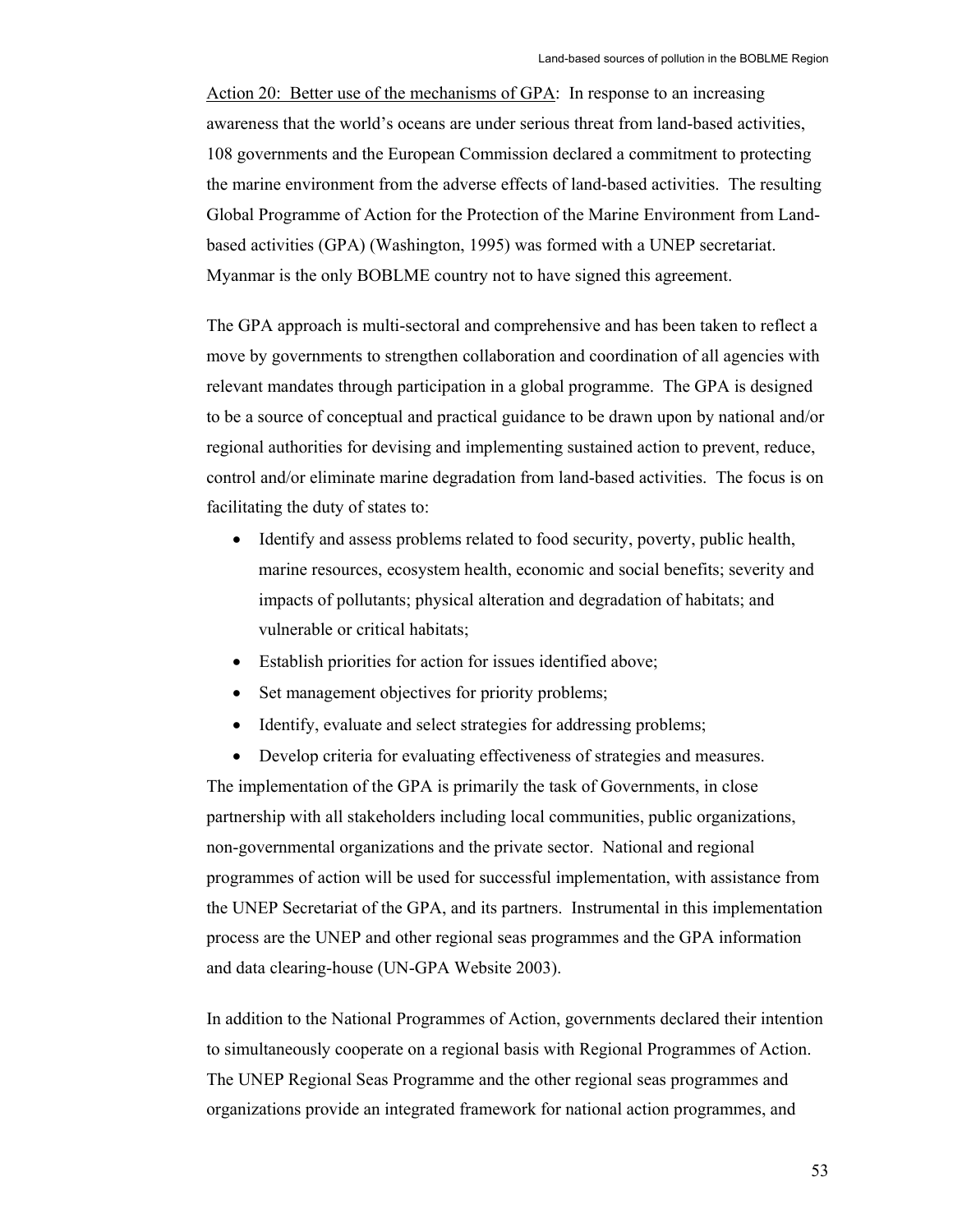some priority areas have been identified. Of relevance here are the South Asia and East Asia Regional Seas Programmes.

The GPA mechanism has several areas relevant to the BOBLME Programme:

- Clearinghouse mechanism to mobilize experience and expertise, including scientific, technical and financial cooperation and capacity-building;
- Assistance with preparation of National and Regional Programmes of Action;
- Mobilising financial resources; and
- Coordination through GPA Secretariat (UNEP).

A problem with the GPA-UN Regional Seas approach is that it is based on a regional grouping of countries which is fundamentally not ecosystem-based. The two relevant Regional Seas programmes are the South Asian and East Asian Regional Seas, which essentially bisects the Bay of Bengal Large Marine Ecosystem and omits Myanmar (Figure 6). This means that the programmes straddle several LMEs.

**Figure 6: Focus of the South Asian (left) and East Asian (right) Regional Seas Programmes.** 



Action 21: Consider using Espoo Convention 1991 for EIA: None of the BOBLME countries are parties to the Convention on Environmental Impact Assessment in a Transboundary Context (Espoo 1991). This agreement stipulates the obligations of parties to assess the environmental impact of certain activities at an early stage of planning including public participation and a consideration of public health. The purpose is to reduce and control significant adverse transboundary environmental impact from proposed activities (UNECE EIA 2003). The convention provides guidance on the types of developments that would lead to transboundary impacts, how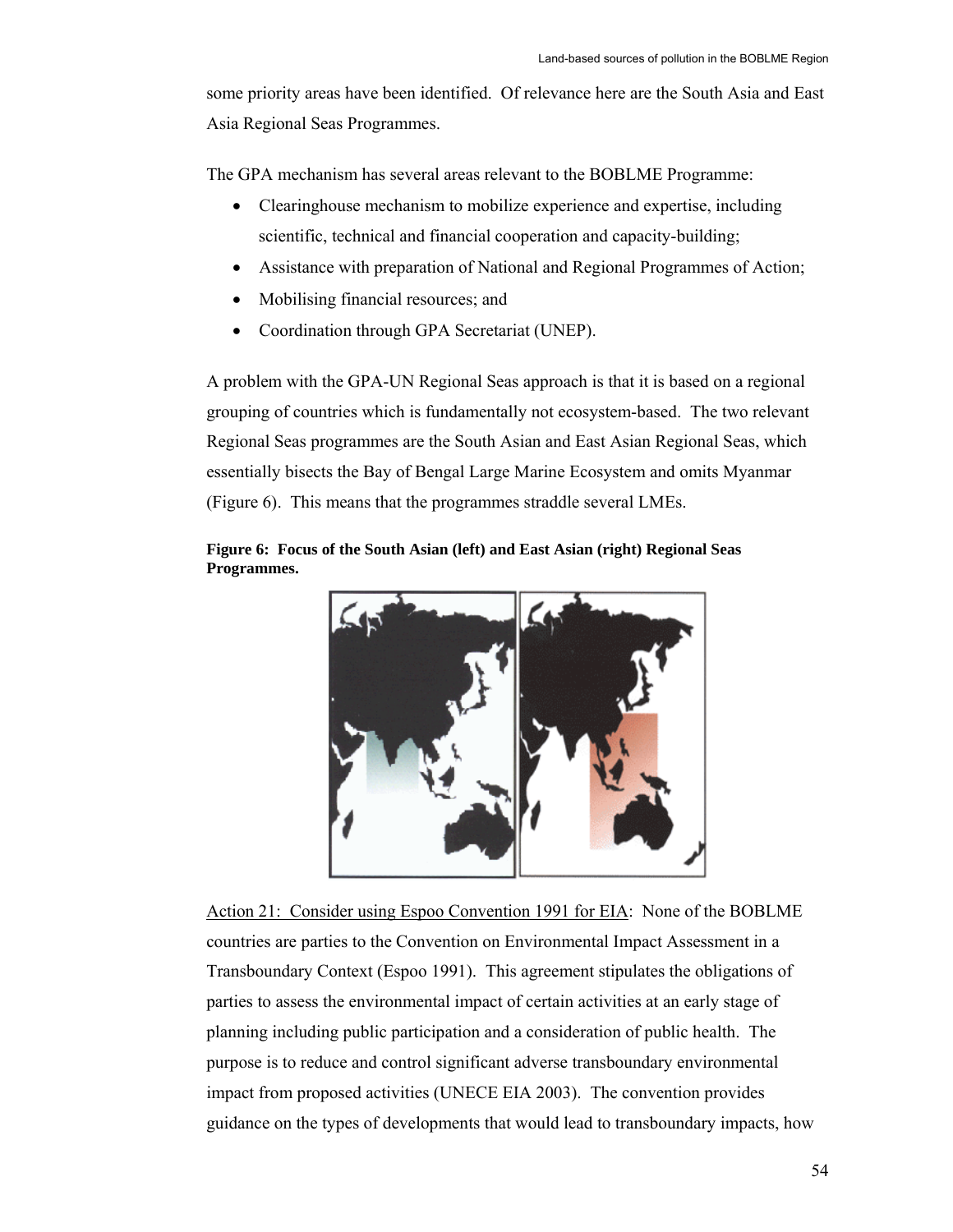EIAs should be carried out, and on country cooperation. It does not provide for any technical or funding assistance to parties. The convention highlights the types of developments that are likely to have transboundary components and could provide information relevant to BOBLME countries. It is not suggested here that BOBLME countries necessarily become parties, but that some of the information and procedures in the convention could be adapted. Relevant to land-based pollution, topics include: oil refineries, power stations, iron and steel, chemicals, trading ports, waste-disposal installations, pulp and paper manufacturing, mining and deforestation of large areas.

Action 22: Use mechanisms of the Basel Convention 1989: All of the BOBLME countries are parties to the Convention on the control of transboundary movements of hazardous wastes and their disposal (Basel 1989), except Myanmar (Annexe 3). The mechanisms of this convention could be used by the region to address issues of management and disposal of hazardous wastes, and control waste trading in the region.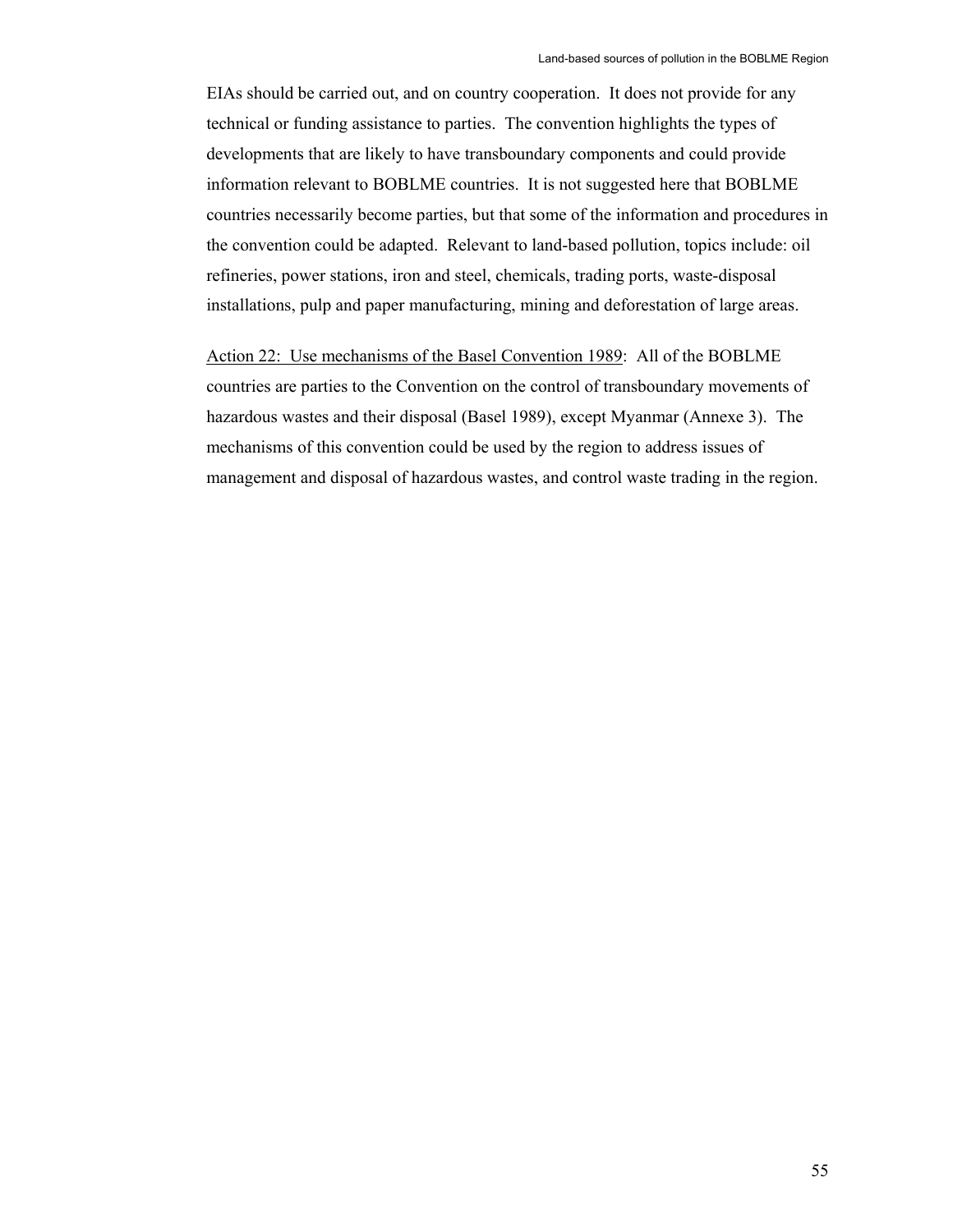## **7. Location of proposed actions**

Most of the Actions proposed in Section 6 are either applicable within each country, or are region-wide actions that require the BOBLME countries to work together towards common goals. A few of the actions identified here can be focused in one or a few of the countries because either the country is a big polluter in that area, it has made the most advances in addressing the problem, or its local conditions mean that effects are amplified compared with other countries. A summary listing of all Actions and where they might best be implemented is given in Annexe 4.

#### **7.1 Actions that achieve maximum demonstration and replication**

Thailand might be the best location for innovative activities related to aquaculture because it has the most shrimp farms in the region (Jayasinghe 1997) and a high enough GDP per capita to support regulatory actions, research and development. Using the experience gained by shrimp farmers in the country, methods for establishing selfcleaning and/or organic farms suitable for the region could be developed and replicated elsewhere.

India is identified as the best country for the location of a BOBCOM. The reasoning behind this is that the country has the largest population, a well-developed decentralised government structure and may be one of the largest contributors to pollution in the Bay of Bengal (together with Bangladesh). It also shares international rivers with Bangladesh and several other countries and has made progress on establishing treaties for managing transboundary problems with pollution. The Government of India also has a tradition of contributing resources to regional and international processes.

#### **7.2 Actions located for greatest mitigation and prevention effect**

Bangladesh is probably the country in which any actions will have the widest, most significant effects in relation to reducing land-based sources of pollution in the Bay of Bengal. The particular features of Bangladesh that support this view are:

- It has the lowest ESI and CPI values of the region, and low EVI/EDI values (Table 15) indicating that it probably has the lowest levels of environmental sustainability and highest risk of (vulnerability to) further environmental damage;
- The entire coastline is on the Bay of Bengal;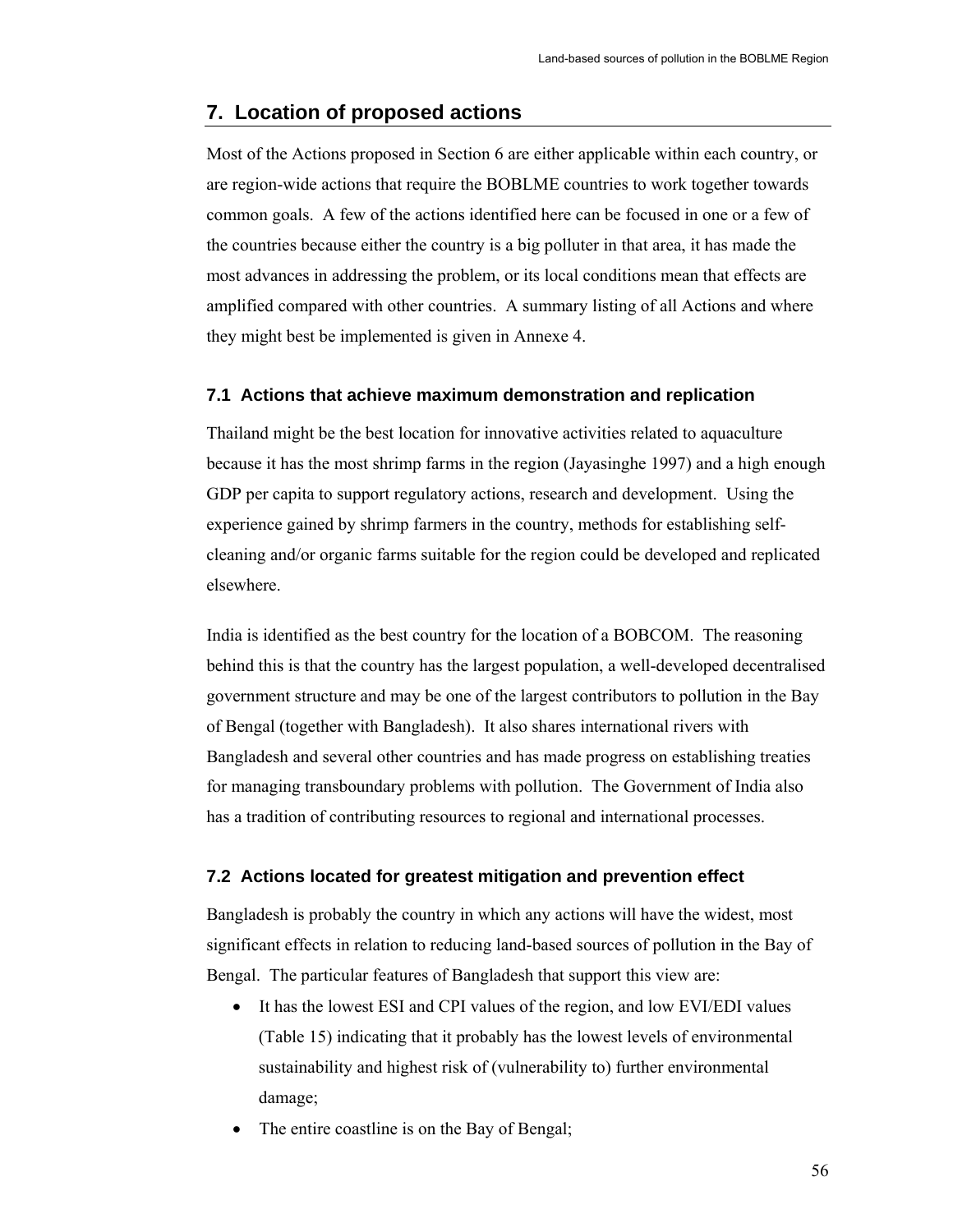- Bangladesh occupies the head of the bay position where (i) the residence time of waters may be greatest (needs to be examined) and (ii) it receives waters already polluted by other countries in the region from the west (India) through clockwise circulation during January-July, and possibly also from Myanmar, Thailand and others and possibly through anti-clockwise circulation during August-December (Hossain 2003).
- It receives pass-through pollution through rivers from India, the Himalayas and Myanmar;
- The country has floods which may result in catastrophic inputs to the sea;
- The geography is low-lying and characterised by a large network of rivers; and
- Rapid urbanisation, high population density and growth rates mean that problems will compound rapidly if actions are not taken now.

The main actions that would be best taken in Bangladesh include treating sewage (Action 4), improving agriculture and aquaculture (Action 5), cleaning up industry (Actions 6 & 8), promoting common effluent treatment plants (Action 9) and establishing an international rivers programme (Action 19) (Annexe 4). Any of these actions taken in Bangladesh are likely to improve overall ecosystem conditions in the entire LME and benefit the remaining countries in the region.

**Table 15: Human development (HDI), environmental sustainability (ESI) and vulnerability index scores (EVI) for BOBLME countries.** 

ESI = Environmental Sustainability Index (YCELP 2001) [Best=80.5 Finland, Lowest=24.7 Haiti]; EVI = Demonstration Environmental Vulnerability Index (Kaly et al. 2003) followed by (Rank position of 235 countries) [Least Vulnerable=1; Highly vulnerable=7]; EDI = Environmental Degradation Sub-index of the EVI with same scale. HDI=Human Development Index (HDR 2003) followed by (Rank position of 175 countries) [Best=0.944 (1), Lowest=0.275(175)].

| Index      | Bangladesh | India       | Indonesia   | Malavsia  | Maldives                 | Mvanmar                  | Sri Lanka | Thailand  |
|------------|------------|-------------|-------------|-----------|--------------------------|--------------------------|-----------|-----------|
| ESI        | 39.50      | 40.90       | 42.60       | 49.70     | $\overline{\phantom{a}}$ | $\overline{\phantom{0}}$ | 49.80     | 45.20     |
| <b>EVI</b> | 3.58(43)   | 3.87(20)    | 3.3(76)     | 3.15(96)  | 4.21(4)                  | 2.75(143)                | 3.35(65)  | 3.05(109) |
| <b>EDI</b> | 4.06       | 441         | 3.31        | 3.06      | 3.29                     | 3.56                     | 4.00      | 3.00      |
| HDI        | 0.502(139) | 0.590 (127) | 0.682 (112) | 0.790(58) | 0.751<br>(86)            | 0.549(131)               | 0.730(99) | 0.768(74) |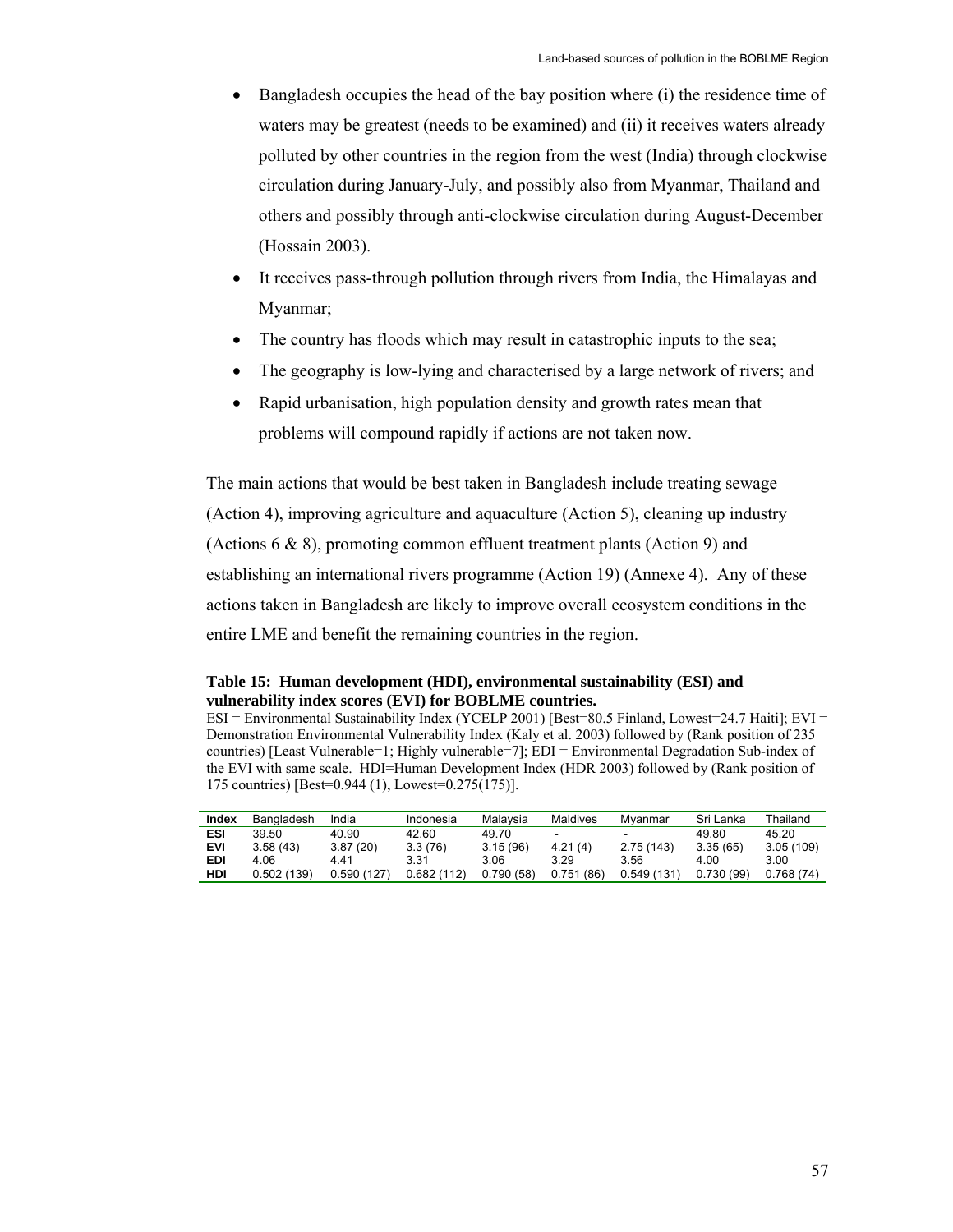## **9. References**

- Ali, M. 2003. The Maldives National Report: Status and development potential of the coastal and marine resources of the Maldives and their threats. BOBLME Report, 52pp.
- Ashbolt, N.J. 1995. Human health risk from micro-organisms in the Australian marine environment. In: Zann, L.P. and Sutton, D.C. (eds). The state of the marine environment report for Australia, Technical Annex: 2, GBRMPA publication, pp31-40.
- Chia, L.S. & Kirkman, H. 2000. Overview of Land-Based Sources and Activities Affecting the Marine Environment in the East Asian Seas. UNEP/GPA Coordination Office & EAS/RCU (2000). Regional Seas Report and Studies Series. 74 pp.
- CIESIN-ENTRI 2003. Columbia University CIESIN Database for International Environmental Treaties and Resource Indicators (ENTRI): http://sedac.ciesin.columbia.edu:9080/entri/index.jsp
- ESI. 2001. Environmental Sustainability Index. An Initiative of the Global Leaders of Tomorrow Environment Task Force, World Economic Forum. Annual Meeting 2001, Davos, Switzerland. In collaboration with Yale Centre for Environmental Law and Policy (YCELP), Yale University and Centre for International Earth Science Information Network (CIESIN), Columbia University, 268pp.
- GESAMP. 2001. Protecting the oceans from Land based Activities affecting the quality and uses of marine, coastal and associated freshwater environment. Rep. Studies, GESAMP (IMO/FAO/UNESCO-IOC/WMO/WHO/IAEA/UN/UNEP). No. 71, pp.162.
- GESAMP. 2001. Protecting the oceans from land-based activities Land-based sources and activities affecting the quality and uses of the marine, coastal and associated freshwater environment. (IMO / FAO / UNESCO- IOC / WMO / WHO / IAEA / UN / UNEP Joint Group of Experts on the Scientific Aspects of Marine Environmental Protection) and Advisory Committee on Protection of the Sea. Rep. Stud. GESAMP No. 71, 162 pp.
- GPA. 2003. Website at http://www.gpa.unep.org
- HDR. 2003. Human development report. United Nations Development Programme, New York. Oxford University Press. http://www.undp.org/hdro/
- Holmgren, S. 1994. An environmental assessment of the Bay of Bengal region. BOBP/REP/67. BOBP/SWEDMAR. Madras, India.
- Hossain, M.M. 2003. National Report of Bangladesh on the Bay of Bengal Large Marine Ecosystem (BOBLME). BOBLME Report, 110pp.
- Infofish. 2003. Organic Aquaculture and Sea Farming http://www.infofish.org/oasf/conference.htm
- Jayakody, D.S. & Maldeniya, R. 2003. Status of and Threats to Living Marine Resources of Sri Lanka. *In*: Verlaan, P.A. (ed.). 2003. Report of the First Regional Workshop of the Bay of Bengal Large Marine Ecosystem Programme. Pattaya, Thailand, 17-21 February, 2003. BOBLME, Report No.1, Vol.2: pp116- 121.
- Jayasinghe, J.M.P.K. 1997. Treatment systems for shrimp culture. Report of the National Aquatic Resources Research and Development Agency, Colombo, Sri Lanka, 10pp.
- Joseph, L. 2003. National Report of Sri Lanka on the Formulation of a Transboundary Diagnostic Analysis and Strategic Action Plan for the Bay of Bengal Large Marine Ecosystem Programme. BOBLME Report, 114pp.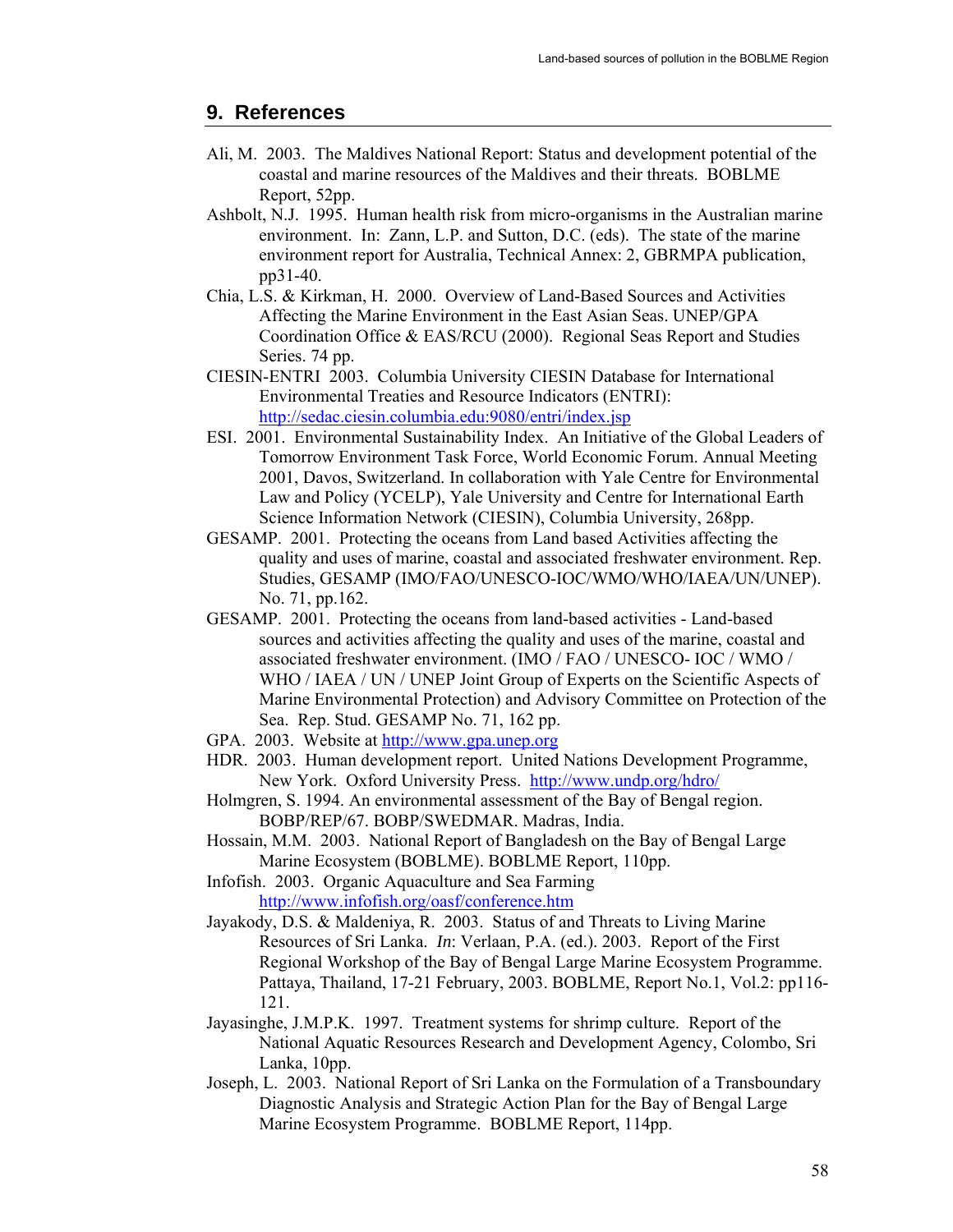- Juntarashote, K. 2003. Country Report for BOBLME Programme: Thailand. BOBLME Report, 51pp.
- Kaly, U.L. & Jones, G.P. 1998. Mangrove restoration: A potential tool for coastal management in tropical developing countries. Ambio 27(8):656-661.
- Kaly, U.L., Pratt, C.R., Mitchell, J. and Howorth, R. 2003. The Demonstration Environmental Vulnerability Index (EVI). SOPAC Technical Report 356, 136 pp; 5 appendices, 8 tables, 9 figures. http://www.sopac.org
- Majumdar, B.A. 1998. Solid Waste Management in Bangladesh: A Case Study of a Community-based Approach. Report of The Hunger Project, Bangladesh, 11pp.
- Martosubroto P. & Willmann, R. 2003. An Ecosystem approach to Fisheries Management in the Bay of Bengal. *In*: Verlaan, P.A. (ed.). 2003. Report of the First Regional Workshop of the Bay of Bengal Large Marine Ecosystem Programme. Pattaya, Thailand, 17-21 February, 2003. BOBLME, Report No.1, Vol.2: pp34-46.
- Myint, U. 2003. National Report of Myanmar on the Sustainable Management of The Bay of Bengal Large Marine Ecosystem. BOBLME Report, 40pp.
- Omar, I. 2003. National Report of Malaysia on the formulation of a transboundary diagnostic analysis and preliminary framework of a Strategic Action Programme for the Bay of Bengal. BOBLME Report, 108pp.
- Organic Monitor. 2003. Organic farming in Kerala, India. http://www.organicmonitor.com/asia.htm#d3
- Oxfam. 2003a. Community Aid Abroad: Organic Farming the way ahead for Sri Lankan farmers. http://www.caa.org.au/AWARE/1995/june-1995.html

Oxfam. 2003b. Money from dirt. http://www.oxfamgb.org/eastasia/indonesia/indorstory.html

- Purnomohadi, S.H. 2003. Indonesia BOBLME national report. BOBLME Report, 145pp.
- Sampath, V. 2003. National report on the Status and Development Potential of the Coastal and Marine Environment of the East Coast of India and its Living Resources. BOBLME Report, 406pp.
- Sherman, K. 2003. Assessment and Restoration of large marine ecosystems. *In*: Verlaan, P.A. (ed.). 2003. Report of the First Regional Workshop of the Bay of Bengal Large Marine Ecosystem Programme. Pattaya, Thailand, 17-21 February, 2003. BOBLME, Report No.1, Vol.2: pp8-31.
- Sherman, K., Alexander, L.M. & Gold, B.D. (eds). 1992. Large Marine Ecosystems: Stress, Mitigation, and Sustainability. AAAS Press, Washington, DC, 376pp.
- Sherman, K., Okemwa, E.N. & Ntiba, M.J. (eds). 1998. Large Marine Ecosystems of the Indian Ocean: Assessment, Sustainability, and Management. Blackwell Science, Inc., Malden, MA, 394pp.
- SOE Bangladesh. 2001. State of the Environment Report. UNEP, 123pp.
- SOE India. 2001. India: State of the Environment 2001. UNEP, 185pp.
- SOE South Asia 2001. South Asia: State of the Environment 2001. UNEP RRC.AP/SACEP. ISBN: 92-807-2137-2, 144pp.

SOEL. 2003. Survey of organic farming in Asia, February 2003. http://www.soel.de Transparency International. 2003. Global Corruption Report 2003.

http://www.transparency.org

- UNECE EIA. 2003. http://www.unece.org/env/eia/eia.htm
- UNEP-CEP 2000. An overview of land-based sources of marine pollution. CAR/RCU Environmental issues in the Caribbean, Caribbean Environment Programme, 12pp. http://grid.cr.usgs.gov/cepnet/issues/lbsp.html
- Vel, A.S. 2003. Coastal Zone Management in India. *In*: Verlaan, P.A. (ed.). 2003. Report of the First Regional Workshop of the Bay of Bengal Large Marine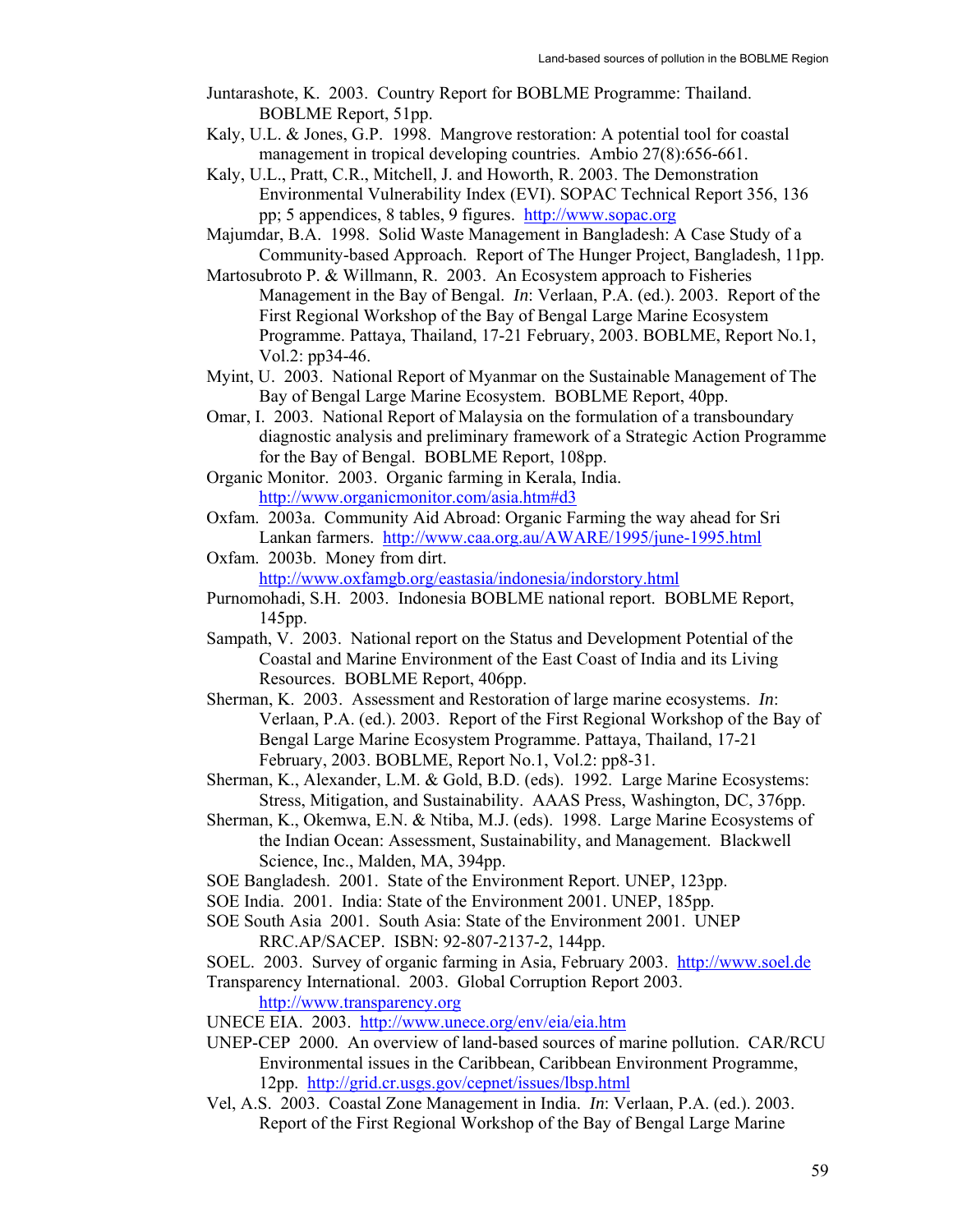Ecosystem Programme. Pattaya, Thailand, 17-21 February, 2003. BOBLME, Report No.1, Vol.2: pp71-81.

- Verlaan, P.A. (ed.). 2003. Report of the First Regional Workshop of the Bay of Bengal Large Marine Ecosystem Programme. Pattaya, Thailand, 17-21 February, 2003. BOBLME, Report No.1, Chennai, India, in Two Volumes; Vol.1: pages 40, Vol.2: 133pp.
- Waheed, A, Hafiz, A, Ali, M & Nazeef, I. 2003. Living Marine Resources of Maldives – Status and threats. *In*: Verlaan, P.A. (ed.). 2003. Report of the First Regional Workshop of the Bay of Bengal Large Marine Ecosystem Programme. Pattaya, Thailand, 17-21 February, 2003. BOBLME, Report No.1, Vol.2: pp97-106.
- Yussefi, M. & Willer, H. (eds). 2003. The World of Organic Agriculture: 2003 Statistics and Future Prospects. IFOAM Publication, 5th revised edition , February 2003, 130 pages, 16,00 EUR, ISBN 3-934055-22-2.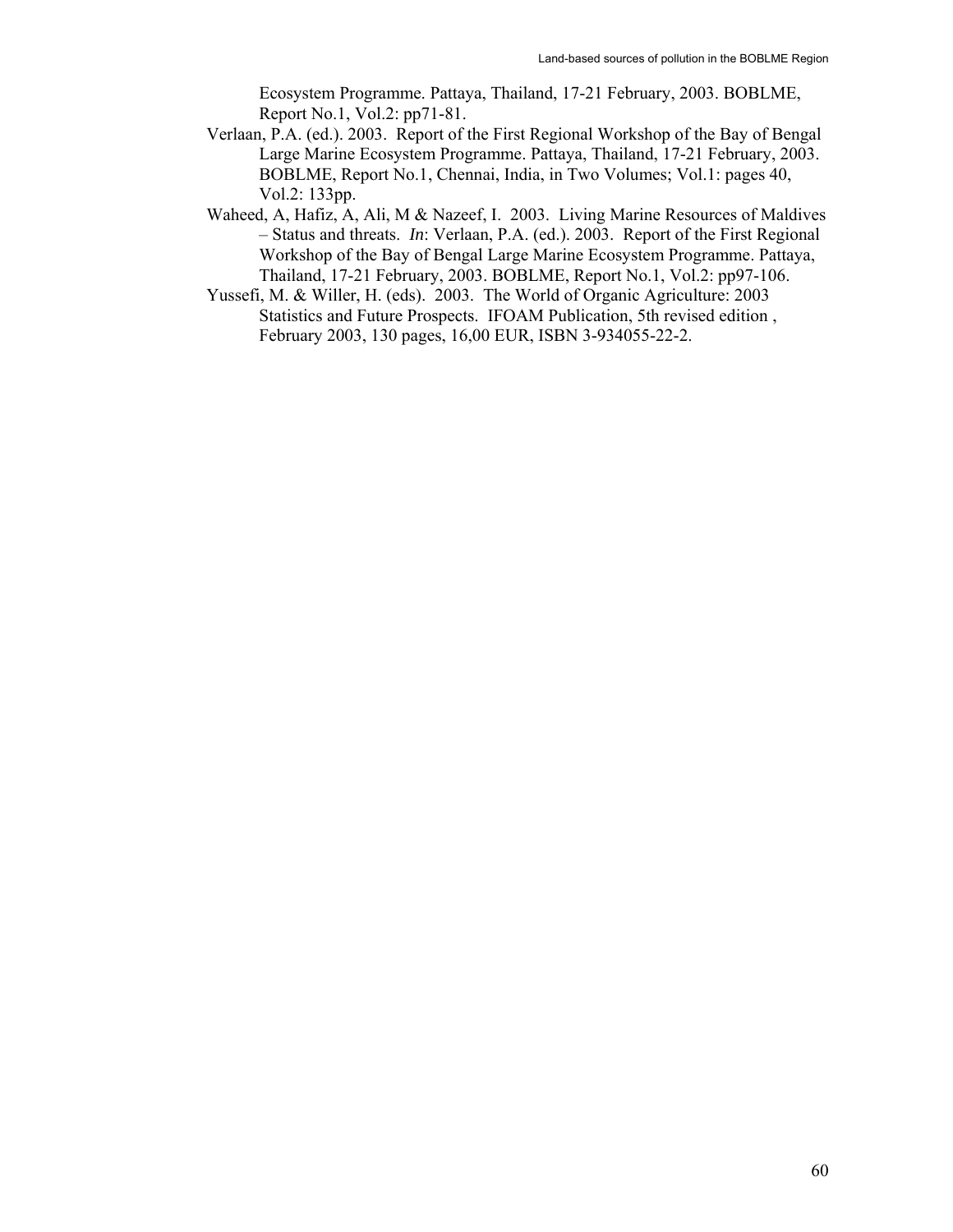## **Annexes**

## **Annexe 1: Comparison of land-based pollution sources in BOBLME countries**

Sources: \*EVI Database 2003 (mostly WRI 2000-2001, CIA 2001; see Kaly et al 2003).

| Sector                          | Category     | Indicators of pollution                                        | <b>Bangladesh</b>             | India                                         | Indonesia                                                                           | Malaysia                                        | <b>Maldives</b> | <b>Myanmar</b>                                             | Sri Lanka                         | <b>Thailand</b>    |
|---------------------------------|--------------|----------------------------------------------------------------|-------------------------------|-----------------------------------------------|-------------------------------------------------------------------------------------|-------------------------------------------------|-----------------|------------------------------------------------------------|-----------------------------------|--------------------|
| Domestic                        | Sewage       | Sewage                                                         | $\checkmark$                  | $\checkmark$                                  | $\checkmark$                                                                        | $\checkmark$                                    | $\checkmark$    | $\checkmark$                                               | $\checkmark$                      | $\checkmark$       |
|                                 |              | Sewage treatment                                               | poor                          | poor                                          | poor                                                                                | poor                                            | poor            | poor                                                       | poor, limited to<br>Colombo       | poor               |
|                                 |              | ~Urban - Access to improved<br>sanitation 2000 (%pop)          | 71%                           | 61%                                           | 69%                                                                                 | <b>ND</b>                                       | 100%            | 84%                                                        | 97%                               | 96%                |
|                                 |              | ~Rural - Access to improved<br>sanitation 2000 (%pop)          | 41%                           | 15%                                           | 46%                                                                                 | 98%                                             | 41%             | 57%                                                        | 93%                               | 96%                |
|                                 | Solid wastes | Solid wastes                                                   | $\checkmark$                  | $\checkmark$                                  | $\checkmark$                                                                        | $\checkmark$                                    | $\checkmark$    | $\checkmark$                                               | $\checkmark$                      | $\checkmark$       |
|                                 | Urbanisation | Urban development                                              | $\checkmark$                  | $\checkmark$                                  | $\pmb{\times}$                                                                      | $\checkmark$                                    | $\checkmark$    | ×                                                          | $\checkmark$                      | $\checkmark$       |
| Agriculture /<br>Aquaculture    | Pesticides   | *Pesticides used (t/y) 1996<br>*Pesticide use as g/ha cropland | 1,450                         | 74,054                                        | 2,726                                                                               | 45,493                                          | <b>ND</b>       | 162                                                        | 11,820                            | 22,816             |
|                                 |              | 1996                                                           | 176                           | 436                                           | 88                                                                                  | 5,982                                           | <b>ND</b>       | 16                                                         | 6,261                             | 1,116              |
|                                 | Fertilizers  | ~Fertilizers used $(t,000/\gamma)$ 1999                        | 1,300                         | 18,372                                        | 2,659                                                                               | 1,521                                           | <b>ND</b>       | 157                                                        | 259                               | 1,802              |
|                                 |              | ~Fertilizer intensity kg/ha/yr<br>cropland 1999                | 154                           | 108                                           | 86                                                                                  | 200                                             | <b>ND</b>       | 15                                                         | 136                               | 100                |
|                                 |              | ~Total cropland (million ha)                                   | 8.4                           | 169.7                                         | 31.0                                                                                | 7.6                                             | 0.003           | 10.1                                                       | 1.9                               | 18.0               |
|                                 | Aquaculture  | Main aquaculture                                               | Prawns /<br>shrimps           | <b>ND</b>                                     | Shrimps, fish                                                                       | Fish, tiger<br>prawns,<br>shellfish,<br>seaweed | <b>ND</b>       | Tiger prawns,<br>Tilapia,<br>freshwater fish,<br>cage fish | <b>ND</b>                         | Shrimps            |
|                                 |              | ~Aquaculture production t/y 2000<br>(incl freshwater)          | 657,121                       | 2,095,072                                     | 993,727                                                                             | 167,898                                         | <b>ND</b>       | 98,912                                                     | 12,360                            | 706,999            |
|                                 |              | Extent of aguaculture (ha)                                     | 200,000                       | <b>ND</b>                                     | 23.000 ****                                                                         | ~16.000                                         | <b>ND</b>       | 49,300                                                     | <b>ND</b>                         | <b>ND</b>          |
| Industrial &<br>Infrastructural | Industry     | Top polluters                                                  | Paper, textiles,<br>tanneries | Chemicals,<br>steel, textiles,<br>fertilizers | Oil/gas,<br>fertilizers.<br>paper, palm oil,<br>rubber.<br>agroindustries & leather | Food,<br>chemicals,<br>rubber, textiles         | <b>ND</b>       | <b>ND</b>                                                  | Textiles, food,<br>metals, rubber | Food<br>processing |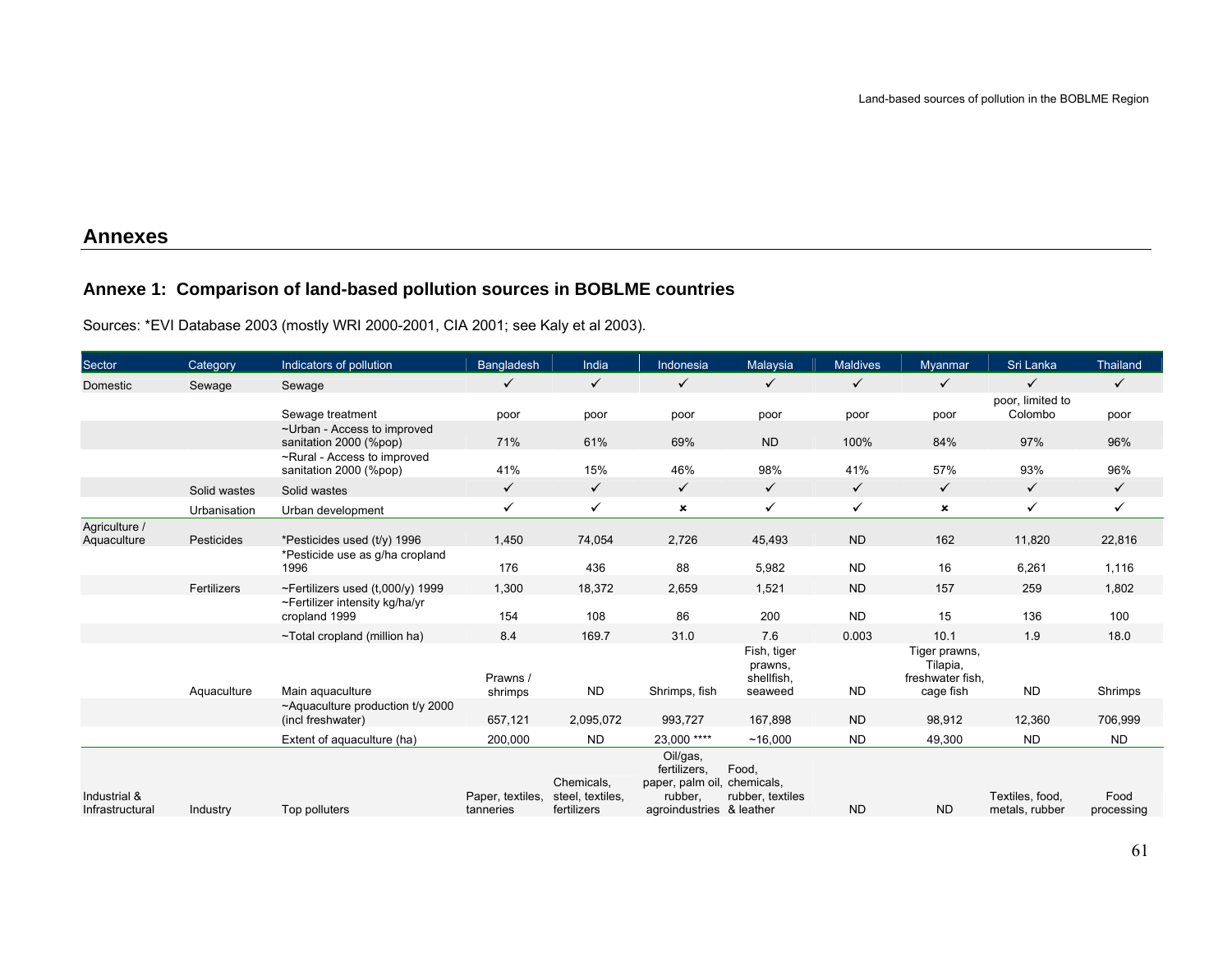| Sector  | Category                     | Indicators of pollution                                       | Bangladesh                | India                     | Indonesia                                      | Malaysia                  | <b>Maldives</b>           | Myanmar                   | Sri Lanka                 | Thailand                                       |
|---------|------------------------------|---------------------------------------------------------------|---------------------------|---------------------------|------------------------------------------------|---------------------------|---------------------------|---------------------------|---------------------------|------------------------------------------------|
|         |                              | Number of polluting industries                                | 1,200 (1997)              | 185(?)                    | <b>ND</b>                                      | 2,759                     | <b>ND</b>                 | <b>ND</b>                 | 494                       | <b>ND</b>                                      |
|         |                              | Ship breaking (# companies)                                   | >150                      | <b>ND</b>                 | $\pmb{\times}$                                 | $\boldsymbol{\mathsf{x}}$ | $\mathbf x$               | $\boldsymbol{\mathsf{x}}$ | $\pmb{\times}$            | $\pmb{\times}$                                 |
|         | Roads                        | Roads                                                         | $\pmb{\times}$            | $\pmb{\times}$            | $\pmb{\times}$                                 | $\checkmark$              | ×                         | $\pmb{\times}$            | $\pmb{\times}$            | $\mathbf x$                                    |
|         | Ports                        | Port developments                                             | $\checkmark$              | ✓                         | $\boldsymbol{\mathsf{x}}$                      | ✓                         | ✓                         | $\pmb{\times}$            | ×                         | $\pmb{\times}$                                 |
| Mining  | Mining                       |                                                               | $\pmb{\times}$            | $\checkmark$ (minor)      | $\checkmark$                                   | $\checkmark$ (minor)      | $\checkmark$              | $\pmb{\times}$            | $\checkmark$ (minor)      | $\checkmark$ (minor)                           |
|         |                              | *Total production (1996-2000) t/y                             | $\mathbf 0$               | 200                       | $\mathbf 0$                                    | $\Omega$                  | $\Omega$                  | $\mathbf 0$               | $\Omega$                  | 29,920                                         |
|         |                              | Production (from National reports)                            | <b>ND</b>                 | <b>ND</b>                 | 7.2 Mt                                         | <b>ND</b>                 | <b>ND</b>                 | <b>ND</b>                 | 5.5 Mt                    | <b>ND</b>                                      |
|         |                              | *Main products                                                |                           | Uranium                   | Sn, bauxite,<br>urea, kaolin,<br>granite, sand | Sn, sand                  | Corals, sand              |                           | Sand, coral               | Tungsten (from<br>other areas?)                |
| Tourism | Tourism                      |                                                               | $\pmb{\times}$            | $\checkmark$ (minor)      | $\checkmark$                                   | ×                         | $\checkmark$              | $\pmb{\times}$            | $\checkmark$              | ✓                                              |
|         |                              | *Tourists / yr (average 1996-2000)<br>(millions)              | <b>ND</b>                 | <b>ND</b>                 | 4.90                                           | 7.41                      | 0.43                      | 0.20                      | 0.38                      | 8.34 (20 mill/y<br>Andaman Area<br>Nat Report) |
|         |                              | Tourists as % resident population                             | <b>ND</b>                 | <b>ND</b>                 | 2.31%                                          | 33.32%                    | 138.71%                   | 0.44%                     | 2.02%                     | 13.76%                                         |
|         |                              | *Tourists / yr / sq km (average<br>1996-2000)                 | <b>ND</b>                 | <b>ND</b>                 | 2.70                                           | 22.60                     | 1434.44                   | 0.31                      | 5.83                      | 16.33                                          |
| Other   | Siltation /<br>sedimentation |                                                               | $\checkmark$              | $\checkmark$              | $\checkmark$                                   | $\checkmark$              | $\checkmark$              | $\pmb{\times}$            | $\pmb{\times}$            | $\boldsymbol{\mathsf{x}}$                      |
|         |                              | Sediments to sea from main rivers<br>(t/yr)                   | 2.2 billion               | <b>ND</b>                 | <b>ND</b>                                      | <b>ND</b>                 | None                      | <b>ND</b>                 | <b>ND</b>                 | <b>ND</b>                                      |
|         |                              | *Percent original*** forest                                   | 7.9%                      | 20.5%                     | 64.6%                                          | 63.8%                     | <b>ND</b>                 | 40.6%                     | 18.1%                     | 22.2%                                          |
|         | <b>POPs</b>                  | POPs (includes pesticides)                                    | $\checkmark$              | $\checkmark$              | <b>ND</b>                                      | $\checkmark$              | <b>ND</b>                 | <b>ND</b>                 | <b>ND</b>                 | <b>ND</b>                                      |
|         |                              | Number registered pesticides<br>(agriculture + public health) | 338                       | <b>ND</b>                 | <b>ND</b>                                      | <b>ND</b>                 | <b>ND</b>                 | <b>ND</b>                 | <b>ND</b>                 | <b>ND</b>                                      |
|         |                              | POP pesticide use (ton/y)                                     | 7200 (1994)               | <b>ND</b>                 | 3.802 ****                                     | <b>ND</b>                 | <b>ND</b>                 | <b>ND</b>                 | <b>ND</b>                 | ${\sf ND}$                                     |
|         |                              | POPs detected in marine<br>organisms/sediments                | Yes, very high            | <b>ND</b>                 | Yes, very high                                 | <b>ND</b>                 | <b>ND</b>                 | <b>ND</b>                 | <b>ND</b>                 | <b>ND</b>                                      |
|         | Radioactive                  | Radioactive substances                                        | $\boldsymbol{\mathsf{x}}$ | $\boldsymbol{\mathsf{x}}$ | $\boldsymbol{\mathsf{x}}$                      | $\boldsymbol{\mathsf{x}}$ | $\boldsymbol{\mathsf{x}}$ | $\boldsymbol{\mathsf{x}}$ | $\boldsymbol{\mathsf{x}}$ | $\boldsymbol{\mathsf{x}}$                      |
|         | Haze                         | Haze (indirect)                                               | $\pmb{\times}$            | $\pmb{\times}$            | $\pmb{\times}$                                 | $\checkmark$              | $\pmb{\times}$            | $\pmb{\times}$            | $\pmb{\times}$            | $\mathbf x$                                    |
|         | Dumping                      | Untreated wastes                                              | Yes                       | Yes                       | Yes                                            | Yes                       | Yes                       | Yes                       | Yes                       | Yes                                            |
|         | Monitoring &<br>enforcement  |                                                               | $\checkmark$              | $\checkmark$              | $\checkmark$                                   | $\checkmark$              | $\checkmark$              | $\checkmark$              | $\checkmark$              | $\checkmark$                                   |
|         |                              | Enforced National standards for<br>effluent emissions         | No                        | No                        | <b>No</b>                                      | <b>No</b>                 | <b>No</b>                 | <b>No</b>                 | <b>No</b>                 | No                                             |
|         |                              | Monitoring of the sea                                         | No                        | Some                      | Some                                           | Some                      | No                        | No                        | Some                      | Some                                           |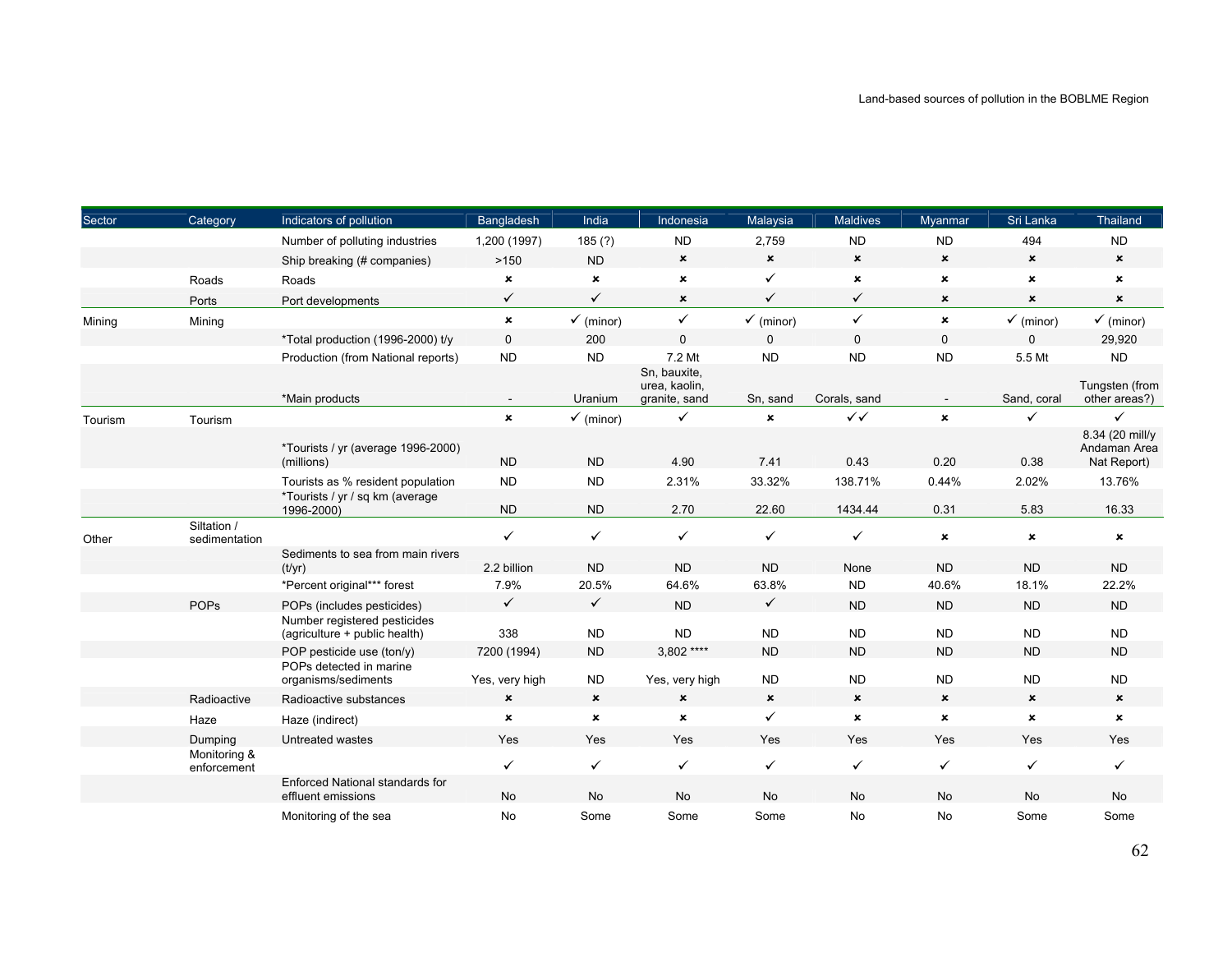| Sector | Category | Indicators of pollution                            | Bangladesh | India | Indonesia | Malaysia | <b>Maldives</b> | <b>Myanmar</b> | Sri Lanka | <b>Thailand</b> |
|--------|----------|----------------------------------------------------|------------|-------|-----------|----------|-----------------|----------------|-----------|-----------------|
|        |          | Monitoring of rivers / estuaries /<br>tidal waters | Some       | Some  | Some      | Yes      |                 | <b>No</b>      | Some      | No              |
|        |          | Monitoring floodwaters                             | No         | No    | No        | No       | No              | No             | No        | No              |
|        |          | Monitoring of groundwaters                         | Some       | N0    | No.       | No       | No              | <b>No</b>      | Some      | No              |

\* EVI Database, ~WRI 2003, ^CIA 2003, all other data sourced from country reports

\*\* Including the coast of rivers

\*\*\* Percent is in relation to original cover 8,000 years ago, assuming current climatic conditions

\*\*\*\* East Sumatra / Malacca area only

 $≤$  Seen as a widespread problem in National Report;  $×$  Not seen as a problem in National Report; ND = No data; t = metric tonnes; ton=US tons?; Mt=megatonnes (million tonnes); 'Improved' sanitation = Connection to a public sewer, septic tank, pour-flush latrine, simple pit latrine or ventilated improved pit latrine. This is not necessarily the same as 'sanitary'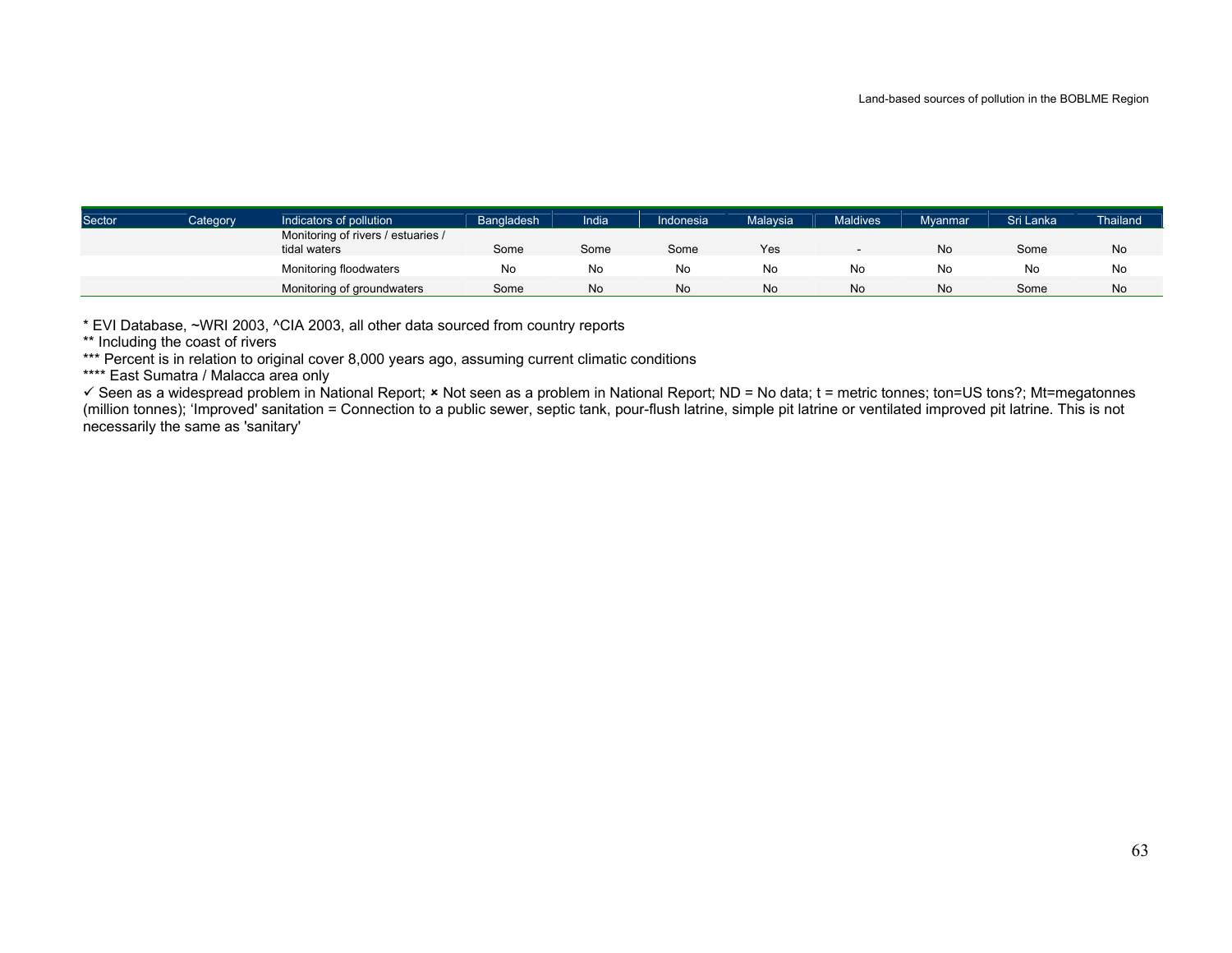| Initiative level | Country         | Location<br>/ Year      | Name                                                                                                       | Purpose                                                                                                                          | <b>Strengths</b><br>/ Weaknesses                                                                               |
|------------------|-----------------|-------------------------|------------------------------------------------------------------------------------------------------------|----------------------------------------------------------------------------------------------------------------------------------|----------------------------------------------------------------------------------------------------------------|
| Local            | India           |                         | West Bengal Sewage waste in aguaculture                                                                    | Use sewage waste and fertilizer to grow algae and plankton<br>to feed finfish                                                    | Reduced sewage loads in Hugli-Matlah<br>estuary. Adopted into Ganga River Action<br>Plan                       |
| Local            | Malaysia        | Range                   | Local By-laws                                                                                              | Control earthworks, earth removal, mining, sanitation and<br>solid waste disposal                                                |                                                                                                                |
| Local            | <b>Maldives</b> | $\overline{?}$          | Sponsoring by Tourist Resorts                                                                              | Sponsoring initiatives for solid waste disposal in<br>neighbouring inhabited island                                              | Stewardship leading improvements in<br>surrounding areas                                                       |
| Local            | Sri Lanka       | 1997-2000,<br>2000-2004 | Hambantota Integrated Coastal Zone Management<br>Project (HICZMP) Phases   & II (CCD, NORAD, SDA,<br>MFOR) | Promotion of ICZM in Hambantota: planning, awareness.<br>Includes Coastal and marine pollution monitoring programme              | NGOs and CBOs involved                                                                                         |
| Local            | Sri Lanka       | 2000-2004               | Hikkaduwa Coastal Zone Management Project<br>(NWSDB, Hikkaduwa Pradeshiya Saba, AusAID)                    | Improve Hikkaduwa. Solid & liquid waste management &<br>systems. Pipe borne sewerage system, Solid wastes,<br>Community building |                                                                                                                |
| Local            | Sri Lanka       | 2000-2005               | North - East Community Restoration and Development<br>Project (NECORD) (Provincial council, ADB, GTZ)      | Improve living conditions of people affected by conflict.<br>Includes small scale community level projects on sanitation         |                                                                                                                |
| Local            | Sri Lanka       | $\overline{?}$          | <b>Shrimp Farmers Association</b>                                                                          | Improve information exchange and methods                                                                                         |                                                                                                                |
| Local            | Sri Lanka       | ?                       | Sustainable Township Programme (under Real Estate<br>Exchange Limited)                                     | Inadequate sanitation for under-served settlements in<br>Colombo.                                                                | Focuses on under-served settlements                                                                            |
| Local            | Sri Lanka       | $\overline{?}$          | Pavithra Ganga Programme (CEA)                                                                             | Water quality monitoring system in Kelani river and<br>Take mitigatory measures to prevent pollution                             | Project is to be extended to Maha Oya.<br>Identifies sensitive areas. Feedback<br>mechanisms. Authority to act |
| Local            | Thailand        | ?                       | Action plan for environmental quality management at<br><b>Provincial level</b>                             | Encourage awareness, precaution and protection, recovery<br>and rehabilitation, research                                         | Focuses on decentralisation to provinces                                                                       |
| Local (Atoll)    | Maldives        | ?                       | Atoll / Island initiatives                                                                                 | Education & awareness, coastal management & defence,<br>waste management                                                         | Initiatives are not one-size fits all and focus<br>on local perceived needs                                    |

# **Annexe 2: Summary of local and national initiatives aimed at addressing pollution**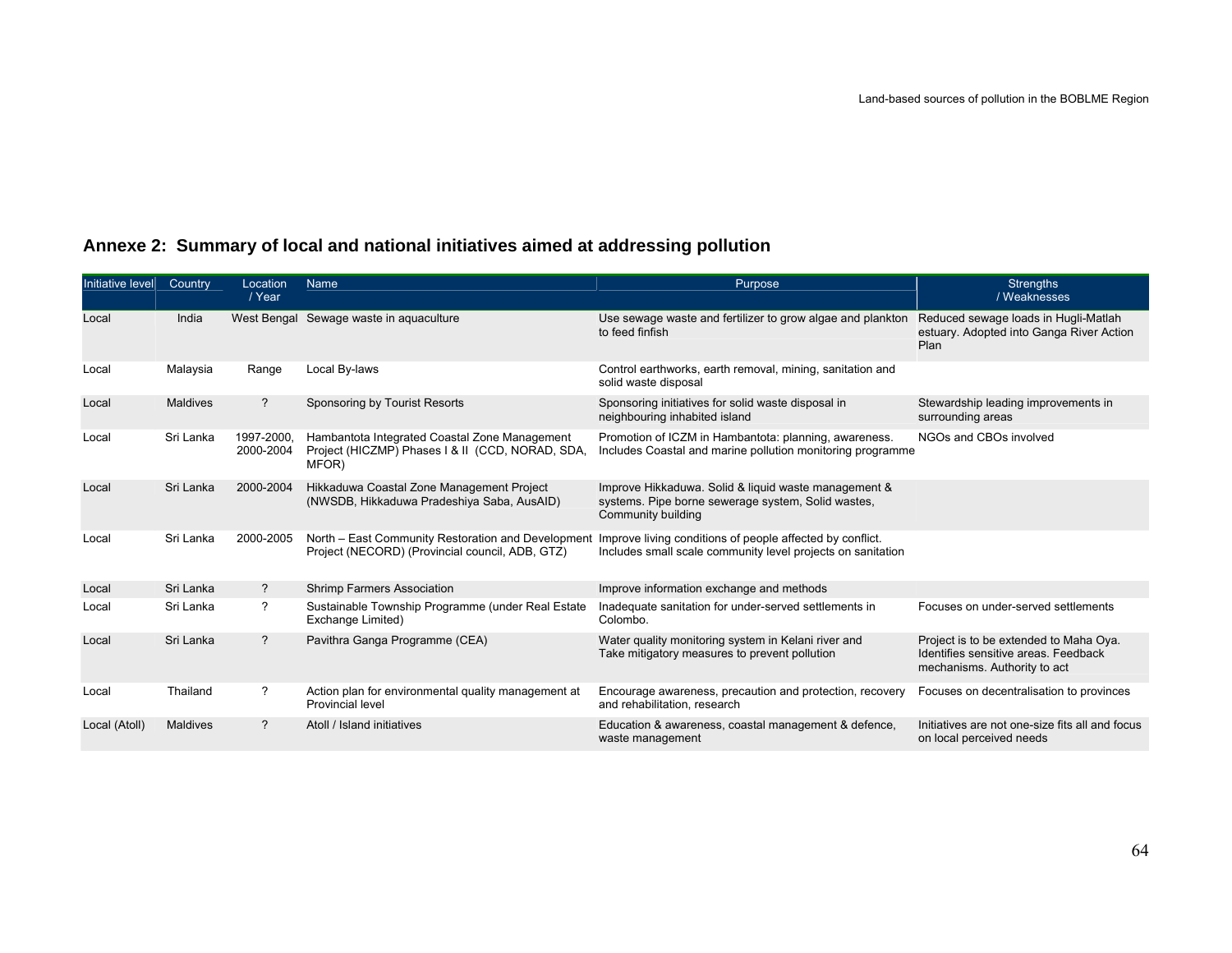| Initiative level    | Country    | Location<br>/ Year    | Name                                                                                                          | Purpose                                                                                                                                                                                                                                                                | <b>Strengths</b><br>/ Weaknesses                                                                                                                                                                                                                 |
|---------------------|------------|-----------------------|---------------------------------------------------------------------------------------------------------------|------------------------------------------------------------------------------------------------------------------------------------------------------------------------------------------------------------------------------------------------------------------------|--------------------------------------------------------------------------------------------------------------------------------------------------------------------------------------------------------------------------------------------------|
| Local /<br>National | Sri Lanka  | $\gamma$              | <b>Water Quality Monitoring</b>                                                                               | Authority to monitor water quality in the Coastal Zone and to<br>requlate discharges from development activities. Carried out<br>on ad hoc basis by at least 7 government agencies,<br>universities and institutes. Includes BOI, CEA, CCD, NARA,<br>NWSDB, SLRDC, ITI | Though many agencies are mandated,<br>there is no coordination or any institution<br>mandated with legal responsibility for<br>regular water quality monitoring in the near<br>shore waters, lagoons/estuaries and inland<br>in the Coastal Zone |
| Local /<br>National | Thailand   | Phangnga<br>Bay, 1999 | and Management of Coastal Resource Systems<br>(ASEAN-EU Cooperation Program Phase II)                         | Interdisciplinary Methodologies for the Sustainable Use ICZM. Status of natural resources, environment, activities,<br>issues, existing laws                                                                                                                           |                                                                                                                                                                                                                                                  |
| Local /<br>National | Thailand   |                       | Phangnga Bay Coastal Zone Environment and Resources<br>Management Project (CZERMP) Phase III (ASEAN<br>AAECP) | Promote SD of coastal areas. Establishment of National<br>Environment & Resource Information Centre                                                                                                                                                                    |                                                                                                                                                                                                                                                  |
| National            | Bangladesh | 1995                  | NEMAP: National Environment Policy and Action Plan                                                            | Management and minimisation of pollution form industry                                                                                                                                                                                                                 | Not enforced                                                                                                                                                                                                                                     |
| National            | Bangladesh | 1997                  | <b>ECR: Environment Conservation Rules</b>                                                                    | Critical areas, permits, standards, emissions                                                                                                                                                                                                                          |                                                                                                                                                                                                                                                  |
| National            | Bangladesh | 1998                  | Policy on Shrimp Culture Development in the National<br><b>Fishery Policy</b>                                 | Rotational culture, incentives, infrastructure, capacity,<br>insurance, zoning, ICZM, participation                                                                                                                                                                    |                                                                                                                                                                                                                                                  |
| National            | Bangladesh | 1999                  | NWP: National Water Policy                                                                                    | Development and safety of water resources                                                                                                                                                                                                                              |                                                                                                                                                                                                                                                  |
| National            | Bangladesh | 2001                  | NWMP: National Water Management Plan                                                                          | To operate NWP. Management, clean water, protection of<br>water ecosystems (Environment & Aquatic Resources)                                                                                                                                                           | No emphasis on restoration or management<br>of threatened areas; Lack of involvement by<br>experts                                                                                                                                               |
| National            | Bangladesh | 1995, 2000            | Environment Conservation Act + Amendment                                                                      | Conservation, improvement, control of pollution                                                                                                                                                                                                                        |                                                                                                                                                                                                                                                  |
| National            | Bangladesh | 1997-2002             | Fifth 5-year Plan                                                                                             | Implementation and enforcement of environmental law<br>through Polluter Pays                                                                                                                                                                                           |                                                                                                                                                                                                                                                  |
| National            | Bangladesh | $\overline{?}$        | WQS: National Water Quality Standards                                                                         |                                                                                                                                                                                                                                                                        |                                                                                                                                                                                                                                                  |
| National            | India      | 1974                  | Water (Prevention and control of pollution) Act                                                               | Control pollution, restore quality through State Pollution<br><b>Control Boards</b>                                                                                                                                                                                    | One focus is on restoration of water quality                                                                                                                                                                                                     |
| National            | India      | 1986                  | <b>EPA: Environment Protection Act</b>                                                                        | Environmental quality, national pollution control and<br>abatement, standards for discharges, accident safeguards,<br>zonation for industry, creation of Authorities                                                                                                   | Allows any person to take action and report,<br>Requires EIAs for certain developments                                                                                                                                                           |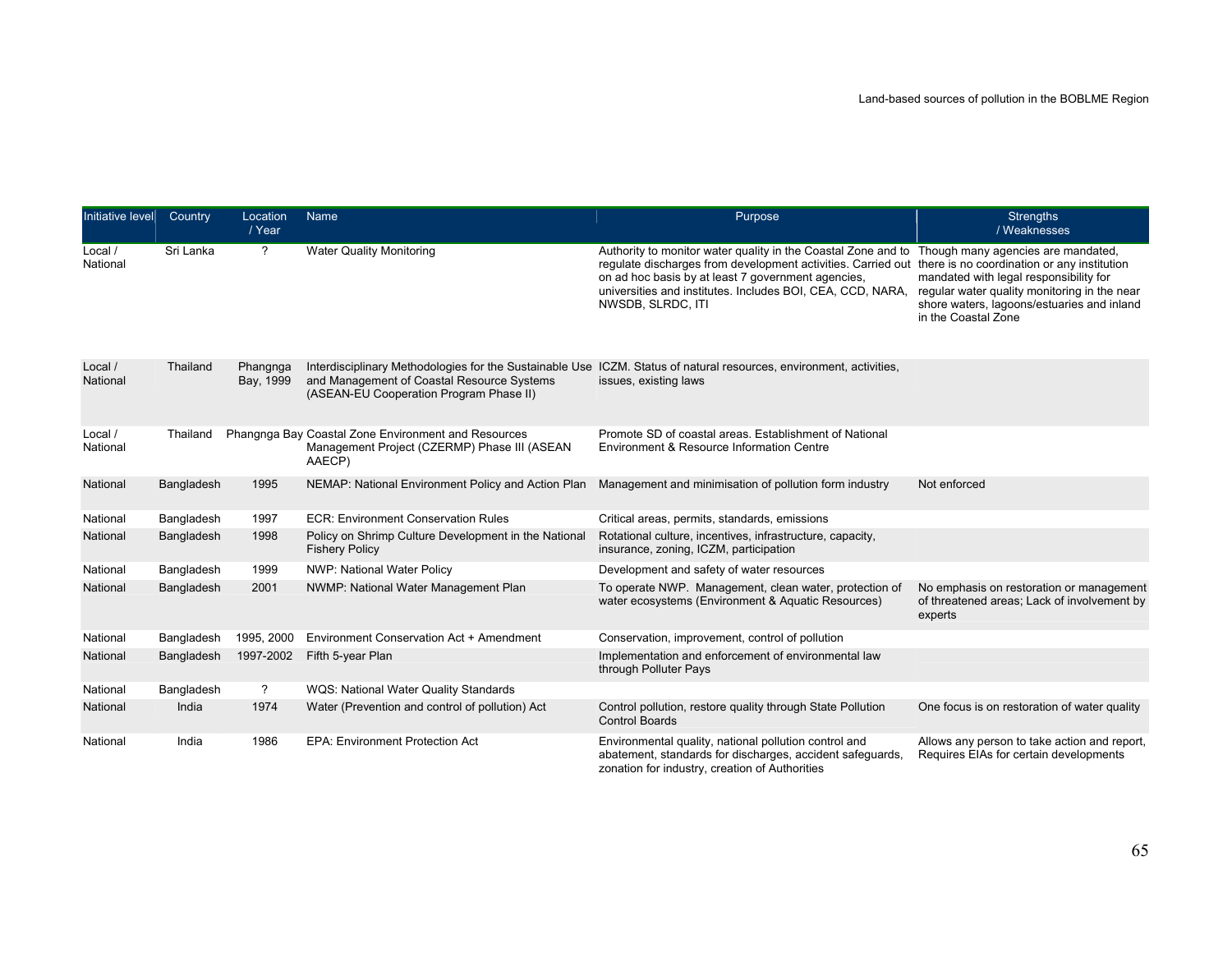| Initiative level | Country | Location<br>/ Year | Name                                                                                                                                                   | Purpose                                                                                                                                                                                                                                         | <b>Strengths</b><br>/ Weaknesses                                                          |
|------------------|---------|--------------------|--------------------------------------------------------------------------------------------------------------------------------------------------------|-------------------------------------------------------------------------------------------------------------------------------------------------------------------------------------------------------------------------------------------------|-------------------------------------------------------------------------------------------|
| National         | India   | 1990               | <b>COMAPS: Coastal Ocean Monitoring &amp; Prediction</b><br>System                                                                                     | Status & trends in coastal & marine environment quality,<br>strategies for maximising economic benefits, sustainable<br>use, 82 locations, collection & analysis of data, 25 variables<br>(physical, chemical & biological), health of seas     | Identifies Hot spots, Institutions<br>strengthened, has online public grievance<br>system |
| National         | India   | 1991               | CRZ: Coastal Regulation Zone Notification (in EPA)                                                                                                     | Regulation and prohibition of activities in coastal areas.<br>Depending on category, restricts industry, hazardous<br>substances, effluent treatment plants, landfills, mining, other<br>permissible activities require environmental clearance | An ICZM approach, Management plans<br>used                                                |
| National         | India   | 1996               | Chemical Accident (Emergency Planning,<br>Preparedness and Response) Rules                                                                             | Statutory back up for establishment of Crisis Group in<br>districts and states with Major Accident Hazards Installations information<br>(MAH), information to public, definition of MAHs                                                        | Identification of high risk industries, public                                            |
| National         | India   | 1997               | ICMAM: Integrated Coastal & Marine Area<br>Management (support from World Bank)                                                                        | Strengthening Environmental Monitoring and Compliance                                                                                                                                                                                           |                                                                                           |
| National         | India   | 1998               | Bio-Medical Wastes (Management & Handling) Rules                                                                                                       | Management of medical wastes                                                                                                                                                                                                                    |                                                                                           |
| National         | India   | 2000               | Municipal Solid Waste Rules                                                                                                                            | Management of municipal wastes (MoEF), includes treated<br>medical wastes, but not industrial                                                                                                                                                   | Includes options for recycling and<br>composting                                          |
| National         | India   | $\overline{?}$     | Sustainable Development Indicators Related to Oceans Waste assimilation capacity, monitoring, modelling,<br>and Seas (Department of Ocean Development) | management plans, pollution from land-based sources                                                                                                                                                                                             | Monitoring of health of seas allows for<br>remedial measures and control                  |
| National         | India   | $\overline{?}$     | ICARM: Integrated Coastal & River Basin Management                                                                                                     | Ensure stability & productivity of aquatic ecosystems in a<br>given coastal region through sustainable economic and<br>social development of the region and its associated river<br>basin.                                                      | Recognises link between freshwater<br>systems and marine environment                      |
| National         | India   | 1934, 1976         | The Petroleum Act and The Petroleum Rules                                                                                                              | Import, transport, storage, production, refining, blending                                                                                                                                                                                      | Accident management                                                                       |
| National         | India   | 1986-1992          | Monitoring of Indian Coastal Waters (Dept Ocean<br>Development & Pollution Control Board & National<br>Institute of Oceanography)                      |                                                                                                                                                                                                                                                 |                                                                                           |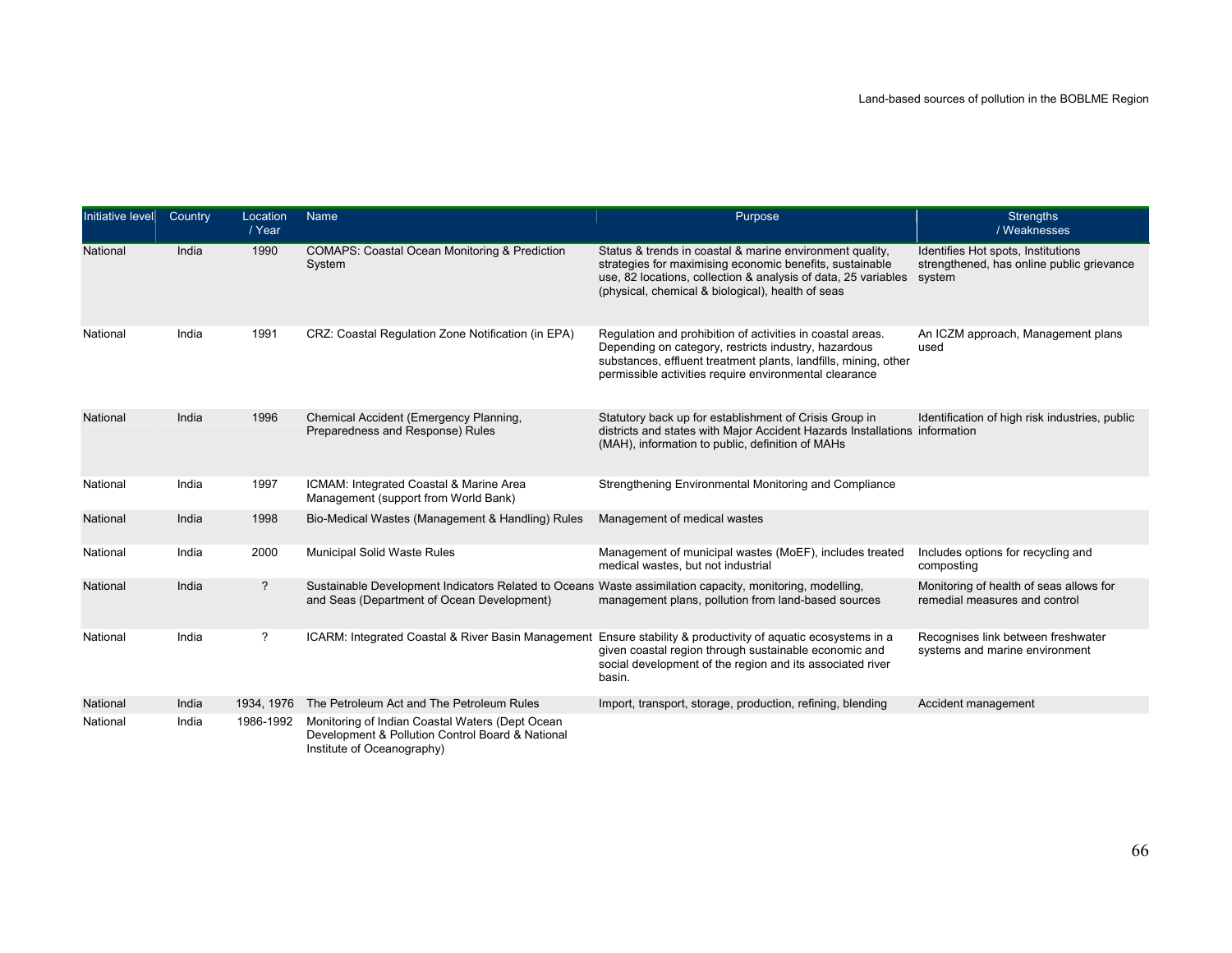| Initiative level | Country   | Location<br>/ Year       | Name                                                                                                        | Purpose                                                                                                                                                         | <b>Strengths</b><br>/ Weaknesses                                     |
|------------------|-----------|--------------------------|-------------------------------------------------------------------------------------------------------------|-----------------------------------------------------------------------------------------------------------------------------------------------------------------|----------------------------------------------------------------------|
| National         | India     | 1989, 1994,<br>2000      | Manufacture Storage and Import of Hazardous<br>Chemicals Rules + Amendments (Environment<br>Protection Act) | Manufacture, Storage and Import of Hazardous Chemicals<br>Rules. Prevention of major industrial accidents and<br>harmonisation of control measures and agencies | Focus on prevention                                                  |
| National         | India     | 1989, 2000               | Hazardous Wastes (Management and Handling) Rules<br>+ Amendment                                             | Control of generation, collection, treatment, transport, import,<br>storage, disposal through State Pollution Control Boards and<br>State DOEs                  |                                                                      |
| National         | Indonesia | 1945                     | <b>National Guidance Act</b>                                                                                | Responsible use of natural resources in relation to carrying<br>capacity and welfare of people                                                                  |                                                                      |
| National         | Indonesia | 1993                     | State Policy guidelines                                                                                     |                                                                                                                                                                 |                                                                      |
| National         | Indonesia | 1997                     | Environmental Management Act                                                                                |                                                                                                                                                                 |                                                                      |
| National         | Indonesia | ?                        | <b>Environmental Impact Assessment</b>                                                                      |                                                                                                                                                                 |                                                                      |
| National         | Indonesia | ?                        | Clean River Programme                                                                                       |                                                                                                                                                                 |                                                                      |
| National         | Indonesia | ?                        | Small scale industries impact control                                                                       |                                                                                                                                                                 |                                                                      |
| National         | Indonesia | ?                        | Environmental Damage Control                                                                                |                                                                                                                                                                 |                                                                      |
| National         | Indonesia | ?                        | Marine and Coastal Pollution Control                                                                        |                                                                                                                                                                 |                                                                      |
| National         | Indonesia | $\overline{\phantom{a}}$ | Hazardous Waste Management                                                                                  |                                                                                                                                                                 |                                                                      |
| National         | Indonesia | ?                        | Clean City Program                                                                                          |                                                                                                                                                                 |                                                                      |
| National         | Indonesia | ?                        | <b>Cleaner Production Development</b>                                                                       |                                                                                                                                                                 |                                                                      |
| National         | Indonesia | ?                        | Implementation of Coastal Spatial Layout and Land-use<br>Plan                                               |                                                                                                                                                                 |                                                                      |
| National         | Indonesia | $\overline{?}$           | Establishment of National Coastal Water Quality<br>Standards                                                | Standards for shipping and ports, industry, hydrocarbons,<br>coral mining, degradation of habitats, aquaculture,<br>agriculture, tourism, transport             |                                                                      |
| National         | Indonesia | $\overline{?}$           |                                                                                                             | 10 National Steps towards environmental Management Guidelines for Indonesia environmental policy and strategies Considers carrying capacity, raises             | environmental quality, community<br>participation                    |
| National         | Malaysia  | 1985                     | Coastal Pollution Monitoring (DOE)                                                                          | Coastal water quality, 153 locations, chemical and<br>bacteriological monitoring                                                                                | Direct information on environmental health                           |
| National         | Malaysia  | 1987                     | EIA: Environmental Impact Assessment Regulations                                                            |                                                                                                                                                                 |                                                                      |
| National         | Malaysia  | 1997                     | IRBM: Integrated River Basin Management (DOE)                                                               | Management of whole river system from headwaters to sea                                                                                                         | Sungai Trengganu River used as model for<br>other states to emulate. |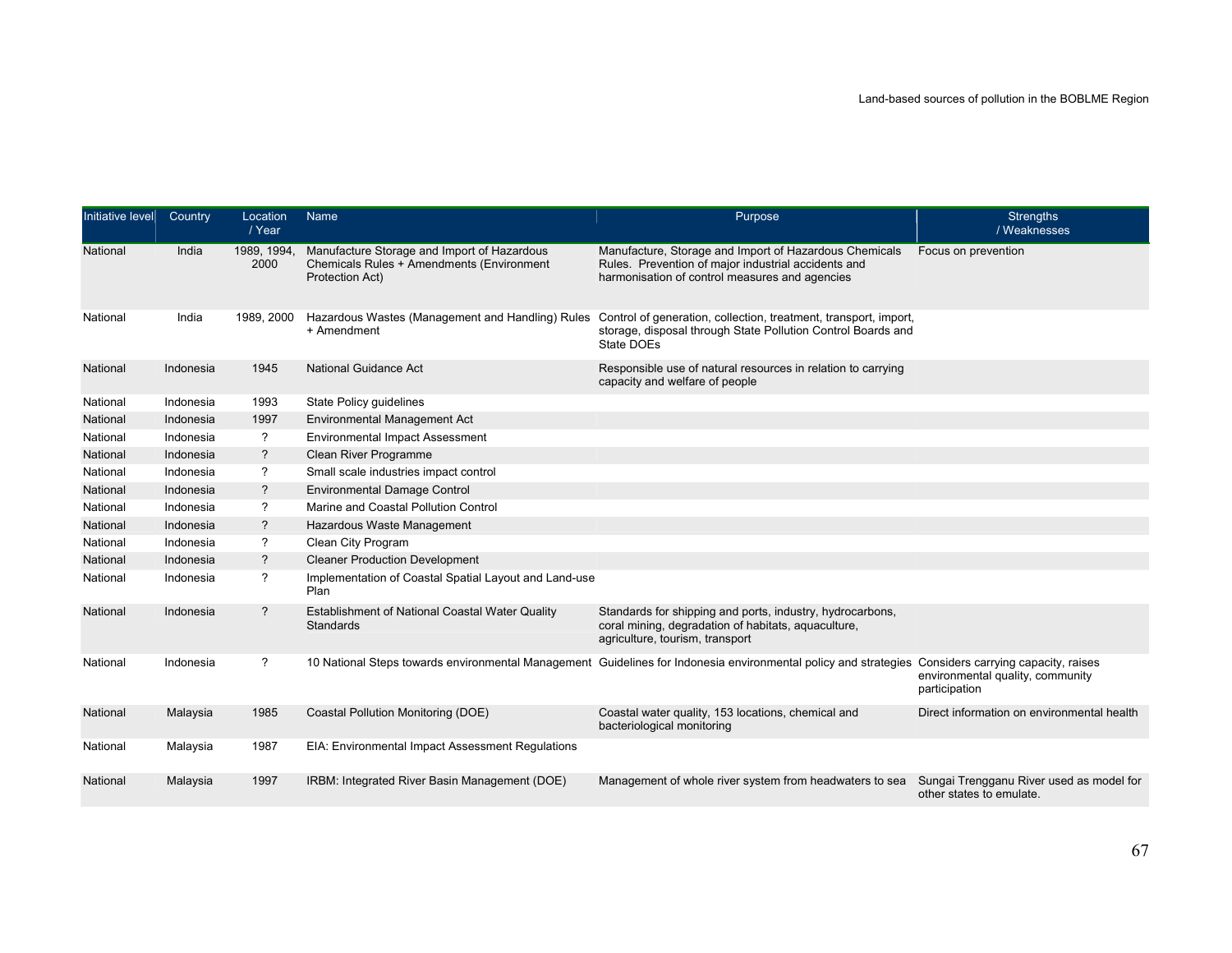| Initiative level | Country         | Location<br>/ Year   | Name                                   | Purpose                                                                                                                                                                                                                                                             | <b>Strengths</b><br>/ Weaknesses                                                                                                                                                                                           |
|------------------|-----------------|----------------------|----------------------------------------|---------------------------------------------------------------------------------------------------------------------------------------------------------------------------------------------------------------------------------------------------------------------|----------------------------------------------------------------------------------------------------------------------------------------------------------------------------------------------------------------------------|
| National         | Malaysia        | 2000                 | River Basin Water Quality Programme    | 931 water-monitoring stations in 120 river basins                                                                                                                                                                                                                   | Results showed improvements in water<br>quality. Lost direct comparisons with<br>previous data.                                                                                                                            |
| National         | Malaysia        | 2002                 | National Policy on the Environment     | Achieve a healthy and productive environment. Harmonise<br>economic goals with environment imperatives                                                                                                                                                              | Malaysia will fully cooperate with<br>neighbouring countries on transboundary<br>environmental issues and adopt practical<br>measures to minimise the occurrence of<br>transboundary pollution and industrial<br>accidents |
| National         | Malaysia        | 1974, 1979           | <b>EQA: Environmental Quality Act</b>  | Limits to allowable pollutant levels for land and sea-based<br>sources as specified under EIA legislation. Pollution<br>prevention, abatement and environmental enhancement.<br>Palm oil, rubber, sewage & industrial effluents, waste<br>treatment & disposal, EIA |                                                                                                                                                                                                                            |
| National         | Malaysia        | 1988-1994            | River Water Quality Programme (DOE)    | 116 rivers, 892 sampling stations monitored around country.<br>Status & trends in river water quality. Range of physical,<br>chemical indicators                                                                                                                    | Developed water quality index. Monitoring<br>of river conditions. Stopped after 1994.<br>Results showed status and trends                                                                                                  |
| National         | Malaysia        | Under<br>development | National Coastal Zone Policy           | Protect marine resources, address issues of multiple use<br>conflicts, streamline the legislative & administrative<br>responsibilities of state and federal agencies                                                                                                |                                                                                                                                                                                                                            |
| National         | Malaysia        |                      | under review Soil and Conservation Act | Soil erosion, air and water pollution related to land clearing                                                                                                                                                                                                      |                                                                                                                                                                                                                            |
| National         | Malaysia        | $\tilde{?}$          | <b>Environmental Depository</b>        | Compilation of environment statistics                                                                                                                                                                                                                               | Centralisation of information needed for<br>management                                                                                                                                                                     |
| National         | <b>Maldives</b> | 1989                 | 1st National Environment Action Plan   | Institutional and capacity building, Information collection on<br>status of the environment                                                                                                                                                                         |                                                                                                                                                                                                                            |
| National         | Maldives        | 1993                 | <b>Environment Protection Law</b>      | Broad mandate for holistic legal approach to all matters<br>concerned with the environment. Transboundary chemicals<br>and EIA                                                                                                                                      | Deals with transboundary chemical<br>movement                                                                                                                                                                              |
| National         | <b>Maldives</b> | 1996                 | <b>Health Master Plan</b>              | Access to safe water, adequate sanitation, effective waste<br>disposal                                                                                                                                                                                              |                                                                                                                                                                                                                            |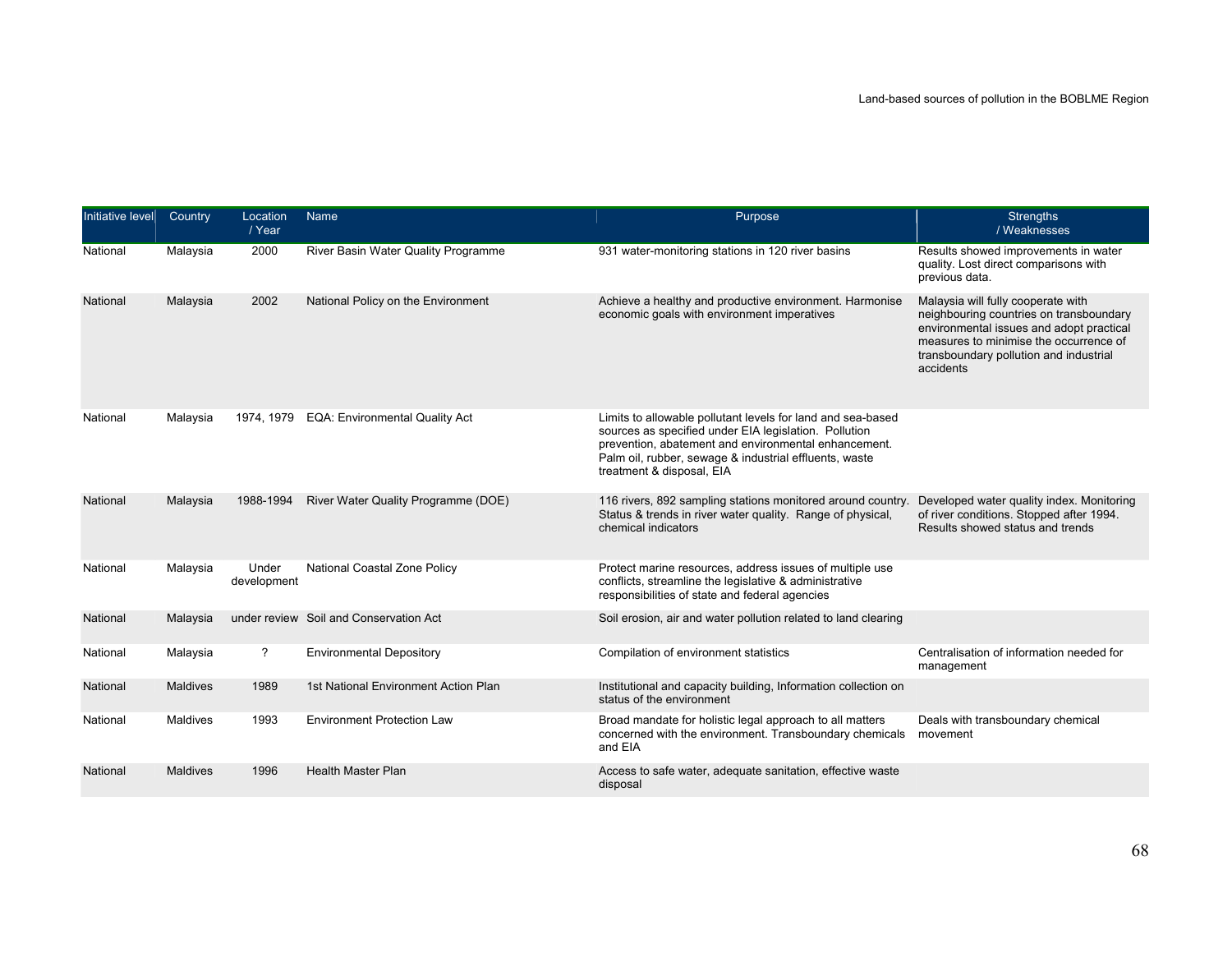| Initiative level | Country         | Location<br>/ Year | Name                                                                               | Purpose                                                                                                                                                                                   | <b>Strengths</b><br>/ Weaknesses                                      |
|------------------|-----------------|--------------------|------------------------------------------------------------------------------------|-------------------------------------------------------------------------------------------------------------------------------------------------------------------------------------------|-----------------------------------------------------------------------|
| National         | Maldives        | 1999               | 2nd National Environment Action Plan                                               | Issues & threats from local and global causes, including<br>pollution                                                                                                                     |                                                                       |
| National         | <b>Maldives</b> | 2000               | Aitken Spence & Company, Limited (IFC, WB<br>Assistance)                           | Finances beach-side resorts that will install sewage<br>treatment plants and roof-top gardens of endemic flora<br>irrigated with treated effluent                                         | Incentive scheme (rather than penal<br>scheme), Good use of pollutant |
| National         | Maldives        | ?                  | Green Resort Award, Green Globe Award & Tour<br><b>Operators Environment Award</b> | Encourage environmental considerations in resort operations Reward of good practices in the tourism<br>and provisions                                                                     | industry. Has made resorts competitive                                |
| National         | <b>Maldives</b> | <b>NGO</b>         | <b>Tourist Industry Association</b>                                                | Environmental awareness and influencing government policy                                                                                                                                 |                                                                       |
| National         | Maldives        | <b>NGO</b>         | Public awareness programmes                                                        | A range of NGOs, radio, TV                                                                                                                                                                | Mass media used to get message across                                 |
| National         | Myanmar         | 1927               | The Waterpower Act                                                                 | Prohibits pollution of public waters for obtaining energy and<br>mining purpose                                                                                                           |                                                                       |
| National         | Myanmar         | 1951               | The Factories Act                                                                  | Controls factories involved with chemicals, particularly<br>hazardous or toxic chemicals                                                                                                  |                                                                       |
| National         | Myanmar         | 1977               | The Territorial Sea and Maritime Zone Law                                          | Prevention of marine pollution                                                                                                                                                            |                                                                       |
| National         | Myanmar         | 1989               | The Law Relating to Aquaculture                                                    | Prohibits causing water pollution                                                                                                                                                         |                                                                       |
| National         | Myanmar         | 1989               | The Law Relating to the Fishing Rights of Foreign<br><b>Fishing Vessels</b>        | Prohibits causing water pollution                                                                                                                                                         |                                                                       |
| National         | Myanmar         | 1990               | The Pesticide Law                                                                  | Monitors and controls the selection, storage, transportation<br>and use of pesticides.                                                                                                    |                                                                       |
| National         | Myanmar         | 1990               | The Myanmar Marine Fisheries Law                                                   | Prohibits causing water pollution                                                                                                                                                         |                                                                       |
| National         | Myanmar         | 1991               | <b>Freshwater Fisheries Law</b>                                                    | Prohibits causing water pollution                                                                                                                                                         |                                                                       |
| National         | Myanmar         | 1994               | <b>National Environment Policy</b>                                                 | Harmony and balance between environment and<br>development through the integration of environmental<br>considerations into the development process                                        |                                                                       |
| National         | Myanmar         | 1994               | The Mines Law                                                                      | Control safe disposal of waste, tailing and fumes                                                                                                                                         |                                                                       |
| National         | Sri Lanka       | 1981               | Marine Pollution Prevention Act No. 59 (MFOR, MPPA)                                | Prevention, reduction and control of pollution in Sri Lanka<br>waters. National Oil Spill Contingency Plan. Penalties for any<br>form of marine pollution.                                | MPPA does not cover land-based sources                                |
| National         | Sri Lanka       | 1981               | NSF)                                                                               | Natural Resources, Energy & Science Act No. 78 (MST, Establishment of National Science Foundation. Scientific & Technical advice available to Minister<br>technological research & policy |                                                                       |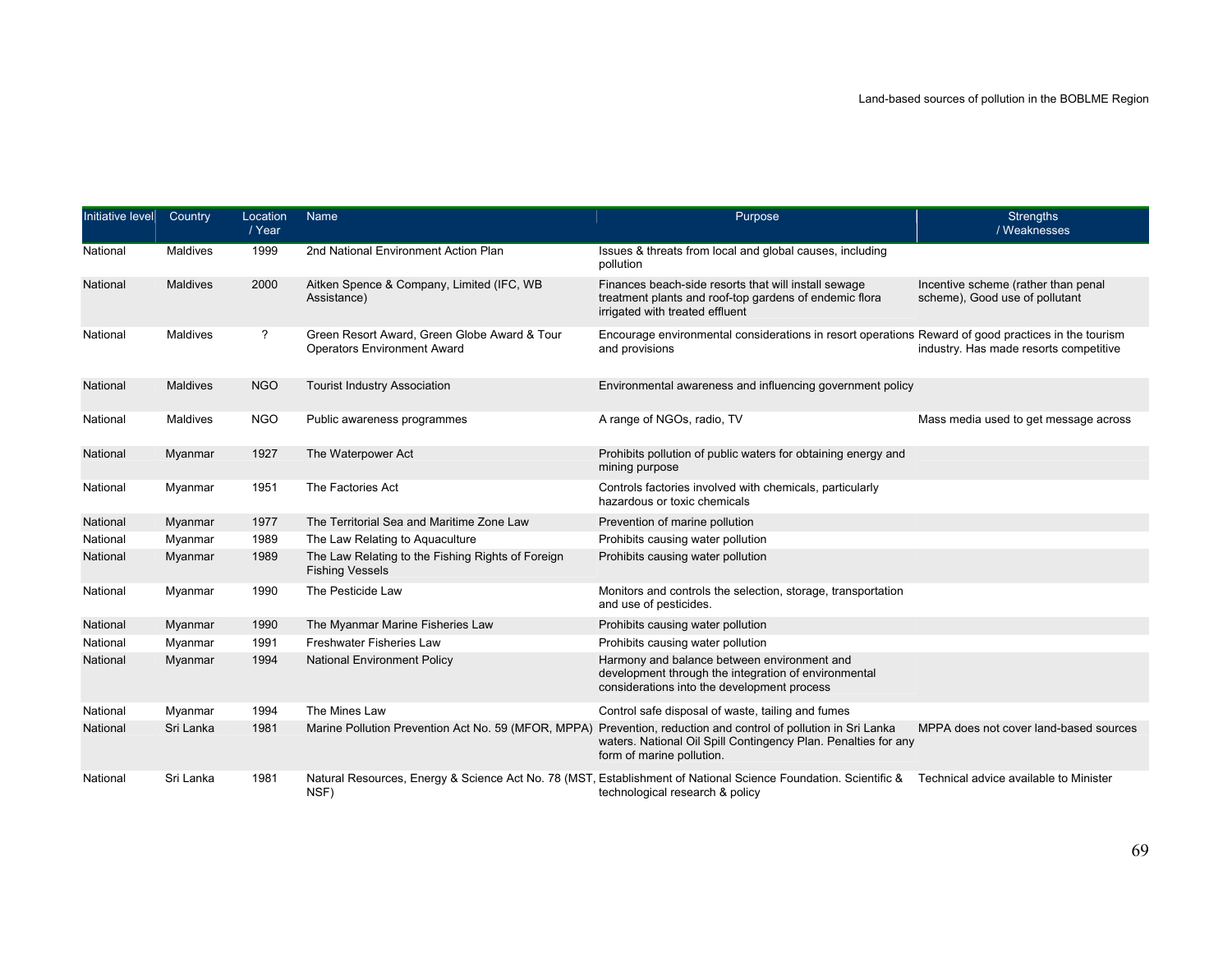| Initiative level | Country   | Location<br>/ Year       | Name                                                                                                           | Purpose                                                                                                                                                                           | <b>Strengths</b><br>/ Weaknesses                                                                     |
|------------------|-----------|--------------------------|----------------------------------------------------------------------------------------------------------------|-----------------------------------------------------------------------------------------------------------------------------------------------------------------------------------|------------------------------------------------------------------------------------------------------|
| National         | Sri Lanka | 1990                     | EPL: Environment Protection License for Industry                                                               | EPL must be obtained. Stipulates standards & criteria for the<br>industry to discharge its wastes                                                                                 |                                                                                                      |
| National         | Sri Lanka | 1990                     | CZM Plans: Coastal Zone management Plans (CCD)                                                                 | Manage coastal habitats. Banning coral mining, permits,<br>education, awareness, planning, monitoring, research,<br>coordination                                                  | Pollution is little addressed                                                                        |
| National         | Sri Lanka | 1993                     | <b>EIA Procedure</b>                                                                                           | Mitigation incorporated at early stage of a project                                                                                                                               |                                                                                                      |
| National         | Sri Lanka | 1999                     | Aitken Spence & Company, Limited (IFC, WB<br>Assistance)                                                       | Finances beach-side resorts that will install sewage<br>treatment plants and roof-top gardens of endemic flora<br>irrigated with treated effluent                                 | Incentive scheme (rather than penal<br>scheme), Good use of pollutant                                |
| National         | Sri Lanka | 2002                     | Clean Industry Development Project (International<br>Resource Group, ADB)                                      | Policies, strategies and actions integrating cleaner<br>production in industrial development, design & operation,<br>awareness                                                    |                                                                                                      |
| National         | Sri Lanka | 2003                     | Coastal Zone Management Plan (CCD)                                                                             | Plan of Action to control coastal erosion, pollution,<br>degradation of coastal habitats, fisheries and aquaculture<br>and special area management                                | Seeks cooperation from all stakeholders                                                              |
| National         | Sri Lanka | 1980, 1988               | National Environment Act No. 47 + Amendment No. 56 Environment protection and management. Section 23<br>(MENR) | concerns discharge of waste. Regulatory powers through<br>EIA and EPL (see below)                                                                                                 |                                                                                                      |
| National         | Sri Lanka | development              | 1996, under Hazardous Waste Management System                                                                  |                                                                                                                                                                                   |                                                                                                      |
| National         | Sri Lanka | 2000-2003                | Institutional Strengthening of the Oil Spill Contingency<br>Management (INSTCOM) (MFOR, MPPA, Norway)          | Implement the National Oil Spill Contingency Plan (NOSCP) Institutional strengthening<br>& strengthen oil spill contingency management                                            |                                                                                                      |
| National         | Sri Lanka | $\overline{?}$           | IP: Industrial Parks                                                                                           | To relocate and concentrate highly polluting industries in one It is not clear how aggregating industry<br>area. 19 currently established                                         | reduces pollution                                                                                    |
| National         | Sri Lanka | ?                        | National Solid Waste Management Strategy                                                                       |                                                                                                                                                                                   |                                                                                                      |
| National         | Sri Lanka | ?                        | NEAP: National Environmental Action Plan (MENR)                                                                | Policy initiative on natural resource management                                                                                                                                  |                                                                                                      |
| National         | Sri Lanka | $\overline{\phantom{a}}$ | CEPOM: Committees (8) on Environmental Policy and<br>Management (CEA)                                          | Resolve the conflicts and issues of various agencies involved Addresses problem of institutional overlaps<br>in environmental affairs. Government, NGOs and other<br>stakeholders | and multisectoral nature of environmental<br>concerns                                                |
| National         | Sri Lanka | ?                        | CIEDP: Committee on Integrating Environment and<br>Development (CEA)                                           | Coordinator for the 8 committees of CEPOM                                                                                                                                         | Addresses problem of institutional overlaps<br>and multisectoral nature of environmental<br>concerns |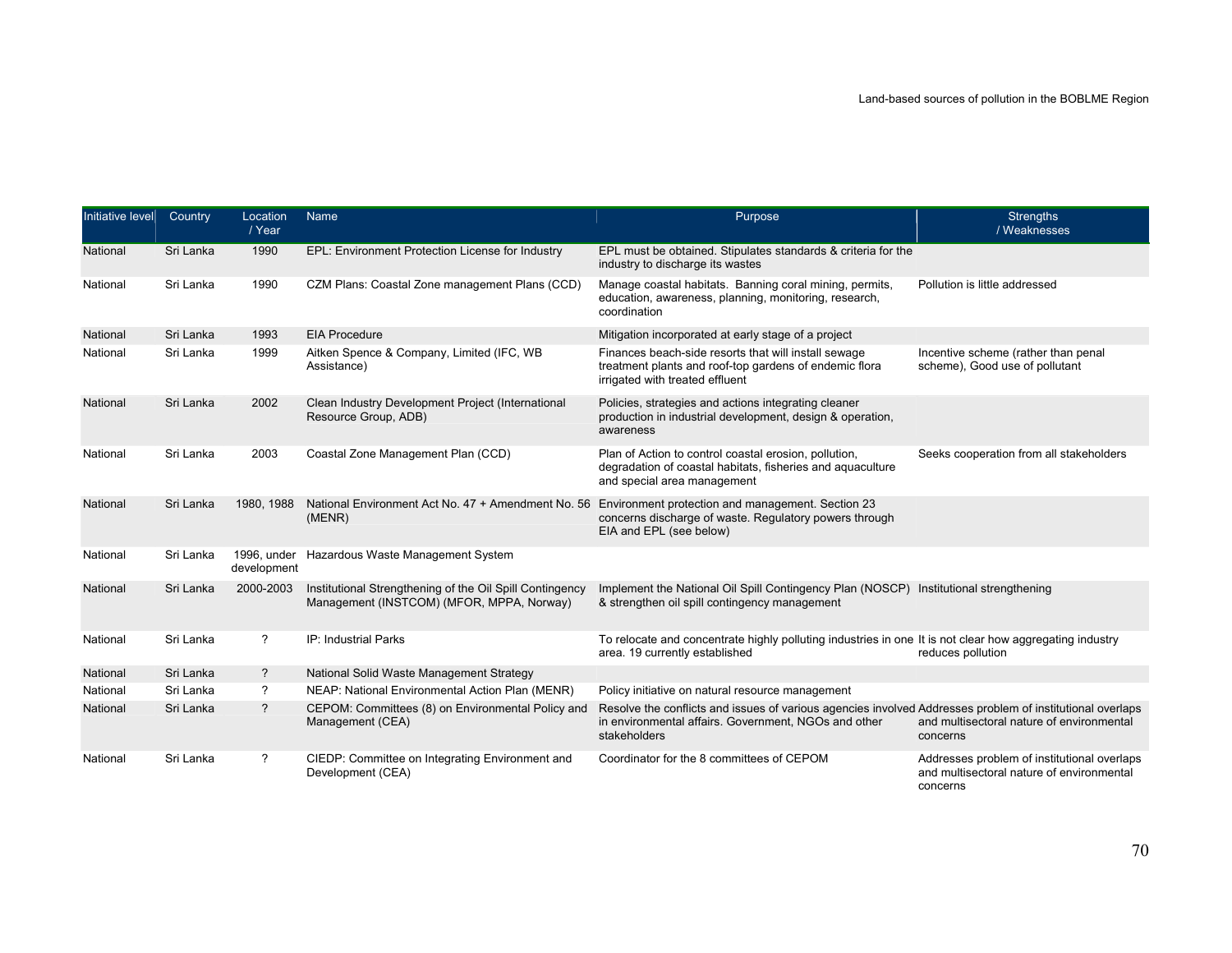| Initiative level | Country   | Location<br>/ Year | Name                                                                                                                                                                                       | Purpose                                                                                                                                                                                                                                                                                                                                                               | <b>Strengths</b><br>/ Weaknesses                                                                           |
|------------------|-----------|--------------------|--------------------------------------------------------------------------------------------------------------------------------------------------------------------------------------------|-----------------------------------------------------------------------------------------------------------------------------------------------------------------------------------------------------------------------------------------------------------------------------------------------------------------------------------------------------------------------|------------------------------------------------------------------------------------------------------------|
| National         | Sri Lanka | $\overline{?}$     | NWSDB: National Water Supply & Drainage Board                                                                                                                                              | Good quality water and adequate sanitation in rural and<br>urban areas                                                                                                                                                                                                                                                                                                |                                                                                                            |
| National         | Sri Lanka |                    | Selected sites Coastal Resources Management Project (CRMP)<br>/2000-2005 (CCD, MFOR, ADB, Netherlands)                                                                                     | Enhance environmental protection & poverty reduction.<br>Erosion control, environment and resource management,<br>water quality improvement, solid waste and sanitation.<br>Institutional strengthening (MFOR/DFAR/CCD)                                                                                                                                               |                                                                                                            |
| National         | Sri Lanka |                    | Selected sites Conservation of Bio-diversity through Integrated<br>/ 2000-2005 Collaborative Management in the Rekawa, Ussangoda<br>and Kalametiya Coastal Ecosystems (CCD, MFOR,<br>UNDP) | Conservation & sustainable use of biodiversity. Includes<br>monitoring programme on activities likely to have adverse<br>impacts on the conservation and sustainable use of<br>biodiversity                                                                                                                                                                           | Collaborative management system, actively<br>involving local communities, NGO's<br>and government agencies |
| National         | Thailand  | 1997-2016          | Policy and Prospective Plan for Enhancement and<br>Conservation of National Environment Quality (NEC)                                                                                      | Balance economic, social development & environment.<br>Reserve not less than 160,000 ha mangrove forest. Maintain sustainability<br>coastal ecosystems                                                                                                                                                                                                                | Focus on balancing three pillars of                                                                        |
| National         | Thailand  | 1999-2003          | Action plan on conserving and rehabilitating marine<br>resources and the environment                                                                                                       | Conservation & rehabilitation. Sustainable use, Coordinate<br>with ASEAN member countries on environment protection &<br>problem solving                                                                                                                                                                                                                              | Includes monitoring of environmental quality                                                               |
| National         | Thailand  | 1999-2006          | Environmental Quality Management Plan                                                                                                                                                      | Action long-term policies & guidelines (3-5 years). Common<br>guidelines for ministries, departments and provinces for<br>harmonized work plans/projects and budgets                                                                                                                                                                                                  |                                                                                                            |
| National         | Thailand  | 2002-2006          | Environmental quality management framework                                                                                                                                                 | Improve efficiency of resources and environment<br>management. Capacity building of local people &<br>participation of stakeholders                                                                                                                                                                                                                                   |                                                                                                            |
| National         | Thailand  | ?                  | National Economic and Social Development Plan (9th)                                                                                                                                        | Sustainable utilization of natural resources and the<br>environment through public participation. Reform the natural<br>resources and environment management system, with public<br>participation. Manage & protect natural resources, monitor<br>the environmental conditions and pollution point sources.<br>Improve seawater quality to meet the national standard | Correction of water quality that does not<br>meet standards                                                |
| National         | Thailand  | ?                  | Implementation under the ASEAN Working Group on<br>Coastal and Marine Environment (AWGCME) (OEPP)                                                                                          | Management & protection of coastal and marine environment<br>in ASEAN region. ASEAN Strategic Plan of Action on<br>Environment                                                                                                                                                                                                                                        |                                                                                                            |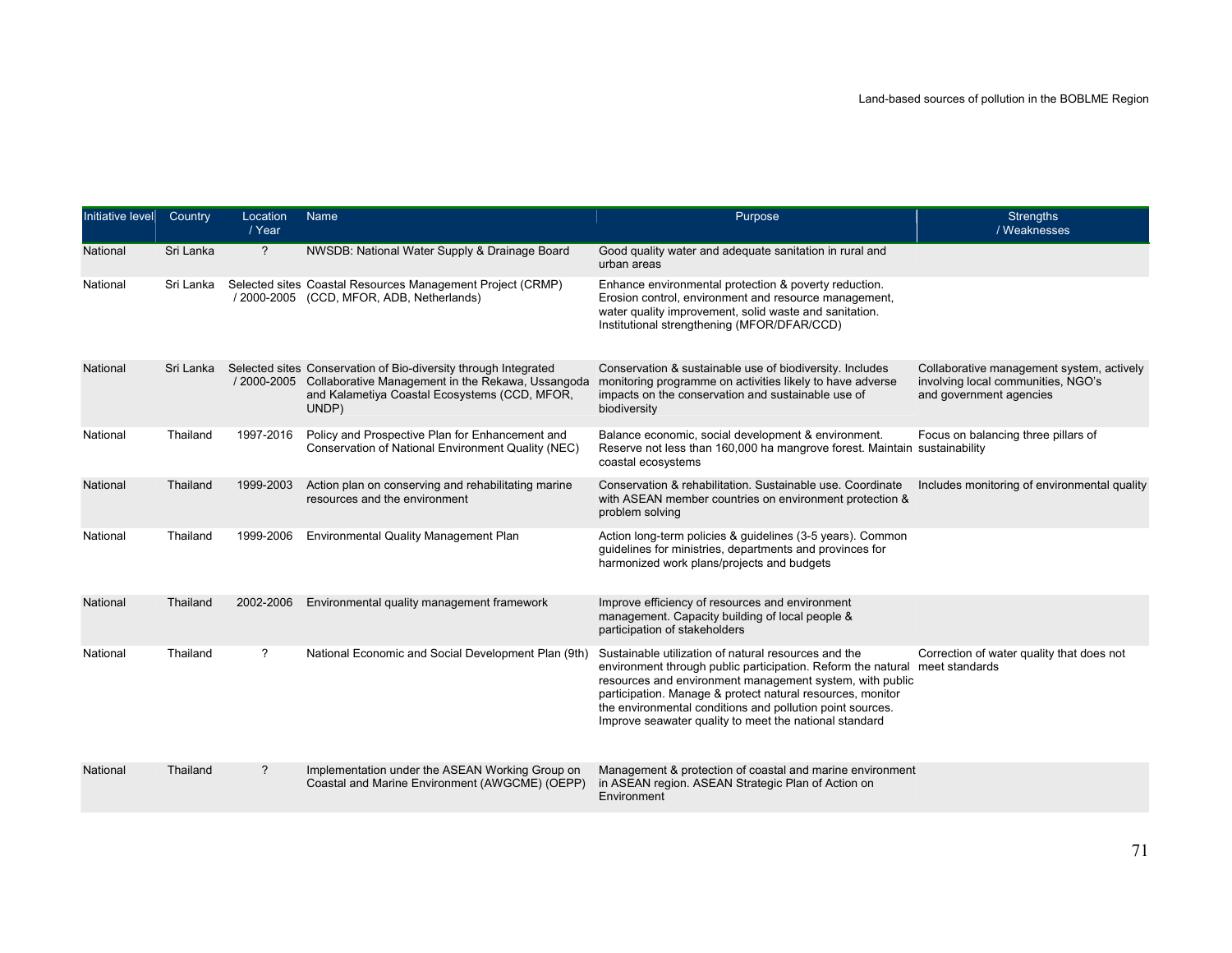| Initiative level Country    |            | Location<br>/ Year | Name <sup>1</sup>                                                                                | Purpose                                                                                                                                            | <b>Strengths</b><br>/ Weaknesses |
|-----------------------------|------------|--------------------|--------------------------------------------------------------------------------------------------|----------------------------------------------------------------------------------------------------------------------------------------------------|----------------------------------|
| National                    | Thailand   |                    | Implementation under the ASEAN Sub-committee on<br>Marine Science and Technology (SCMSAT) (OEPP) | Baseline information, formulation of Regional Framework on<br>Integrated Management, guidelines for management among<br>the ASEAN member countries |                                  |
| National /<br>International | Bangladesh | 1992               | NEP: National Environment Policy and Action Plan (Rio<br><b>Summit 1992)</b>                     |                                                                                                                                                    |                                  |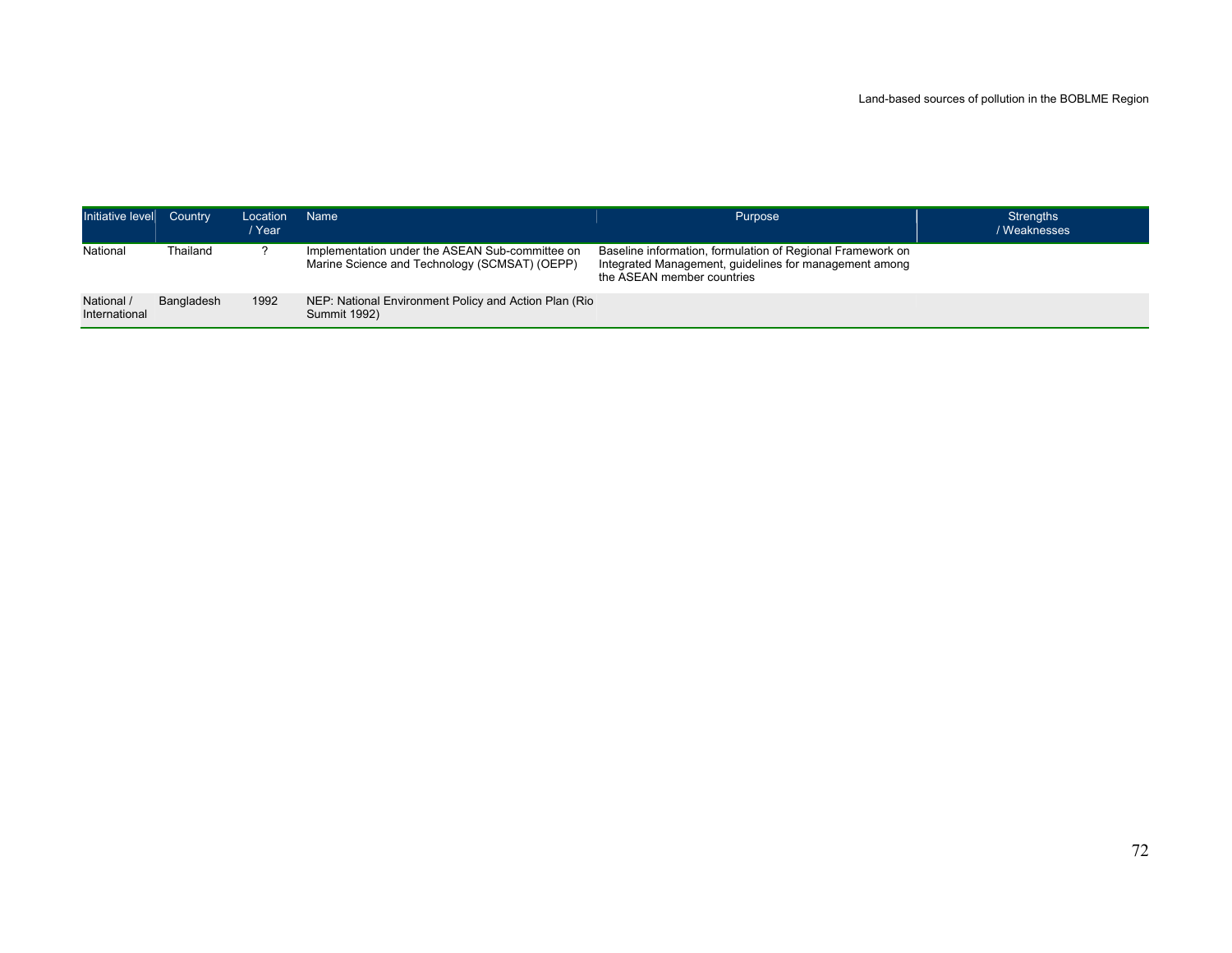# **Annexe 3: International Environmental Treaties of BOBLME countries**

List of International Environmental Treaties to which BOBLME countries are either S=Signatory or P=Party. Shaded treaties are those most relevant to the control of land-based sources of coastal and marine pollution.

| Year | Treaty                                                                                                                                | Location             | <b>BD</b> | <b>IN</b> |   |   | ID MY MV | MM LK TH |    |              | Common         |
|------|---------------------------------------------------------------------------------------------------------------------------------------|----------------------|-----------|-----------|---|---|----------|----------|----|--------------|----------------|
| 1919 | Constitution of the International Labour Organisation                                                                                 | Versailles           | P         |           | D | P |          | P        | P  |              |                |
| 1920 | Treaty Regulating the Status of Spitsbergen and conferring the Sovereignty on Norway                                                  | Paris                |           | P         |   |   |          |          |    |              |                |
| 1921 | Convention and Statute on the Regime of Navigable Waterways of International Concern                                                  | Barcelona            |           |           |   |   |          |          |    | P            |                |
| 1924 | International Agreement for the Creation of an International Office for Dealing with Contagious Diseases of Animals at Paris<br>Paris |                      |           | P         | P |   |          | P        |    | P            |                |
| 1925 | Protocol for the Prohibition of the Use in War of Asphyxiating Bacteriological Methods of Warfare                                     | Geneva               | P         | P         | P | P | P        |          | P. | $\mathsf{P}$ | $\overline{7}$ |
| 1933 | Convention relative to the Preservation of Fauna and Flora in their Natural State                                                     | London               |           | P         |   |   |          |          |    |              |                |
| 1940 | Statute of the International Institute for the Unification of Private Law                                                             | Rome                 |           | D         |   |   |          |          |    |              |                |
| 1944 | Agreement of the International Bank for Reconstruction and Development                                                                | <b>Bretton Woods</b> | P         | ₽         | P | P | P        | P        | P  | P            | All            |
| 1944 | Agreement of the International Monetary Fund                                                                                          | <b>Bretton Woods</b> | P         | ▫         | P | P | P        | P        | P  | P            | All            |
| 1944 | Convention on International Civil Aviation Annex 16 - Aircraft Noise                                                                  | Chicago              | P         | □         | P | P | P        | P        | P  | P            | All            |
| 1945 | Constitution of the United Nations Educational Scientific and Cultural Organization                                                   | London               | P         | ₽         | P | P | P        | P        | P  | P            | All            |
| 1945 | Constitution of the Food and Agriculture Organization of the United Nations                                                           | Quebec               | P         | D         | P | P | P        | P        | P  | P            | All            |
| 1945 | <b>Charter of the United Nations</b>                                                                                                  | San Francisco        | P         |           | P | P | P        | P        | P  | P            | All            |
| 1946 | Constitution of the World Health Organization                                                                                         | New York             | P         | P         | P | P | P        | P        | P  | P            | All            |
| 1946 | International Convention for the Regulation of Whaling                                                                                | Washington           |           | P         |   |   |          |          |    |              |                |
| 1947 | General Agreement on Tariffs and Trade                                                                                                | Geneva               | P         | □         | P | P |          | P        | P  | P            | $\overline{7}$ |
| 1947 | Convention of the World Meteorological Organization                                                                                   | Washington           | Þ         | P         | P | P | P        | P        | P  | P            | All            |
| 1948 | Agreement for the Establishment of the Asia-Pacific Fishery Commission                                                                | Baguio               | P         | D         | P | P |          | P        | P  | P            | 7              |
| 1948 | Convention on the International Maritime Organization                                                                                 | Geneva               | P         | P         | P | P | P        | P        | P  | P            | All            |
| 1949 | Convention on Road Traffic                                                                                                            | Geneva               | P         | P         |   | P |          |          | P  | P            | 5              |
| 1951 | International Plant Protection Convention                                                                                             | Rome                 | P         | P         | P | P |          |          | P  | P            | 6              |
| 1954 | International Convention for the Prevention of Pollution of the Sea by Oil 1962 and 1969                                              | London               | P         |           |   |   | P        |          | P  |              | 3              |
| 1956 | Statutes of the International Centre for the Study of the Preservation and Restoration of Cultural Property                           | New Delhi            |           | P         |   | P |          | P        | P  | P            | 5              |
| 1956 | Statute of the International Atomic Energy Agency                                                                                     | <b>New York</b>      | P         | P         | P | P |          | P        | P  | P            | $\overline{7}$ |
| 1956 | Plant Protection Agreement for the Asia and Pacific Region                                                                            | Rome                 | P         | ▫         | P | P |          | P        | P  | P            |                |
| 1956 | Protocol to the International Convention for the Regulation of Whaling                                                                | Washington           |           | D         |   |   |          |          |    |              |                |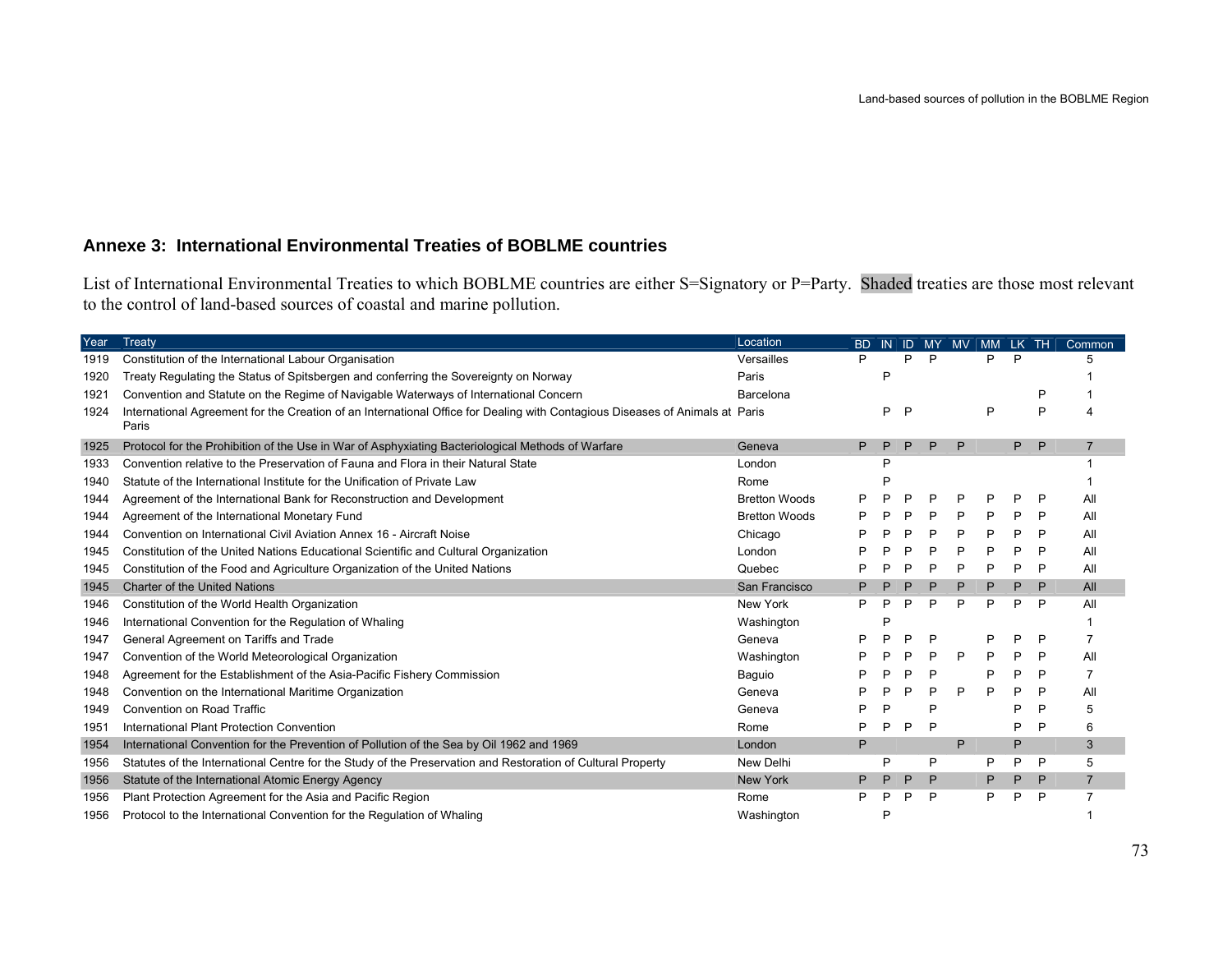| Year | Treaty                                                                                                                                                 | Location        | BD. |   |   |   |   |   |    |   | IN ID MY MV MM LK TH Common |
|------|--------------------------------------------------------------------------------------------------------------------------------------------------------|-----------------|-----|---|---|---|---|---|----|---|-----------------------------|
| 1957 | International Convention relating to the Limitation of the Liability of Owners of Sea-going Ships                                                      | <b>Brussels</b> |     | D |   |   |   |   |    |   |                             |
| 1958 | Convention on Fishing and Conservation of the Living Resources of the High Seas                                                                        | Geneva          |     |   | S | P |   |   | S  | P |                             |
| 1958 | Convention on the Continental Shelf                                                                                                                    | Geneva          |     |   | S | P |   |   | S. | P | 4                           |
| 1958 | Convention on the High Seas                                                                                                                            | Geneva          |     |   | P | P |   |   | S  | P | 4                           |
| 1958 | Convention on the Territorial Sea and the Contiguous Zone                                                                                              | Geneva          |     |   |   | P |   |   | S. | P | 3                           |
| 1958 | Optional Protocol of Signature concerning the Compulsory Settlement of Disputes                                                                        | Geneva          |     |   | S | P |   |   | P  |   | 3                           |
| 1958 | Convention on the Recognition and Enforcement of Foreign Arbitral Awards                                                                               | New York        | Þ   | D | P | P |   |   | P  | P | 6                           |
| 1959 | Convention Placing the International Popular Commission within the Framework of the Food and Agriculture<br>Organisation of the United Nations         | Rome            |     |   |   |   |   |   |    |   |                             |
| 1959 | The Antarctic Treaty                                                                                                                                   | Washington      |     | P |   |   |   |   |    |   |                             |
| 1960 | Convention Concerning the Protection of Workers against lonising Radiations (ILO No. 115)                                                              | Geneva          |     | P |   |   |   |   | P  |   | $\overline{2}$              |
| 1960 | Articles of Agreement of the International Development Association                                                                                     | Washington      | P   | D | P | P | P | P | P  | P | All                         |
| 1962 | Convention on the Liability of Operators of Nuclear Ships                                                                                              | <b>Brussels</b> |     | S | S | S |   |   |    |   | 3                           |
| 1963 | Agreement concerning the voluntary contributions to be given for the execution of the project to save the Abu Simbel<br>Temples                        | Cairo           |     | P |   | P |   |   |    |   |                             |
| 1963 | Agreement establishing the African Development Bank                                                                                                    | Khartoum        |     | P |   |   |   |   |    |   |                             |
| 1963 | Agreement for the establishment of a Commission for controlling the desert locust in the eastern region of its<br>distribution Area in South-West Asia | Rome            |     | P |   |   |   |   |    |   |                             |
| 1963 | Treaty Banning Nuclear Weapon Tests in the Atmosphere Outer Space and under Water                                                                      | Washington      | P   | D | D | P |   | P | P  | P |                             |
| 1964 | Agreed measures for the Conservation of Antarctic Fauna and Flora                                                                                      | <b>Brussels</b> |     | E |   |   |   |   |    |   |                             |
| 1965 | Agreement establishing the Asian Development Bank                                                                                                      | Manila          | D   |   |   | P |   | P | P  | P | All                         |
| 1966 | International Convention on Economic Cultural Rights                                                                                                   | New York        |     |   |   |   |   |   | Р  |   | $\overline{2}$              |
| 1966 | International Convenant on Civil and Political Rights                                                                                                  | New York        |     | ₽ |   |   |   |   | P  | P |                             |
| 1967 | Agreement establishing the Southeast Asian Fisheries Development Centre                                                                                | Bangkok         |     |   |   | P |   |   |    |   | 2                           |
| 1967 | Treaty on Principles Governing the Activities of States in the Exploration and Use of Outer Space Moon and other<br><b>Celestial Bodies</b>            | London          | P   | P | S | S |   | P | P  | P | 7                           |
| 1967 | Amendment of the Plant Protection Agreement for the Asia and Pacific Region                                                                            | Rome            |     |   |   | P |   | P | P  | P |                             |
| 1968 | Agreement on Administrative Arrangements for the Perk Thnot (Cambodia) Power and Irrigation Development Project New York                               |                 |     |   |   |   |   |   |    |   |                             |
| 1968 | Agreement on the Rescue of Astronauts and the Return of Objects launched into Outer Space                                                              | Washington      |     | P |   | S | P | S |    | P | 5                           |
| 1968 | Treaty on the Non-Proliferation of Nuclear Weapons                                                                                                     | Washington      | P   |   | P | P | P | P | P  | P | $\overline{7}$              |
| 1969 | International Convention on Civil Liability for Oil Pollution Damage                                                                                   | <b>Brussels</b> |     | P | P | P | P |   | P  |   | 5                           |
| 1969 | International Convention relating to Intervention on the High Seas in Cases of Oil Pollution Casualties                                                | <b>Brussels</b> | P   |   |   |   |   |   | P  |   | $\overline{2}$              |
| 1969 | Vienna Convention on the Law of Treaties                                                                                                               | Vienna          |     |   |   | P |   | P |    |   | 2                           |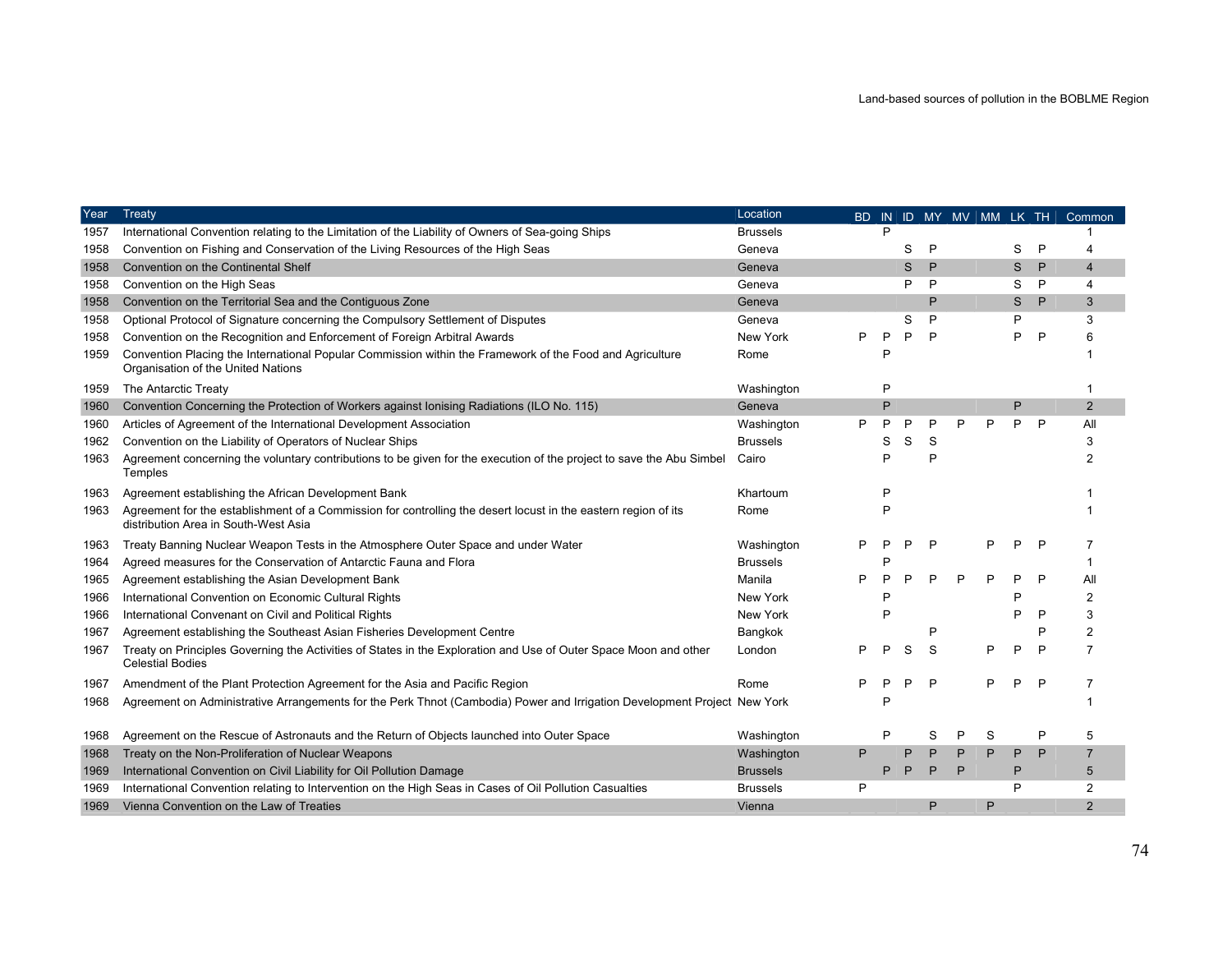| Year | Treaty                                                                                                                                                                 | Location   |   |   |   |   |   |   |   |   | BD IN ID MY MV MM LK TH Common |
|------|------------------------------------------------------------------------------------------------------------------------------------------------------------------------|------------|---|---|---|---|---|---|---|---|--------------------------------|
| 1970 | Agreement concerning the voluntary contributions to be given for the execution of the project to save the Temples of<br>Philae                                         | Cairo      |   |   |   |   |   |   |   |   |                                |
| 1971 | Convention Concerning Protection against Hazards of Poisoning Arising from Benzene (ILO No. 136)                                                                       | Geneva     |   | P |   |   |   |   |   |   | 1                              |
| 1971 | Convention on Wetlands of International Importance especially as Waterfowl Habitat                                                                                     | Ramsar     | P | P | P | P |   |   | P | P | 6                              |
| 1971 | Treaty on the Prohibition of the Emplacement of Nuclear Weapons and other Weapons of Mass Destruction on the<br>Sea-Bed and the Ocean Floor and in the Subsoil thereof | Washington |   |   |   | P |   | S |   |   | 3                              |
| 1972 | International Convention for Safe Containers (CSS)                                                                                                                     | Geneva     |   | P | P |   |   |   |   |   | 2                              |
| 1972 | Convention on the International Regulations for Preventing Collisions at Sea                                                                                           | London     |   | P | P | P | P | P | P | P | All                            |
| 1972 | Convention concerning the Protection of the World Cultural and Natural Heritage                                                                                        | Paris      |   |   |   | P | P | P | P | P | All                            |
| 1972 | Convention on the Prohibition of the Development Production and Stockpiling of Bacteriological (Biological) and<br>Toxin Weapons and on their Destruction              | Washington |   |   | D | P | P | S | P | P | All                            |
| 1972 | Convention on International Liability for Damage caused by Space Objects                                                                                               | Washington |   | P | P |   |   |   | P |   | 3                              |
| 1973 | International Convention for the Prevention of Pollution from Ships (MARPOL) - Annex V (Optional) = Garbage                                                            | London     |   |   |   |   |   |   | P |   | 2                              |
| 1973 | Agreement concerning the Voluntary Contributions to be given for the Execution of the Project to preserve Borobudur Paris                                              |            |   | P |   | P |   |   |   |   | $\overline{c}$                 |
| 1973 | Convention on International Trade in Endangered Species of Wild Fauna and Flora                                                                                        | Washington |   |   |   | Р |   | D | P | P | 7                              |
| 1974 | International Convention for the Safety of Life at Sea (SOLAS)                                                                                                         | London     |   |   | ₽ | P | P | P | P | P | All                            |
| 1975 | Convention on Registration of Objects Launched into Outer Space                                                                                                        | New York   |   | P | P |   |   |   |   |   | 2                              |
| 1976 | Convention on the Prohibition of Military or any other Hostile Use of Environmental Modification Techniques                                                            | Geneva     | P | P |   |   |   |   | P |   | 3                              |
| 1976 | Protocol to the International Convention on Civil Liability for Oil Pollution Damage                                                                                   | London     |   |   |   |   | P |   |   |   | $\overline{2}$                 |
| 1976 | Protocol to the International Convention on the Establishment of an International Fund of Compensation for Oil<br><b>Pollution Damage</b>                              | London     |   |   |   |   |   |   |   |   |                                |
| 1977 | Protocol Additional to the Geneva Conventions of 12th August 1949 and relating to the Protection of Victims of<br>International Armed Conflicts (Protocol I)           | Bern       | P |   |   |   | P |   |   |   | 2                              |
| 1977 | Protocol Additional to the Geneva Conventions relating to the Protection of Victims of Non-International Armed<br>Conflicts (Protocol II)                              | Bern       | P |   |   |   | P |   |   |   | 2                              |
| 1978 | International Convention on Standards of Training Certification and Watchkeeping for Seafarers                                                                         | London     |   |   |   | Р | P |   | P | P | All                            |
| 1978 | Protocol relating to the International Convention for the Safety of Life at Sea (SOLAS Prot.)                                                                          | London     |   |   |   | P |   |   |   |   |                                |
| 1978 | International Convention for the Prevention of Pollution from Ships as modified by the Protocol of 1978                                                                | London     |   |   |   |   |   | P |   |   |                                |
| 1978 | International Convention for the Prevention of Pollution from Ships (MARPOL) - Annexe IV (Optional): Sewage                                                            | London     |   |   |   |   |   |   | P |   |                                |
| 1978 | International Convention for the Prevention of Pollution from Ships Hazardous substances carried in packaged form                                                      | London     |   |   |   |   |   |   | P |   |                                |
| 1979 | Amendment to the Convention on International Trade in Endangered species of Wild Fauna and Flora (Art. XI)                                                             | Bonn       |   |   | P |   |   |   |   |   |                                |
| 1979 | Convention on the Conservation of Migratory Species of Wild Animals                                                                                                    | Bonn       |   | P |   |   |   |   | P |   |                                |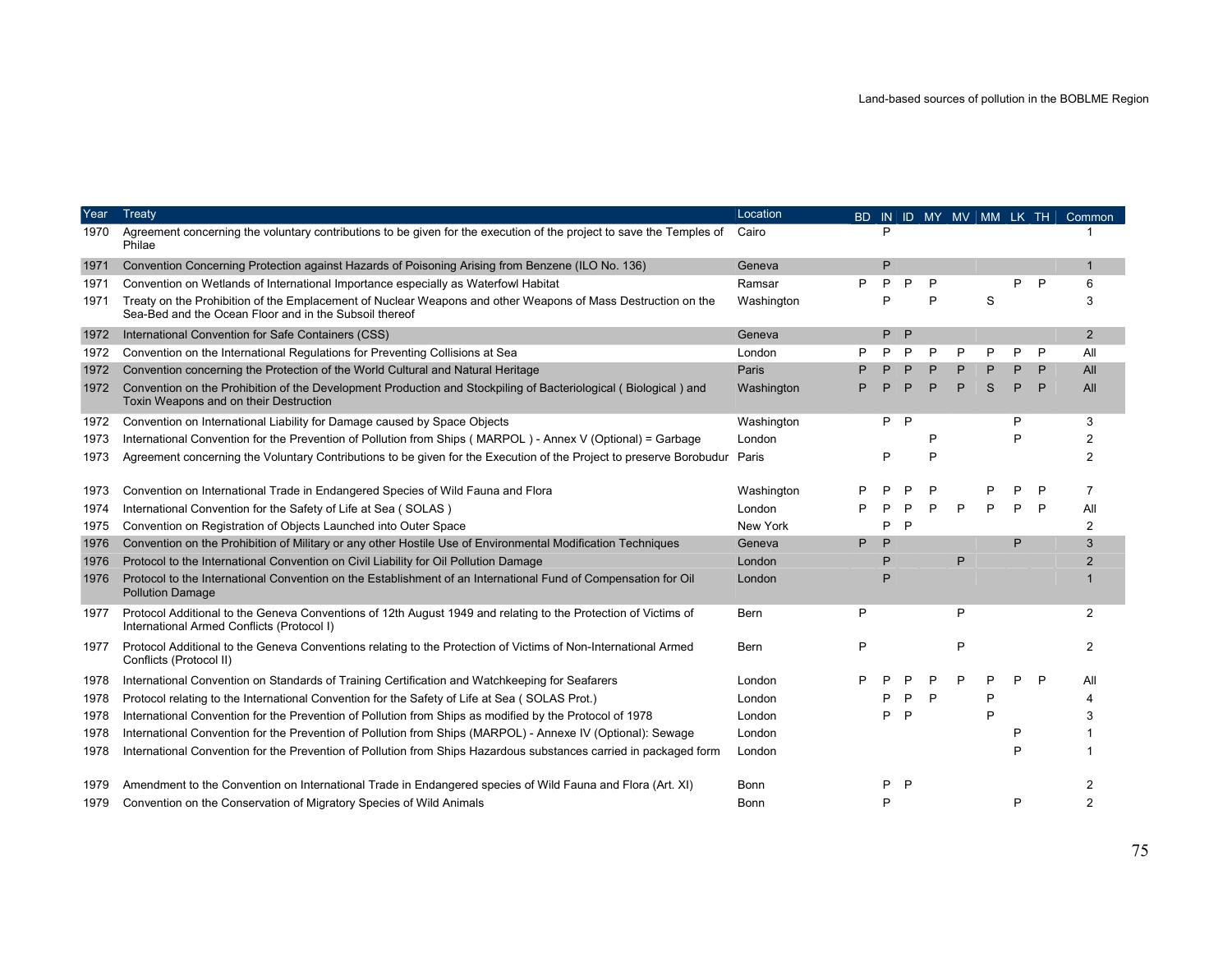| Year | Treaty                                                                                                                                       | Location     | BD. |   |   |   |   |   |   |   | IN ID MY MV MM LK TH Common |
|------|----------------------------------------------------------------------------------------------------------------------------------------------|--------------|-----|---|---|---|---|---|---|---|-----------------------------|
| 1979 | Agreement governing the activities of States on the moon and other celestial bodies                                                          | New York     |     | S |   |   |   |   |   |   |                             |
| 1979 | International Plant Protection Convention (1979 Revised Text)                                                                                | Rome         | P   |   |   |   |   |   |   |   | 3                           |
| 1979 | Constitution of the United Nations Industrial Development Organization                                                                       | Vienna       | P   | P | P | P | P | P | P | P | All                         |
| 1979 | Convention on the Physical Protection of Nuclear Material                                                                                    | Vienna       |     |   | P |   |   |   |   |   | 1                           |
| 1980 | Convention on the Conservation of Antarctic Marine Living Resources                                                                          | Canberra     |     | P |   |   |   |   |   |   | 1                           |
| 1981 | Articles of Association of the South Asia Cooperative Environment Programme                                                                  | Colombo      | S   | S |   |   | S |   | S |   | 4                           |
| 1982 | United Nations Convention on the Law of the Sea                                                                                              | Montego Bay  | S   | P | P | P | S | P | P | S | All                         |
| 1982 | Protocol to amend the Convention on Wetlands of International Importance especially as Waterfowl Habitat                                     | Paris        |     | P |   | P |   |   | P | P | 4                           |
| 1983 | Amendment to the Convention on International trade in Endangered Species or Wild Fauna and Flora (Art. XXI)                                  | Gaborone     |     |   |   |   |   |   | P |   |                             |
| 1983 | International Tropical Timber Agreement                                                                                                      | Geneva       |     |   | P | P |   | P |   |   |                             |
| 1983 | Statutes of the International Centre for the Genetic Engineering and Biotechnology                                                           | Madrid       | P   |   | S |   |   |   | P | S |                             |
| 1984 | Agreement of the Protection of Confidentiality of Data related to Deep Sea-bed Areas for which application of<br>Authorisation has been made | Geneva       |     | P |   |   |   |   |   |   |                             |
| 1985 | ASEAN Agreement on the Conservation of Nature and Natural Resources                                                                          | Kuala Lumpur |     |   | P | S |   |   |   | P | 3                           |
| 1985 | Convention for the Protection of the Ozone Layer                                                                                             | Vienna       | Þ   | P | P | P | P | P | P | P | All                         |
| 1986 | Convention on Conditions for Registration of Ships                                                                                           | Geneva       |     |   | S |   |   |   |   |   | 1                           |
| 1986 | Convention on Assistance in the Case of a Nuclear Accident or Radiological Emergency                                                         | Vienna       | P   |   |   | P |   |   | P | P | 6                           |
| 1986 | Convention on Early Notification of a Nuclear Accident                                                                                       | Vienna       |     |   | P | P |   | P | P | P |                             |
| 1986 | Convention on the Law of Treaties between States and International Organizations or between International<br>Organizations                   | Vienna       |     |   |   | S |   |   |   |   |                             |
| 1987 | Protocol on Substances that Deplete the Ozone Layer                                                                                          | Montreal     |     |   |   |   |   | D | P | P | All                         |
| 1987 | Amendments to Articles 6 & 7 of the Convention on Wetlands of International Importance especially as waterfowl<br>Habitat                    | Regina       | P   |   |   |   |   |   |   |   |                             |
| 1988 | Agreement for the Establishment of the Network of Aguaculture Centres in Asia and the Pacific                                                | Bangkok      | P   |   |   | P |   | P | P | P | 6                           |
| 1989 | Convention on the Control of Transboundary Movements of Hazardous Wastes and their Disposal                                                  | Basel        | P   | P | P | P | P |   | P | P | $\overline{7}$              |
| 1989 | International Convention on Salvage                                                                                                          | London       |     | P |   |   |   |   |   |   | 1                           |
| 1990 | Agreement on the Organisation for Indian Ocean marine Affairs (IOMAC)                                                                        | Arusha       |     |   |   |   |   |   | P |   | $\overline{2}$              |
| 1990 | Amendment to the Montreal Protocol on Substances that Deplete the Ozone Layer                                                                | London       | P   | P | P | P | P | P | P | P | All                         |
| 1990 | International Convention on Oil Pollution Preparedness Response and Co-operation                                                             | London       |     | P |   | P |   |   |   |   | 2                           |
| 1991 | Protocol to the Antarctic Treaty on Environmental Protection                                                                                 | Madrid       |     | P |   |   |   |   |   |   | 1                           |
| 1992 | Amendment to the Montreal Protocol on Substances that Deplete the Ozone Layer                                                                | Copenhagen   |     |   | P | P |   |   | P |   |                             |
| 1992 | Protocol to amend the International Convention on the Establishment of an International Fund for Compensation for<br>Oil Pollution Damage    | London       |     |   |   |   |   |   | P |   |                             |
| 1992 | United Nations Framework Convention on Climate Change                                                                                        | New York     |     |   |   |   |   |   |   |   | All                         |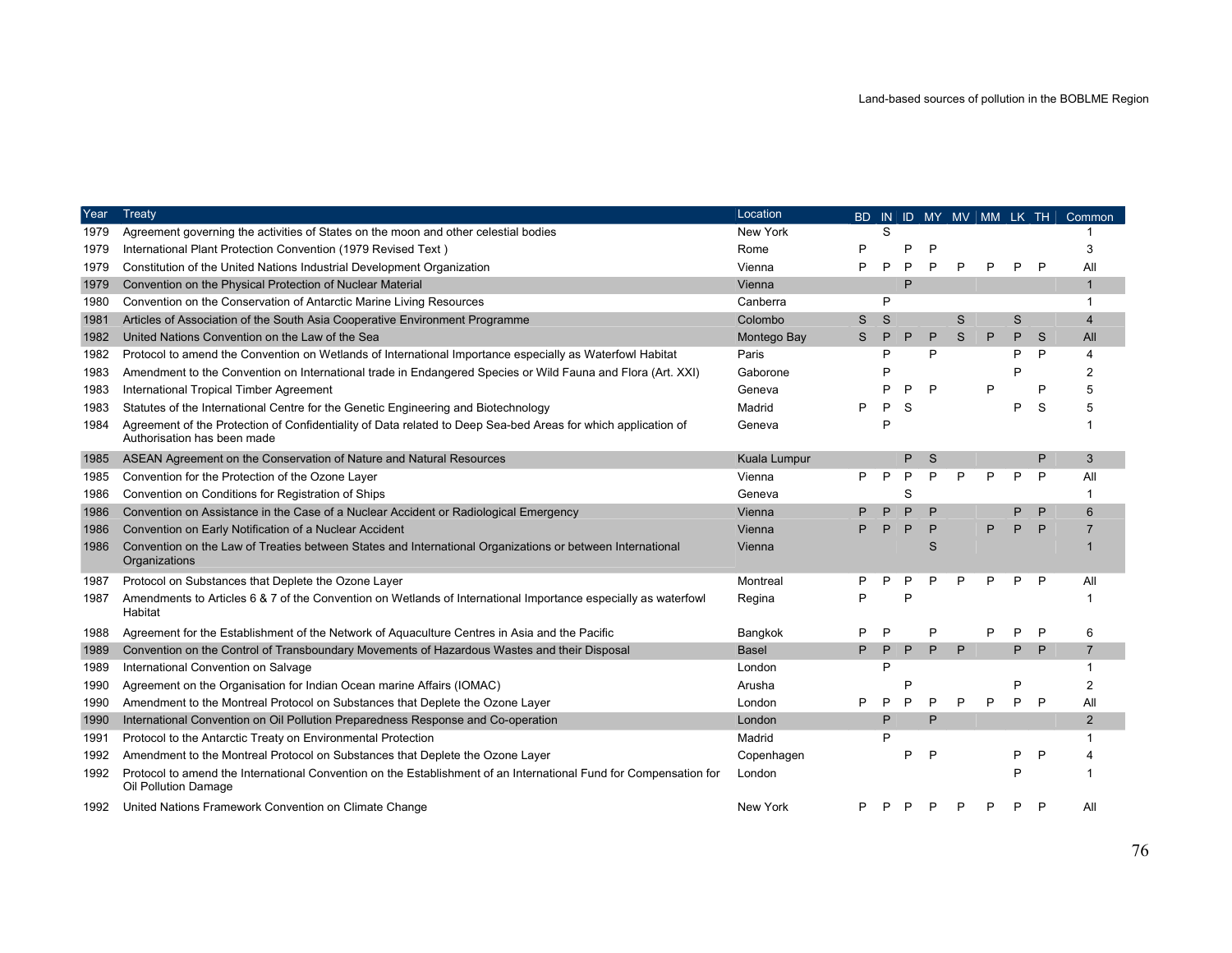| Year | Treaty                                                                                                                                                                                                                       | Location        | BD. |       |              |             | IN ID MY MV MM LK TH |          |       |    | Common         |
|------|------------------------------------------------------------------------------------------------------------------------------------------------------------------------------------------------------------------------------|-----------------|-----|-------|--------------|-------------|----------------------|----------|-------|----|----------------|
| 1992 | Convention on Biological Diversity                                                                                                                                                                                           | Rio de Janeiro  | P   | P     | P            | P           | P                    | P        | P     | S. | All            |
| 1993 | Agreement for the Establishment of the Indian Ocean Tuna Commission                                                                                                                                                          | Chiang Rai      |     | P     |              |             |                      |          | P     | P  | 3              |
| 1993 | Agreement to Promote Compliance with International Conservation and Management Measures by Fishing Vessels<br>on the High Seas                                                                                               | London          |     |       |              |             |                      | P        |       |    |                |
| 1993 | Convention on the Prohibition of the Development, Production and their Destruction [of Hazardous Substances]                                                                                                                 | Paris           |     |       |              | S           | P                    | S.       | P     | S  | All            |
| 1994 | International Tropical Timber Agreement                                                                                                                                                                                      | Geneva          |     | D     | P            | P           |                      | P        |       | P  | 5              |
| 1994 | Agreement to Establish the South Centre                                                                                                                                                                                      | Geneva          |     |       | P            | P           |                      |          | P     |    |                |
| 1994 | Agreement relating to the Implementation of Part XI of the United Nations Convention on the Law of the Sea of 10<br>December 1982                                                                                            | <b>New York</b> |     | Þ     | P            | P           | P                    | P        | P     |    | 6              |
| 1994 | International Convention to Combat Desertification in those Countries Experiencing Serious Drought and or<br><b>Desertification</b>                                                                                          | Paris           |     |       | D            | P           |                      | P        | P     |    | 6              |
| 1994 | <b>Convention on Nuclear Safety</b>                                                                                                                                                                                          | Vienna          | Þ   | S     | <sub>S</sub> |             |                      |          |       |    |                |
| 1995 | Protocol to the Treaty on Southeast Asia Nuclear Weapon-free Zone                                                                                                                                                            | <b>Bangkok</b>  |     |       | P            | S           |                      | S        |       | S  |                |
| 1995 | Treaty on the Southeast Asia Nuclear Weapon-free Zone                                                                                                                                                                        | Bangkok         |     |       | S            | P           |                      | P        |       | P  | 4              |
| 1995 | Agreement on the Cooperation for the Sustainable Development of the Mekong River Basin                                                                                                                                       | Chiang Rai      |     |       |              |             |                      |          |       |    |                |
| 1995 | Agreement for the Implementation of the Provisions of the United Nations Convention on the law of the Sea relating to New York<br>the Conservation and Management of Straddling Fish Stocks and Highly Migratory Fish Stocks |                 | S   |       | S            |             | P                    |          | P     |    |                |
| 1996 | Comprehensive Nuclear Test - Ban Treaty                                                                                                                                                                                      | New York        | S   |       | S            | S           | S                    | S        | S     | S  | $\overline{7}$ |
| 1997 | Kyoto Protocol to the United Nations Framework Convention on Climate Change                                                                                                                                                  | Kyoto           |     |       | S            | S           | P                    |          |       | S  | 4              |
| 1997 | Convention on the Prohibition of the Use Production and Transfer of Anti-Personnel Mines and on their Destruction                                                                                                            | Oslo            | S   |       | S            | P           | S                    |          |       | P  | 5              |
| 1997 | International Plant Protection Convention (1997 Revised Text)                                                                                                                                                                | Rome            | P   |       |              |             |                      |          |       |    |                |
| 1997 | Convention on Supplementary Compensation for Nuclear Damage                                                                                                                                                                  | Vienna          |     |       | S            |             |                      |          |       |    |                |
| 1997 | Joint Convention on the Safety of Spent Fuel Management and on the Safety of Radioactive Waste Management                                                                                                                    | Vienna          |     |       | S            |             |                      |          |       |    |                |
| 1998 | Rotterdam Convention on the Prior Informed Consent Procedure for Certain Hazardous Chemicals and Pesticides in Rotterdam<br><b>International Trade</b>                                                                       |                 |     |       | S            |             |                      |          |       |    |                |
|      | Signatory                                                                                                                                                                                                                    |                 | 5   | 4     | 16           | 9           | 4                    | 6        | 6     | 7  |                |
|      | Party                                                                                                                                                                                                                        |                 | 53  | 89 61 |              | 66          | 35                   | 45       | 68 58 |    |                |
|      | Total                                                                                                                                                                                                                        |                 |     |       |              | 58 89 77 75 | 39                   | 51 74 65 |       |    |                |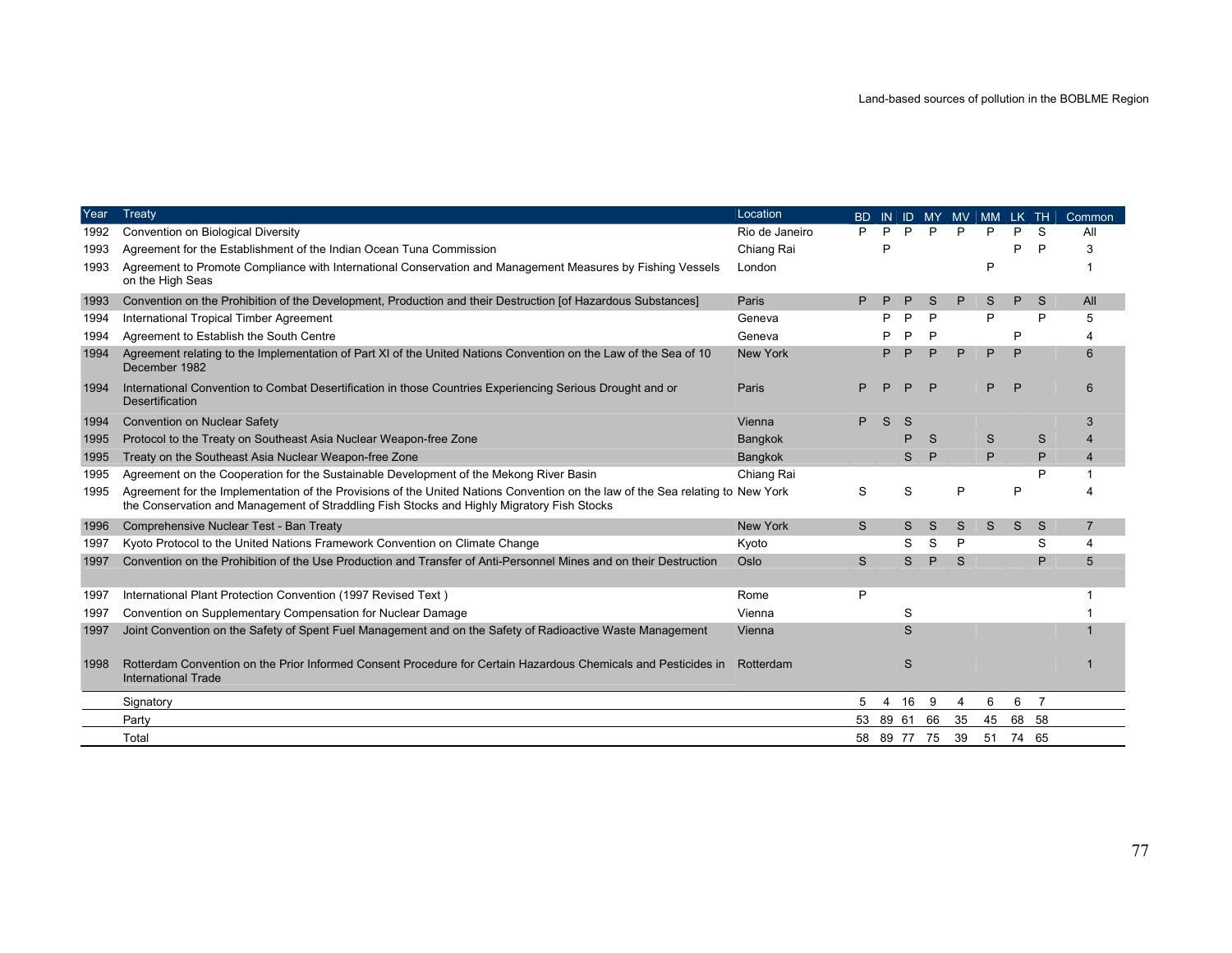# **Annexe 4: Summary of suggested actions and their location**

|                |                                            |             |                           |                                                              | <b>LOCATION</b> for                                                | <b>LOCATION</b> for         |
|----------------|--------------------------------------------|-------------|---------------------------|--------------------------------------------------------------|--------------------------------------------------------------------|-----------------------------|
| Action         | Description                                | Implemented | Coordinated               | Available models                                             | Innovation & Demonstration                                         | Mitigation & Prevention     |
| Action 1       | Reanalysis of terms                        | Regionally  |                           |                                                              |                                                                    |                             |
| Action 2       | Monitoring                                 | Nationally  | Regionally                | (a) Malaysia's River Basin Monitoring Programme              |                                                                    | All countries               |
| Action 3       | Target pollution hotspots Nationally       |             | Regionally                | (a) Malaysia's River Basin Monitoring Programme              |                                                                    | As identified               |
| Action 4       | Collect and treat sewage Locally           |             | Nationally                | (a) India's common effluent treatment plants                 |                                                                    | Bangladesh                  |
|                | Better methods for                         |             |                           | (a) Organic farming in Indonesia and Sri Lanka; (b) FishInfo |                                                                    |                             |
|                | agriculture and                            | Locally,    |                           | for assistance with organic aquaculture; (c) Aquaculture     | Thailand (the most shrimp farms) Agriculture: BD, IN, MY, LK, TH.  |                             |
|                | Action 5 aquaculture                       | Nationally  | Regionally                | Authority in India                                           | (Jayasinghe 1997)                                                  | Aquaculture: BD, ID, TH, IN |
|                | Clean production in                        |             |                           |                                                              |                                                                    |                             |
| Action 6       | industry                                   | Nationally  | Regionally                |                                                              |                                                                    | Bangladesh, Malaysia        |
|                | Effluent standards for                     | Locally,    |                           | (a) Sri Lanka's Industrial Parks; (b) Sri Lanka's ADB Clean  |                                                                    |                             |
| Action 7       | industry                                   | Nationally  | Regionally                | Industry Development Project; (c) Polluter Pays              |                                                                    | All countries               |
|                | Reduce & treat industrial                  |             |                           | (a) Sri Lanka's Industrial Parks; (b) Sri Lanka's ADB Clean  | Bangladesh - investigate EMPs<br>applied to existing industries to |                             |
| Action 8       | wastes                                     | Locally     | Nationally,<br>Regionally | Industry Development Project; (c) Polluter Pays              | reduce pollution                                                   | Bangladesh, India           |
|                |                                            |             |                           |                                                              | Bangladesh - Common effluent                                       |                             |
|                | Promote common                             |             | Nationally,               |                                                              | treatment plants in communities                                    |                             |
|                | Action 9 effluent treatment plants Locally |             | Regionally                | (a) India's common effluent treatment plants                 | and industrial areas                                               | Bangladesh                  |
|                |                                            | Locally,    | Nationally,               |                                                              |                                                                    |                             |
|                | Action 10 Reward best practices            | Nationally  | Regionally                | (a) Maldives Tourism Awards                                  |                                                                    | All countries               |
|                | Community groups &                         |             |                           |                                                              |                                                                    |                             |
| Action 11 NGOs |                                            | All levels  | Regionally                |                                                              |                                                                    | All countries               |
|                | Action 12 EIAs & EMPs                      | Nationally  |                           | (a) Espoo Convention 1991                                    |                                                                    | All countries               |
|                | Action 13 Improve enforcement              | All levels  | Regionally                |                                                              |                                                                    | All countries               |
|                | Empower local                              |             |                           |                                                              |                                                                    |                             |
|                | Action 14 governments                      | Nationally  | Nationally                |                                                              |                                                                    | All countries               |
|                | Build large-scale                          |             |                           |                                                              |                                                                    |                             |
|                | Action 15 awareness                        | All levels  | Regionally                |                                                              |                                                                    | All countries               |
|                | Action 16 BOBCOM                           | Regionally  |                           | (a) IOTC and others                                          | India                                                              |                             |
|                | Action 17 Regional standards               | Nationally  | Regionally                |                                                              |                                                                    | All countries               |
|                | Action 18 Task forces                      | Regionally  |                           |                                                              |                                                                    | Float among countries       |
|                | Action 19 International rivers             | Regionally  | Regionally                | (a) Joint River Commission India-Bangladesh                  | Bangladesh                                                         | Bangladesh                  |
|                | Action 20 GPA 1995                         | Nationally  | Regionally                |                                                              | Myanmar to sign                                                    | All countries               |
|                | Action 21 Espoo 1991                       | Nationally  | Regionally                |                                                              | All countries to sign?                                             | All countries               |
|                | Action 22 Basel Convention 1989            | Nationally  | Regionally                |                                                              | Myanmar to sign                                                    | All countries               |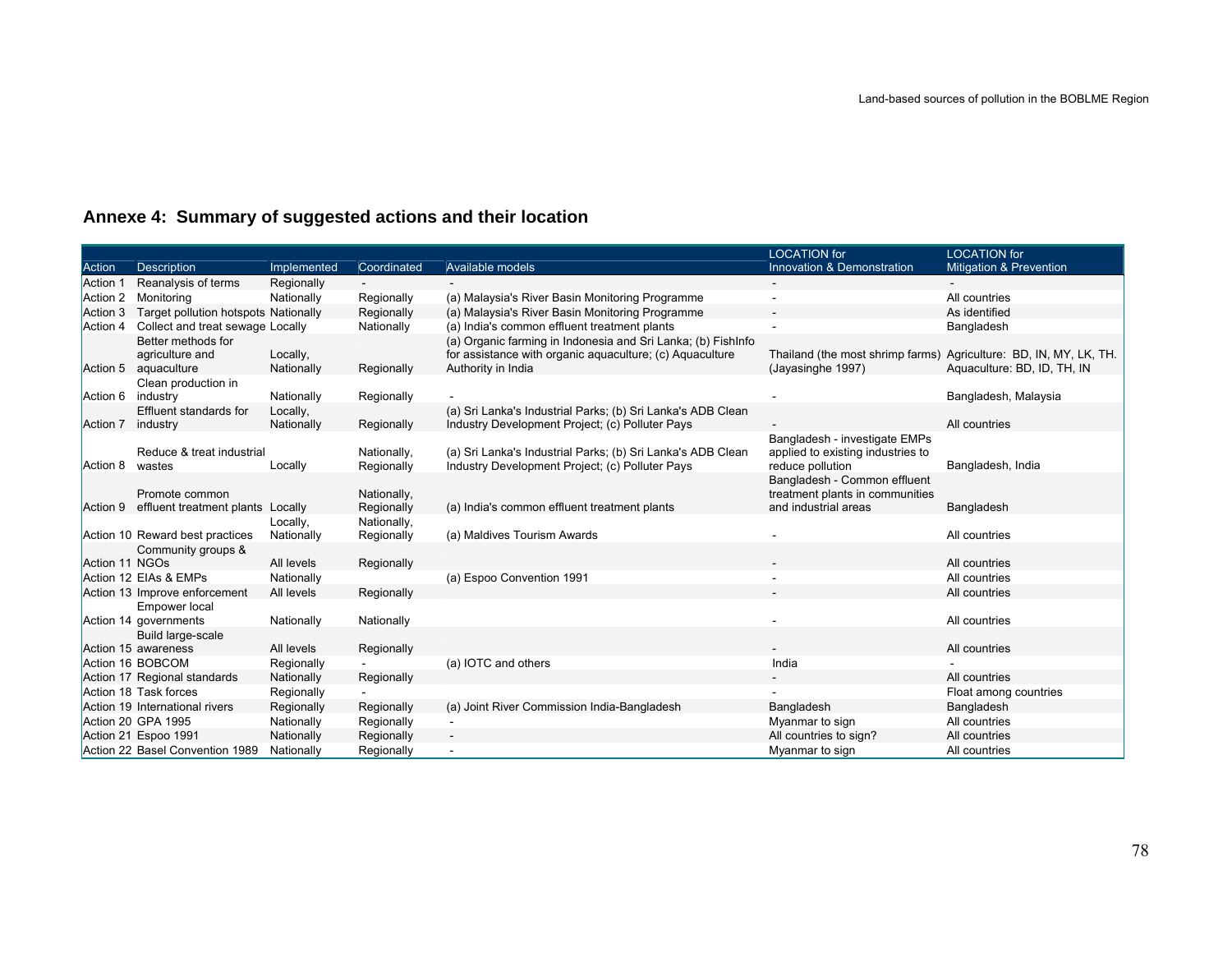## **Annexe 5: Summary of pollution issues in individual BOBLME countries**

Each of the eight BOBLME countries saw their pollution problems from different perspectives, as might be expected in a region with such diverse social and economic structures. In their national reports, the countries tended to categorise pollutants in different ways, pooling some sources, dissecting others into great detail and missing others obviously of some significance in the country. Some of the differing perspective in the reports can be attributed to the confusion caused by different and incomplete systems of labelling used by organizations and authors (Section 2.1) and partly because almost all of the established pollution categories have large overlaps. Nevertheless, general patterns and conditions specific to countries did emerge. The summaries below represent the problems as each country currently perceives them.

#### *A5.1 Bangladesh*

The main issues in terms of land-based sources of pollution reported by Bangladesh are domestic wastes, industrial pollution, agricultural pollution, ship breaking, coastal aquaculture, siltation and persistent organic pollutants (POPs) (SOE Bangladesh 2001, Hossain 2003). Rapid population growth, improper use of land, poor resource management, and uncontrolled discharges of pollution from industries and vehicles are seen as the major issues affecting the environment of the country (SEO Bangladesh 2001).

Urbanisation and domestic pollution: The capital city of Dhaka is among the fastest growing cities in the world with an average population growth of 6% per year (SOE Bangladesh 2001). Most of the cities and coastal settlements of Bangladesh do not have any kind of waste treatment facilities and effluents of domestic wastes (mostly sewage) either directly or indirectly find their way into rivers and the sea (Hossain 2003). With a national average human population density of almost 1000 per  $km^2$  (Annexe 1) and some 54% of the population living within 100km of the coast (EVI Database 2003), the problem of mobilized domestic wastes entering the sea is a large one, and rapid population growth is expected to accentuate the problem in the future. (Majumdar 1998). About  $\frac{1}{4}$  of the country's population lives in urban areas, and nearly  $\frac{1}{4}$  of those live in the capital and largest city of Dhaka which has an average human density of a staggering 87,200 people per  $km^2$  (Majumdar 1998). Though Dhaka is located some 170km inland, it is seen as an important contributor to the pollution of the Bay of Bengal through the Buriganga River (Hossain 2003). The large coastal cities of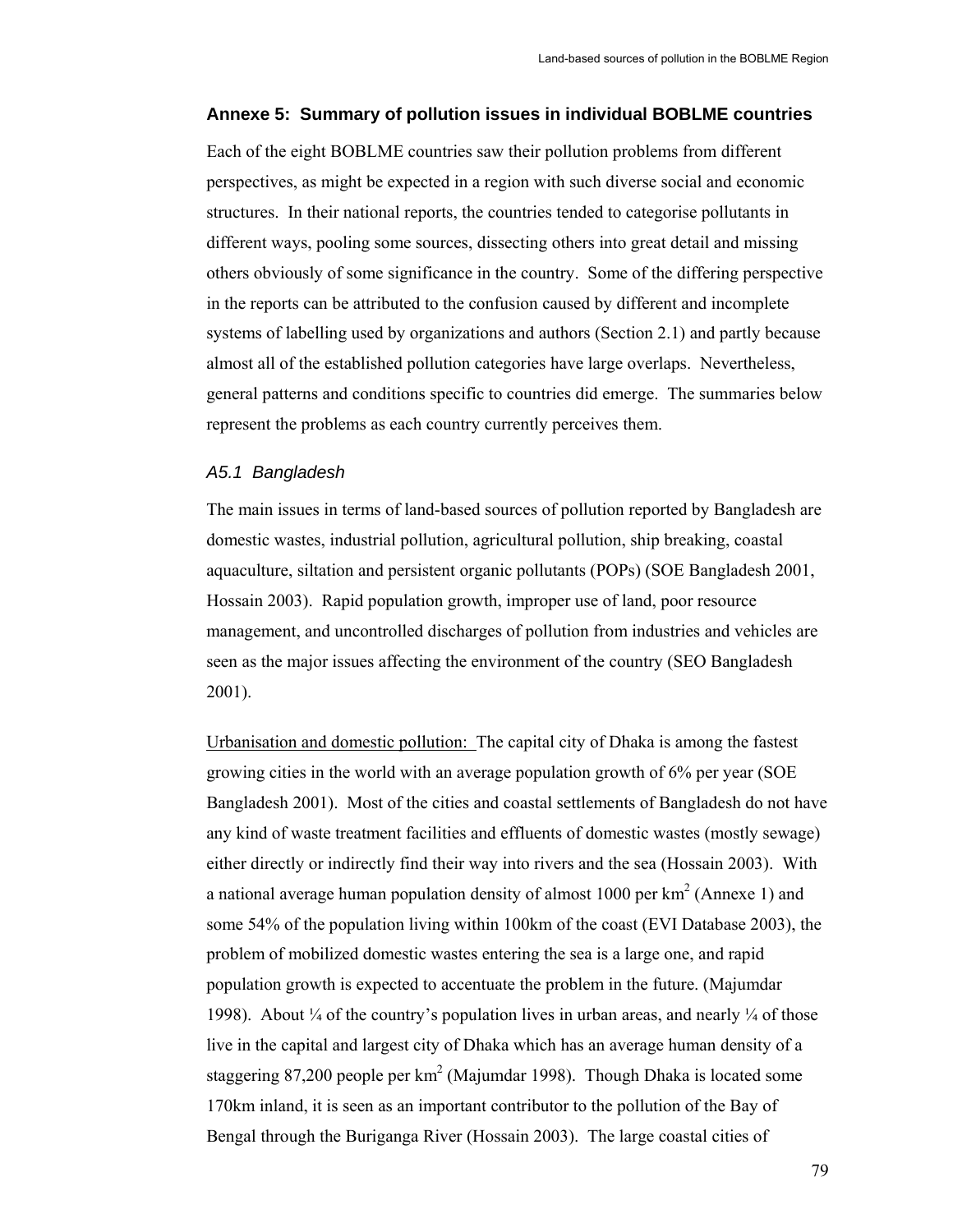Chittagong and Khulna are seen as major contributors of pollution to the sea via the Karnaphuli and Passur rivers. In Khulna and Chalna Port raw sewage and other wastes are further mobilised by tidal movements.

The amount of solid (municipal) wastes generated in the country appears to be related to socio-economic factors. In Dhaka, the values for high, medium and low income families are 2.33, 1.26 and 0.46 kg/family/day (DCC 1999 in Hossain 2003). The per capita solid waste generation of high income earners may be much higher than 5 times that of low income earners if families also tend to be smaller, suggesting that the problem will compound with increasing population and quality of life. The disposal of solid waste generated in Dhaka city is calculated to require 110 hectares of land per year. It is expected that by the year 2015, the total waste generated in Dhaka city will be about 8,000 tons per day, requiring about 292 hectares of land annually for disposal (Sinha and Enayetullah, 1997 in Majumdar 1998). Only 42% of the solid waste generated in Dhaka city is estimated to be collected by the municipal authorities. By some estimates, 50% of the people living within the city use of dustbins, 20% roads, 20% drains, and the remaining 10% open grounds for disposing off solid waste (MacDonald et. al. 1992 in Majumdar 1998). Uncontrolled and open dumping clog the urban drainage system and cause frequent floods probably mobilising further effluents which find their way into the river. Much of the solid waste generated in Dhaka city consists of organic food remains (80-85%), paper (5.5%), plastics (1.7%), clothes (1.8%) and glass / metal / construction materials (6.4%). The composition of wastes in commercial areas is similar in character, with slightly more glass / metal / construction materials (Majumdar 1998). Leachates from landfill sites in Dhaka (BUET 2000 in Hossain 2003) are a potent mix of chemicals with extremely high faecal coliform counts and high metal concentrations. There is no information on where these leachates travel, or on the condition of the groundwater, soil and rivers near them.

The total amount of solid wastes (and their leachates) and liquid wastes produced in the country and that could either directly or indirectly find their way to the coast of the Bay of Bengal has not been estimated. Probably 2/3 of the area of the country is connected to the Bay of Bengal via rivers, floods and surface run-off driven by up to 3.6m of rainfall per year (wettest areas). Knowing the total amount of wastes generated does not tell us very much about how much is mobilised into rivers or carried to sea. Natural attenuation of wastes would occur along this path, and there are few estimates of the final input to the Bay of Bengal, or the assimilative capacity of either the land or rivers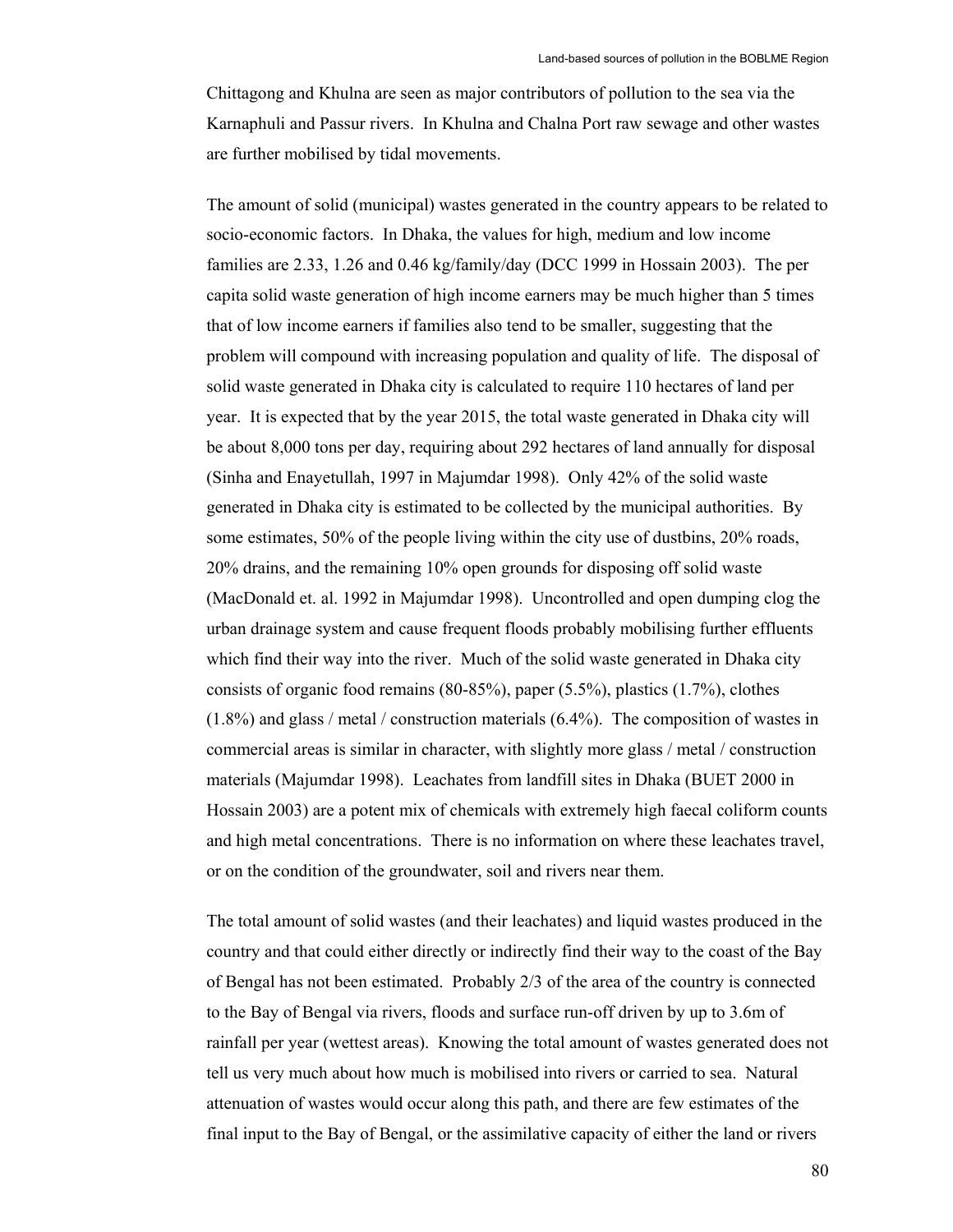on the way. Some water quality tests of four major river systems namely, the Karnaphuli, Buriganga, Sitalalkhaya and Bhairab have shown that water of these rivers are highly polluted, mostly with organic loads.

Industrial pollution: Industrialisation began in Bangladesh in the 1950's and by 1997 contributed 5.7% of GDP, most of the growth during this time being unplanned with little consideration of environmental consequences (SOE Bangladesh 2001). Approximately 4.5% of its industries are considered polluting, and employ approximately 1.2 million workers (Hossain 2003). The most important areas of the country in terms of industrial pollution are Dhaka, Chittagong (coastal) and Khulna (~100km inland), the same cities likely to be contributing significantly in terms of domestic pollution. Industrial activity in Dhaka is approximately 3 times higher than in Chittagong or Khulna and in all three cities results in the discharge of untreated wastes. The most polluting industries are considered to be paper and pulp, textiles and tanneries (SEHD 2002 in Hossain 2003), with the sugar, food, fish and distillery industries also contributing heavily. Over the last decade there has also been a sharp growth in the textile industry. The wastes can include solids and liquids and may include ammonia, chromium and other heavy metals, phenols, plastics, pharmaceuticals, acids, alkalis and other organic and inorganic waste materials (Task Force, 1991 in Hossain 2003).

The Government of Bangladesh has developed standards for some of the effluents of polluting industries (GOB 1997 in Hossain 2003) but these are regularly exceeded and there appears to be no self-regulation. There is some limited information on the levels of heavy (Hg, Pb, Cr, As and Cd) and other metals (Al, Fe) found in the groundwaters of Chittagong and in the surface waters of the Bay of Bengal which in all cases exceeds the 'standard<sup>3</sup> allowable concentrations' (ESCAP 1988 in Hossain 2003). The total biological oxygen demand  $(BOD<sup>4</sup>)$  load in the Bay of Bengal from domestic and industrial sewage in the SE part of Bangladesh carried by the Karnaphuli River System was estimated in 1985 to be around 20,000 kg/day (ESCAP 1988) and was expected to quadruple by the year 2000 (Hossain 2003). Although there is relatively little information on the results of pollution in the groundwaters, rivers and seas of Bangladesh, the information that does exist indicates that the news is not good.

 $\overline{a}$ 

 $3<sup>3</sup>$  It is not clear which authority set these standards, or for what level of contact they were designed: Primary contact or other.

<sup>4</sup> In ppm or mg/l is a measure of the oxygen used by microorganisms to decompose organic material in water. Very good=1-2ppm; Fair=3-5ppm; Poor=6-9ppm; Very poor/polluted>100ppm.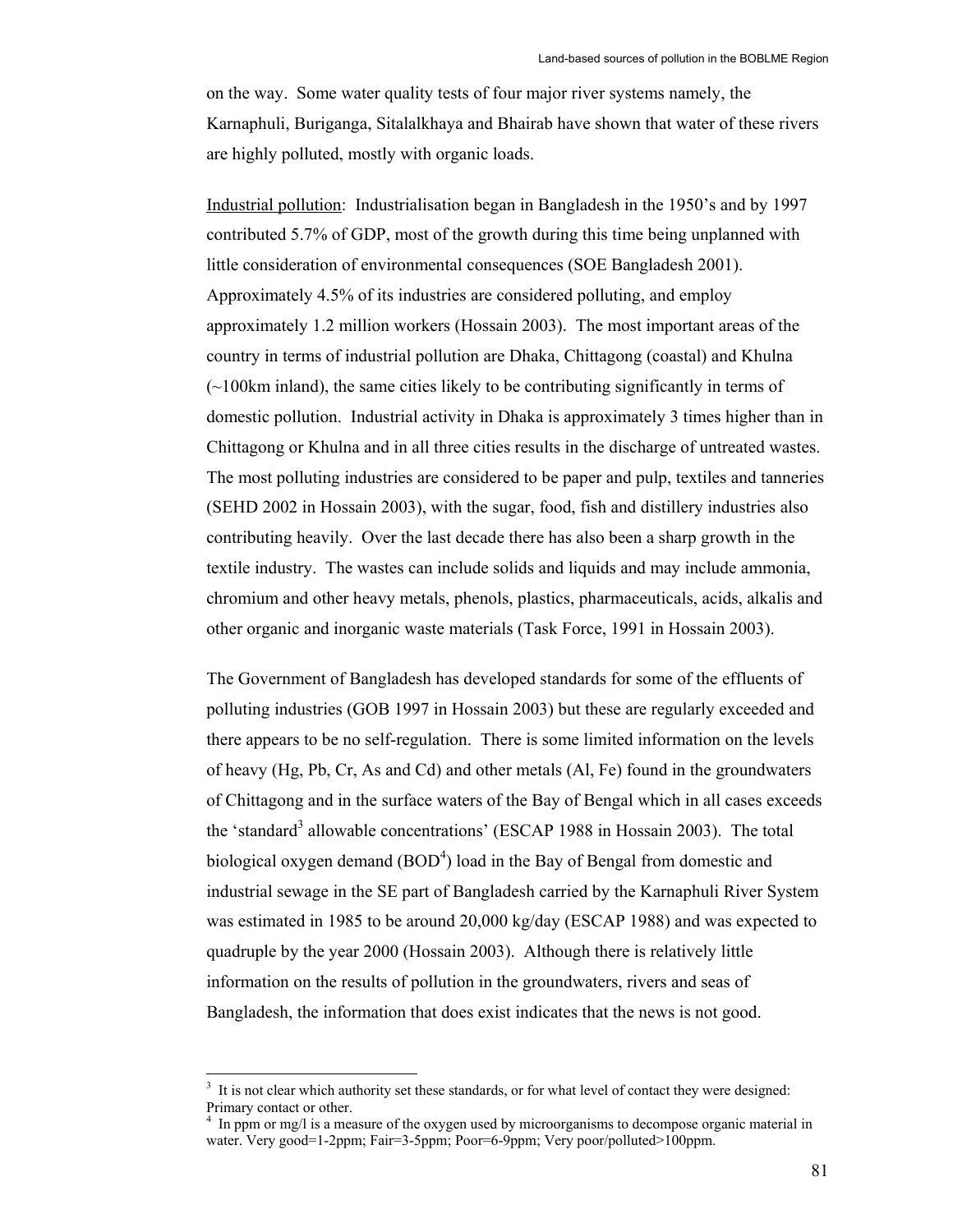Ship breaking: This is an industry that began around 50 years ago and which is focused on dismantling and salvaging materials from ships, including cargo-carriers and oil tankers. The last 20 years has seen this industry boom, with more than 150 companies established in Chittagong and Khulna (Hossain 2003). In addition to damaging intertidal habitats and localized deforestation, the industry is associated with pollution by oil, petrol and other hydrocarbons, garbage, sewage, scrap metals, foam and other plastics, wood and PCBs (a group of POPs) (Hossain 2003). These pollutants directly enter the coastal and marine environments through dumping, rain and tides.

Agriculture & aquaculture: Pesticides have been used in farming in Bangladesh since 1957 and have now become widespread with 12,000-15,000 t/y being used (SOE Bangladesh 2001). If an estimated  $\frac{1}{4}$  of all pesticides used reaches the coast (ESCAP, 1988 in Hossain 2003), the amount presently entering the Bay of Bengal could now be exceeding  $400,000^5$  tonnes/year (EVI Database). Fertilizer use is also thought to be increasing, with around 1.1 million tonnes being used per year (1995-1997, EVI Database). There are no estimates of how much of the fertilizers used find their way to the sea.

Most of the coastal aquaculture in Bangladesh appears to be of prawns, shrimps (salt to freshwater<sup>6</sup> species), turtles and crabs. In 2001-2002 shrimps contributed 89% of the export earnings of the country from the fisheries sector, derived from 33,000 tons of processed product (Hossain 2003). About 93,014 tonnes of shrimps/prawns is produced per year in marine, brackish and freshwater ponds, with about 76% coming from extensive and 24% from intensive aquaculture. The total area under currently production is approximately 170,000 ha being used for the production of *Penaeus monodon* the black tiger prawn (40,000 farms) and 30,000 ha for the production of the freshwater prawn *Macrobrachium rosenbergii* (105,000 farms*)*. The list of chemicals, soil and water treatments, medicines, pesticides, feed additives, and hormones being used in the aquaculture industry in Bangladesh is large, and their effects once released into surrounding ecosystems undocumented (FAO 1987 in Hossain 2003). The aquaculture industry in the country has been increasing at the rate of about 20% p.a. for the last 15 years (Hossain 2003).

 $\overline{a}$ 

 $<sup>5</sup>$  This figure contrasts sharply with that given in Hossain 2003 of around 4 billion tones/year from the</sup> BBS 1997 Yearbook of Agriculture Statistics, a figure likely to be in error.

<sup>&</sup>lt;sup>6</sup> The terms 'prawns' and 'shrimps' are used interchangeably around the world to cover salt and freshwater species. It is not clear which species are referred to in the report Hossain 2003.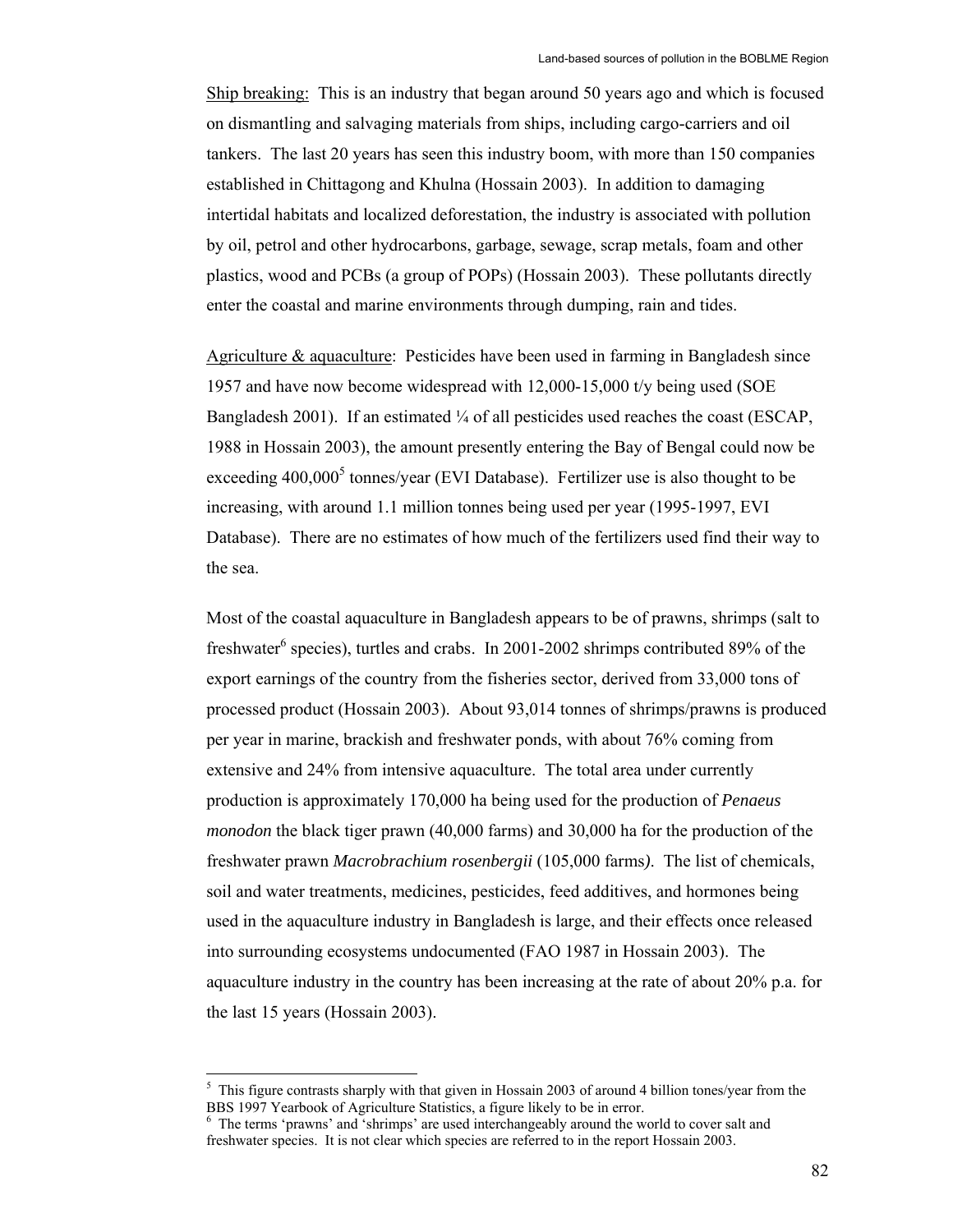Siltation (and turbidity): According to (Mirza and Shahjan 1987 in Hossain 2003) a total of around 2.2 billion metric tons of sediments is carried to the sea each year by the Ganges-Brahmaputra river system. This figure does not however give us any indication of how much of the sediments transported are mobilized naturally and how much caused by human activities and would therefore be considered a form of pollution. Siltation and increased turbidity of the coastal and marine areas of the Bay of Bengal probably result not only from elevated river inputs, but also run-off, floods (⅓ of the country floods each year) and some tidal movements. The main causes are deforestation, earthworks associated with coastal development projects and the rapid expansion of other land use practices (e.g. aquaculture). For example, the flattening and scarping of hills and foothills in the Chittagong region must have changed the sedimentary process of the area in the recent years (Hossain 2003). With only 7.9% of its original forest cover remaining (WRI 2000-2001), Bangladesh has had the greatest deforestation of all the BOBLME countries.

POPs: In 1992 the number of pesticides registered for use in Bangladesh was 253 for agriculture and 85 for public health use (Sattar 1985 in Hossain 2003). The import of most organo-chlorine pesticides (OCPs) was banned 10 years ago, but some are still being used in the sugar industry and for mosquito control. There are also reports that banned OCPs are being sold on the black market where they are hidden in a range of formulations, and that some are being used in fish processing plants (Hossain 2003). It is thought that as much as 1,800 tons of OCP pesticides could be entering the Bay of Bengal each year (BUP 2001 in Hossain 2003). This may be worsened by the spreading by wind of pesticides during application so that they are later picked up over a wide area by rain (Duursma & Carrol 1996 in Hossain 2003). The consistent presence of high concentrations of a range of POPs (PCBs and pesticides) in fish and shrimp species in the Bay of Bengal and estuaries (Hossain 1989, 1994, 2001, Hossain et. al. 1994 in Hossain 2003) shows that the chemicals are a huge problem and are clearly entering and bioaccumulating in the ecosystem.

Effects on environmental quality: The rivers in Bangladesh play an important role in transferring pollution generated in highly populated and industrialized areas of the country down to the sea. The worst of these are the Buriganga River and the Sitalakhya River (east of Dhaka) (SOE Bangladesh 2001). The Buriganga River appears to be polluted by tanneries operating in the Hazaribagh area and during the dry season can attain dissolved oxygen (DO) levels that are near-zero. The main sources of pollution in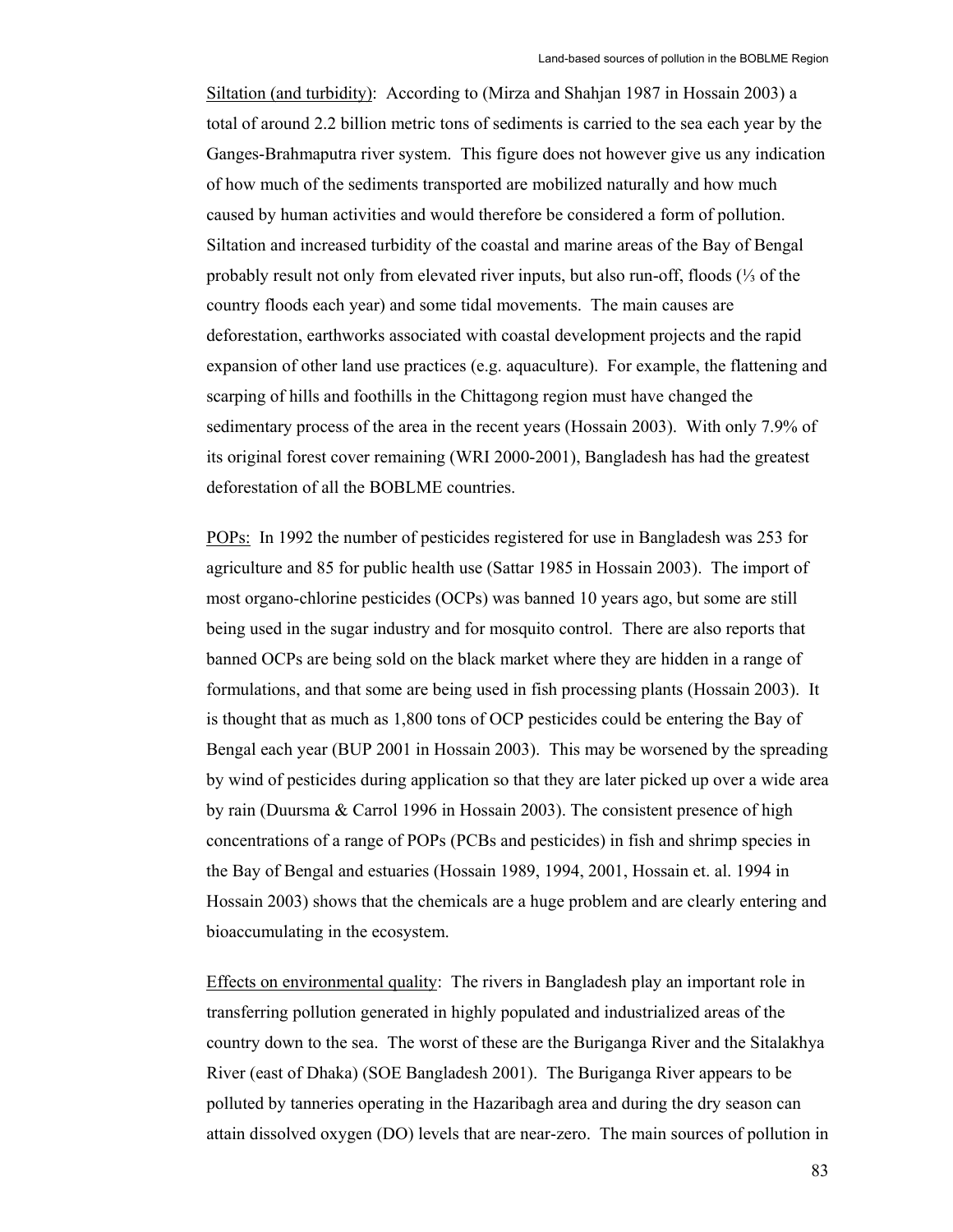the Sitalakhya River are a urea fertilizer factory, oil terminal and industrial units on its bank or nearby. This river, plus the Balu and Turag rivers (the latter also affected domestic wastes) all have been found to attain near-zero DO levels in some sections and times of the year (DOE in SOE Bangladesh 2001). The groundwaters in the country are also showing signs of pollution in the form of arsenic levels which exceed national guidelines in 6% of the wells across the country.

# *A5.2 India*

The main issues in terms of land-based sources of pollution reported by India are domestic, industrial and agricultural wastes, with increasing urbanisation, siltation nutrient pollution, and pollution by POPs, (Sampath 2003). In India's SOE Report (SOE India 2001) hazardous and municipal solid wastes are identified as one of the five national environmental priorities.

Domestic pollution (sewage): Between 3.5 and 4.7 billion litres of sewage are produced per day, about 80% of which is collected through underground or open canal sewage systems. A small proportion of this is treated, but the rest is disposed of in its raw form either directly into coastal waters, or into rivers and estuaries (Sampath 2003). At an outfall in Chennai, on the coast of the Bay of Bengal, low levels of dissolved oxygen and high *E. coli* (faecal bacteria) counts have been found  $(2.8 \text{ million colonies}^7)$ (Sampath 2003). Zero dissolved oxygen values have been reported as far out to sea as 500m in coastal areas and in other water bodies (Sampath 2003).

Legislation and standards for the disposal of sewage exists, but the standards are rarely met, with few sewage treatment plants having been installed by municipalities. There is a general shortage of funds and preferential allocation to water supply and drainage. It has been difficult to obtain private sector involvement because of difficulties in collecting fees for the service. Sewage which finds its way into rivers is addressed under the National River Conservation Plan (NRCP). The Ganga Action Plan is already operational for treatment of waste arising from the river Ganga and its tributaries. The scheme has been partially successful and there is an expectation that it will be replicated for other rivers (46 towns, 18 rivers, 10 states). The aim of the programme is to improve the water quality of the rivers and reduce BOD levels to 3mg/l or less (Sampath 2003).

 7 Units were not given. Units for faecal coliforms, including *E. coli* are usually colonies per 100ml of water.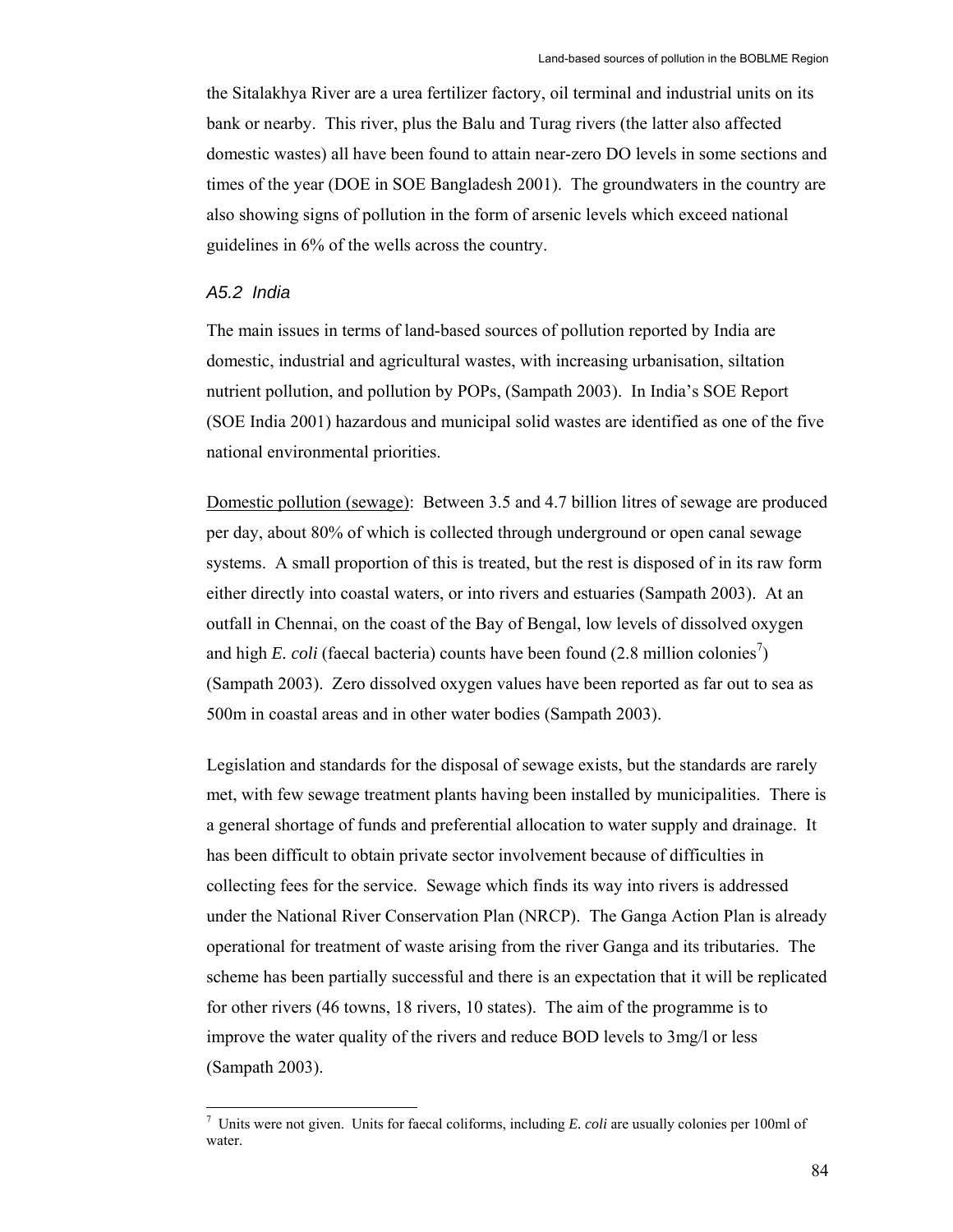Solid wastes: The rate of generation of solid wastes in urban centres has outpaced population growth in recent years (SOE India 2001) and reliable estimates of the quantity of solid wastes generated in various cities and towns are not easily available (Vel 2003). It has been estimated that coastal populations generate about 0.5 kg/capita/day of solid wastes, summing to about 17 billion tonnes/day (Sampath 2003). It is expected that the per capita generation of municipal solid wastes will increase up to 945 gm per day by 2047 (Vel 2003). Sixty percent of the waste is collected by municipal authorities and corporations, with the remainder being thrown into uncontrolled landfills. In Mumbai the private sector has become involved in solid waste collection and disposal with encouraging results (Sampath 2003).

Industrial pollution: Industrial wastes account for 25% of wastewaters and over 50% of the pollution load from land-based sources (Sampath 2003), with the largest quantities of hazardous wastes being generated by the petrochemical, pharmaceutical, pesticides, paint & dyes, petroleum, fertilizer, asbestos, caustic soda, inorganic chemicals and general engineering industries (SOE India 2001). About 120 million tons of industrial solid wastes and 4.4 million tonnes of hazardous wastes are produced in the country each year (Vel 2003). The major industrial areas in the eastern states of India are located in Chennai, Calcutta, Cuddalore, Visakhapatnam and Paradeep. The most important industries from a pollution perspective include chemical, steel, textile and fertilizer plants, though pharmaceutical and automobile plants are also common. These probably generate around 2.62 million  $m<sup>3</sup>$  of effluent and 20 tonnes of solid wastes per day (Ramachandran 2001 in Sampath 2003). It is thought that the larger industries are treating their waste before discharging it, but there is no evidence given to support this view. Small and medium-sized industries are probably discharging their wastes into creeks and sewers, including sediments and heavy metals (Hg, Cd, Pb), which have in turn been found in the coastal sediments of Tamil Nadu and Andhra (Sampath 2003). Shipbreaking is associated with chronic problems with oil spills.

The primary causes of industrial pollution are seen as being related to outdated and inefficient technologies which generate large amount of waste; the presence of concentrations of large unplanned industrial conglomerations; the absence of appropriate zoning regulations; the presence of large number of small scale industries which escape land use and environmental regulations; a lack of resources for implementing pollution control programmes; poor enforcement of those pollution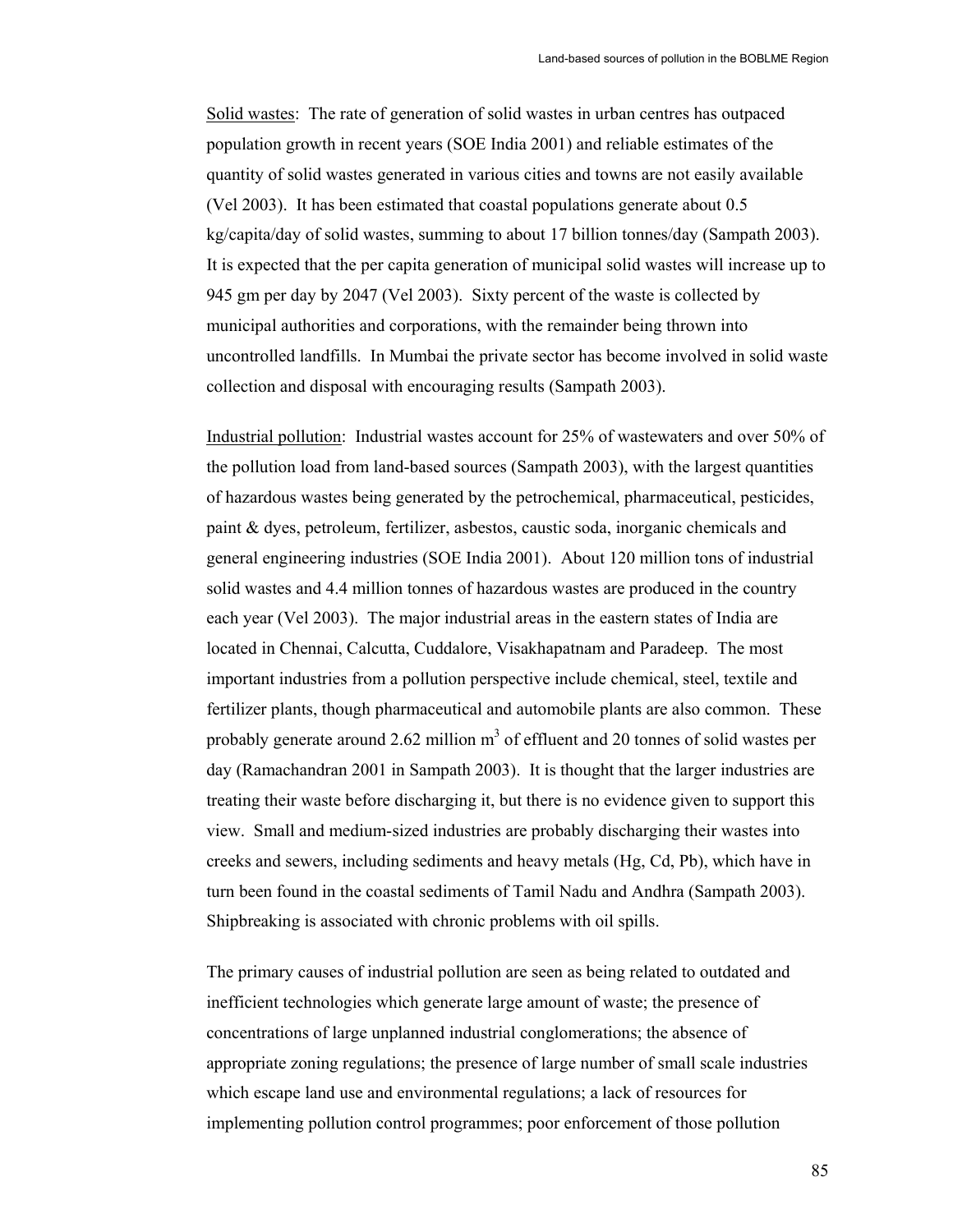control laws that exist; and uncontrolled storage and dumping of solid and hazardous wastes (Sampath 2003).

Nuclear power: Nuclear power is generated in plants located in the costal areas at Tarapur and Kalpakkam. So far, there have been no reported losses from these plants, and wastes are being handled according to international regulations (Sampath 2003). The only form of pollution currently being recorded in relation to nuclear power generation is of heated water. Up to 50% of the heat generated is released to the coastal marine environment, resulting in localized damage to organisms.

Agriculture & aquaculture: The main crops grown in India are rice, wheat and other cereals, consuming almost 80% of the water harvested from rivers and underground. According to Sampath (2003) nearly 75 kg of (N and P) fertilizers per hectare are used in the country (Planning Commission 1999 in Sampath 2003), and this figure is comparable to the 50 kg/ha national average given in WRI 2000-2001 (EVI Database). The rivers Hugli, Mahanadhi, Subernarekha, Krishna and Godavari delta have been associated with reports of eutrophication of coastal waters.

Most of the pesticides being used in the country belong to the phosphorous, carbonate and synthetic pyrethroid groups, with about 0.45 kg/ha/yr being applied (Note the EVI Database figure using WRI 2000-2001 data is an estimated 0.2 kg/ha/yr averaged over the entire land area). There is decreasing use of organochlorine pesticides in India, so that residues of DDT and other OCPs in coastal fishes is apparently low.

Mining: Approximately 200 tonnes of Uranium per year are mined in India (Annexe 1) and Zircon being mined along the Tamil Nadu and Orissa coasts. Neither of these forms of mining are currently seen as major issues of land-based sources of pollution in India.

Tourism: Tourism is seen as a relatively minor issue in terms of land-based pollution sources. Coastal tourism in India is popular only along a few stretches of the coast and is centred in Tamil Nadu. Most tourism along the coastline in Kanyakumari, Rameswaram, Chennai, Visakhapatnam, Puri and Dhiga is in the form of day tourists visiting beaches, and is associated with litter problems (Sampath 2003). There are currently no estimates of the total number of tourists visiting the country each year (Annexe 1) or the number of days stayed, so it is difficult to estimate the contribution of this sector to land-based pollution sources in the country.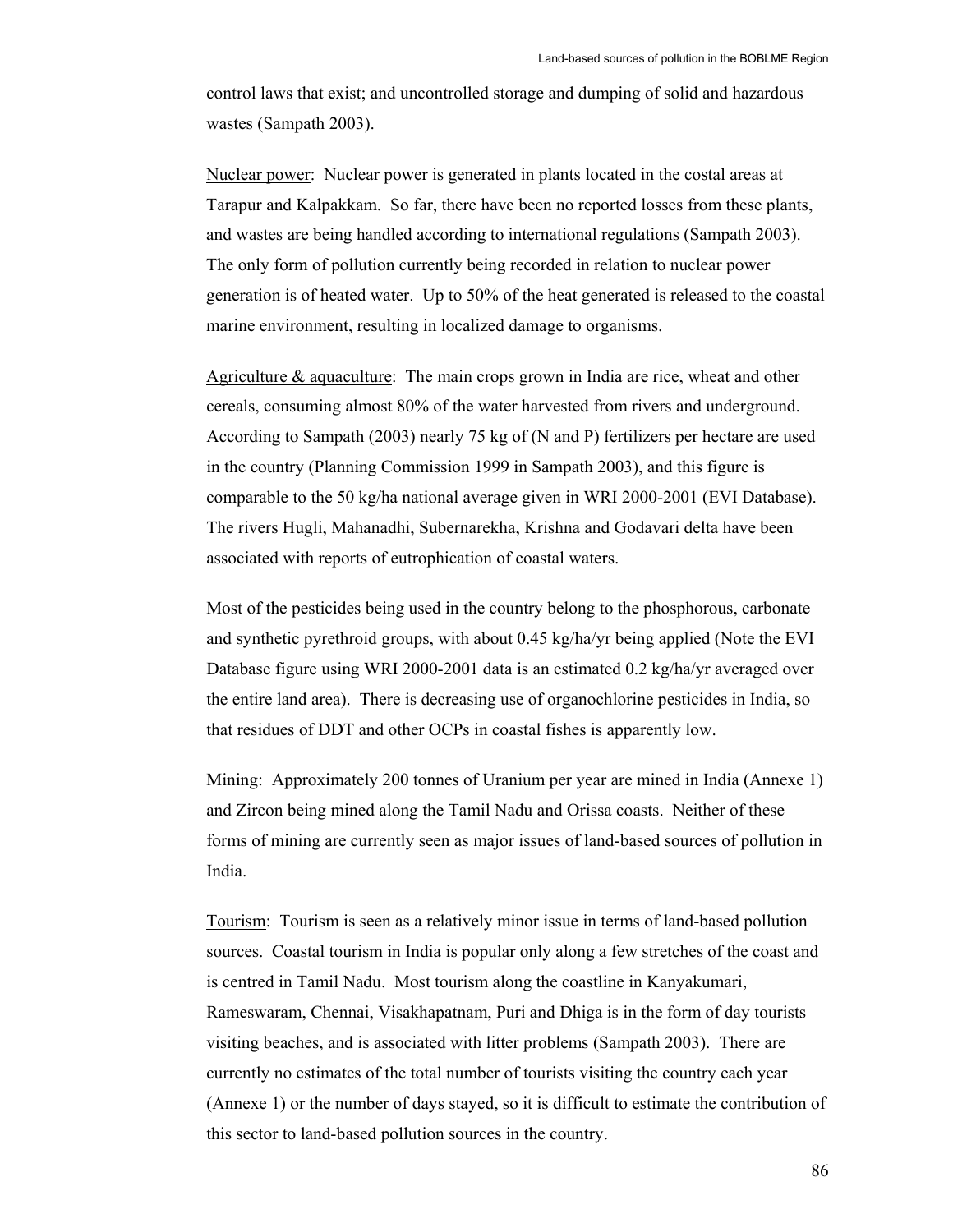Ports & coastal structures: There are 12 major ports and a large number of minor ports along the Indian coastline handling materials electronic goods to oil (Sampath 2003). The total volume of crude oil handled in 9 of the major ports during the 1996-97 was estimated to be around 51 million tonnes. This was associated with chronic oil pollution problems through operational discharge of waste (rather than accidental spills), mostly by medium and small ships where installation of oil-water separators is not mandatory (Sampath 2003).

Breakwaters, often part of port facilities result in erosion/accretion and sediment resuspension problems. These processes are significant along the east coast where littoral drift is very strong (Sampath 2003). Disruptions in longshore drift can also lead to secondary pollution problems when accretion closes off channels and reduces flushing of estuaries (e.g. Mahanadhi Estuary at Paradeep, Orissa Coast).

Siltation: The Hugli River transports around 20 million tonnes of sediments to the Bay of Bengal per year, with sediments distributing as far away as the Andaman Islands.

Nutrients: There has been an increase in both the frequency and persistence of algal blooms in coastal waters and enclosed sea areas over the past 20-30 years (Sampath 2003).

POPs: Persistent organic pollutants are not extensively used in India, though DDT does appear to be in use to control insect-borne epidemics (Sampath 2003).

Effects on environmental quality: The Central Pollution Control Board (CPCB) has monitored water quality of all the important rivers in India. For almost all of the rivers monitored, the total coliform counts are far above standards for drinking  $(0/100<sub>ml</sub>)$  or for bathing (<500 / 100ml) (Vel 2003).

# *A5.3 Indonesia*

The main land-based sources of pollution reported by Indonesia for the Malacca Strait area (Sumatra provinces of Nanggroe Aceh Darussalam (NAD), North Sumatra, and Riau are most relevant) were accelerated run-off and sedimentation, oil pollution, sewage, pesticides and industrial pollution (Holmgren 1994, Purnomohadi 2003).

Domestic pollution (sewage): The east coast of Sumatra with a population of almost 11 million people (1994) probably loads the Malacca Straits with a BOD of 167,292 ton/y,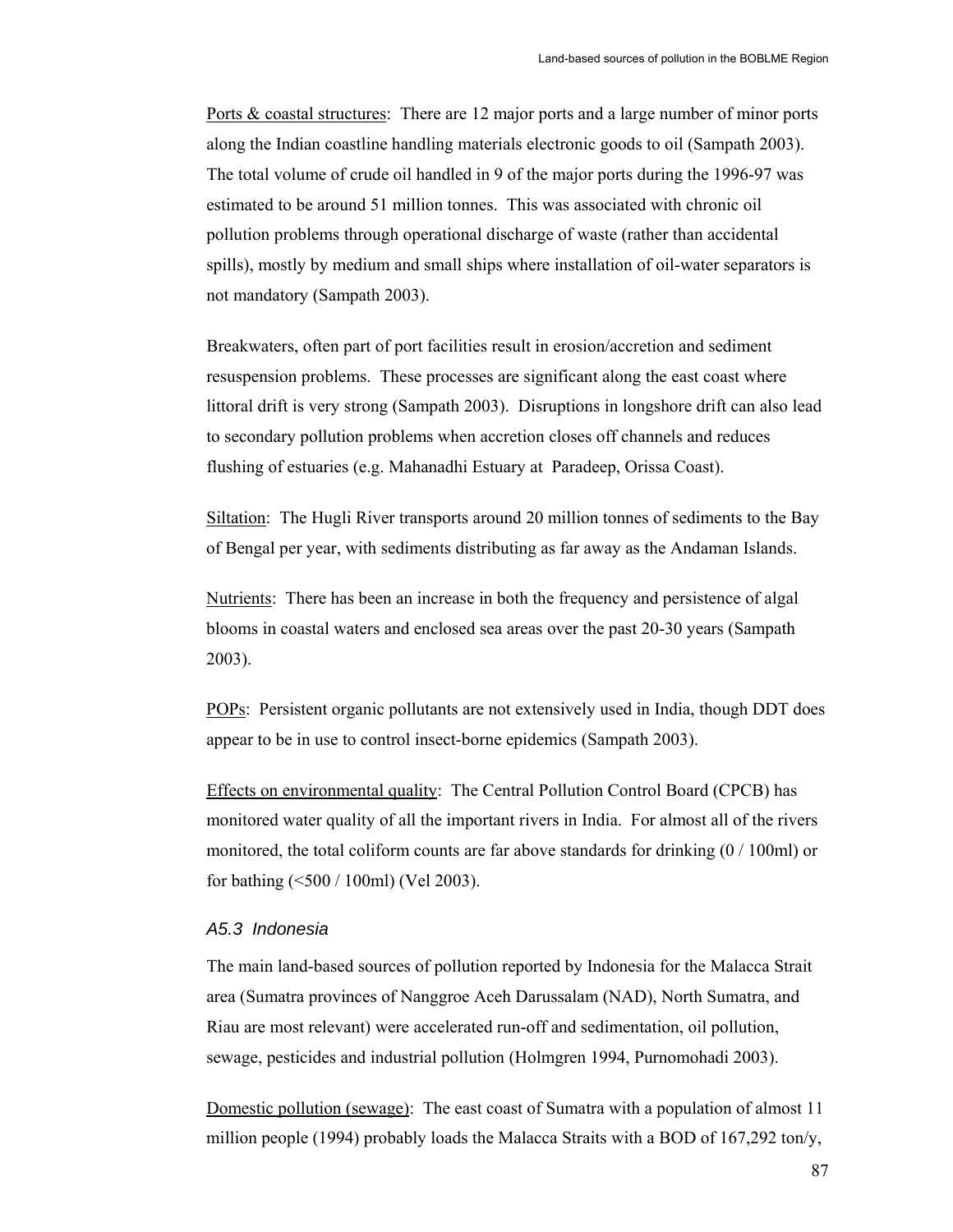COD of 381,425 ton/y, total Nitrogen of 74,425 ton/y and total Phosphorus of 7,361 ton/y (Purnomohadi 2003 using estimates of Mahbub et al. 1990, assuming 60% of sewage reaches the Malacca Strait through rivers). There is a requirement for large cities in Indonesia to install wastewater treatment plants, but to date only Medan and Batam have done so in Sumatra. The sixth Five year Development Plan (1994 - 1999) proposes that most cities be provided with wastewater treatment facilities.

Solid wastes: Surveys carried out in various cities in Java indicate that 60 to 80% of solid waste is collected and either recycled or transported to dump sites or incinerators. Outside of Java presumably in the east Sumatra area, the management of solid wastes in cities is less controlled because of a lack of facilities and infrastructure (Purnomohadi 2003).

Industrial pollution: Industrial wastes have increased steadily and rapidly in the last 10- 15 years. In 1987 Soegiarto (in Purnomohadi 2003) noted that industrial wastes in Indonesia were limited and localized, compared to other sources of pollutants. Many industries have recently developed in eastern Sumatra, mostly based on natural resources such as oil and natural gas, fertilizers, paper mill, palm oil, crumb rubber and other agroindustries. These result in the creation of a wide range of pollutants such as organic materials, heavy metals, nutrients, hydrocarbons, POPs, thermal pollution and sediments (Dahuri and Pahlevi 1994 in Purnomohadi 2003). Most of the industries are located in coastal areas or along major river systems, and although all industries are required to have wastewater treatment plants, most discharge their effluents directly to the receiving waters.

As a result of industrial discharge, many of the rivers in Sumatra are considered to be moderately to heavily polluted. High heavy metal (Cu, Hg, Ni, Zn and Pb) concentrations found in the sediments around the Pakning and Siak Rivers, Riau Province (Dahuri & Pahlevi 1994, Abdullah et al., 1994 in Purnomohadi 2003) probably arise from pulp and paper mills, palm oil mills and oil industries. The levels found in sediments exceeded national water quality standards by between 1 and 3 orders-ofmagnitude for bathing, swimming and mariculture. Although this information presents a bleak picture of the environmental conditions in these areas, it is difficult to assess levels found in *sediments* against standards for *water* quality.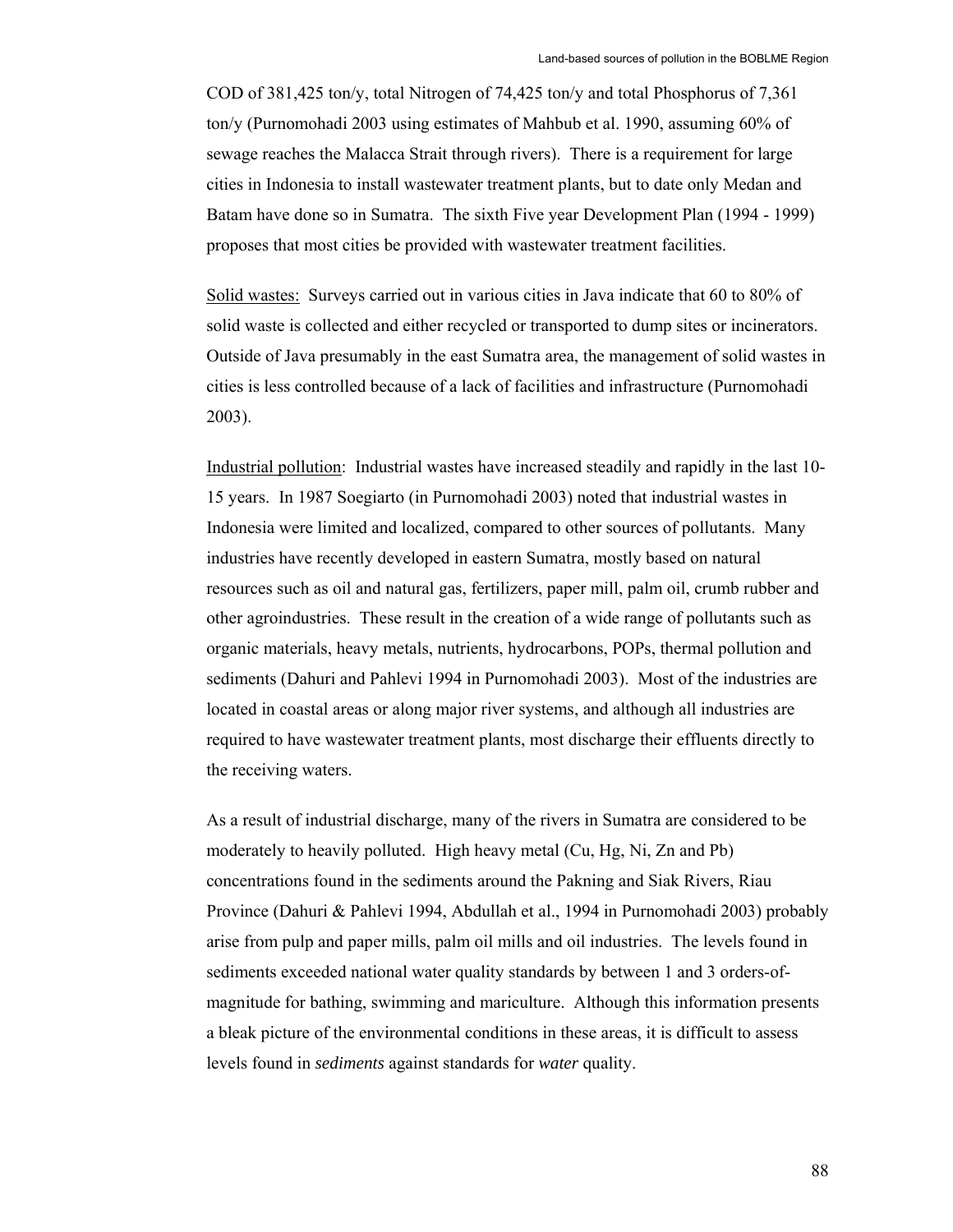Oil pollution in the area is seen as largely a land-based problem, most common around densely populated areas such as large cities. The main activities leading to pollution are the use of petroleum fuels and lubricating oil for transportation and industrial activities, the direct discharge of municipal and industrial wastes containing refined and partly weathered oils through sewers and rivers, and the discharge of effluents generated during the production and processing of crude oil (i.e. at oil production platforms and refineries) (Purnomohadi 2003). The oil concentrations in the water column along the East Coast of Sumatra ranged up to 6,300 µg/l in 1979 (Soegiarto 1982, Dahuri and Pahlevi 1994 in Purnomohadi 2003). The levels recorded in the Siak River were 1,200- 9,600 µg/l, which is higher than seen in Jakarta. Hydrocarbon pollution can end up on beaches as 'tar balls', with beaches considered to be 'polluted' when tar levels reach 10 g/m. At 100 g/m they are considered unusable (UNEP 1990 in Purnomohadi 2003). Between 1982-84, beach tar levels at sites in the Riau Archipelago were recorded at around 15.4 g/m strip, and were derived from weathered crude oils, including 20% from tanker oil sludge and 13% from fuel oil residues (Bilal 1990, Chua 1997 in Purnomohadi 2003). There is no later information on whether the levels of hydrocarbon pollution might be increasing.

Agriculture & aquaculture: The lowland areas of the east Coast of Sumatra are used extensively for agriculture, including plantations, to produce rice, rubber, palm oil and pineapple. North Sumatra and Riau Provinces have the largest areas of palm oil plantations in the country. The associated use of fertilizers, herbicides, pesticides, rodenticides and fungicides is thought to be increasing. In 1994 usage of these agrochemicals was around 3,780 tons of insecticides and 22 tons of herbicides used along the East Coast of Sumatra (Dahuri and Pahlevi 1994 in Purnomohadi 2003). There is little information on the management of agricultural wastes, how much of these chemicals find their way into the coastal waters of the east coast of Sumatra, or their impacts on the environment, but there is some information for a few of the rivers. In the Siak River, concentrations of between <0.03-0.71  $\mu$ g/g of DDT, 0.03-11.17  $\mu$ g/g of Endrin, 0.03-1.40  $\mu$ g/g of Dieldrin; 0.04-8.17  $\mu$ g/g of Aldrin, < 0.002-0.36  $\mu$ g/g of Heptachlor, 0.09 and 3.15  $\mu$ g/g of Endosulfan-I, and 0.02-2.14  $\mu$ g/g of  $\gamma$ -HCH have been recorded. The levels of pesticide residues were higher in the sediments than in the water column (Hutagalung et al. 1996 in Purnomohadi 2003).

Brackish water pond culture of shrimps and milkfish and cut from mangrove forest dominates the aquaculture efforts in the provinces of Indonesia that border the Malacca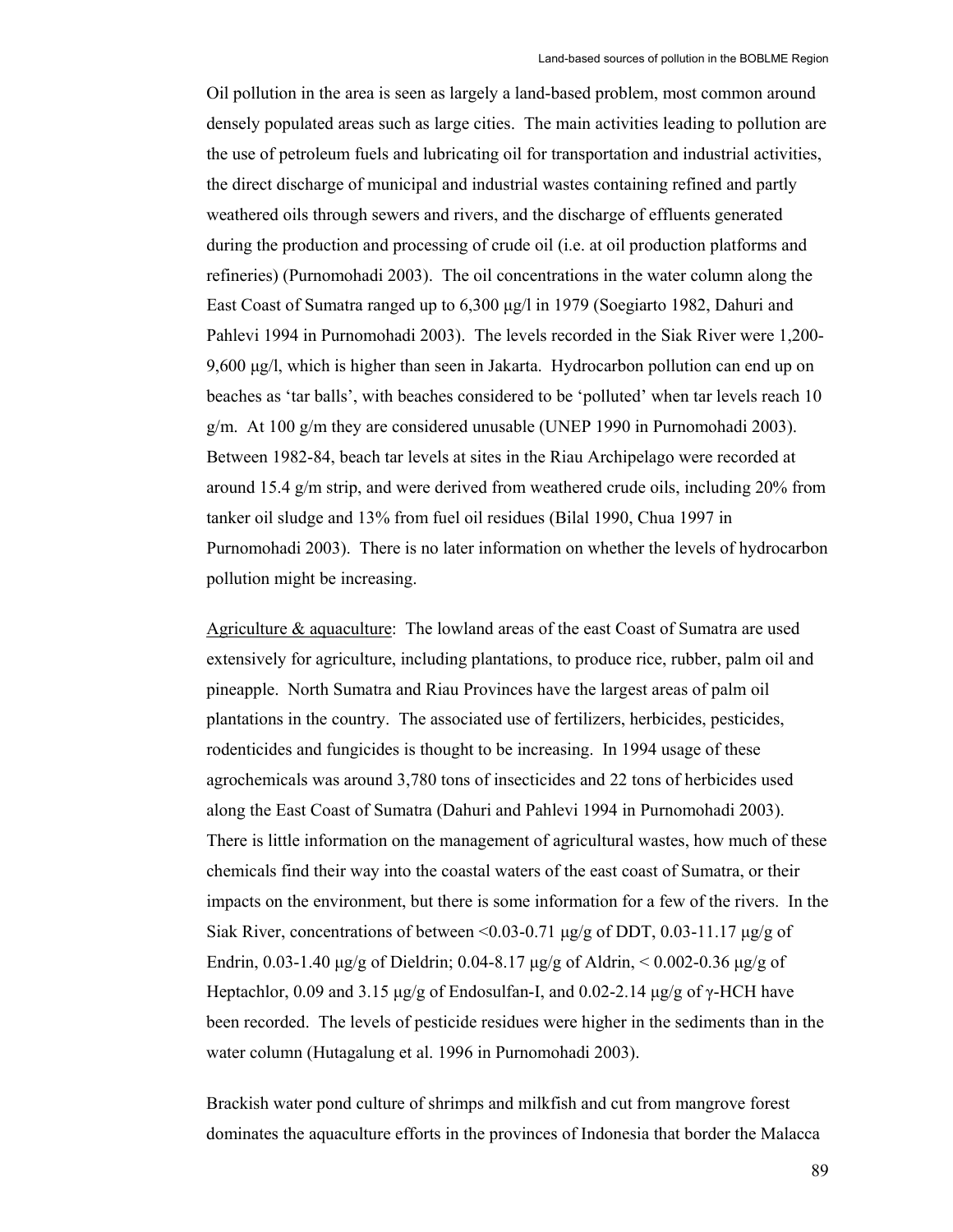Straits. In 2000 the total area under brackish water shrimp production was more than 23,000ha (reduced from 46,400 in 1999), resulting in the production of more than 37,000 tonnes of shrimp (Directorate General of Aquaculture 2000 in Purnomohadi 2003). There is little information on the nature or spread of pollutants produced by aquaculture in the area. Mariculture of fishes (potential of 550ha), shellfish (17,000ha) and seaweeds (1,700ha) are currently being developed in the Riau Archipelago, in particular around Batam and Bintan Islands.

Mining: Tin, bauxite, urea, kaolinite, granite and sand are the primary mining industries in the East Sumatra provinces (Table 16). In 1989 the production of tin from the Riau Archipelago was 3,109 tons, with an estimated reserve of between 1.64 and 3.48 million tonnes onshore and offshore in the Malacca straits (Sujitno 1974, Harris 1978 & MacDonald 1981 in Purnomohadi 2003). Bauxite production, mainly at Bintan Island totalled 1.2-1.32 million tons in 1981-1993 (Burbridge et al. 1988 and Statistical Office of Riau Province 1995 in Purnomohadi 2003).

The pollution associated with mining varies according to the resource being mined, methods of producing ores, refining, stockpiling, handling wastes and transporting. Granite and sand are relatively benign polluters on a small scale, though can be associated with increases in run-off, sedimentation and turbidity at larger scales. In Riau, there are now 140 companies sand mining, only 2 of which have carried out any kind of impact assessments (Purnomohadi 2003), and possibly none of which have an environmental management plan in place. Kaolinite is a clay mineral and although not toxic, can lead to widespread increases in turbidity if it escapes to water. Urea, bauxite and tin are associated with toxic pollution, but little information is available on how these are being handled in Riau.

**Table 16: Latest available production figures for main types of mining in East Sumatra / Malacca Straits area, Indonesia.** 

| Resource       | Production (latest) (tons) | Year | Known reserves (tons) |
|----------------|----------------------------|------|-----------------------|
| Tin            | 3,109.50                   | 1989 | 1.64-3.48 million     |
| <b>Bauxite</b> | 1.32 million               | 1993 |                       |
| Urea           | 1.6 million                | 1983 |                       |
| Kaolin         | 161,478 $m3$               | 1980 |                       |
| Granite        | 2.68 million               | 1993 |                       |
| Sand           | 1.45 million (Riau)        | 1993 |                       |
|                |                            |      |                       |

Data are from sources in Purnomohadi (2003).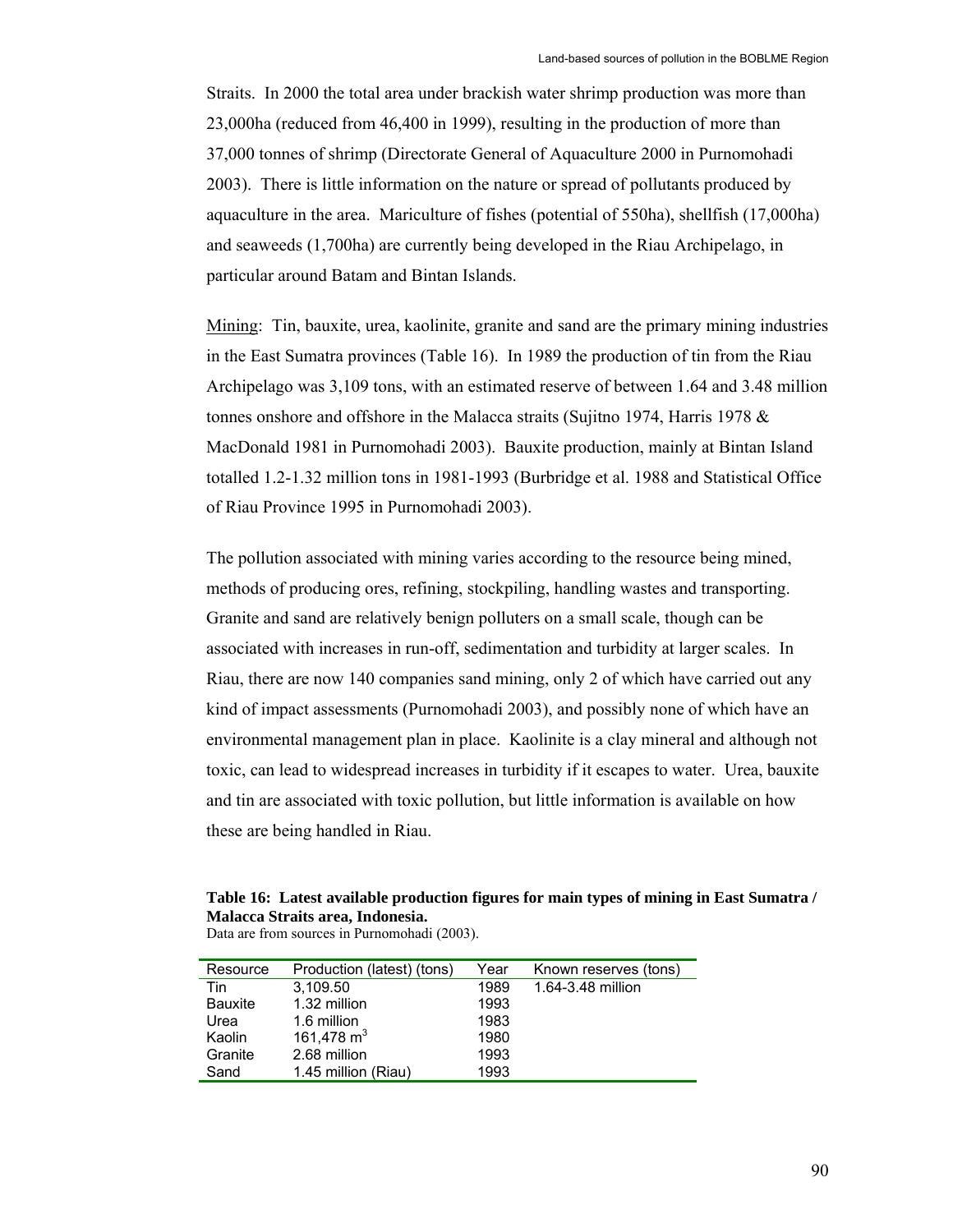Tourism: Medan, Batam and Bintan are the most important tourist destinations in the Malacca Straits area. Medan had 264,515 international and 1.2 million domestic visitors in 1994, which represented a 3-fold increase over the decade (1984-1994). By 1994, Medan also had 17,430 rooms and 133 hotels. Bantam and Bintan Islands are located in a growth triangle and each now receive more tourists per year than Medan. The international tourists in the area could now be over 1 million per year, a large proportion of the 4.9 million average for the country (1996-2000) recorded by WRI (EVI Database). This represents a significant effective increase in the resident human population of the East Sumatra area (around 11 million in 1994), with associated demands on infrastructure and effects on pollution levels.

## *A5.4 Malaysia*

The parts of Malaysia relevant to this discussion are the littoral states of the West Coast of the Peninsular fringing the Straits of Malacca. This includes the states of Perlis, Kedah, Penang, Perak, Selangor, Negeri Sembilan, Malacca and West Johore. The main land-based sources of pollution that affect the BOBLME area are from domestic sources, urbanisation, and industrial processing leading to problems with sediment runoff, wastes and heavy metals (Omar 2003). There are also indirect effects on the pollution of water from haze, which converts to acid rain. In 1993, the organic pollution load from domestic sewage accounted for 67%, agriculture and industrial waste 22%, manufacturing 7% and agroindustries 2.7% of the total pollution load found in rivers (WQI 2001 in Omar 2003).

Domestic pollution: One of the main causes of water pollution to the Malacca Straits area of Malaysia is from land-based sources is seen as the rapid urbanisation of the west coast of the Malay Peninsula, together with and the location of the three largest cities in that part of the country. The west coast has 59% of the country's population and only 20% of its area, so population densities are relatively high at over 370 people/ $km^2$  (the national average is 67.7 people/ $km^2$ , EVI Database). Wastewater is collected by a system of sanitary sewers and treated at municipal plants, but adequate systems for treatment and disposal of sewage are generally lacking and sewage is mostly discharged directly into rivers or the sea (Keizrul & Muhamed 1998 in Omar 2003). According to the DOE (1994 in Omar 2003) the organic pollution load discharged to the environment as sewage almost doubled between 1989 and 1993, and accounted for 67% of the total in 1993. As a percentage, this had actually declined from 1989, indicating increasing contributions by other sectors (agroindustries, manufacturing and agriculture).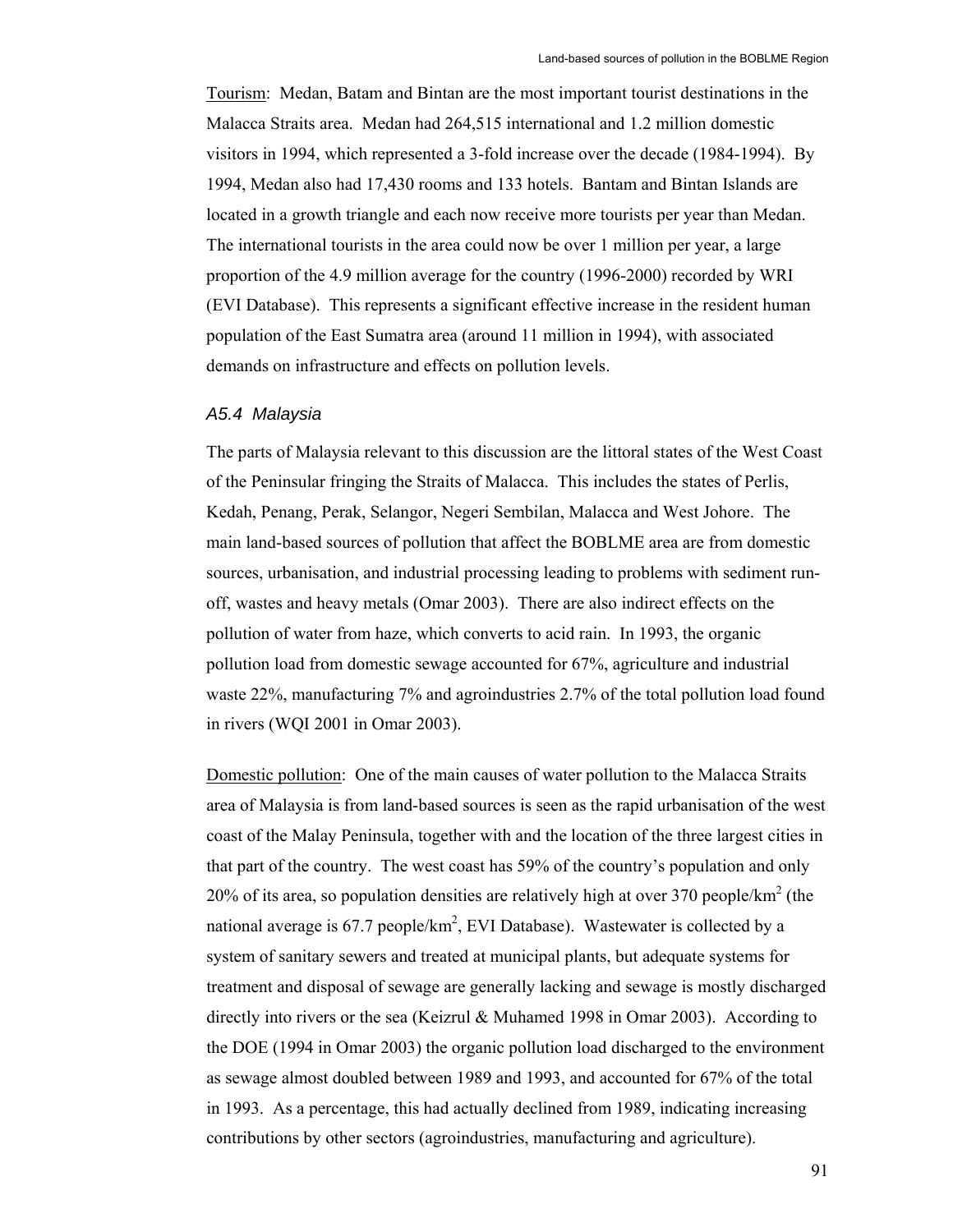Industrial pollution: A total of 80% of the industrial water discharged in Malaysia comes from food and beverage processing, chemical plants, rubber manufacturing and textile & leather products. In turn 79% of the country's industries are located in the states adjacent to the Malacca straits (DOE 1994 in Omar 2003). Rivers in the highly industrialized states of Penang, Perak, Selangor, Malacca and West Johore appear to be the most affected by these wastes (Omar 2003).

Agriculture & aquaculture: The main contribution to land-based pollution by agriculture is seen as arising from livestock wastes, pesticides and fertilizers. Approximately 45.5 million tonnes of pesticides (1996) and 1.2 million tonnes of fertilizers (1995-7) were being throughout the country in the mid-to-late 90's (EVI Database). There is no information of how much of this finds its way into the waters of the Malacca Straits. Coastal aquaculture activities centred on fishes and shellfish are located mainly in sheltered coastal waters of the Straits of Malacca and may be adversely affected by agricultural pollution and heavy metals. There have been incidents of food poisoning associated with cultured mussels and cockles, though there is not much information on the pathways through which this might be occurring (Omar 2003).

Little is known about the quantitative contributions of aquaculture to the pollution load of the coastal and marine areas of the Malacca Straits. Semi-intensive and intensive culture of finfish (groupers, sea bass, snappers) and prawns has often been associated with eutrophication of coastal waters and the spread of disease. The problem is seen as resulting from poor management of aquaculture effluents (Omar 2003). Given that aquaculture is seen as an important area for development and that an estimated 491,559 hectares of land and water bodies are suitable for aquaculture (Lim and Chuah 2003 in Omar 2003), information on the potential for pollution is urgently needed.

Mining: Alluvial tin and sand are mined in the Malacca Straits area and are associated with land degradation, silted waterways and landslips. There is, however, little information on the contribution of mining as a source of pollution.

Siltation: Urbanization, deforestation and industrial site developments have resulted in the high sedimentation of rivers in the western states of the Malay Peninsula. There are presumed to be resulting heavy loads of sedimentation emptying into the rivers, but sediment are not specifically identified in the DOE River pollution studies (see 2.4.4.6).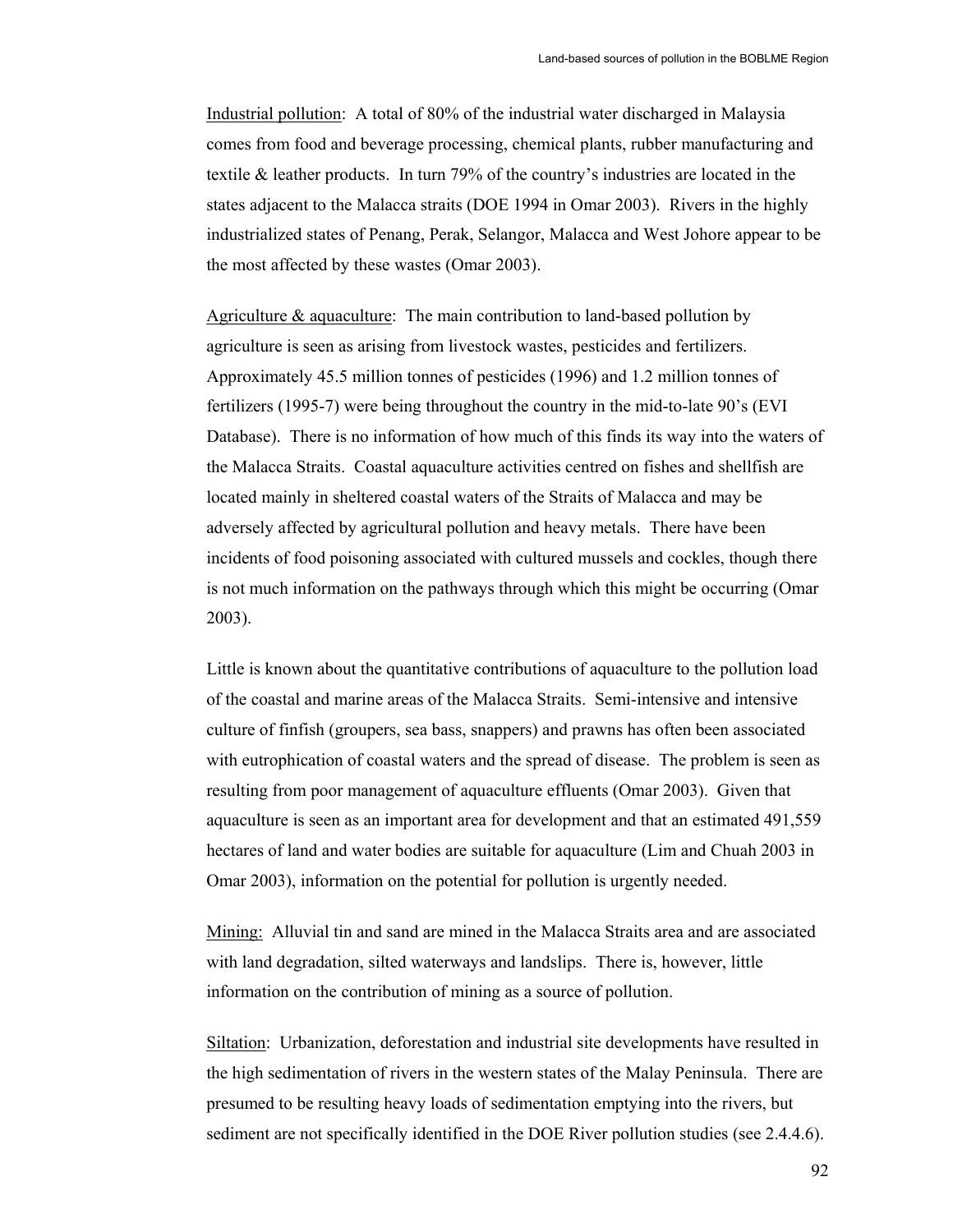Effects on environmental quality: Under a previous Malaysian Water Quality Programme carried out by the Department of Environment up until 1994, pollution levels in rivers were monitored to determine their pollution loads from municipal, industrial and agricultural wastes. Monitoring of biological and chemical characteristics of the water was carried out at 892 stations in 116 rivers throughout the country. The results were compared against national water quality standards (Omar 2003). By 1994 14% of the rivers were considered 'polluted' and 55% 'slightly polluted' using an overall measure of quality, the Water Quality Index (WQI) (DOE Malaysia 1994 in Omar 2003). The main pollutants detected were suspended solids and ammoniacal nitrogen  $(NH<sub>3</sub>-N)$ . The results also showed a deterioration in water quality over the period since 1988. In the period 1995-2000 this role was taken over by a private company, and results do not seem to be available. In 2000 DOE resumed data collection, but altered the format from river to basin-based reporting, reducing the ability to make comparisons over time. In the new dataset, 931 sites were monitored in 120 river basins, with 53% found to be 'clean', 33% 'slightly polluted' and 15% 'polluted' on the WQI scale (Omar 2003). Although sites may not be directly comparable, the broad picture this gives is one of a general improvement in water quality of Malaysian rivers. The improvements were attributed to a slowdown of economic activities after the Asian Financial Crisis, relocation of pig farms away from rivers and a general improvement in public environmental awareness.

## *A5.5 Maldives*

The main land-based sources of pollution reported by the Maldives were solid and liquid domestic wastes, urbanisation, tourism and some effects of sand and coral mining (Ali 2003). With space being extremely limited, industries few, tourism very important and rivers absent, the issues of land-based sources of pollution are markedly different in the Maldives than all others in the BOBLME region. The Maldives has had the fastest human population growth rate in the region over the past decades (3.8% through 80s and 90s, dropping to 1.9% in 2000). Growth of the economy was also rapid through this period at about 10-15% per annum. There is little information on the contribution of industry to land-based sources of pollution in the Maldives.

Domestic pollution: Sewage and other nutrient discharges are reported to be affecting the reef and the water quality on many islands. Tourist facilities are required to dispose of sewage outside the reef in the open sea, with only some of them able to provide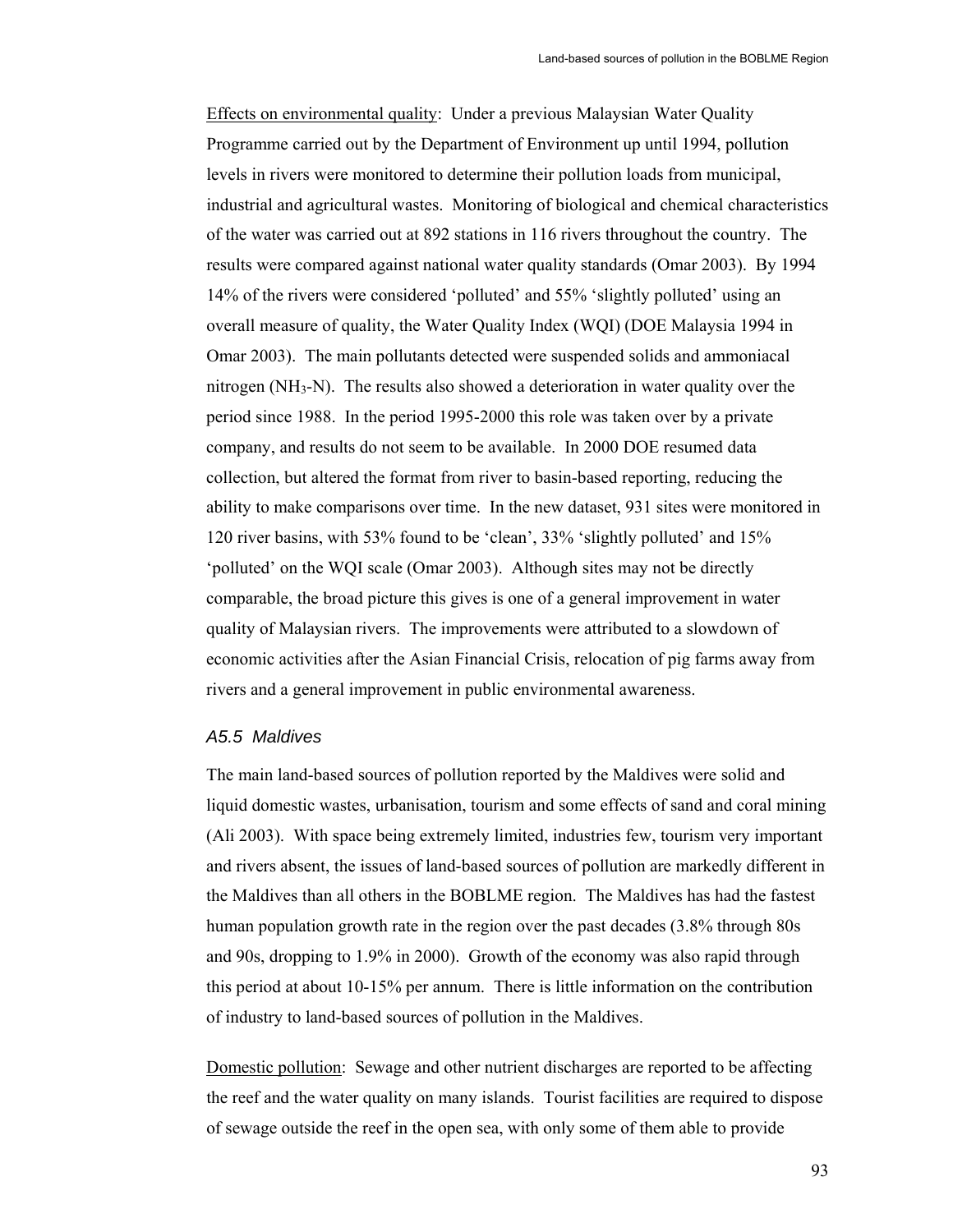primary treatment before disposal (Ali 2003). Traditional sewage systems on many islands are being replaced by piped discharges to dispose of the waste out to sea. These may be effective where a fast-flowing reef channel is utilised, but financial and technological constraints often limit the efficiency and safety of such developments (Ali 2003).

The quantity and nature of solid waste generated In the Maldives has changed rapidly and expanded from largely decomposable household wastes to non-degradable materials such as plastics, cans, bottles, and more hazardous forms such as batteries and medical wastes (Ali 2003). All of the islands have a problem with space for the disposal of solid wastes, so that in Male an off-shore landfill was developed, while in some of the other islands, waste is disposed of in confined areas on the reef flat. These methods of disposal are augmented by a requirement that all tourist facilities install incinerators and compactors to help reduce the waste load. The impacts of dumping wastes, particularly hazardous ones, in the coastal environment are not known, though problems with heavy metals are expected (Ali 2003).

Urbanisation, Ports and Harbours: Harbours have been developed on 83 of the 200 inhabited island and are associated with secondary pollution effects from siltation, stagnation and poor flushing of wastes they receive.

Agriculture & aquaculture: Seaweed culture has been tried in the Maldives, but despite the favourable environment and several attempts, little success has been made so far (Ali 2003). Generally, this kind of extensive culture is associated with little pollution.

Mining: Coral and sand mining in the Maldives dates as far back as 500B.C (Ali 1991 in Ali 2003) and became popular for building materials for at least 300 years. With the development of tourism in the early 1970's a construction boom set in, and corals and sand were used for resorts, public buildings, private housing, land reclamation, jetties, groynes, airports and road construction. Through government intervention and increasing popularity of hollow cement blocks for building, coral mining was reduced, by the late 1990's, to non-significance (Waheed et al. 2003, Ali 2003). In contrast, the demand for sand has continued to increase. The pollution effects of harvesting and transporting such large quantities of coral and sand for such a long period are unknown, but assumed to be very limited, thanks to the methods used (Ali 2003).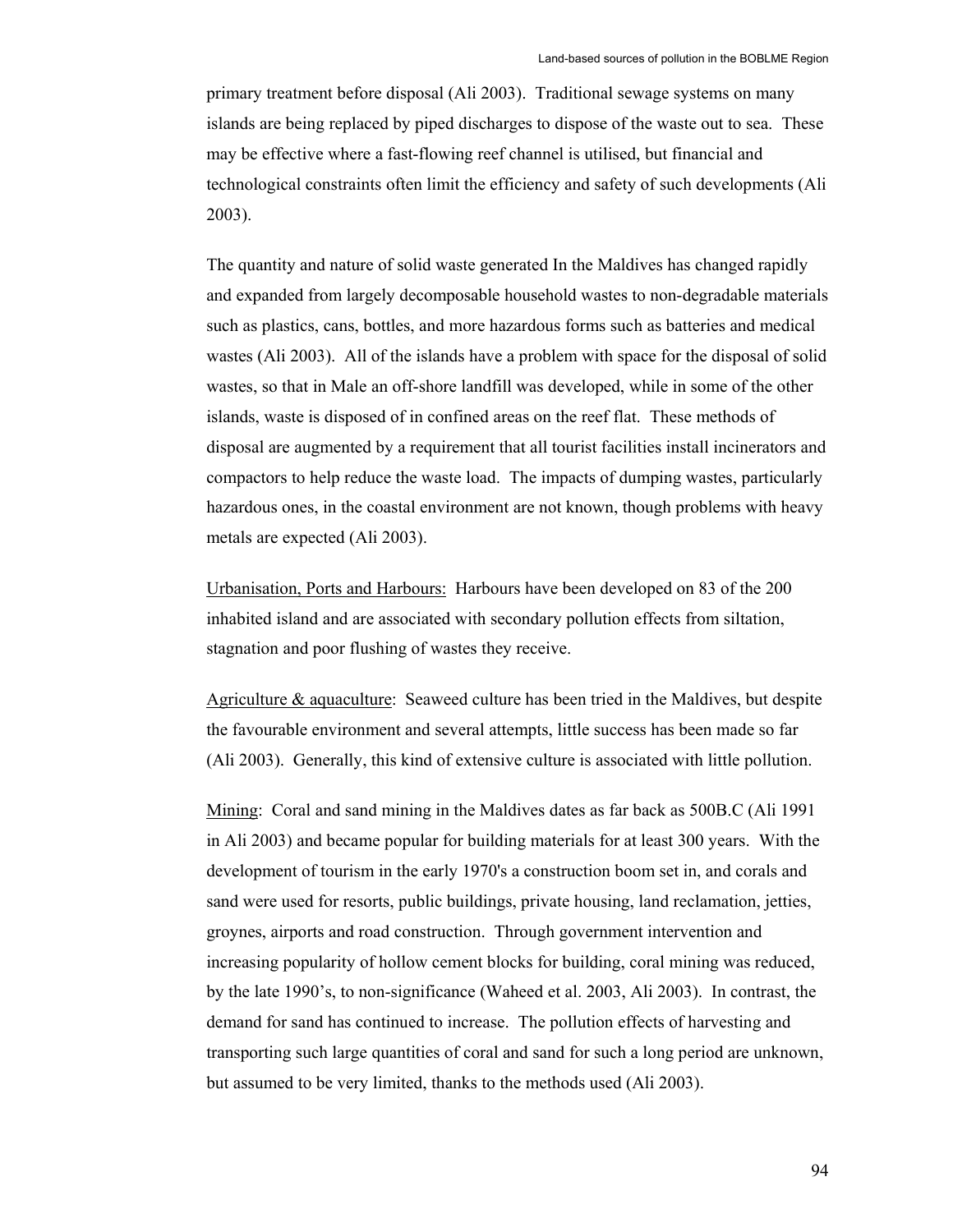Tourism: Fisheries used to be the dominant sector of the economy until 1985, when tourism industry overtook fisheries in terms of its contribution to GDP.

## Siltation:

The reef flats in the Maldives are dredged and reclaimed for urban and port developments, mostly using backhoe excavators. These result in siltation on the adjacent reefs, but effects are seen as short-term with variable levels of recovery (Ali 2003).

#### *A5.6 Myanmar*

The Myanmar coastal zone is divided into three areas from north to south, the Rakhine Coast, the Ayeyawady (Irrawaddy) Delta and the Tanintharyi Coast. Many rivers flow into the coastal areas through each state, including the Mayu and Kaladan rivers in the Rakhine area, Ayeyarwady, Sittaung and Thanlwin rivers in Delta area and the Ye, Tanintharyi and Dawei rivers in the Tanintharyi coastal area. Most municipalities, industries and agriculture discharge waste into these and other nearby rivers without treatment, but not directly into the sea. There is little information on domestic and industrial pollution and its effects in the country, and little information on the condition of near-shore waters.

Agriculture & aquaculture: A total of 220,000 tons of fertilizers and 520 tonnes of pesticides were used in the coastal states of Myanmar in the 1996-97 period (Myint 2003), particularly in areas where rice is commercially grown (Ayeyarwady, Yangon and Mon areas). The figure for pesticides differs markedly from that given by WRI, where more than 162,000 tonnes of pesticides are used per year nationally (EVI Database). Use of agrochemicals is minimal in the Rakhine and Tanintharyi areas and appears to be mostly an issue through the Ayeyawady Delta area. The most common fertilizers currently used in the coastal states are Urea (53,000 tons), Triple Super Phosphate (15,000 tons), Muriate of Potash (6,700 tons) and a small amount of compound fertilizers (8,500 tons). About 2,800 million tonnes of gypsum is also used in Mon State. In terms of pesticides, the highest usages were recorded in Mon State (45,000 litres of liquid and 13,033 kg of powder), Ayeyarwady coastal zone (12,555 litres/5,226 kg) and in the Yangon Division (350,000 litres/92,100 kg) in the year 1996- 97. Tanintharyi utilized the least amount during that same period of 2,200 litres and about 600 kg of pesticides.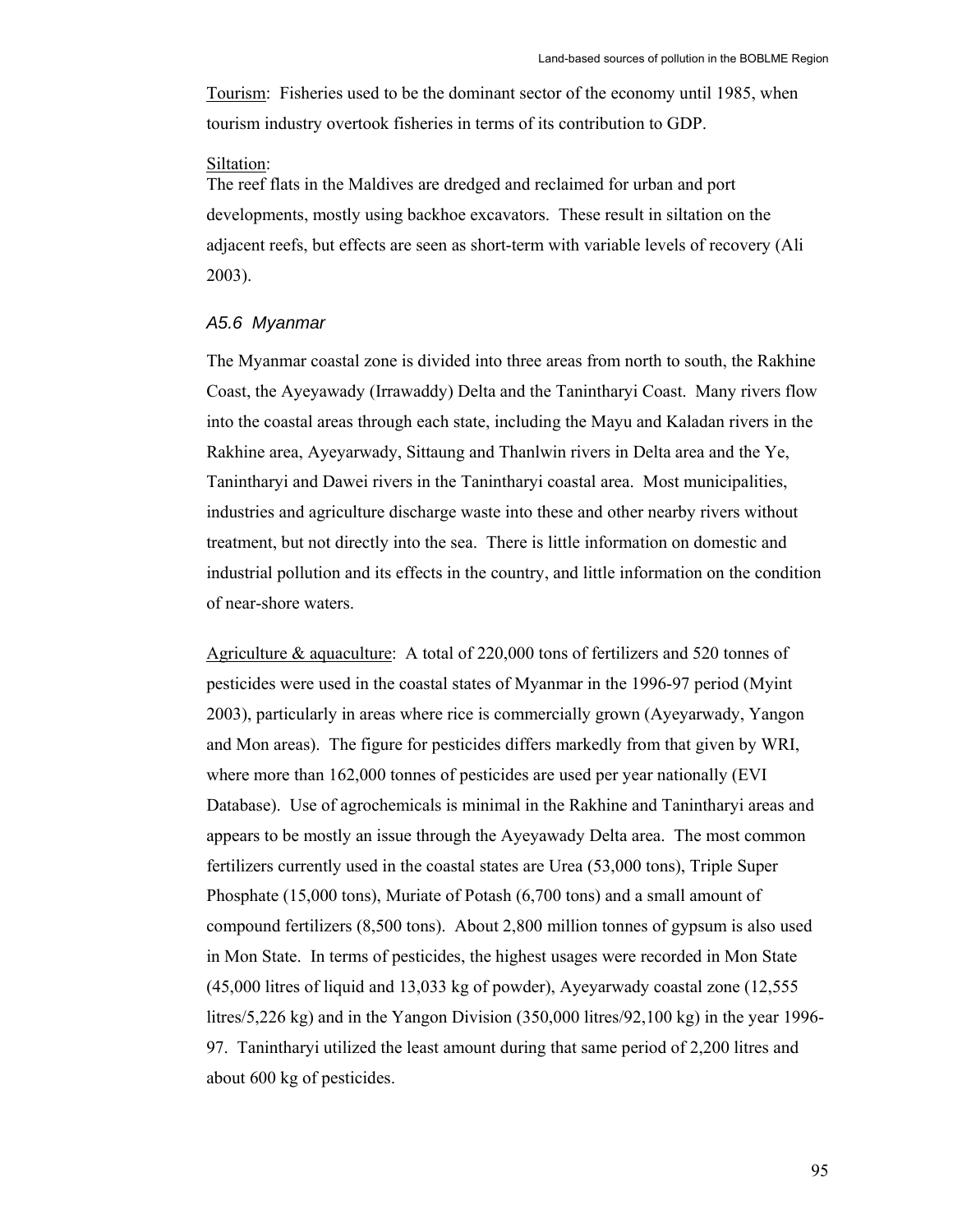Inland aquaculture was initiated by the Department of Fisheries in the 1950s with the introduction of *Tilapia*, carp, and other freshwater fish. Despite promising potential, there were only about 3,000 ha of fish ponds established by 1989. In contrast, coastal aquaculture is growing rapidly and is seen as a major source of pollution to the coastal and marine environments. There may be anywhere between 27,306-49,000 ha of shrimp ponds (largely placed in concerted mangrove areas) currently operating in the country (Myint 2003). Cage culture of grouper and sea-bass were initiated in 1999- 2000, with encouraging results, but has not yet become an established industry. There is no information on the nature and extent of pollution arising from these activities, though problems with nutrients, organic and sediment loads, anoxic conditions and algal blooms are among the effects expected.

Tourism: Tourism is one of the fastest growing sectors in the country, but is still at an early stage in comparison with neighbouring countries. In the period 1980-2000 the number of tourist arrivals in the country increased 10-fold to over  $\frac{1}{4}$  million tourists per year (Immigration & National registration Department in Myint 2003).

Effects on environmental quality: Very few studies have been carried out on the levels of pollution in the rivers of Myanmar (Myint et al.1994 in Myint 2003), despite the recognition that dumping of all kinds of wastes into rivers is almost customary.

# *A5.7 Sri Lanka*

Coastal waters in Sri Lanka are polluted due to release of untreated or partially treated solid wastes and effluents from industries, tourist resorts and aquaculture, sewage and agriculture (Joseph 2003). These pollutants are often released into rivers and from there find their way to the sea.

Domestic pollution: Sewage pollution is a major problem in some of Sri Lanka's coastal waters due to the direct discharge of untreated municipal sewage onto land and groundwaters and to waterways. Colombo is one of the few cities in Sri Lanka with a sewerage system (100 years old, inadequate and in need of repair). There is a growing urban population in coastal areas. In 2001 the Colombo Municipal Council Area had a population of 642,163 (Mubarak 2000 in Joseph 2003). Even back in 1992 only 19% of the population of the city was served by sewers and 59% had on-site facilities. Twentytwo percent of the population had little or nothing by way of sewage disposal systems,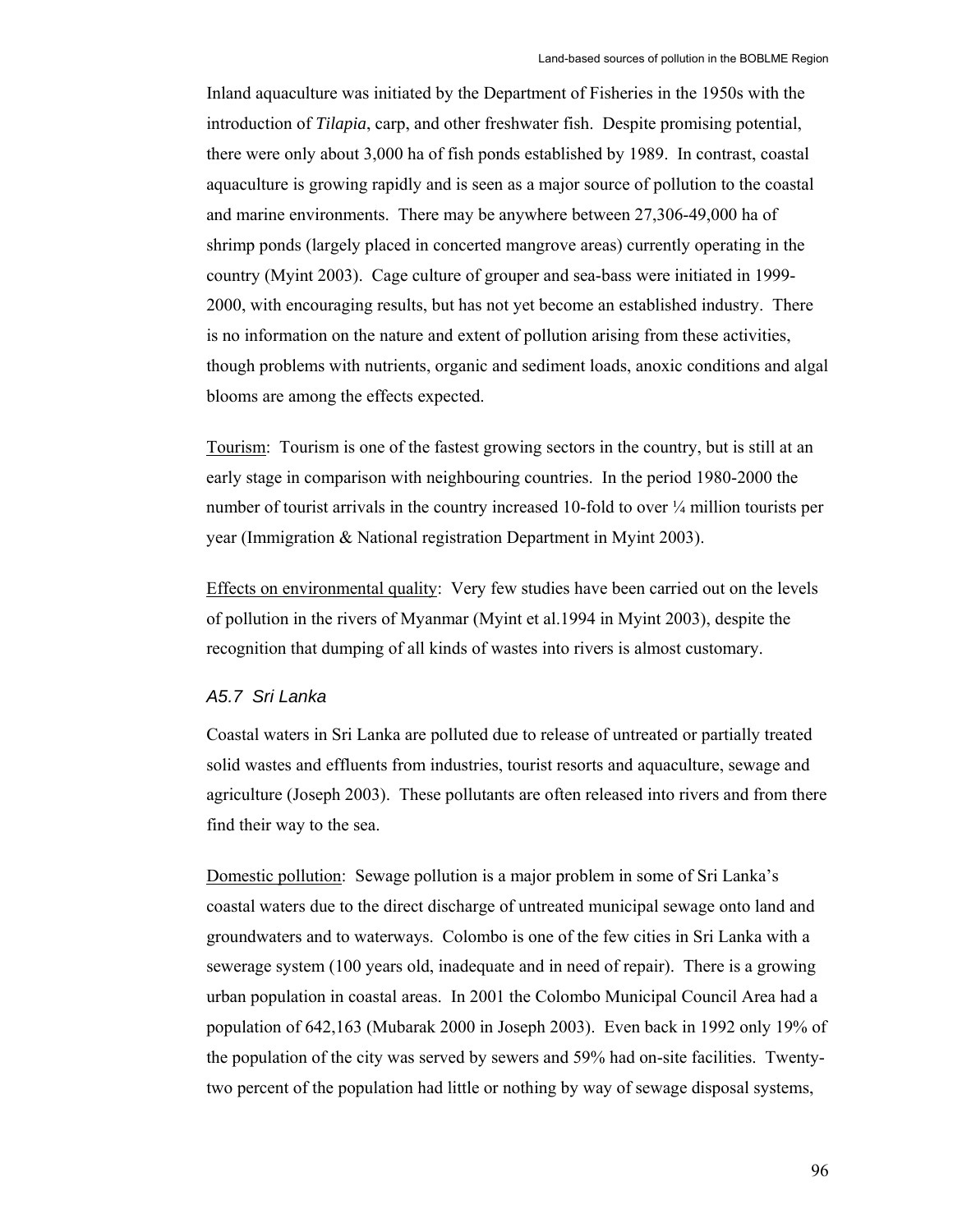resulting in the release of 138 t/day of raw sewage into the city's waterways (Joseph 2003).

About 2,694 t of solid waste is collected daily in the country, with most of it coming from coastal towns. Though the issue is more prevalent in urban areas, it is rapidly also becoming a problem in rural areas, with local authorities finding it difficult to find suitable sites for safe disposal. There is little or no infrastructure for collection and disposal, and waste is often disposed of at open dumps, sometimes in low-lying marshy lands within the coastal region. There is also the problem of garbage littering beaches near squatter settlements and tourist resorts, and indiscriminate solid waste dumping within the shore area.

Industrial pollution: About two-thirds of Sri Lanka's industrial plants are located within the coastal region, primarily in the Greater Colombo Metropolitan Area (Jayakody & Maldeniya 2003). Industrial effluents that have undergone little or no treatment are frequently discharged into near shore waters, lagoons, estuaries and rivers and can be mobilised further through run-off, seepage and floods. Most of the industries located in the coastal areas of Sri Lanka are considered either medium or low polluting. In 1994 Sri Lanka had 336 industries with a high or medium pollution potential in the Coastal Zone (Mubarak, 2000 in Joseph 2003), with those contributing most to water pollution being textiles, paper, tanning, metal finishing and engineering, paints, chemicals, cement, food and beverages and distilleries. Small Industries that deal with coconut fibre retting also have highly localized impacts on water pollution as they result in high BOD and COD values. There are 2 Export Processing Zones (of 9 in the country) and 9 Industrial Park (of 30 in the country) located in the coastal region (Ministry of Enterprise Development in Joseph 2003).

Agriculture & aquaculture: Pesticide, nutrients and the pollution of ground water are the major issues related to agriculture. The use of fertilizers in Sri Lanka has increased from 20,000 t of NPK during 1950-51 to 525,651 t in 1995 (compared this with results published by WRI of only 209,568 in 1995-7, EVI Database), and 612,000 t in 1999. The annual average use of fertilizer in Sri Lanka is estimated to be 77 kg/ha, about 2-8 times higher than in other Asian countries (MOENR 2002, Central Bank 2000 in Joseph 2003). Over 11 million tonnes of pesticides were used in 1996, at a national average loading of 183 kg/km<sup>2</sup>/y, the highest average loading among the BOBLME countries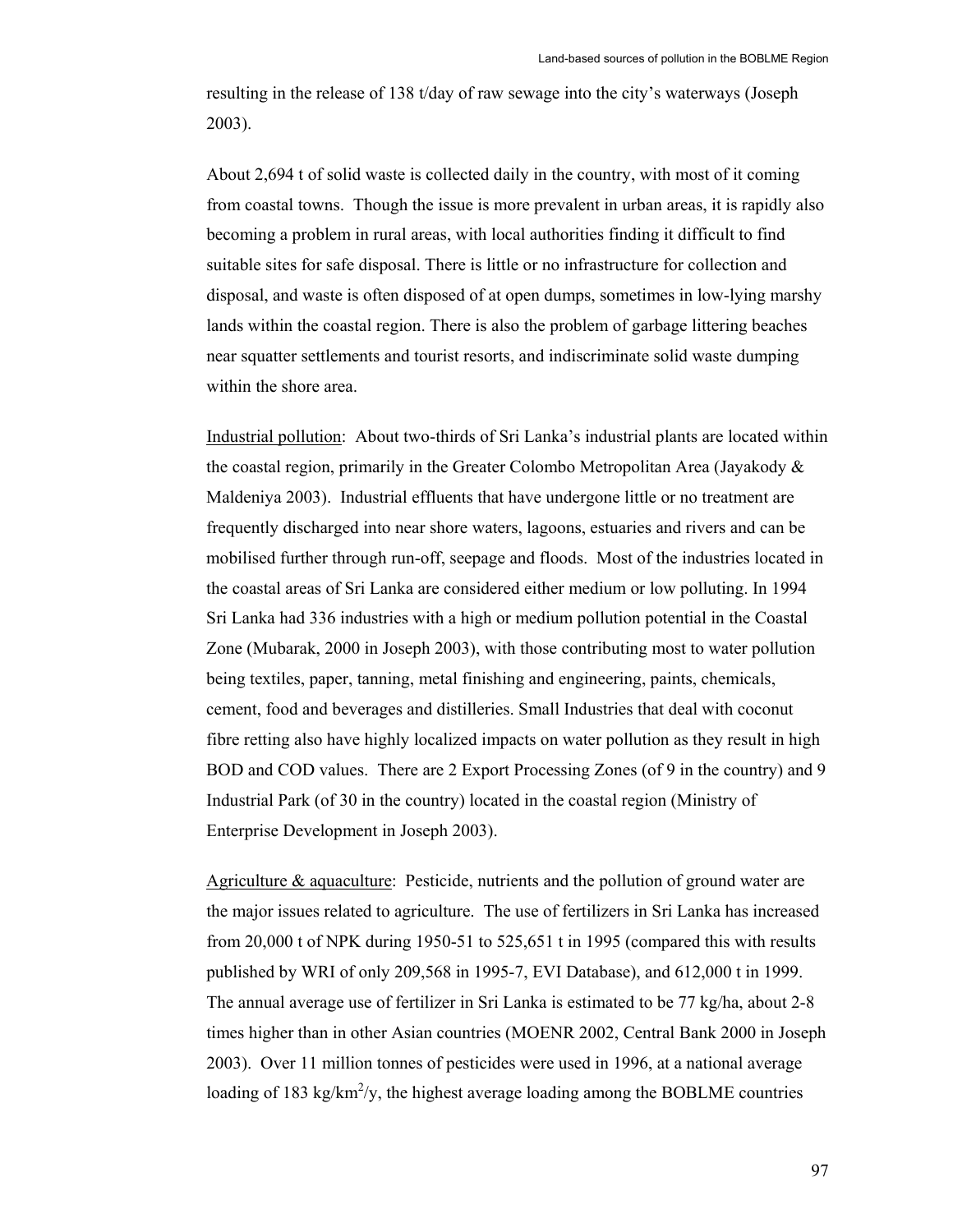(Annexe 1, EVI Database). Some of the chemicals used for pesticides, including herbicides and fungicides, are POPs.

Much of the coastal pollution in the North Western Province has been attributed to *ad hoc* development of aquaculture leading to the discharge of high amounts of effluents from shrimp ponds. High levels of nitrates and phosphates released from shrimp farms into the coastal waters have caused eutrophication of nearby watercourses in the region and pollution of ground water. Shrimp farm effluents reaching the Dutch Canal are high in total suspended solids (200-600 mg/l) and have high BOD levels (60-180 mg/l). These effluents cause heavy siltation in the canal increasing turbidity. High sulphides and ammonia levels in these waters are also attributed to shrimp farm effluents (Corea et al 1995 in Joseph 2003).

Mining: The main forms of mining are of fossil and living corals, and beach and river sand. Although these have significant effects on critical habitats and erosion, they are seen as of relatively less significance in terms of pollution. It is likely that river sand mining would have impacts on the turbidity and sedimentation of river waters entering the coastal zone. Coral mining probably also has effects on resuspension of sediments in the coastal waters when off-shore coastal protection has been diminished.

Tourism: About 70% of tourist hotels are located within the coastal region of Sri Lanka. Pollution of waters and beaches has been noted most major tourist centres along the south and southwest coasts of the country, particularly in relation to larger hotels and the associated formation of squatter settlements.

Effects on environmental quality: Over 100 rivers radiate to the sea through the Coastal Zone in Sri Lanka (Jayakody & Maldeniya 2003). High pollution loads have been reported in inland rivers and in estuaries which have been connected to domestic, agriculture and industrial wastes (Joseph 1999 in Joseph 2003) and have lead to fish kills in the highly polluted lagoons and estuaries. High BODs and levels of ammonia, nitrates, coliforms, suspended solids and phosphates have been found. He also reported increasing eutrophication of lakes (such as Kandy and Gregory Lakes), irrigation reservoirs and channels resulting from the excessive usage of fertilizers. A similar pattern is emerging for groundwaters. Cultivated areas of the Kalpitiya and Jaffna peninsulas, have groundwaters with high nitrates and chloride concentrations (Manchanayake & Bandara 1999, Mubarak 2000 in Joseph 2003). The National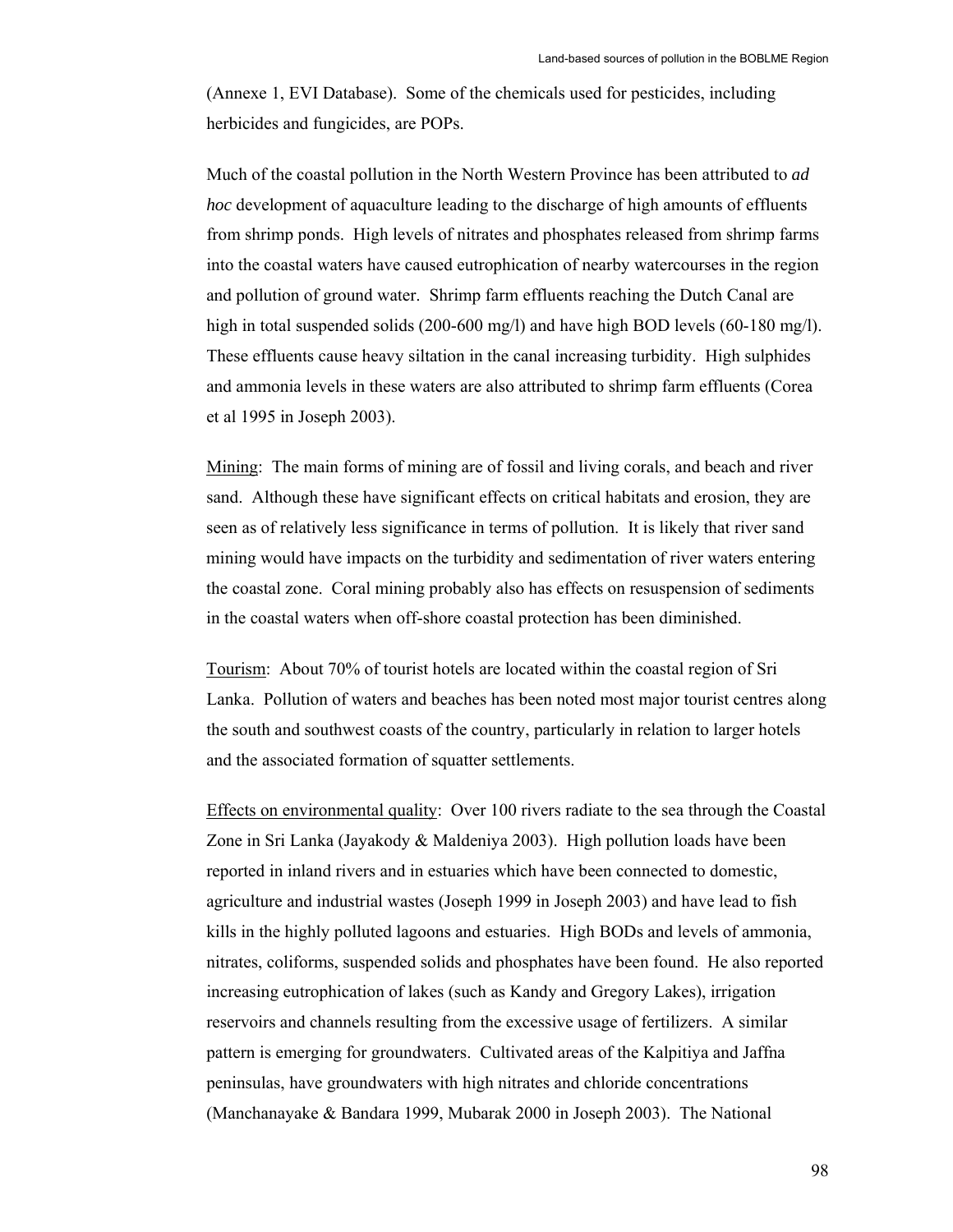Aquatic Resources Research and Development Agency found that the Wellawatta canal in Colombo acts as a conduit for the discharge of 9000 plastic and polythene items daily to the adjacent coastal waters. These are thought to be reducing the effective area of the adjacent prawn bed (Jayakody & Maldeniya 2003).

Sedimentation is leading to the degradation of Lankan lagoons, with several estuaries and lagoons having decreased in size. Between 1956 and 1981 the area of Negombo Lagoon decreased by 791 ha (Jayakody & Maldeniya 2003).

## *A5.8 Thailand*

Land-based sources of pollution contributed directly to the BOBLME area by Thailand is limited to the southern peninsular part of the country, between Myanmar and Malaysia, and which borders the Andaman Sea with about 740 km of coastline. This covers six provinces, Ranong in the north, through Phangnga, Phuket, Krabi and Trang, and Satun in the south (Juntarashote 2003). In the past half century, the provinces along the Andaman Sea coast have rapidly developed in agriculture, industry, tourism and other service sectors. Little information is available on the status of most of the pollution sources in the country. Though it is acknowledged that they are probably resulting in negative environmental impacts, sea water quality in the Andaman Sea area is still considered good.

Agriculture & aquaculture: Intensive shrimp farming is practiced around the Andaman Sea coast. These farms are high-yielding, using chemicals for growth rate acceleration and disease protection. Wastewaters are discharged directly into the coastal areas (Juntarashote 2003).

Mining: Marine tin mining is not currently active on the Andaman coast, but is expected to lead to widespread effects on coastal and marine environments through siltation should it resume.

Effects on environmental quality: It is thought that seawater quality is still good in the Andaman Sea area, but that some estuaries are showing signs of pollution (Juntarashote 2003). The northern coastal waters of the Andaman Sea area from Ranong to Phuket are influenced by deep sea upwelling, have high salinity and low productivity (Limpsaichol et al. 1987 in Juntarashote 2003). In contrast, the waters in the southern part from Phuket to Satun appear to be more influenced by surface run-off, have lower salinity, higher total suspended solids, and higher nitrate, phosphate and productivity